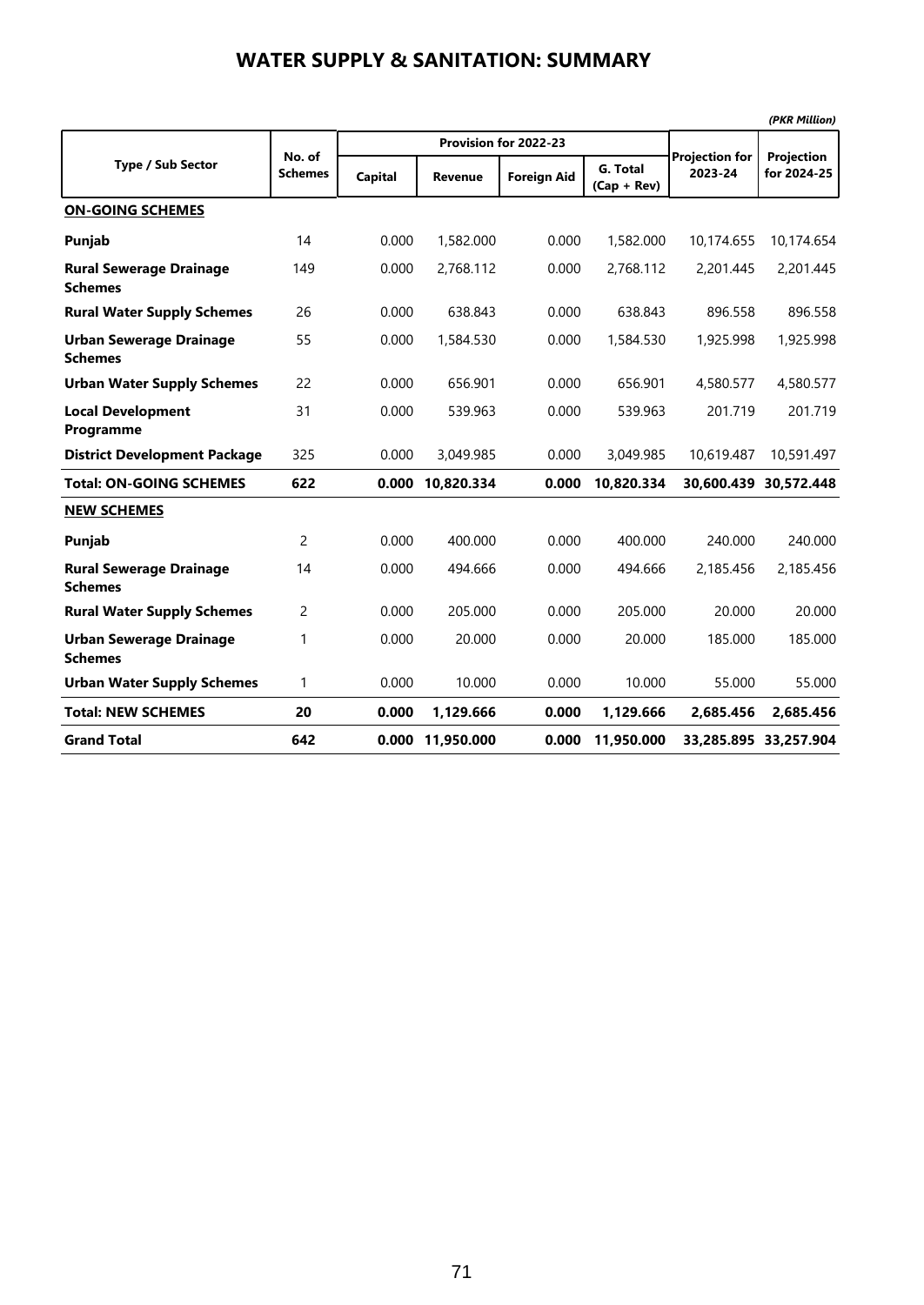|              |                                                                                                                                                                                                                                                           | malai ouppiy a oannahon<br>(PKR Million) |                         |       |                       |                               |         |                         |                                    |  |
|--------------|-----------------------------------------------------------------------------------------------------------------------------------------------------------------------------------------------------------------------------------------------------------|------------------------------------------|-------------------------|-------|-----------------------|-------------------------------|---------|-------------------------|------------------------------------|--|
| <b>GS</b>    | <b>Scheme Information</b>                                                                                                                                                                                                                                 |                                          | Accum.                  |       | Provision for 2022-23 |                               |         | <b>MTDF Projections</b> | Throw fwd                          |  |
| No           | Scheme ID / Approval Date / Location                                                                                                                                                                                                                      | Est. Cost                                | Exp.<br><b>June, 22</b> | Cap.  | Rev.                  | <b>G.Total</b><br>(Cap.+Rev.) | 2023-24 | 2024-25                 | <b>Beyond</b><br><b>June, 2025</b> |  |
| $\mathbf{1}$ | $\overline{2}$                                                                                                                                                                                                                                            | 3                                        | 4                       | 5     | 6                     | $\overline{7}$                | 8       | 9                       | 10                                 |  |
|              | <b>ON-GOING SCHEMES</b>                                                                                                                                                                                                                                   |                                          |                         |       |                       |                               |         |                         |                                    |  |
|              | <b>District Development Package</b>                                                                                                                                                                                                                       |                                          |                         |       |                       |                               |         |                         |                                    |  |
| 717          | New Dhar Jawa Water Supply Scheme<br>with new tourist spot IMP. Of Dhirkot<br>Spring Water Supply Scheme Kotli<br>Sattian & Augmentation of Water Supply<br>/ Drainage / Sewerage System at kahota<br>Rawalpindi<br>01292102501 / 29-03-2022 / Rawalpindi | 914.119                                  | 4.000                   | 0.000 | 5.000                 | 5.000                         | 452.560 | 452.560                 | 0.000                              |  |
| 718          | Drainage and Sewerage scheme UC<br>Lab Thathoo, UC Jalala and UC Thatha<br>Khalil Tehsil Taxila District Rawalpindi<br>01292103849 / 16-07-2021 / Rawalpindi                                                                                              | 50.000                                   | 6.900                   | 0.000 | 4.000                 | 4.000                         | 19.550  | 19.550                  | 0.000                              |  |
| 719          | Drainage and Sewerage scheme UC<br>Khurram Gujjar and Khurram Paracha<br>Tehsil Taxila District Rawalpindi.<br>01292103856 / 16-07-2021 / Rawalpindi                                                                                                      | 45.000                                   | 6.210                   | 0.000 | 3.000                 | 3.000                         | 17.895  | 17.895                  | 0.000                              |  |
| 720          | Rehabilitation and Augmentation of<br>Rural WSS village Thatta Khalil and<br><b>Dhoke Dhurab Tehsil Taxila Distrct</b><br>Rawalpindi.<br>01292103898 / 16-07-2021 / Rawalpindi                                                                            | 33.220                                   | 4.584                   | 0.000 | 7.000                 | 7.000                         | 10.818  | 10.818                  | 0.000                              |  |
| 721          | Drainage & Sewerage Scheme Ward<br>No. 1, 2, 3, 4, 6 Wah Cantt. Tehsil Taxila<br><b>District Rawalpindi</b><br>01292103947 / 24-07-2021 / Rawalpindi                                                                                                      | 161.730                                  | 46.025                  | 0.000 | 8.087                 | 8.087                         | 53.809  | 53.809                  | 0.000                              |  |
| 722          | Drainage & Sewerage Scheme Ward<br>No. 8, 9, 10 Wah Cantt. Tehsil Taxila<br><b>District Rawalpindi</b><br>01292103958 / 24-07-2021 / Rawalpindi                                                                                                           | 140.510                                  | 48.266                  | 0.000 | 5.000                 | 5.000                         | 43.622  | 43.622                  | 0.000                              |  |
| 723          | Drainage & Sewerage Scheme Ward<br>No. 5, 7 Wah Cantt. Tehsil Taxila District<br>Rawalpindi<br>01292103971 / 24-07-2021 / Rawalpindi                                                                                                                      | 95.370                                   | 27.398                  | 0.000 | 3.000                 | 3.000                         | 32.486  | 32.486                  | 0.000                              |  |
| 724          | Drainage & Sewerage Scheme Lala Zar<br>Phase I & II Wah Cantt Tehsil Taxila<br><b>District Rawalpindi.</b><br>01292104008 / 24-07-2021 / Rawalpindi                                                                                                       | 87.230                                   | 26.340                  | 0.000 | 3.000                 | 3.000                         | 28.945  | 28.945                  | 0.000                              |  |
| 725          | Drainage & Sewerage Scheme Budho &<br>Gudwal Tehsil Taxila District Rawalpindi<br>01292104014 / 24-07-2021 / Rawalpindi                                                                                                                                   | 98.480                                   | 12.802                  | 0.000 | 4.000                 | 4.000                         | 40.839  | 40.839                  | 0.000                              |  |
| 726          | <b>Construction of PCC streets and</b><br>Drainage system in Ward 1 to Ward 6 of<br>Chaklala Cantonment Board and allied<br>areas, Rawalpindi<br>01292104973 / 29-07-2021 / Rawalpindi                                                                    | 60.000                                   | 15.000                  | 0.000 | 30.000                | 30.000                        | 7.500   | 7.500                   | 0.000                              |  |
| 727          | Rehabilitation and laying of water supply<br>lines with UGT in Ward 1 to Ward 6 of<br>Chaklala Cantonment Board, Rawalpindi<br>01292104974 / 29-07-2021 / Rawalpindi                                                                                      | 75.000                                   | 15.000                  | 0.000 | 4.000                 | 4.000                         | 28.000  | 28.000                  | 0.000                              |  |
| 728          | <b>Construction of PCC streets and</b><br>drainage in UC-42, UC-43, UC-44,<br>UC-45, UC-75, UC-77 and UC-78,<br>Rawalpindi<br>01292105018 / 29-07-2021 / Rawalpindi                                                                                       | 75.000                                   | 15.000                  | 0.000 | 4.000                 | 4.000                         | 28.000  | 28.000                  | 0.000                              |  |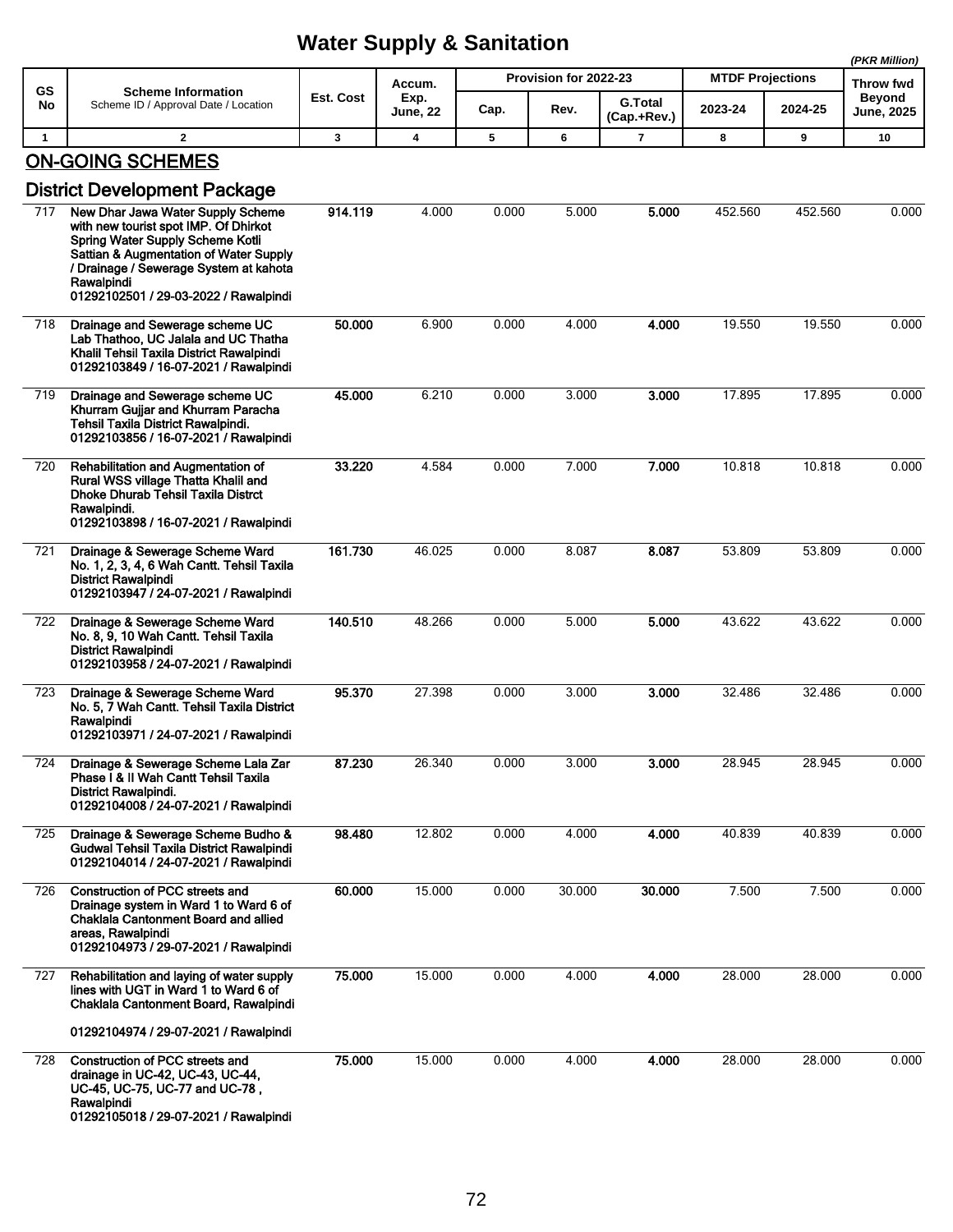|                 |                                                                                                                                                                                                                                                                                                         |              |                                   |       | Provision for 2022-23 |                               | <b>MTDF Projections</b> |         | (PKR Million)                            |
|-----------------|---------------------------------------------------------------------------------------------------------------------------------------------------------------------------------------------------------------------------------------------------------------------------------------------------------|--------------|-----------------------------------|-------|-----------------------|-------------------------------|-------------------------|---------|------------------------------------------|
| <b>GS</b><br>No | <b>Scheme Information</b><br>Scheme ID / Approval Date / Location                                                                                                                                                                                                                                       | Est. Cost    | Accum.<br>Exp.<br><b>June, 22</b> | Cap.  | Rev.                  | <b>G.Total</b>                | 2023-24                 | 2024-25 | Throw fwd<br><b>Beyond</b><br>June, 2025 |
| $\mathbf{1}$    | $\mathbf{2}$                                                                                                                                                                                                                                                                                            | $\mathbf{3}$ | $\overline{\mathbf{4}}$           | 5     | 6                     | (Cap.+Rev.)<br>$\overline{7}$ | 8                       | 9       | 10                                       |
| 729             | Provision Of Nala / Drain with RCC Roof<br>From Peer Wadhai Mor To Qadria<br>colony Scheme and Uplifting Of Nalah<br>Drane From Mehboob Lane to Peshawar<br>Road To Ward 10 RCB District<br>Rawalpindi.<br>01292105271 / 19-07-2021 / Rawalpindi                                                        | 40.000       | 32.000                            | 0.000 | 5.000                 | 5.000                         | 3.000                   | 0.000   | 0.000                                    |
| 730             | Improvement of road with PCC and<br>shoulder both sides of the road from<br>main Peshawar road to street number 20<br>and link street with sewerage/ drainage<br>Qasimabad and naseerabad word #1<br><b>RCB District Rawalpindi.</b><br>01292105274 / 19-07-2021 / Rawalpindi                           | 40.000       | 10.000                            | 0.000 | 5.000                 | 5.000                         | 12.500                  | 12.500  | 0.000                                    |
| 731             | Improvement Of PCC Seham Road &<br>lying of Sewerage line Along With Pcc<br>Pavings at links streets of Seham and<br>kashmir lane lane No 5,6,7, ward No. 9,<br>10 RCB/District Rawalpindi.<br>01292105398 / 19-07-2021 / Rawalpindi                                                                    | 40.000       | 20.000                            | 0.000 | 5.000                 | 5.000                         | 7.500                   | 7.500   | 0.000                                    |
| 732             | Constriction Of sewerage / Drainage in<br>Ward no 1 RCB District Rawalpindi<br>01292105434 / 19-07-2021 / Rawalpindi                                                                                                                                                                                    | 40.000       | 30.000                            | 0.000 | 2.500                 | 2.500                         | 3.750                   | 3.750   | 0.000                                    |
| 733             | <b>Construction Of PCC road &amp; Link Streets</b><br>Of Naseerabad Bazar Road, Rawalpindi<br>01292106236 / 19-07-2021 / Rawalpindi                                                                                                                                                                     | 40.000       | 30.000                            | 0.000 | 2.500                 | 2.500                         | 3.750                   | 3.750   | 0.000                                    |
| 734             | Construction of sewerage / Drainage in<br>Ward No. 2 RCB District Rawalpindi.<br>01292106241 / 19-07-2021 / Rawalpindi                                                                                                                                                                                  | 40.000       | 10.000                            | 0.000 | 5.000                 | 5.000                         | 12.500                  | 12.500  | 0.000                                    |
| 735             | Construction of sewerage / Drainage in<br>Ward No. 10 RCB District Rawalpindi.<br>01292106255 / 19-07-2021 / Rawalpindi                                                                                                                                                                                 | 40.000       | 25.000                            | 0.000 | 4.000                 | 4.000                         | 5.500                   | 5.500   | 0.000                                    |
| 736             | Drainage scheme for Tehsil Hazro,<br><b>District Attock</b><br>01262102796 / 05-10-2021 / Attock                                                                                                                                                                                                        | 300.000      | 60.000                            | 0.000 | 35.000                | 35.000                        | 102.500                 | 102.500 | 0.000                                    |
| 737             | Water supply scheme in UC Mukhad,<br><b>Chab and Dakhnair Tehsil Jand District</b><br>Attock<br>01262103311 / 24-07-2021 / Attock                                                                                                                                                                       | 110.000      | 86.300                            | 0.000 | 6.000                 | 6.000                         | 8.850                   | 8.850   | 0.000                                    |
| 738             | <b>Construction of PPC main Path Saghar</b><br>to Dhoke Fazal UC Phira Fatial Tehsil<br><b>Talagang District Chakwal</b><br>01272104081 / 19-07-2021 / Chakwal                                                                                                                                          | 30.000       | 24.140                            | 0.000 | 1.000                 | 1.000                         | 4.860                   | 0.000   | 0.000                                    |
| 739             | <b>Construction of PCC Streets / Drains UC</b><br>Thanil Kamal, Mangwal, Siral, Dhudial,<br>Padshan, Jand awan, Mogla, Mulhan<br>Muglan, Jand Khanzada, Dhumman,<br>Choa Ganj Ali Shah, Seglabad, Jaswal,<br>Karyila, Khai, And Dhab Tehsil & District<br>Chakwal<br>01272107170 / 24-07-2021 / Chakwal | 155.520      | 43.218                            | 0.000 | 4.000                 | 4.000                         | 54.151                  | 54.151  | 0.000                                    |
| 740             | Construction of PCC Streets / Drains UC<br>Chak Malook, Bheen, Chak Umra, Har<br>Char Dhab, Jabir Pur, Ouderwal<br>Mureed, Balokassar, Maingan, Begal,<br>Warwal and Dhullah Tehsil & District<br>Chakwal<br>01272107184 / 24-07-2021 / Chakwal                                                         | 116.640      | 40.163                            | 0.000 | 4.000                 | 4.000                         | 36.239                  | 36.239  | 0.000                                    |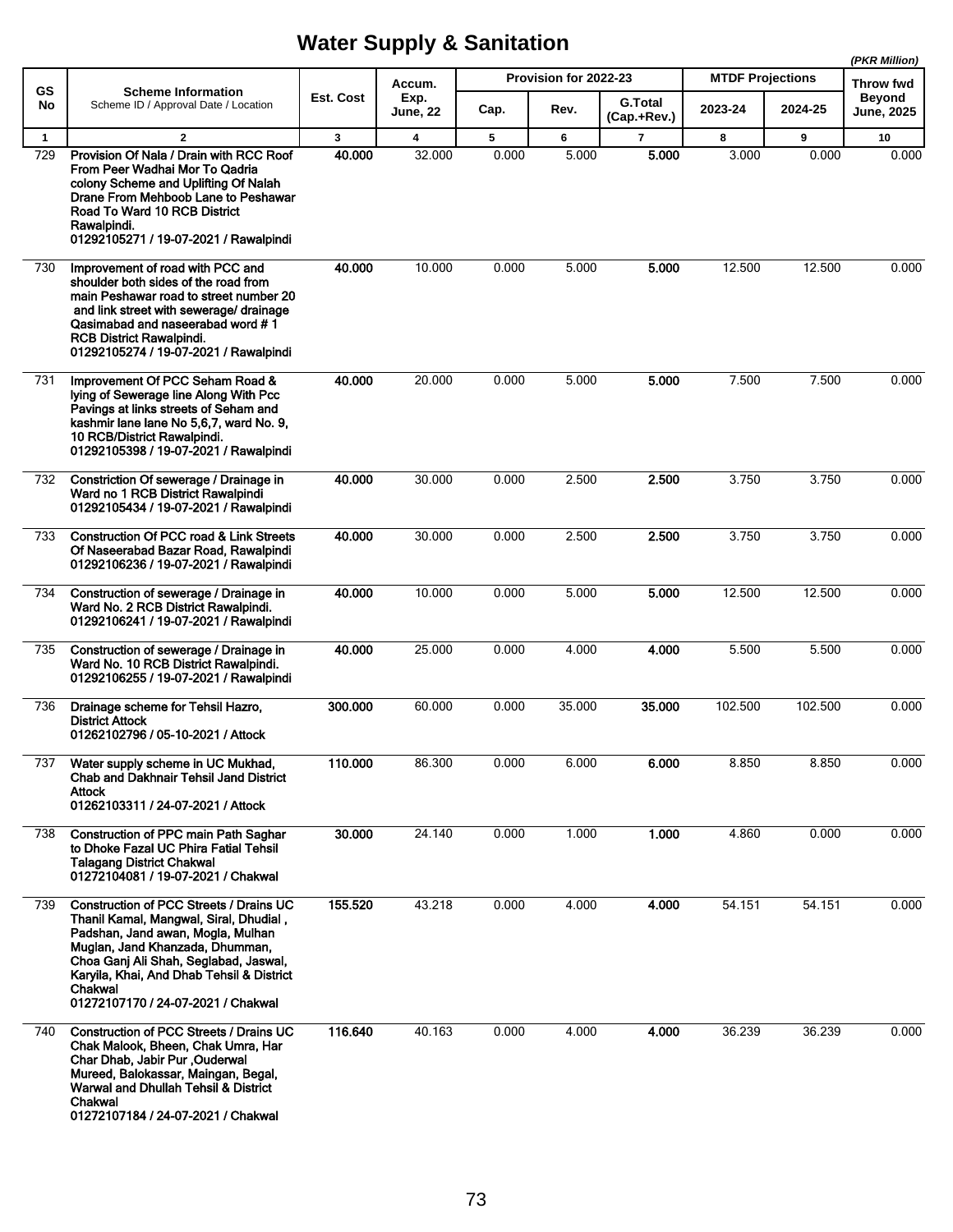|                     |                                                                                                                                                                                                                                                                                        |                        |                |            |                       |                         |                         |            | (PKR Million)              |
|---------------------|----------------------------------------------------------------------------------------------------------------------------------------------------------------------------------------------------------------------------------------------------------------------------------------|------------------------|----------------|------------|-----------------------|-------------------------|-------------------------|------------|----------------------------|
| GS<br>No            | <b>Scheme Information</b><br>Scheme ID / Approval Date / Location                                                                                                                                                                                                                      | Est. Cost              | Accum.<br>Exp. |            | Provision for 2022-23 | <b>G.Total</b>          | <b>MTDF Projections</b> |            | Throw fwd<br><b>Beyond</b> |
|                     |                                                                                                                                                                                                                                                                                        |                        | June, 22       | Cap.       | Rev.                  | (Cap.+Rev.)             | 2023-24                 | 2024-25    | <b>June, 2025</b>          |
| $\mathbf{1}$<br>741 | $\overline{2}$<br><b>Construction of PCC Streets / Drains UC</b><br>Lher Sultan Pur, Bashrat, Arra, Saloi,<br>Dandot, Dalwal, Dulmial and Khair Pur<br><b>Tehsil Choa Saiden Shah District</b><br>Chakwal<br>01272107199 / 24-07-2021 / Chakwal                                        | $\mathbf{3}$<br>77.840 | 4<br>64.291    | 5<br>0.000 | 6<br>3.000            | $\overline{7}$<br>3.000 | 8<br>5.275              | 9<br>5.275 | 10<br>0.000                |
| 742                 | Urban Sewerage Scheme in 37 wards of<br><b>Chakwal City</b><br>01272107204 / 24-07-2021 / Chakwal                                                                                                                                                                                      | 180,000                | 58.000         | 0.000      | 5.000                 | 5.000                   | 58.500                  | 58.500     | 0.000                      |
| 743                 | <b>Construction of PCC Streets Drains in</b><br>UC Mogla, Jand Awan, Mulhial<br>Muglan, Khai, Padshan, Jand Khanzada,<br>Chak Malook, Bheen, Chak Umra,<br>Dhumman Khotian Choa Ganj Ali Shah<br>Jaswal and Kariyal Tehsil & District<br>Chakwal<br>01272107214 / 24-07-2021 / Chakwal | 80.000                 | 54.900         | 0.000      | 25.100                | 25.100                  | 0.000                   | 0.000      | 0.000                      |
| 744                 | <b>Construction of Water Supply Schemes</b><br>Jhamra, Munday & Baseen District<br>Chakwal<br>01272107227 / 19-07-2021 / Chakwal                                                                                                                                                       | 50.000                 | 26.100         | 0.000      | 6.000                 | 6.000                   | 8.950                   | 8.950      | 0.000                      |
| 745                 | <b>Construction/ Rehabilitation/</b><br>Improvement of road/PCC Path of Jhatla<br><b>By-Pass Tehsil Talagang District</b><br>Chakwal<br>01272107243 / 19-07-2021 / Chakwal                                                                                                             | 45.000                 | 16.210         | 0.000      | 7.000                 | 7.000                   | 10.895                  | 10.895     | 0.000                      |
| 746                 | Construction/Rehabilitation/<br>Improvement of road/PCC Path from<br>Jabbi Dhok Phalli, Dhok Bajour and<br>Dhok Dhanwala Road Tehsil Talagang<br><b>District Chakwal</b><br>01272107253 / 19-07-2021 / Chakwal                                                                         | 45.000                 | 36.210         | 0.000      | 2.000                 | 2.000                   | 3.395                   | 3.395      | 0.000                      |
| 747                 | Construction/Rehabilitation/<br>Improvement of roads/PCC Path Multan<br>Khurd, By-Pass via Munihala Dhok<br>Salari Tehsil Talagang District Chakwal<br>01272107265 / 19-07-2021 / Chakwal                                                                                              | 45.000                 | 26.210         | 0.000      | 5.000                 | 5.000                   | 6.895                   | 6.895      | 0.000                      |
| 748                 | <b>Construction of Drains for Rainy Water</b><br>in PD Khan, Tehsil PD Khan, Jhelum.<br>01282104078 / 30-07-2021 / Jhelum                                                                                                                                                              | 210.000                | 45.500         | 0.000      | 5.000                 | 5.000                   | 79.750                  | 79.750     | 0.000                      |
| 749                 | <b>Rehabilitation of Rural Water Supply</b><br>Scheme Lilla town, Tehsil P.D.Khan,<br><b>District Jhelum</b><br>01282104084 / 16-07-2021 / Jhelum                                                                                                                                      | 50.000                 | 30.900         | 0.000      | 5.000                 | 5.000                   | 7.050                   | 7.050      | 0.000                      |
| 750                 | <b>Extension of Water Supply Scheme</b><br>Jalalpur Sharif, Tehsil P.D.Khan,<br>Jhelum.<br>01282104088 / 16-07-2021 / Jhelum                                                                                                                                                           | 37.130                 | 30.000         | 0.000      | 2.000                 | 2.000                   | 5.130                   | 0.000      | 0.000                      |
| 751                 | <b>Rehabilitation of Rural Water Supply</b><br>Scheme Kandwal, Tehsil P.D.Khan,<br><b>District Jhelum</b><br>01282104099 / 30-07-2021 / Jhelum                                                                                                                                         | 218.240                | 10.424         | 0.000      | 5.000                 | 5.000                   | 101.408                 | 101.408    | 0.000                      |
| 752                 | Provision / Laying of Urban Drainage,<br>RCC / PCC and Nullah in Jhelum City,<br><b>Tehsil &amp; District Jhelum</b><br>01282104107 / 30-07-2021 / Jhelum                                                                                                                              | 350.000                | 57.000         | 0.000      | 5.000                 | 5.000                   | 144.000                 | 144.000    | 0.000                      |
| 753                 | <b>Construction of PCC in Streets / Drains</b><br>and RCC Sewer in Chak Doulat, Tehsil<br>& District Jhelum<br>01282104121 / 16-07-2021 / Jhelum                                                                                                                                       | 30,000                 | 9.140          | 0.000      | 5.000                 | 5.000                   | 7.930                   | 7.930      | 0.000                      |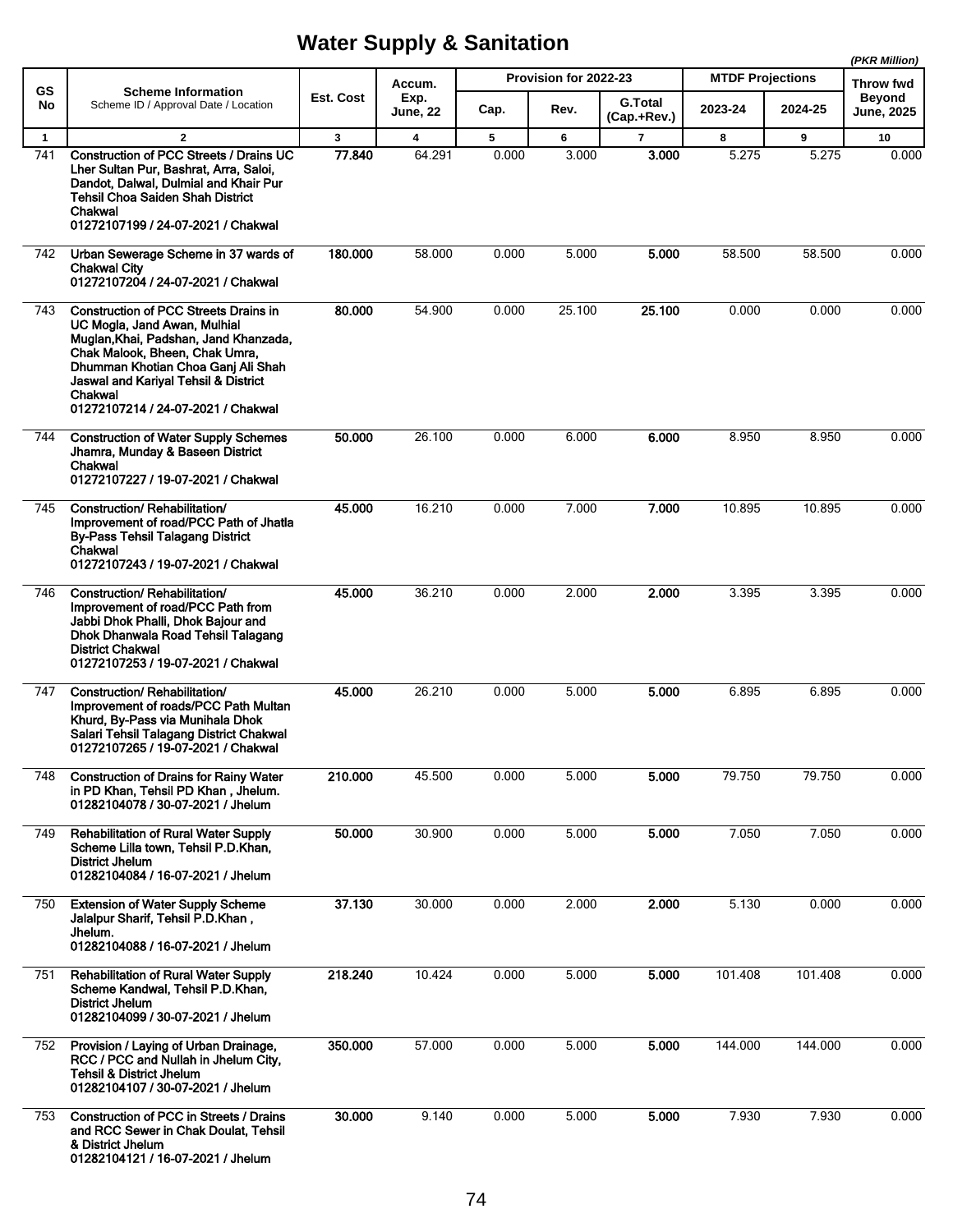|              |                                                                                                                                                                                                                                 |              |                         |       |                       |                               |                         |         | (PKR Million)                      |
|--------------|---------------------------------------------------------------------------------------------------------------------------------------------------------------------------------------------------------------------------------|--------------|-------------------------|-------|-----------------------|-------------------------------|-------------------------|---------|------------------------------------|
| GS           | <b>Scheme Information</b>                                                                                                                                                                                                       |              | Accum.                  |       | Provision for 2022-23 |                               | <b>MTDF Projections</b> |         | Throw fwd                          |
| No           | Scheme ID / Approval Date / Location                                                                                                                                                                                            | Est. Cost    | Exp.<br><b>June, 22</b> | Cap.  | Rev.                  | <b>G.Total</b><br>(Cap.+Rev.) | 2023-24                 | 2024-25 | <b>Beyond</b><br><b>June, 2025</b> |
| $\mathbf{1}$ | $\overline{2}$                                                                                                                                                                                                                  | $\mathbf{3}$ | 4                       | 5     | 6                     | $\overline{7}$                | 8                       | 9       | 10                                 |
| 754          | New Rural Water Supply Scheme Kohe<br>Nimak Thil, Tehsil P.D.Khan, District<br>Jhelum.<br>01282107312 / 16-07-2021 / Jhelum                                                                                                     | 15.000       | 10.000                  | 0.000 | 5.000                 | 5.000                         | 0.000                   | 0.000   | 0.000                              |
| 755          | Rural Drainage Scheme Chak No.<br>78/NB, Tehsil & District Sargodha<br>01332102721 / 15-07-2021 / Sargodha                                                                                                                      | 50.000       | 26.900                  | 0.000 | 6.000                 | 6.000                         | 8.550                   | 8.550   | 0.000                              |
| 756          | Sewerage Drainage Scheme for Bajwa<br>Colony Sargodha City, District Sargodha<br>01332102724 / 15-07-2021 / Sargodha                                                                                                            | 50.000       | 22.644                  | 0.000 | 7.000                 | 7.000                         | 10.178                  | 10.178  | 0.000                              |
| 757          | Rural Drainage Scheme Union Council<br>No.103, 36SB and U.C No.104, Chak<br>42SB, District Sargodha<br>01332103391 / 15-07-2021 / Sargodha                                                                                      | 30.000       | 7.699                   | 0.000 | 6.000                 | 6.000                         | 8.151                   | 8.151   | 0.000                              |
| 758          | <b>Rural Drainage Scheme Union Council</b><br>No.86, 107SB and U.C No.87, 103SB,<br><b>District Sargodha</b><br>01332103397 / 15-07-2021 / Sargodha                                                                             | 30.000       | 4.140                   | 0.000 | 6.000                 | 6.000                         | 9.930                   | 9.930   | 0.000                              |
| 759          | Water Supply of Cheema Colony,<br><b>District Sargodha</b><br>01332103419 / 17-07-2021 / Sargodha                                                                                                                               | 80.000       | 45.800                  | 0.000 | 3.000                 | 3.000                         | 15.600                  | 15.600  | 0.000                              |
| 760          | Sewerage and drainage scheme at<br>Jhanwarian, Aqil Shah, Gondal, Mochi<br>Wal, Jahanabad Sultan pur, Shah Da<br>Roza, Mangowal, Wadi & Bhakkar Bar<br>Tehsil Shahpur, District Sargodha<br>01332103424 / 17-07-2021 / Sargodha | 150.000      | 87.500                  | 0.000 | 3.000                 | 3.000                         | 29.750                  | 29.750  | 0.000                              |
| 761          | Construction of Drainage, , PCC, Tuff<br>Tiles and Soling, in Union Council No.<br>45 & Bashmolajat, Tehsil Kot Momin,<br>District Sargodha.<br>01332107177 / 15-07-2021 / Sargodha                                             | 42.000       | 20.796                  | 0.000 | 5.000                 | 5.000                         | 8.102                   | 8.102   | 0.000                              |
| 762          | <b>Construction of Drainage, PCC, Tuff</b><br>Tiles and Soling, in Union Council No.50<br>& Bashmolajat, Tehsil Kot Momin,<br><b>District Sargodha</b><br>01332107187 / 15-07-2021 / Sargodha                                   | 43.000       | 20.934                  | 0.000 | 6.000                 | 6.000                         | 8.033                   | 8.033   | 0.000                              |
| 763          | Construction of Drainage, PCC, Tuff<br>Tiles and Soling, in Union Council No.55<br>& Bashmolajat, Tehsil Kot Momin,<br>District Sargodha.<br>01332107212 / 15-07-2021 / Sargodha                                                | 40.000       | 25.520                  | 0.000 | 4.000                 | 4.000                         | 5.240                   | 5.240   | 0.000                              |
| 764          | Construction of Drainage, PCC, Tuff<br>Tiles and Soling, in Union Council No.56<br>& Bashmolajat, Tehsil Kot Momin,<br>District Sargodha.<br>01332107230 / 15-07-2021 / Sargodha                                                | 40.000       | 25.520                  | 0.000 | 4.000                 | 4.000                         | 5.240                   | 5.240   | 0.000                              |
| 765          | De-silting of Sewer Lines in Sargodha<br>city & Up- gradation of Disposal Works.<br>Replacement / Laying of Sewer in<br>different areas of Sargodha city, District<br>Sargodha<br>01332107368 / 15-07-2021 / Sargodha           | 50.000       | 26.900                  | 0.000 | 6.000                 | 6.000                         | 8.550                   | 8.550   | 0.000                              |
| 766          | Installation of Handpump / mini tube well<br>in Union Councils Narri, Nali, Kund,<br>Waheer and Jabbi District Khsuhab.<br>01312103545 / 17-07-2021 / Khushab                                                                   | 40.000       | 15.520                  | 0.000 | 6.000                 | 6.000                         | 9.240                   | 9.240   | 0.000                              |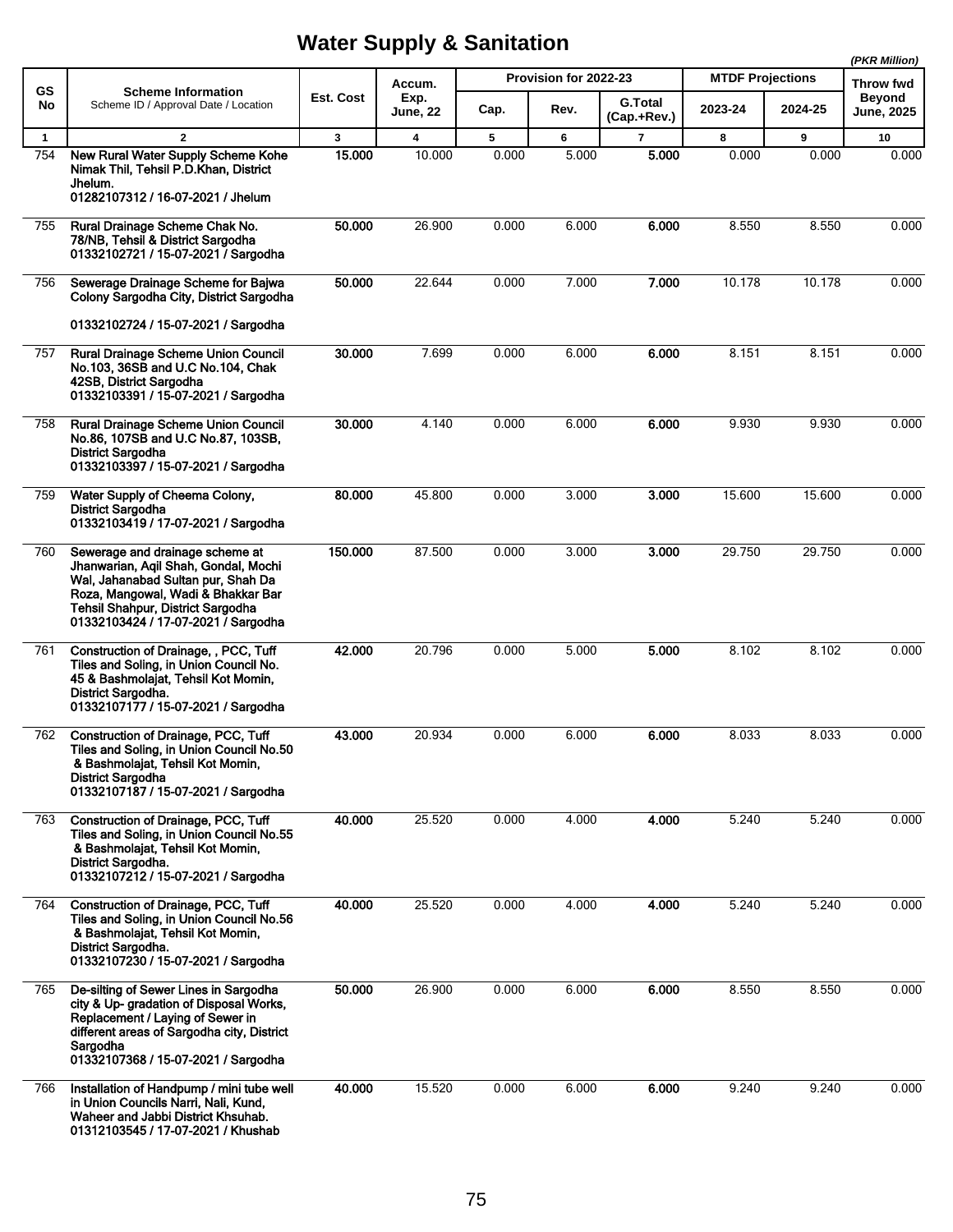|              |                                                                                                                                                                                                                                |              |                |       |                       |                |         | (PKR Million)<br><b>MTDF Projections</b> |                            |
|--------------|--------------------------------------------------------------------------------------------------------------------------------------------------------------------------------------------------------------------------------|--------------|----------------|-------|-----------------------|----------------|---------|------------------------------------------|----------------------------|
| <b>GS</b>    | <b>Scheme Information</b>                                                                                                                                                                                                      | Est. Cost    | Accum.<br>Exp. |       | Provision for 2022-23 | <b>G.Total</b> |         |                                          | Throw fwd<br><b>Beyond</b> |
| No           | Scheme ID / Approval Date / Location                                                                                                                                                                                           |              | June, 22       | Cap.  | Rev.                  | (Cap.+Rev.)    | 2023-24 | 2024-25                                  | <b>June, 2025</b>          |
| $\mathbf{1}$ | $\overline{2}$                                                                                                                                                                                                                 | $\mathbf{3}$ | 4              | 5     | 6                     | $\overline{7}$ | 8       | 9                                        | 10                         |
| 767          | Provision of Filteration Paint, Water<br>Supply, Drainage. Pavement of Street<br><b>UC Jamali District Khsuhab</b><br>01312103555 / 17-07-2021 / Khushab                                                                       | 40.000       | 12.520         | 0.000 | 7.000                 | 7.000          | 10.240  | 10.240                                   | 0.000                      |
| 768          | <b>Provisin of Water</b><br>Supply/handpump/Drainage/PCC<br>Slab/Jnazgah khushab city District<br>Khsuhab.<br>01312103611 / 19-07-2021 / Khushab                                                                               | 40.000       | 14.520         | 0.000 | 6.370                 | 6.370          | 9.555   | 9.555                                    | 0.000                      |
| 769          | Provision of Filteration Palnt, Water<br>Supply, Drainage. Pavement of<br>Street/Road UC Girot District Khsuhab<br>01312103793 / 17-07-2021 / Khushab                                                                          | 30.000       | 14.140         | 0.000 | 4.000                 | 4.000          | 5.930   | 5.930                                    | 0.000                      |
| 770          | Provision of Filteration Paint, Water<br>Supply, Drainage. Pavement of Street<br>Chak No. 39 to Chak No. 52 MB District<br>Khsuhab<br>01312103806 / 17-07-2021 / Khushab                                                       | 31.800       | 4.388          | 0.000 | 7.000                 | 7.000          | 10.206  | 10.206                                   | 0.000                      |
| 771          | Installatino of HandPumps in UCs<br>Golewali, Warcha, Gunjial Shumali,<br>Choha, Katha Sagral, Daiwal, Paddhrar,<br>Khabeki, Mardwal, Khura, Anga, Kufri<br>and Uchali District Khsuhab.<br>01312107269 / 17-07-2021 / Khushab | 35.650       | 4.920          | 0.000 | 5.000                 | 5.000          | 12.865  | 12.865                                   | 0.000                      |
| 772          | Construction of Sewerage, Drainage,<br>Sanitation and Water Supply schemes in<br><b>UC Sandral District Khsuhab</b><br>01312107296 / 17-07-2021 / Khushab                                                                      | 32.500       | 19.485         | 0.000 | 3.000                 | 3.000          | 5.008   | 5.008                                    | 0.000                      |
| 773          | Construction of Sewerage, Drainage,<br>Sanitation and Water Supply schemes in<br><b>UC Waheer District Khsuhab</b><br>01312107337 / 17-07-2021 / Khushab                                                                       | 32.500       | 14.485         | 0.000 | 5.000                 | 5.000          | 6.508   | 6.508                                    | 0.000                      |
| 774          | Construction of Sewerage, Drainage,<br>Sanitation and Water Supply schemes in<br><b>UC Kund District Khsuhab</b><br>01312107353 / 17-07-2021 / Khushab                                                                         | 32.500       | 14.485         | 0.000 | 5.000                 | 5.000          | 6.508   | 6.508                                    | 0.000                      |
| 775          | Construction of Sewerage, Drainage,<br>Sanitation and Water Supply schemes in<br>UC Jabbi District Khsuhab<br>01312107378 / 17-07-2021 / Khushab                                                                               | 32.500       | 19.485         | 0.000 | 4.000                 | 4.000          | 4.508   | 4.508                                    | 0.000                      |
| 776          | <b>Construction of Sewerage, Drainage,</b><br>Sanitation and Water Supply schemes in<br>Chak No. 17/63 MB District Khsuhab<br>01312107384 / 17-07-2021 / Khushab                                                               | 32.500       | 19.485         | 0.000 | 3.000                 | 3.000          | 5.008   | 5.008                                    | 0.000                      |
| 777          | Construction of Sewerage, Drainage,<br>Sanitation and Water Supply schemes in<br>UC Chak No. 18/51 MB District Khsuhab<br>01312107387 / 17-07-2021 / Khushab                                                                   | 32.500       | 14.485         | 0.000 | 5.000                 | 5.000          | 6.508   | 6.508                                    | 0.000                      |
| 778          | Construction of Sewerage, Drainage,<br>Sanitation and Water Supply schemes in<br><b>UC Hamoka District Khsuhab</b><br>01312107392 / 17-07-2021 / Khushab                                                                       | 32.500       | 14.485         | 0.000 | 5.000                 | 5.000          | 6.508   | 6.508                                    | 0.000                      |
| 779          | Construction of Sewerage, Drainage,<br>Sanitation and Water Supply schemes in<br><b>UC Nari District Khsuhab</b><br>01312107415 / 17-07-2021 / Khushab                                                                         | 32.500       | 14.485         | 0.000 | 5.000                 | 5.000          | 6.508   | 6.508                                    | 0.000                      |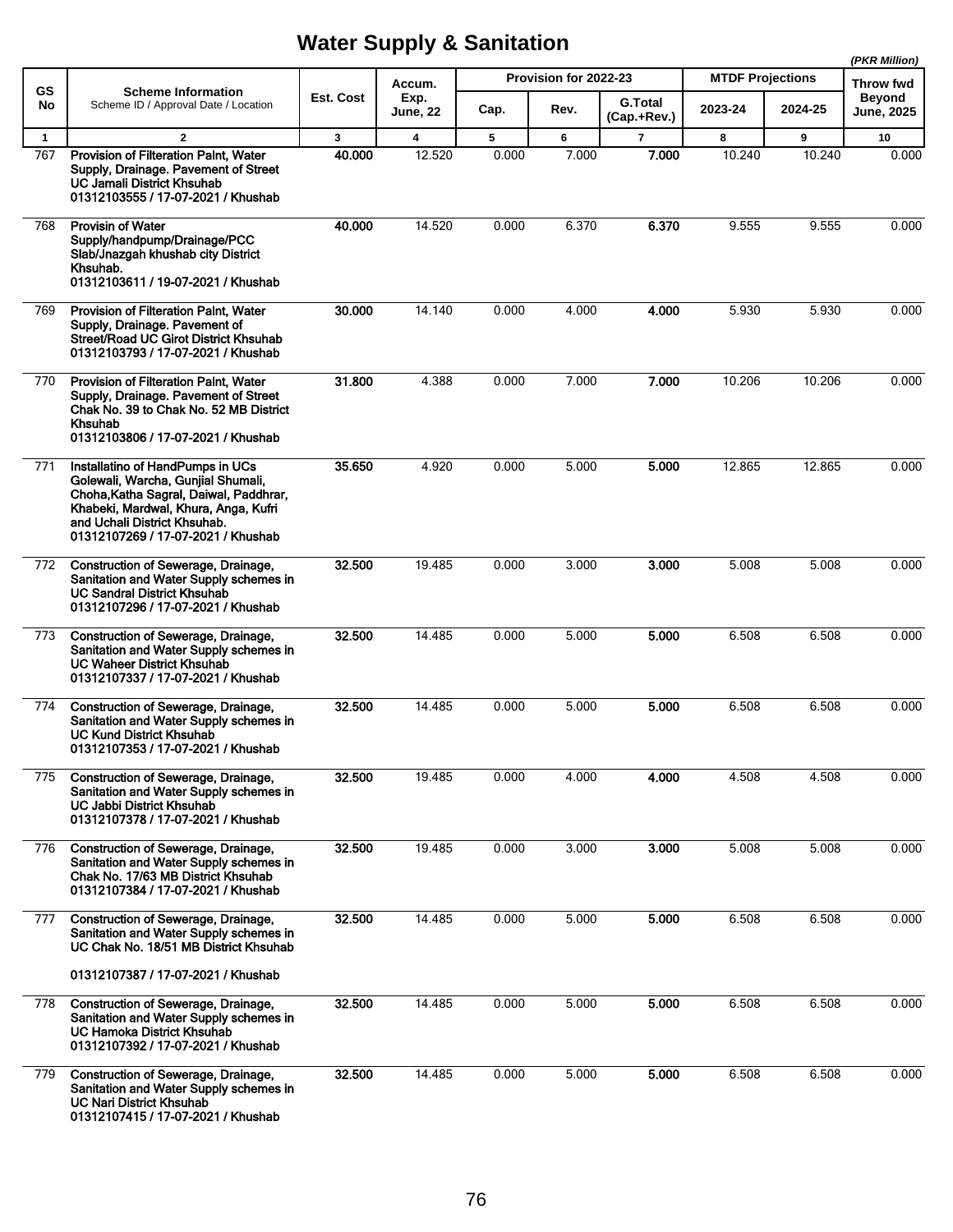|              |                                                                                                                                                                        |              |                         |       |                       |                |                         |         | (PKR Million)                     |
|--------------|------------------------------------------------------------------------------------------------------------------------------------------------------------------------|--------------|-------------------------|-------|-----------------------|----------------|-------------------------|---------|-----------------------------------|
| GS           | <b>Scheme Information</b>                                                                                                                                              | Est. Cost    | Accum.<br>Exp.          |       | Provision for 2022-23 | <b>G.Total</b> | <b>MTDF Projections</b> |         | <b>Throw fwd</b><br><b>Beyond</b> |
| No           | Scheme ID / Approval Date / Location                                                                                                                                   |              | June, 22                | Cap.  | Rev.                  | (Cap.+Rev.)    | 2023-24                 | 2024-25 | <b>June, 2025</b>                 |
| $\mathbf{1}$ | $\overline{2}$                                                                                                                                                         | $\mathbf{3}$ | $\overline{\mathbf{4}}$ | 5     | 6                     | $\overline{7}$ | 8                       | 9       | 10                                |
| 780          | Provision Of Drainage System For Ballo<br>Khel Road Underpass Mianwali City<br><b>District Mianwali</b><br>01322103263 / 03-06-2021 / Mianwali                         | 48.854       | 6.624                   | 0.000 | 3.000                 | 3.000          | 19.615                  | 19.615  | 0.000                             |
| 781          | <b>Provision Of Sewerage Drainage</b><br>Scheme Lorry Adda Mianwali District<br>Mianwali<br>01322103272 / 03-09-2021 / Mianwali                                        | 136.000      | 17.680                  | 0.000 | 3.000                 | 3.000          | 57.660                  | 57.660  | 0.000                             |
| 782          | Revamping / Comprehensive Sewerage<br>& Drainage I/C Tuff Tile And PCC<br><b>Schemes for Mianwali City District</b><br>Mianwali<br>01322103276 / 24-09-2021 / Mianwali | 982.958      | 300.000                 | 0.000 | 5.000                 | 5.000          | 338.979                 | 338.979 | 0.000                             |
| 783          | <b>Construction of Sewerage Drainage</b><br>PCC slab and Tuff TileT.C Kamar<br>Mushani District Mianwali<br>01322103461 / 17-07-2021 / Mianwali                        | 66.650       | 28.665                  | 0.000 | 37.985                | 37.985         | 0.000                   | 0.000   | 0.000                             |
| 784          | <b>Extension / Rehabilitation Rural water</b><br>supply scheme Pai khel District Mianwali                                                                              | 100.000      | 27.000                  | 0.000 | 3.000                 | 3.000          | 35.000                  | 35.000  | 0.000                             |
|              | 01322103511 / 17-07-2021 / Mianwali                                                                                                                                    |              |                         |       |                       |                |                         |         |                                   |
| 785          | <b>Extension / Rehabilitation Rural water</b><br>supply scheme Bori Khel at Chitta Watta<br><b>District Mianwali</b><br>01322103517 / 16-07-2021 / Mianwali            | 27.740       | 17.740                  | 0.000 | 3.000                 | 3.000          | 3.500                   | 3.500   | 0.000                             |
| 786          | <b>Extension / Rehabilitation Rural water</b><br>supply scheme Bori Khel (Korru Wala)<br><b>District Mianwalix</b><br>01322103523 / 16-07-2021 / Mianwali              | 27.800       | 3.836                   | 0.000 | 6.000                 | 6.000          | 8.982                   | 8.982   | 0.000                             |
| 787          | <b>Construction of Sewerage &amp; Sanitation</b><br>Scheme Mari Indus District Mianwali<br>01322103528 / 17-07-2021 / Mianwali                                         | 100.000      | 13.000                  | 0.000 | 3.000                 | 3.000          | 42.000                  | 42.000  | 0.000                             |
| 788          | Construction of PCC slab & Drain in<br><b>Town Committee Swance District</b><br>Mianwali<br>01322103532 / 16-07-2021 / Mianwali                                        | 30.000       | 4.140                   | 0.000 | 6.465                 | 6.465          | 9.698                   | 9.698   | 0.000                             |
| 789.         | Construction of PCC slab & Drain in<br><b>Town Committee Chakrala District</b><br>Mianwali<br>01322103534 / 16-07-2021 / Mianwali                                      | 30.000       | 4.140                   | 0.000 | 6.000                 | 6.000          | 9.930                   | 9.930   | 0.000                             |
| 790          | Construction of PCC slab & Drain in<br><b>Town Committee Pai khel District</b><br>Mianwali<br>01322103537 / 16-07-2021 / Mianwali                                      | 30.000       | 4.140                   | 0.000 | 6.000                 | 6.000          | 9.930                   | 9.930   | 0.000                             |
| 791          | Construction of PCC slab & Drain in<br><b>Town Committee Mouch District</b><br>Mianwali<br>01322103539 / 16-07-2021 / Mianwali                                         | 30.000       | 4.140                   | 0.000 | 6.000                 | 6.000          | 9.930                   | 9.930   | 0.000                             |
| 792          | Construction of PCC slab & Drain in<br>Town Committee Daud khel Rural<br><b>District Mianwali</b><br>01322103541 / 16-07-2021 / Mianwali                               | 30,000       | 14.140                  | 0.000 | 4.000                 | 4.000          | 5.930                   | 5.930   | 0.000                             |
| 793          | Construction of PCC slab & Drain in<br>Union Council Mari District Mianwali<br>01322103544 / 16-07-2021 / Mianwali                                                     | 30.000       | 19.140                  | 0.000 | 3.000                 | 3.000          | 3.930                   | 3.930   | 0.000                             |
| 794          | Construction of PCC slab & Drain in<br>Union Council Dher Umaid Ali Shah<br><b>District Mianwali</b><br>01322103576 / 16-07-2021 / Mianwali                            | 30.000       | 9.140                   | 0.000 | 5.000                 | 5.000          | 7.930                   | 7.930   | 0.000                             |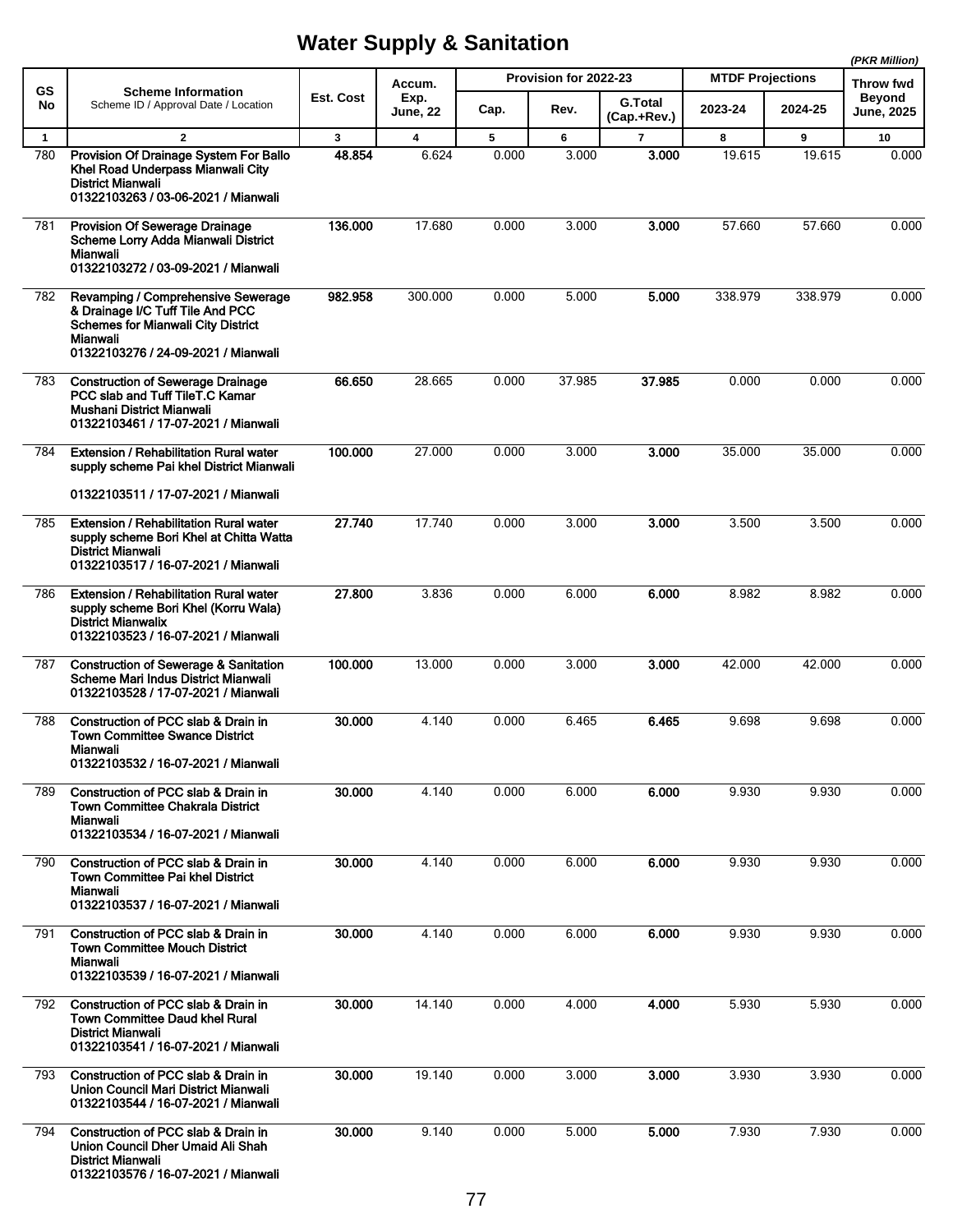|              |                                                                                                                                                                    |              |                         |       |                       |                               |                         |         | (PKR Million)              |
|--------------|--------------------------------------------------------------------------------------------------------------------------------------------------------------------|--------------|-------------------------|-------|-----------------------|-------------------------------|-------------------------|---------|----------------------------|
| GS           | <b>Scheme Information</b>                                                                                                                                          |              | Accum.                  |       | Provision for 2022-23 |                               | <b>MTDF Projections</b> |         | Throw fwd<br><b>Beyond</b> |
| No           | Scheme ID / Approval Date / Location                                                                                                                               | Est. Cost    | Exp.<br><b>June, 22</b> | Cap.  | Rev.                  | <b>G.Total</b><br>(Cap.+Rev.) | 2023-24                 | 2024-25 | <b>June, 2025</b>          |
| $\mathbf{1}$ | $\overline{2}$                                                                                                                                                     | $\mathbf{3}$ | $\overline{\mathbf{4}}$ | 5     | 6                     | $\overline{7}$                | 8                       | 9       | 10                         |
| 795          | Construction of PCC slab & Drain in<br>Union Council Dilley wali District<br>Mianwali<br>01322103580 / 16-07-2021 / Mianwali                                       | 30.000       | 4.140                   | 0.000 | 6.000                 | 6.000                         | 9.930                   | 9.930   | 0.000                      |
| 796          | Construction of PCC slab & Drain in<br>Union Council Rokhri District Mianwali<br>01322103582 / 16-07-2021 / Mianwali                                               | 30.000       | 14.140                  | 0.000 | 4.000                 | 4.000                         | 5.930                   | 5.930   | 0.000                      |
| 797          | Construction of PCC slab & Drain in<br>Union Council Ghundi District Mianwali<br>01322103584 / 16-07-2021 / Mianwali                                               | 30.000       | 14.140                  | 0.000 | 4.000                 | 4.000                         | 5.930                   | 5.930   | 0.000                      |
| 798          | Construction of PCC slab & Drain in<br>Union Council Shahbaz khel District<br>Mianwali<br>01322103586 / 16-07-2021 / Mianwali                                      | 30.000       | 4.140                   | 0.000 | 6.000                 | 6.000                         | 9.930                   | 9.930   | 0.000                      |
| 799          | Construction of PCC slab & Drain in<br>Union Council Thamy wall District<br><b>Mianwali</b><br>01322103588 / 16-07-2021 / Mianwali                                 | 30.000       | 4.140                   | 0.000 | 6.000                 | 6.000                         | 9.930                   | 9.930   | 0.000                      |
| 800          | Construction of PCC slab & Drain in<br>Union Council Namal District Mianwali<br>01322103593 / 16-07-2021 / Mianwali                                                | 30.000       | 4.140                   | 0.000 | 6.000                 | 6.000                         | 9.930                   | 9.930   | 0.000                      |
| 801          | Rural Water Supply Scheme Dera Sher<br><b>Bahadur Khishky Khel Chidru District</b><br>Mianwali<br>01322103596 / 16-07-2021 / Mianwali                              | 39.350       | 15.430                  | 0.000 | 6.000                 | 6.000                         | 8.960                   | 8.960   | 0.000                      |
| 802          | <b>Rehabilitation of Rural Water Supply</b><br>Dera Yousaf Goly Khel Chidru District<br>Mianwali<br>01322103599 / 16-07-2021 / Mianwali                            | 37.270       | 10.143                  | 0.000 | 7.000                 | 7.000                         | 10.064                  | 10.064  | 0.000                      |
| 803          | <b>Consruction of</b><br>PCC/Slabe/Drains/Sewerage Pakka<br><b>Ghaniera District Mianwali</b><br>01322103603 / 27-07-2021 / Mianwali                               | 50.000       | 40.900                  | 0.000 | 2.000                 | 2.000                         | 3.550                   | 3.550   | 0.000                      |
| 804          | <b>Rural Water Supply Scheme Mouza</b><br>Sultan Wala District Mianwali<br>01322103607 / 16-07-2021 / Mianwali                                                     | 41.130       | 15.676                  | 0.000 | 6.000                 | 6.000                         | 9.727                   | 9.727   | 0.000                      |
| 805          | Construction of PCC Slab, Sewerage,<br>Sewerage Drain in Mouza Sultan Wala<br>Chiddru & Mauza Norullah District<br>Mianwali<br>01322103613 / 16-07-2021 / Mianwali | 38.160       | 36.266                  | 0.000 | 1.894                 | 1.894                         | 0.000                   | 0.000   | 0.000                      |
| 806          | <b>Rural Water Supply Scheme Musa Khel</b><br><b>District Mianwali</b><br>01322103615 / 16-07-2021 / Mianwali                                                      | 39.950       | 15.513                  | 0.000 | 6.000                 | 6.000                         | 9.219                   | 9.219   | 0.000                      |
| 807          | Construction of PCC Slab, Sewerage/<br>Drainage/ Wandhi Islambad Pacca<br>Ghanjera wan Bhachran District<br>Mianwali<br>01322103625 / 26-07-2021 / Mianwali        | 60.000       | 46.800                  | 0.000 | 3.000                 | 3.000                         | 5.100                   | 5.100   | 0.000                      |
| 808          | <b>Construction of Sewerage Town</b><br><b>Committee Musa Khel District Mianwali</b><br>01322103627 / 16-07-2021 / Mianwali                                        | 50.000       | 6.900                   | 0.000 | 3.000                 | 3.000                         | 20.050                  | 20.050  | 0.000                      |
| 809          | Rural Water Supply Scheme Bori Khel<br>(Jamma Khelanwala) District Mianwali<br>01312103815 / 16-07-2021 / Mianwali                                                 | 23.740       | 6.790                   | 0.000 | 4.000                 | 4.000                         | 6.475                   | 6.475   | 0.000                      |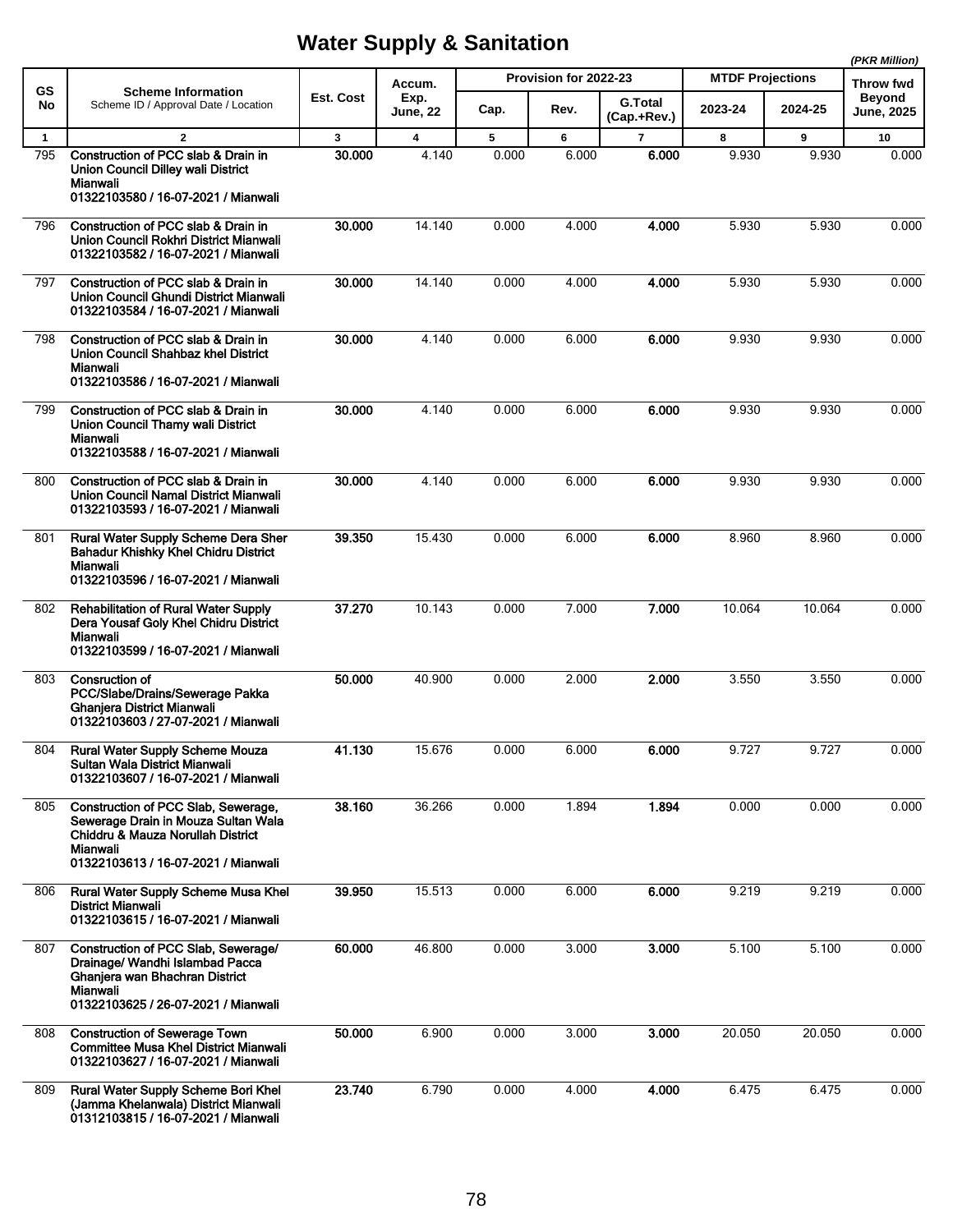|              |                                                                                                                                                                                                                                    |              |                         |       |                       |                               |                         |         | (PKR Million)                      |
|--------------|------------------------------------------------------------------------------------------------------------------------------------------------------------------------------------------------------------------------------------|--------------|-------------------------|-------|-----------------------|-------------------------------|-------------------------|---------|------------------------------------|
| <b>GS</b>    | <b>Scheme Information</b>                                                                                                                                                                                                          |              | Accum.                  |       | Provision for 2022-23 |                               | <b>MTDF Projections</b> |         | <b>Throw fwd</b>                   |
| No           | Scheme ID / Approval Date / Location                                                                                                                                                                                               | Est. Cost    | Exp.<br><b>June, 22</b> | Cap.  | Rev.                  | <b>G.Total</b><br>(Cap.+Rev.) | 2023-24                 | 2024-25 | <b>Beyond</b><br><b>June, 2025</b> |
| $\mathbf{1}$ | $\overline{2}$                                                                                                                                                                                                                     | $\mathbf{3}$ | $\overline{\mathbf{4}}$ | 5     | 6                     | $\overline{7}$                | 8                       | 9       | 10                                 |
| 810          | Sewerage / Sanitation & PCC Slab in<br>unpaved Streets / Areas of Town<br><b>Committee Sawance District Mianwali</b><br>01312103852 / 16-07-2021 / Mianwali                                                                        | 20.000       | 0.000                   | 0.000 | 3.000                 | 3.000                         | 8.500                   | 8.500   | 0.000                              |
| 811          | Provision of PCC SLABS, Sewerage,<br>Culverts, Drains, Sanitation, Tuff Tiles in<br>Konigui Halga Fazil Dist Bhakkar<br>01302107205 / 17-07-2021 / Bhakkar                                                                         | 32.000       | 14.416                  | 0.000 | 4.000                 | 4.000                         | 6.792                   | 6.792   | 0.000                              |
| 812          | Provision of PCC SLABS, Sewerage,<br>Culverts, Drains, Sanitation, Tuff Tiles in<br>Konigui Halga Gohar Wala Dist Bhakkar<br>01302107251 / 17-07-2021 / Bhakkar                                                                    | 29.000       | 24.002                  | 0.000 | 4.998                 | 4.998                         | 0.000                   | 0.000   | 0.000                              |
| 813          | Provison of Sanitation / Drainage PCC<br>pavement Bhakkar Nasheeb Konigui<br><b>Dist Bhakkar</b><br>01302107263 / 17-07-2021 / Bhakkar                                                                                             | 49.100       | 16.776                  | 0.000 | 5.000                 | 5.000                         | 13.662                  | 13.662  | 0.000                              |
| 814          | Provison of Sanitation / Drainage PCC<br>pavement Doulat Wala & Kotla Jam<br><b>Nasheeb Dist Bhakkar</b><br>01302107274 / 17-07-2021 / Bhakkar                                                                                     | 48.000       | 6.624                   | 0.000 | 3.000                 | 3.000                         | 19.188                  | 19.188  | 0.000                              |
| 815          | Provison of Sanitation / Drainage PCC<br>pavement Bhakkar Daggar-1st &<br>Cheena Nasheeb Konigui Dist Bhakkar<br>01302107281 / 17-07-2021 / Bhakkar                                                                                | 49.000       | 31.762                  | 0.000 | 4.000                 | 4.000                         | 6.619                   | 6.619   | 0.000                              |
| 816          | Provison of Sanitation / Drainage PCC<br>pavement Behal Dagar. Behal Nasheeb<br>Konigui Dist Bhakkar<br>01302107287 / 17-07-2021 / Bhakkar                                                                                         | 49.300       | 16.803                  | 0.000 | 5.000                 | 5.000                         | 13.749                  | 13.749  | 0.000                              |
| 817          | Provison of Sanitation / Drainage PCC<br>pavement Shahani Dist Bhakkar District<br><b>Bhakkar</b><br>01302107295 / 17-07-2021 / Bhakkar                                                                                            | 49.700       | 31.859                  | 0.000 | 4.000                 | 4.000                         | 6.921                   | 6.921   | 0.000                              |
| 818          | Provison of Sanitation / Drainage PCC<br>pavement Nazir Town and Ismail Wala<br>Dist Bhakkar<br>01302107300 / 17-07-2021 / Bhakkar                                                                                                 | 49.000       | 26.762                  | 0.000 | 6.000                 | 6.000                         | 8.119                   | 8.119   | 0.000                              |
| 819          | Provision of Sewerage, PCC, Pavement<br>Abadi Shoumali, Tehsil Darya Khan,<br><b>District Bhakar</b><br>01302107319 / 17-07-2021 / Bhakkar                                                                                         | 35.000       | 28.830                  | 0.000 | 6.170                 | 6.170                         | 0.000                   | 0.000   | 0.000                              |
| 820          | Schemes of PCC / Soling and Drainage<br>in different UC No. 2, 3, 4, 5, 6, 10, 11,<br>12, 13<br>01092103021 / 06-05-2021 / Faisalabad                                                                                              | 100.000      | 94.500                  | 0.000 | 5.500                 | 5.500                         | 0.000                   | 0.000   | 0.000                              |
| 821          | Rural Drainage Scheme 268/RB &<br>271/RB & 262/RB Abadies<br>01092054819 / 29-05-2021 / Faisalabad                                                                                                                                 | 30.000       | 24.600                  | 0.000 | 5.400                 | 5.400                         | 0.000                   | 0.000   | 0.000                              |
| 822          | <b>Construction of Tuff Tile, PCC, Brick</b><br>Paverment i/c Improvement Drainage<br>Sewerage System in Ward No.<br>17,18,19,20,21,22,23,24 and adjoining<br>areas of Tehsil & District Jhang<br>01102102712 / 17-07-2021 / Jhang | 42.000       | 25.796                  | 0.000 | 4.000                 | 4.000                         | 6.102                   | 6.102   | 0.000                              |
| 823          | Construction of Tuff Tile, PCC, Brick<br>Paverment i/c Improvement Drainage<br>Sewerage System in Ward No.<br>25, 26, 27, 28, 29, 30 and adjoining areas<br>of Tehsil & District Jhang<br>01102102715 / 17-07-2021 / Jhang         | 43.000       | 25.934                  | 0.000 | 4.000                 | 4.000                         | 6.533                   | 6.533   | 0.000                              |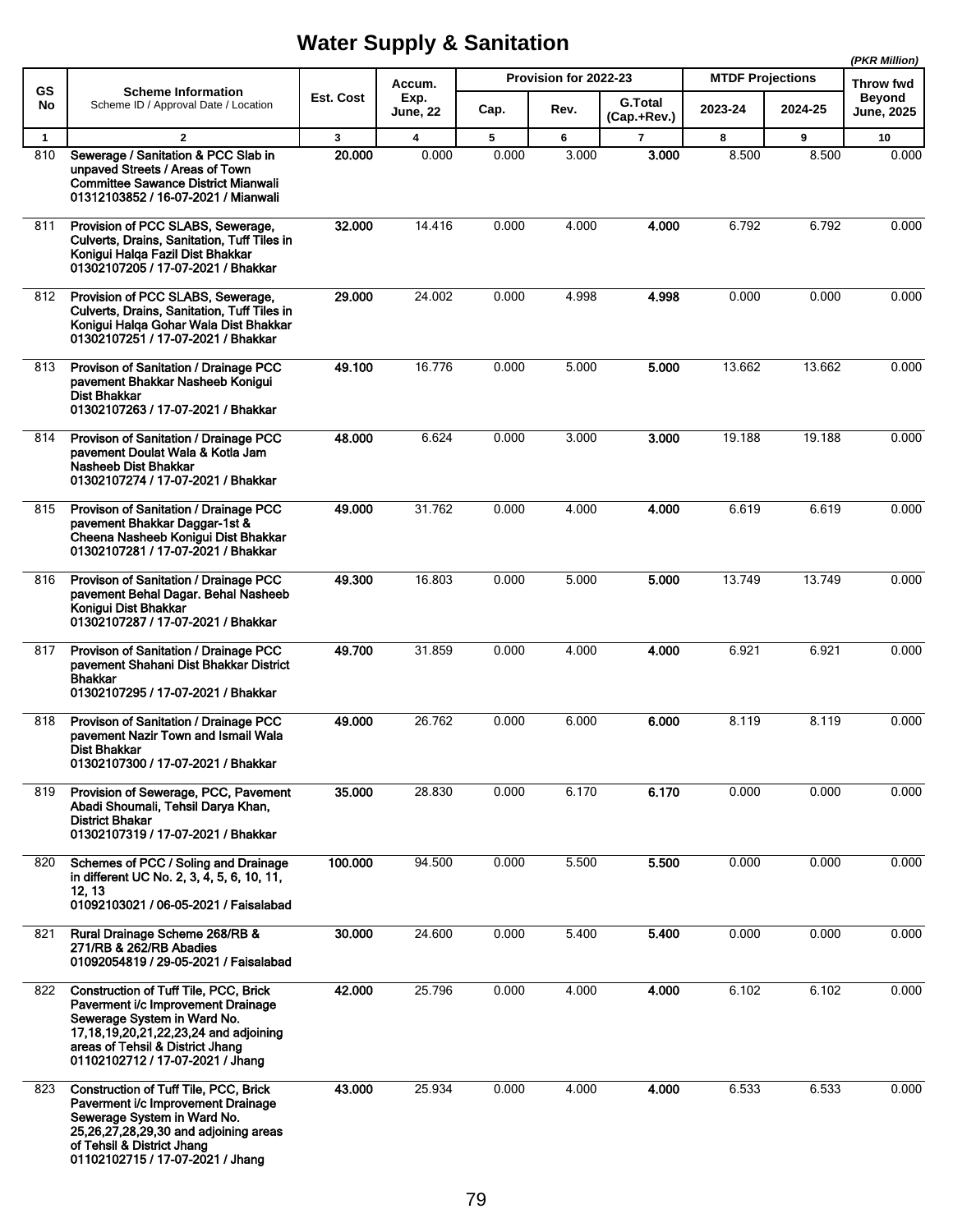|             |                                                                                                                                                                                                                                                                                                                                                                                                                                                                                                                                |              |                         |       |                       |                               |                         | (PKR Million) |                             |
|-------------|--------------------------------------------------------------------------------------------------------------------------------------------------------------------------------------------------------------------------------------------------------------------------------------------------------------------------------------------------------------------------------------------------------------------------------------------------------------------------------------------------------------------------------|--------------|-------------------------|-------|-----------------------|-------------------------------|-------------------------|---------------|-----------------------------|
| <b>GS</b>   | <b>Scheme Information</b>                                                                                                                                                                                                                                                                                                                                                                                                                                                                                                      |              | Accum.                  |       | Provision for 2022-23 |                               | <b>MTDF Projections</b> |               | Throw fwd                   |
| No          | Scheme ID / Approval Date / Location                                                                                                                                                                                                                                                                                                                                                                                                                                                                                           | Est. Cost    | Exp.<br>June, 22        | Cap.  | Rev.                  | <b>G.Total</b><br>(Cap.+Rev.) | 2023-24                 | 2024-25       | <b>Beyond</b><br>June, 2025 |
| $\mathbf 1$ | $\mathbf{2}$                                                                                                                                                                                                                                                                                                                                                                                                                                                                                                                   | $\mathbf{3}$ | $\overline{\mathbf{4}}$ | 5     | 6                     | $\overline{7}$                | 8                       | 9             | 10                          |
| 824         | <b>Construction of Tuff Tile, PCC, Brick</b><br>Paverment i/c Improvement Drainage<br>Sewerage System in Ward No.<br>31,32,33,34,35,36,37,38 and adjoining<br>areas of Tehsil & District Jhang<br>01102102717 / 17-07-2021 / Jhang                                                                                                                                                                                                                                                                                             | 48.000       | 26.624                  | 0.000 | 5.000                 | 5.000                         | 8.188                   | 8.188         | 0.000                       |
| 825         | <b>Construction of Tuff Tile, PCC, Brick</b><br>Paverment i/c Improvement Drainage<br>Sewerage System in Ward No.<br>39,40,41,42,43,44 and adjoining areas<br>of Tehsil & District Jhang<br>01102102719 / 17-07-2021 / Jhang                                                                                                                                                                                                                                                                                                   | 49.000       | 26.762                  | 0.000 | 6.000                 | 6.000                         | 8.119                   | 8.119         | 0.000                       |
| 826         | <b>Construction of Tuff Tile, PCC, Brick</b><br>Paverment i/c Improvement Drainage<br>Sewerage System in Ward No.<br>45,46,47,48,49,50 and adjoining areas<br>of Tehsil & District Jhang<br>01102102722 / 17-07-2021 / Jhang                                                                                                                                                                                                                                                                                                   | 42.000       | 25.796                  | 0.000 | 4.000                 | 4.000                         | 6.102                   | 6.102         | 0.000                       |
| 827         | Const. of Pcc/ Soling / Drain Sullage<br>Carrier & Culverts at UC-1 (Chak No.<br>159, 160, 162, 161, 163, 231, 232, 230),<br>UC-2(Chak<br>No.250,253,252,254,255,251), UC-3 (<br>Chak No.<br>169, 179, 168, 167, 170, 166, 164), UC-4 (<br>Chak No. 259,464,257,233,165,258,260<br>and Adjoining Abadies ) Tehsil & District<br>Jhang<br>01102102726 / 17-07-2021 / Jhang                                                                                                                                                      | 50.000       | 26.900                  | 0.000 | 6.000                 | 6.000                         | 8.550                   | 8.550         | 0.000                       |
| 828         | Const. of Pcc/ Soling / Drain Sullage<br>Carrier & Culverts at UC-8 (Chak<br>No.261,262), UC-9( Chak<br>No.210,175,174,171,172,173), UC-10 (<br>Chak No.450,449,448,256,177,176),<br>UC-11 (Chak No.<br>182, 181, 183, 214, 213), UC-17 (Chak No.<br>220,215,217,454,216,452), UC-18 (<br>Chak No. 446,447,451 Tehsil & District<br>Jhang<br>01102102730 / 17-07-2021 / Jhang                                                                                                                                                  | 50.000       | 26.900                  | 0.000 | 6.000                 | 6.000                         | 8.550                   | 8.550         | 0.000                       |
| 829         | Const. of Pcc/ Soling / Drain Sullage<br>Carrier & Culverts at UC-12 (Chak<br>No.265,263,264,266,267,219), UC-13(<br>Chak Kuriyana Shumali, Kuriyana<br>Janubi, Mouza Kurain Wala), UC-14 (<br>Mouza Bela Marjana, Bela Jhabana,<br>Dhoin Muhammad Syedan Shah, Topa<br>Bela Sharqi, Khuna Bay, Jandran, Neko<br>Kara, Patoana, Habib, Wagah, Kaliaka,<br>Dhoka, Chutala, Thatha Mahal, Kul<br>Karai & Pakay Wala) & UC 19 (Chak No.<br>505-506 & Chak No. 457) Tehsil &<br>District Jhang<br>01102102734 / 17-07-2021 / Jhang | 50.000       | 26.900                  | 0.000 | 6.000                 | 6.000                         | 8.550                   | 8.550         | 0.000                       |
| 830         | Const. of PCC/Sewerage / Soling /<br>Drain/ Sullage Carrier & Culverts at<br>UC-15 (Civil Station, Jhang Chak<br>Katcha, Jhang Chak Noor Shah, Jhang<br>Janubi & Jhang Chak Shumali), UC 16<br>(Mouza Kot Sai Singh, Chak No 268,<br>269 & Chak No. 270), UC 21 (Mouza<br>Hasnana, Mouza Maghiana Chak<br>kKatcha, Mouza Maghiana Chak Noon),<br>(Chak No. 505-506) & UC 20 (Chak<br>Ghumana & Kalo Walal Sial) Tehsil &<br>District Jhang.                                                                                    | 50.000       | 26.900                  | 0.000 | 6.000                 | 6.000                         | 8.550                   | 8.550         | 0.000                       |

01102102737 / 17-07-2021 / Jhang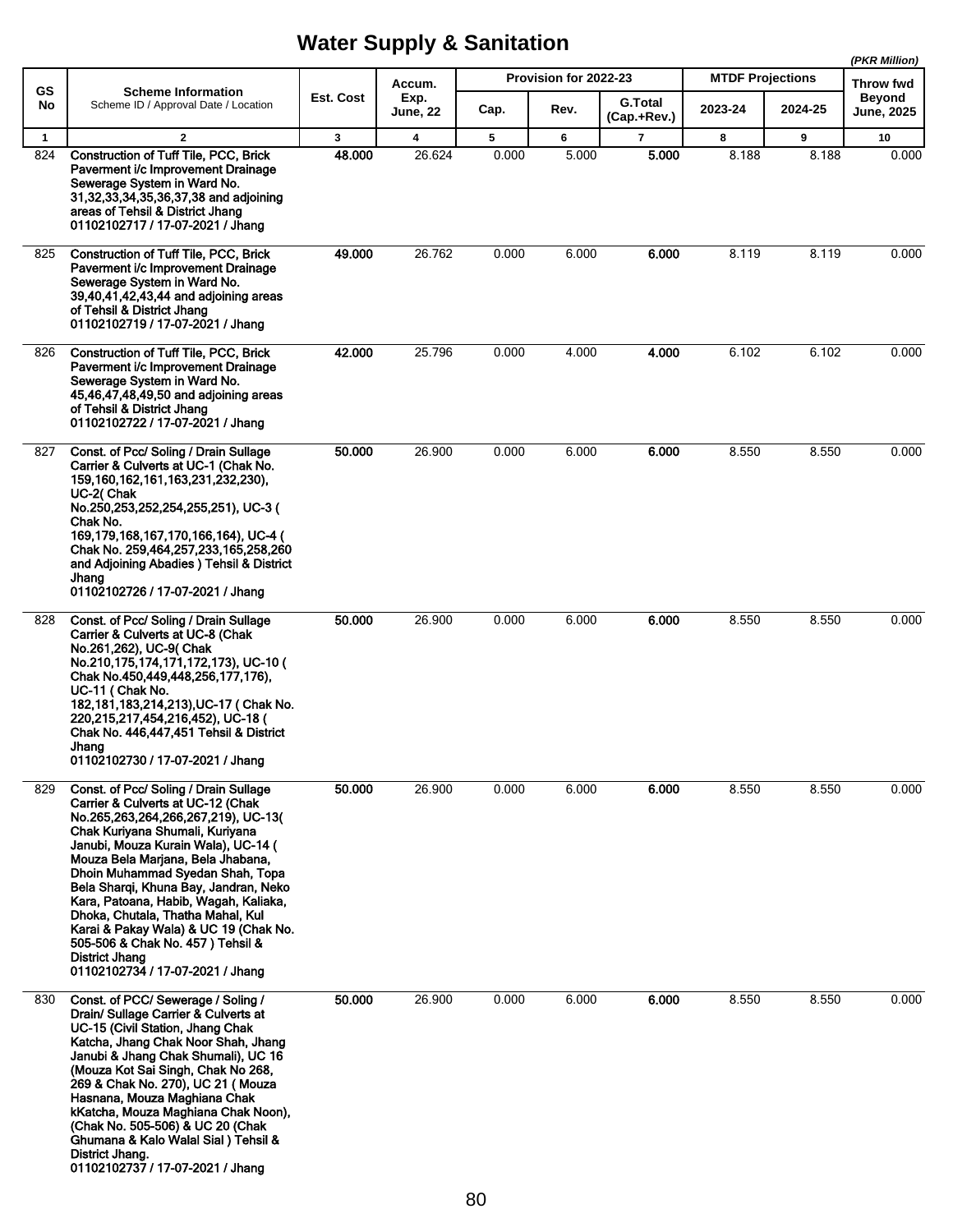|              |                                                                                                                                                                                                                                                                                      |              |                         |       |                       |                               |                         |         | (PKR Million)                      |  |
|--------------|--------------------------------------------------------------------------------------------------------------------------------------------------------------------------------------------------------------------------------------------------------------------------------------|--------------|-------------------------|-------|-----------------------|-------------------------------|-------------------------|---------|------------------------------------|--|
| GS           | <b>Scheme Information</b>                                                                                                                                                                                                                                                            |              | Accum.                  |       | Provision for 2022-23 |                               | <b>MTDF Projections</b> |         | Throw fwd                          |  |
| No           | Scheme ID / Approval Date / Location                                                                                                                                                                                                                                                 | Est. Cost    | Exp.<br><b>June, 22</b> | Cap.  | Rev.                  | <b>G.Total</b><br>(Cap.+Rev.) | 2023-24                 | 2024-25 | <b>Beyond</b><br><b>June, 2025</b> |  |
| $\mathbf{1}$ | $\overline{2}$                                                                                                                                                                                                                                                                       | $\mathbf{3}$ | $\overline{\mathbf{4}}$ | 5     | 6                     | $\overline{7}$                | 8                       | 9       | 10                                 |  |
| 831          | Construction of Drains, Solings, PCC,<br>Nala, Culverts and Tuff tiles Union<br>Coucil 1,2,3,4,&5, PP -127 Tehsil &<br>District Jhang<br>01102102744 / 17-07-2021 / Jhang                                                                                                            | 43.250       | 25.968                  | 0.000 | 4.000                 | 4.000                         | 6.641                   | 6.641   | 0.000                              |  |
| 832          | Construction of Drains, Solings, PCC,<br>Nala, Culverts and Tuff Tiles Union<br>Council 6,7,8,9&10 Tehsil & District<br>Jhang<br>01102102747 / 17-07-2021 / Jhang                                                                                                                    | 43.250       | 25.968                  | 0.000 | 4.000                 | 4.000                         | 6.641                   | 6.641   | 0.000                              |  |
| 833          | Construction of Drains, Solings, PCC,<br>Nala, Culverts and Tuff Tiles Union<br>Council 11,12,13,14,15&16, Tehsil &<br>District Jhang<br>01102102751 / 17-07-2021 / Jhang                                                                                                            | 43.250       | 25.968                  | 0.000 | 4.000                 | 4.000                         | 6.641                   | 6.641   | 0.000                              |  |
| 834          | Construction of Drains, Solings, PCC,<br>Nala, Culverts and Tuff Tiles Union<br>Council 17,18,19,20&21 and adjoining<br>abadies, Tehsil & District Jhang<br>01102102754 / 17-07-2021 / Jhang                                                                                         | 43.250       | 25.968                  | 0.000 | 4.000                 | 4.000                         | 6.641                   | 6.641   | 0.000                              |  |
| 835          | <b>Construction of Tuff Tile, PCC, Brick</b><br>Paverment i/c Improvement Drainage<br>Sewerage System in Ward No.<br>1,2,3,4,5,6,7,8 and adjoining areas of<br><b>Tehsil &amp; District Jhang</b><br>01012102760 / 17-07-2021 / Jhang                                                | 48.000       | 26.624                  | 0.000 | 5.000                 | 5.000                         | 8.188                   | 8.188   | 0.000                              |  |
| 836          | Construction of Tuff Tile, PCC, Brick<br>Paverment i/c Improvement Drainage<br>Sewerage System in Ward No.<br>9,10,11,12,13,14,15,16 and adjoining<br>areas of Tehsil & District Jhang<br>01102102763 / 17-07-2021 / Jhang                                                           | 48.000       | 26.624                  | 0.000 | 5.000                 | 5.000                         | 8.188                   | 8.188   | 0.000                              |  |
| 837          | Provision/ Installation of Water Filtration<br>Plants in Union Council No.1 to Union<br>Council 21, District Jhang<br>01102103744 / 17-07-2021 / Jhang                                                                                                                               | 40.000       | 15.520                  | 0.000 | 6.000                 | 6.000                         | 9.240                   | 9.240   | 0.000                              |  |
| 838          | Provision/ Installation of 08 Nos. Water<br>Filtration Plants in UC 19, UC 25, UC 45,<br>UC 46, UC 47, UC 53 & UC 55, District<br>Jhang<br>01102103758 / 17-07-2021 / Jhang                                                                                                          | 32.000       | 4.416                   | 0.000 | 7.000                 | 7.000                         | 10.292                  | 10.292  | 0.000                              |  |
| 839          | <b>Provision/Installation of Water Filtration</b><br>Plants in UC Shah Jeevna, UC Kari<br>Wala, UC Ratta, UC Dori Wala, UC<br>Mahar Wali, UC Nadha Ghar, Khewa<br>Qanogoi, UC Pabber Wala, UC Kot<br>Khan & UC Chund Bharwana, District<br>Jhang<br>01102107872 / 17-07-2021 / Jhang | 40.000       | 25.520                  | 0.000 | 4.000                 | 4.000                         | 5.240                   | 5.240   | 0.000                              |  |
| 840          | Improvement of Urban Water Supply<br>Scheme from Bhagat Bangla to City<br>Water Line and Water Supply Scheme<br>No. 6 T.T.Singh City<br>01112103696 / 19-07-2021 / Toba Tek<br>Singh                                                                                                 | 78.580       | 72.215                  | 0.000 | 6.350                 | 6.350                         | 0.000                   | 0.000   | 0.000                              |  |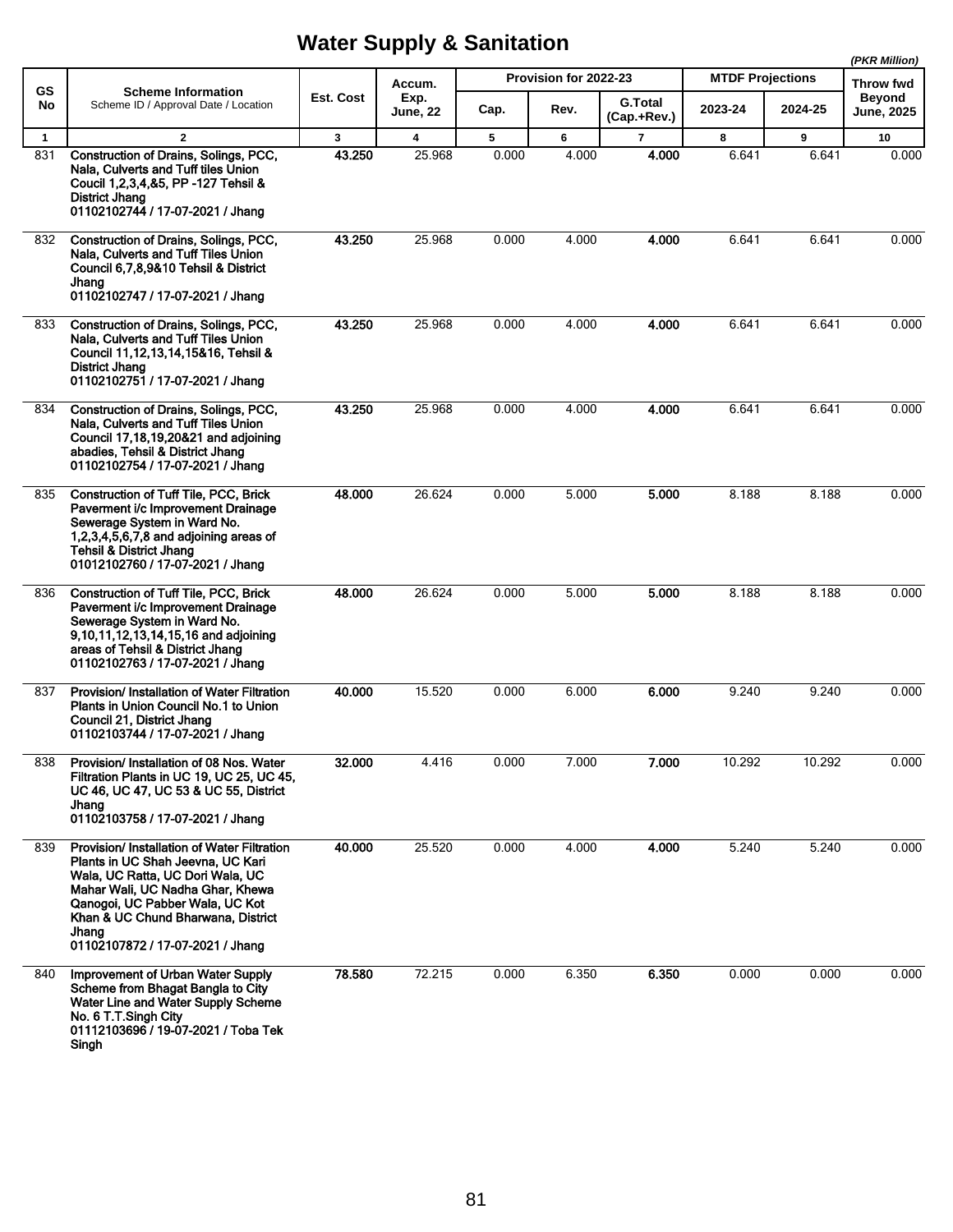**(PKR Million)**

|                 |                                                                                                                                                                                                                                                                                                                                                                                                                                                                                                                                                                                                 |           | Accum.                  |       | Provision for 2022-23 |                               | <b>MTDF Projections</b> |         | (PKR WIIIION)<br>Throw fwd         |
|-----------------|-------------------------------------------------------------------------------------------------------------------------------------------------------------------------------------------------------------------------------------------------------------------------------------------------------------------------------------------------------------------------------------------------------------------------------------------------------------------------------------------------------------------------------------------------------------------------------------------------|-----------|-------------------------|-------|-----------------------|-------------------------------|-------------------------|---------|------------------------------------|
| <b>GS</b><br>No | <b>Scheme Information</b><br>Scheme ID / Approval Date / Location                                                                                                                                                                                                                                                                                                                                                                                                                                                                                                                               | Est. Cost | Exp.<br><b>June, 22</b> | Cap.  | Rev.                  | <b>G.Total</b><br>(Cap.+Rev.) | 2023-24                 | 2024-25 | <b>Beyond</b><br><b>June, 2025</b> |
| $\mathbf{1}$    | $\mathbf{2}$                                                                                                                                                                                                                                                                                                                                                                                                                                                                                                                                                                                    | 3         | 4                       | 5     | 6                     | $\overline{\phantom{a}}$      | 8                       | 9       | 10                                 |
| 841             | Improvement of Water Supply in Chak<br>No. 395/JB, 379/JB, 519/JB, 315/GB<br>and Improvement of Drainage, Soling,<br>Resoling in Chak Nos. 394/JB, 399/JB,<br>401/JB, 513/GB, 515/GB, 512/GB,<br>270/GB, 265/GB, 267/GB, 263/GB,<br>269/GB, 335/GB, 337/GB, 340/GB,<br>339/GB Khurd, 307/GB, 289/GB,<br>318/GB, 308/GB, 328/GB, 327/GB,<br>326/GB, 247/GB, 351/GB, 253/GB,<br>254/GB, 250/GB, 295/GB, 295/JB,<br>292/JB, 151/GB, 299/GB, 293/JB,<br>350/GB, 314/GB, 294/JB, 294/GB,<br>408/JB, 403/JB, 296/GB Azafi Abadi<br>District T.T.Singh<br>01112103702 / 19-07-2021 / Toba Tek<br>Singh | 120.000   | 55.600                  | 0.000 | 4.000                 | 4.000                         | 30.200                  | 30.200  | 0.000                              |
| 842             | Provision of Water Filtration Plants in<br>Villages of Tehsil Kamalia and Tehsil Pir<br><b>Mahal District T.T.Singh</b><br>01112103704 / 30-09-2021 / Toba Tek<br>Singh                                                                                                                                                                                                                                                                                                                                                                                                                         | 500.000   | 50.000                  | 0.000 | 40.000                | 40.000                        | 205.000                 | 205.000 | 0.000                              |
| 843             | Drainage, Sewerage, Soling / Resoling,<br><b>Tuff Tiles Drains and Bridges (Puliyan)</b><br>in Tehsil Kamalia & Tehsil Pir Mahal<br>District T.T.Singh<br>01112103710 / 30-07-2021 / Toba Tek<br>Singh                                                                                                                                                                                                                                                                                                                                                                                          | 328.000   | 73.573                  | 0.000 | 5.000                 | 5.000                         | 124.714                 | 124.714 | 0.000                              |
| 844             | Provision of Soling, Resoling, PCC, Tuff<br>Tiles, Drains, Sullage Carrier, Sewerage<br>and Water Supply in Tehsil Gojra District<br>T.T.Singh<br>01112103712 / 14-09-2021 / Toba Tek<br>Singh                                                                                                                                                                                                                                                                                                                                                                                                  | 512.000   | 23.000                  | 0.000 | 5.000                 | 5.000                         | 242.000                 | 242.000 | 0.000                              |
| 845             | <b>Rehabilitation of Rural Water Supply</b><br>Scheme Chak No. 353/JB Tehsil Gojra<br>District T.T.Singh<br>01112103714 / 15-07-2021 / Toba Tek<br>Singh                                                                                                                                                                                                                                                                                                                                                                                                                                        | 25.000    | 23.500                  | 0.000 | 1.500                 | 1.500                         | 0.000                   | 0.000   | 0.000                              |
| 846             | <b>Rehabilitation of Rural Water Supply</b><br>Scheme Chak No. 356/JB Tehsil Gojra<br>District T.T.Singh<br>01112103720 / 15-07-2021 / Toba Tek<br>Singh                                                                                                                                                                                                                                                                                                                                                                                                                                        | 29.000    | 4.002                   | 0.000 | 6.000                 | 6.000                         | 9.499                   | 9.499   | 0.000                              |
| 847             | Provision of Rural Drainage, Soling,<br>Resoling, PCC, Water Supply Pipes and<br><b>Rehabilitation of existing Water Supply</b><br>in Tehsil & District T.T.Singh<br>01112103726 / 19-07-2021 / Toba Tek<br>Singh                                                                                                                                                                                                                                                                                                                                                                               | 170.000   | 59.623                  | 0.000 | 5.000                 | 5.000                         | 52.689                  | 52.689  | 0.000                              |
| 848             | Drainage, Sewerage, Soling / Resoling,<br>Tuff Tiles, Drains & Bridges in Tehsil<br>Kamalia District T.T.Singh<br>01112103730 / 14-09-2021 / Toba Tek<br>Singh                                                                                                                                                                                                                                                                                                                                                                                                                                  | 638.900   | 53.900                  | 0.000 | 5.000                 | 5.000                         | 290.000                 | 290.000 | 0.000                              |
| 849             | Provision of Tuff Tiles / PCC and<br>Sewerage in Pir Mahal City District<br>T.T.Singh<br>01112103734 / 15-07-2021 / Toba Tek<br>Singh                                                                                                                                                                                                                                                                                                                                                                                                                                                           | 50.000    | 28.400                  | 0.000 | 5.000                 | 5.000                         | 8.300                   | 8.300   | 0.000                              |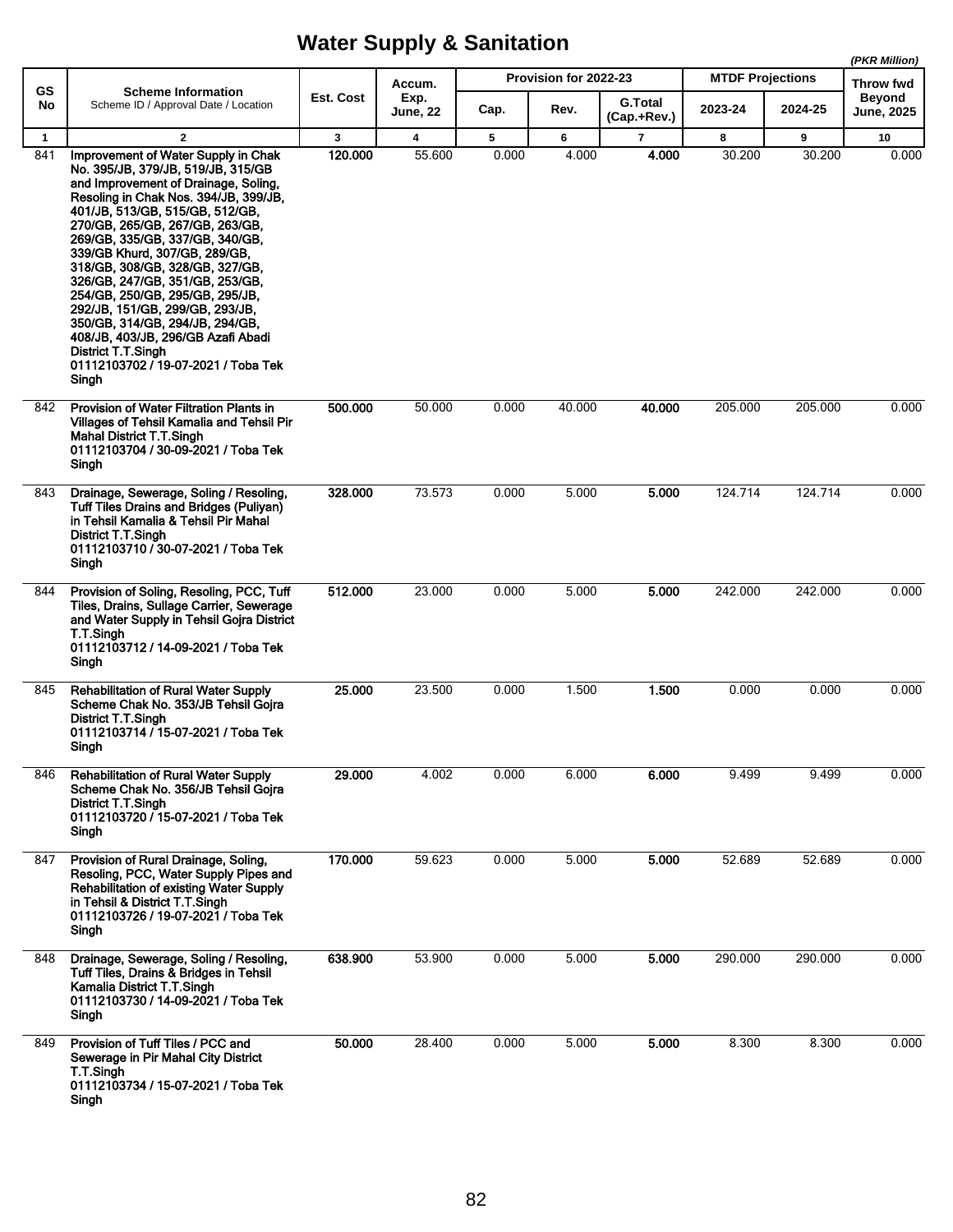|              |                                                                                                                                                                                                                                           |           |                  |       |                       |                               |         |                         | (PKR Million)               |
|--------------|-------------------------------------------------------------------------------------------------------------------------------------------------------------------------------------------------------------------------------------------|-----------|------------------|-------|-----------------------|-------------------------------|---------|-------------------------|-----------------------------|
| GS           | <b>Scheme Information</b>                                                                                                                                                                                                                 |           | Accum.           |       | Provision for 2022-23 |                               |         | <b>MTDF Projections</b> |                             |
| No           | Scheme ID / Approval Date / Location                                                                                                                                                                                                      | Est. Cost | Exp.<br>June, 22 | Cap.  | Rev.                  | <b>G.Total</b><br>(Cap.+Rev.) | 2023-24 | 2024-25                 | <b>Beyond</b><br>June, 2025 |
| $\mathbf{1}$ | $\overline{2}$                                                                                                                                                                                                                            | 3         | 4                | 5     | 6                     | $\overline{\mathbf{r}}$       | 8       | 9                       | 10                          |
| 850          | Provision of Water Filtration Plants and<br>Water Supply in Tehsil Pir Mahal District<br>T.T.Singh<br>01112103738 / 19-07-2021 / Toba Tek<br>Singh                                                                                        | 100.000   | 33.000           | 0.000 | 5.000                 | 5.000                         | 31.000  | 31.000                  | 0.000                       |
| 851          | Provision of Soling, Resoling, Drains and<br>Sullage Carrier in Villages of Pir Mahal<br>District T.T.Singh<br>01112103740 / 30-07-2021 / Toba Tek<br>Singh                                                                               | 350.000   | 95.000           | 0.000 | 5.000                 | 5.000                         | 125.000 | 125.000                 | 0.000                       |
| 852          | Rural Water Supply Scheme at Village<br>Nitheranwali, Tehsil Kamoke, District<br>Gujranwala<br>01122107342 / 17-07-2021 / Gujranwala                                                                                                      | 28.000    | 3.864            | 0.000 | 6.000                 | 6.000                         | 9.068   | 9.068                   | 0.000                       |
| 853          | Construction of streets, Drains, PCC,<br>Nullah, Solling and Tuff Tile etc, at UC<br>Mustafabad, Badar Ali, Thatha Kheru<br>Thathi Behlopur, Janduki, Tehsil Pindi<br>Bhattian District Hafizabad<br>01142103055 / 19-07-2021 / Hafizabad | 100.000   | 88.000           | 0.000 | 12.000                | 12.000                        | 0.000   | 0.000                   | 0.000                       |
| 854          | Construction of Streets, Drains, PCC,<br>Nullah, Solling and Tuff Tile etc.at UC<br>Geegay, Uddoke, Solangi Awan, Kot<br>Said Muhammad Tehsil & District<br>Hafizabad<br>01142103058 / 19-07-2021 / Hafizabad                             | 100.000   | 71.000           | 0.000 | 29.000                | 29.000                        | 0.000   | 0.000                   | 0.000                       |
| 855          | Construction of streets, Drains, PCC,<br>Soling Sullage and Tuff Tile at Union<br>Counciles No.<br>04,05,06,09,11,13,22,25,45 and Adjoing<br>abadies inDistrict Hafizabad<br>01142103065 / 19-07-2021 / Hafizabad                         | 140.000   | 63.200           | 0.000 | 10.000                | 10.000                        | 33.400  | 33.400                  | 0.000                       |
| 856          | Provision of Tuff Tile and Drainage /<br>Sewerage System at Town Committee<br>Vanike Tarar, Hafizabad<br>01142103067 / 19-07-2021 / Hafizabad                                                                                             | 200.000   | 96.000           | 0.000 | 5.000                 | 5.000                         | 49.500  | 49.500                  | 0.000                       |
| 857          | Urban Darainage & Sewerage scheme<br>in Hafizabad City UCs 1/18, 2/19, 3/20,<br>4/21, 5/22, 6/23, 7/24 at Tehsil & District<br>Hafizabad.<br>01142103069 / 30-07-2021 / Hafizabad                                                         | 250.154   | 105.015          | 0.000 | 40.000                | 40.000                        | 52.570  | 52.570                  | 0.000                       |
| 858          | Construction the drainage system at City<br>Pindi Bhattian, Machonikka and Tibba<br>Shah Behlol Tehsil Pindi Bhattian District<br>Hafizabad<br>01142103076 / 30-07-2021 / Hafizabad                                                       | 260.000   | 66.000           | 0.000 | 35.000                | 35.000                        | 79.500  | 79.500                  | 0.000                       |
| 859          | <b>Construction of Streets/Nullah /</b><br>PCC/Tuff Tile/Soling / Sewerage<br>Scheme, Sindhu Tarar, Pindi Baray,<br>Peeruki, Bhatti Chak, Kolo Tarar, District<br>Hafizabad.<br>01142107360 / 19-07-2021 / Hafizabad                      | 60.000    | 35.000           | 0.000 | 6.000                 | 6.000                         | 9.500   | 9.500                   | 0.000                       |
| 860          | Comprehensive Sewerage, Drainage<br>and water supply system in Gujrat City.<br>01132102963 / 20-10-2021 / Gujrat                                                                                                                          | 1,201 039 | 165.000          | 0.000 | 40.000                | 40.000                        | 498.020 | 498.020                 | 0.000                       |
| 861          | Construction of streets, drains, nullah,<br>tuff tiles and Extension of water supply<br>scheme in UCs No 1 to 12, Gujrat City,<br><b>Tehsil &amp; District Gujrat.</b><br>01132102970 / 30-07-2021 / Gujrat                               | 400.000   | 239.920          | 0.000 | 10.000                | 10.000                        | 75.040  | 75.040                  | 0.000                       |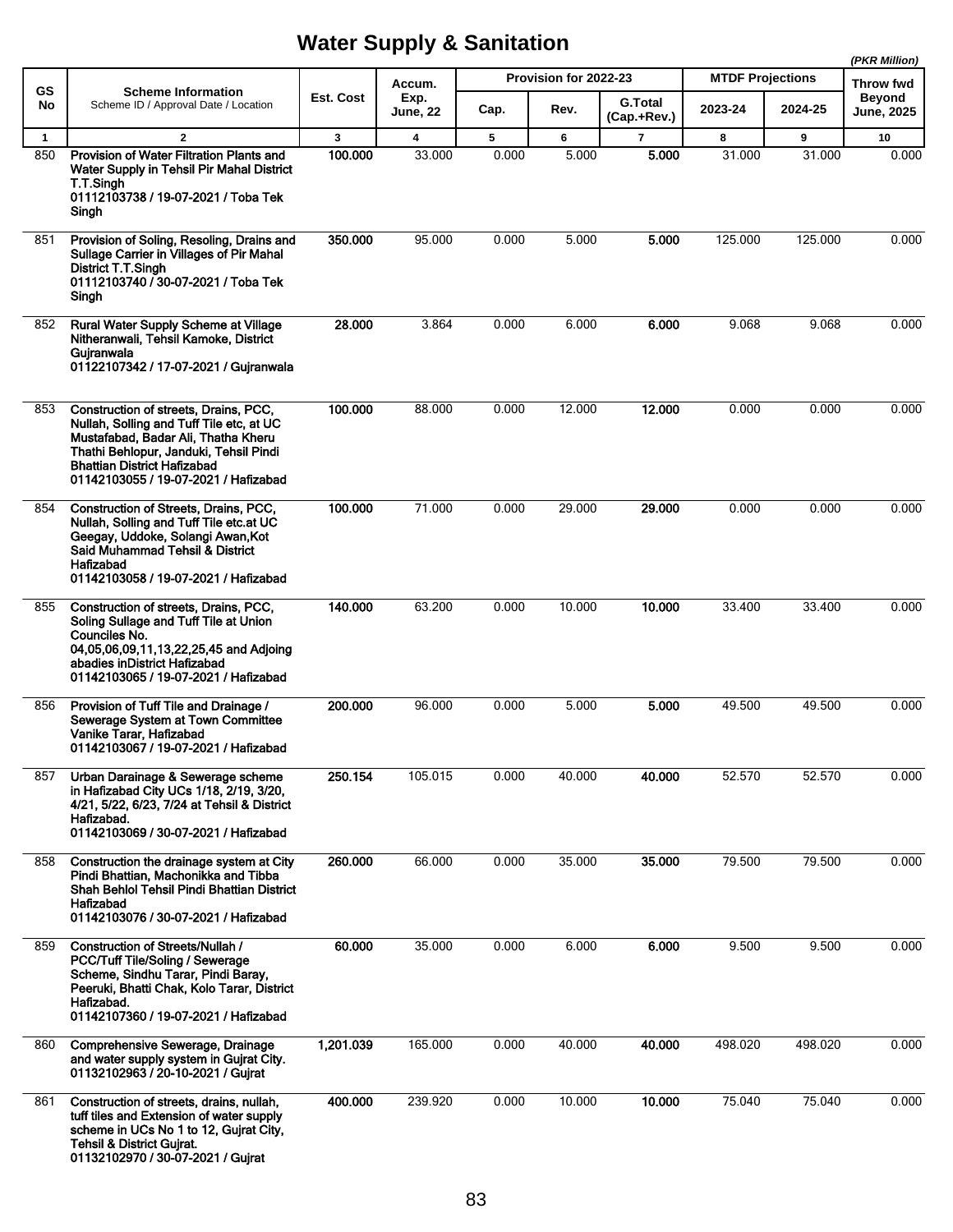|              |                                                                                                                                                                                                                                                                                                                                                                                                                                                                                                     |              |                         |       |                       |                               |                         |         | (PKR Million)               |
|--------------|-----------------------------------------------------------------------------------------------------------------------------------------------------------------------------------------------------------------------------------------------------------------------------------------------------------------------------------------------------------------------------------------------------------------------------------------------------------------------------------------------------|--------------|-------------------------|-------|-----------------------|-------------------------------|-------------------------|---------|-----------------------------|
| <b>GS</b>    | <b>Scheme Information</b>                                                                                                                                                                                                                                                                                                                                                                                                                                                                           |              | Accum.                  |       | Provision for 2022-23 |                               | <b>MTDF Projections</b> |         | Throw fwd                   |
| No           | Scheme ID / Approval Date / Location                                                                                                                                                                                                                                                                                                                                                                                                                                                                | Est. Cost    | Exp.<br><b>June, 22</b> | Cap.  | Rev.                  | <b>G.Total</b><br>(Cap.+Rev.) | 2023-24                 | 2024-25 | <b>Beyond</b><br>June, 2025 |
| $\mathbf{1}$ | $\overline{2}$                                                                                                                                                                                                                                                                                                                                                                                                                                                                                      | $\mathbf{3}$ | 4                       | 5     | 6                     | $\overline{7}$                | 8                       | 9       | 10                          |
| 862          | Construction / Repair, Sewerage, Drain,<br>Street, Tuff Tile, Soling& Culverts<br>Rattowal, M.B.Din<br>01152103343 / 19-07-2021 / Mandi<br>Bahauddin                                                                                                                                                                                                                                                                                                                                                | 75.000       | 15.000                  | 0.000 | 3.000                 | 3.000                         | 28.500                  | 28.500  | 0.000                       |
| 863          | Construction / Repair, Sewerage, Drain,<br>Street, Tuff Tile, Soling & Culverts<br>Khewa, Mohabbat Pur, M.B.Din<br>01152103346 / 19-07-2021 / Mandi<br>Bahauddin                                                                                                                                                                                                                                                                                                                                    | 75.000       | 15.000                  | 0.000 | 3.000                 | 3.000                         | 28.500                  | 28.500  | 0.000                       |
| 864          | Sewerage / Drainage / Brick Pavement /<br>PCC / Tuff Tiles in<br>MajhiandWaraChamian Tehsil Malikwal<br>District Mandi Bahauddin.<br>01152103347 / 19-07-2021 / Mandi<br>Bahauddin                                                                                                                                                                                                                                                                                                                  | 60.000       | 27.800                  | 0.000 | 5.000                 | 5.000                         | 13.600                  | 13.600  | 0.000                       |
| 865          | Construction / Repair, Sewerage, Drain,<br>Street, Tuff Tile, Soling & Culverts in UC<br>Ahla, UC Sohawa UC Dillowana, UC<br>Jholana, UC Mangat, UC Makeywal, UC<br>Kadhar, UC Bhikhi Sharif, UC Mianwal,<br>UC Kuthiala Sheikhan, UC Chak No.40,<br>UC Chhimon, UC Aki, UC Sahna, UC<br>Badshah Pur, UC Majhi, UC Harria, UC<br>Wara Alam Shah, UC Gohar, UC Khai,<br>UC Rukkan, UC Pind Makko, UC Mona<br>Syedan, UC Chak Raib District M.B.Din.<br>01152103350 / 19-07-2021 / Mandi<br>Bahauddin | 70.000       | 33.000                  | 0.000 | 4.000                 | 4.000                         | 16.500                  | 16.500  | 0.000                       |
| 866          | Construction / Repair, Sewerage, Drain,<br>Street, Tuff Tile, Soling & Culverts Ahla,<br>M.B.Din<br>01152103355 / 15-07-2021 / Mandi<br>Bahauddin                                                                                                                                                                                                                                                                                                                                                   | 50.000       | 16.000                  | 0.000 | 9.000                 | 9.000                         | 12.500                  | 12.500  | 0.000                       |
| 867          | Sewerage / Drainage / Brick Pavement /<br>PCC / Tuff Tiles in Ajowal Tehsil<br>Malikwal District Mandi Bahauddin.<br>01152103360 / 15-07-2021 / Mandi<br>Bahauddin                                                                                                                                                                                                                                                                                                                                  | 50.000       | 10.000                  | 0.000 | 4.000                 | 4.000                         | 18.000                  | 18.000  | 0.000                       |
| 868          | Sewerage / Drainage / Brick Pavement /<br>PCC / Tuff Tiles in Bahuwal and Chak<br>no.21 with Adjoining Abadies Tehsil<br>Malikwal District Mandi Bahauddin.<br>01152103364 / 15-07-2021 / Mandi<br>Bahauddin                                                                                                                                                                                                                                                                                        | 49.800       | 10.000                  | 0.000 | 4.000                 | 4.000                         | 17.900                  | 17.900  | 0.000                       |
| 869          | Sewerage / Drainage / Brick Pavement /<br>PCC / Tuff Tiles in Rukkan with<br><b>Adjoining Abadies Tehsil Malikwal</b><br>District Mandi Bahauddin.<br>01152103370 / 15-07-2021 / Mandi<br><b>Bahauddin</b>                                                                                                                                                                                                                                                                                          | 49.350       | 16.000                  | 0.000 | 5.000                 | 5.000                         | 14.175                  | 14.175  | 0.000                       |
| 870          | Provision of Tuff Tiles and Construction<br>of Complete Sewerage System at village<br>Kadhr Tehsil & District Mandi Bahauddin<br>01152103377 / 19-07-2021 / Mandi<br>Bahauddin                                                                                                                                                                                                                                                                                                                      | 120.000      | 55.000                  | 0.000 | 4.000                 | 4.000                         | 30.500                  | 30.500  | 0.000                       |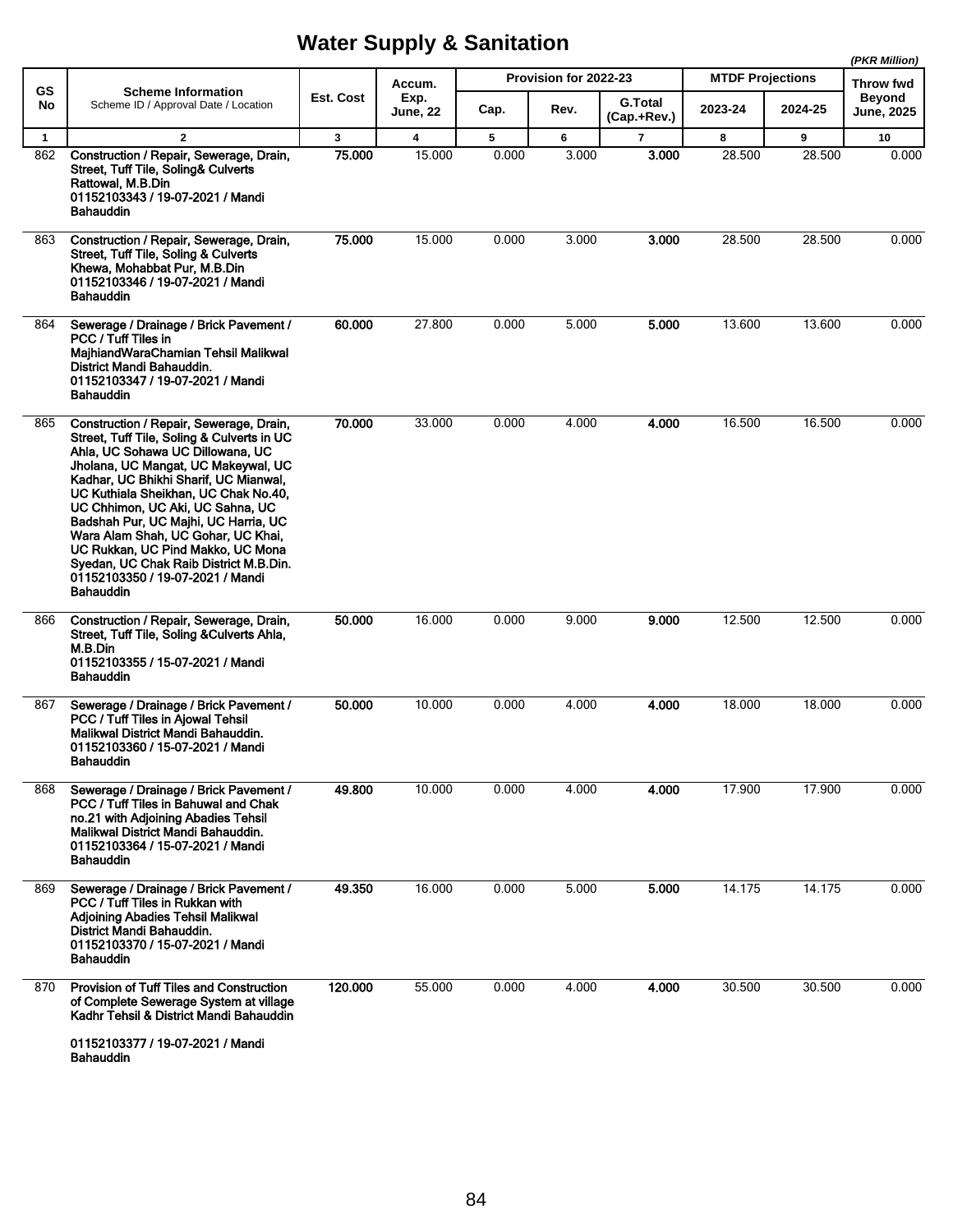**(PKR Million)**

|                 |                                                                                                                                                                                                                                                                                                                                                                                                                                                                                                                                                                                                                     |           | Accum.                  |       | Provision for 2022-23 |                               | <b>MTDF Projections</b> |         | (PKR Million)<br>Throw fwd  |
|-----------------|---------------------------------------------------------------------------------------------------------------------------------------------------------------------------------------------------------------------------------------------------------------------------------------------------------------------------------------------------------------------------------------------------------------------------------------------------------------------------------------------------------------------------------------------------------------------------------------------------------------------|-----------|-------------------------|-------|-----------------------|-------------------------------|-------------------------|---------|-----------------------------|
| <b>GS</b><br>No | <b>Scheme Information</b><br>Scheme ID / Approval Date / Location                                                                                                                                                                                                                                                                                                                                                                                                                                                                                                                                                   | Est. Cost | Exp.<br><b>June, 22</b> | Cap.  | Rev.                  | <b>G.Total</b><br>(Cap.+Rev.) | 2023-24                 | 2024-25 | Beyond<br><b>June, 2025</b> |
| $\mathbf{1}$    | $\mathbf{2}$                                                                                                                                                                                                                                                                                                                                                                                                                                                                                                                                                                                                        | 3         | 4                       | 5     | 6                     | 7                             | 8                       | 9       | 10                          |
| 871             | Construction of Streets, PCC, Culverts,<br>Tuff Tiles, Nullah, Soling, Brick<br>Pavement, Sewerage in different UCs,<br>UC Kala Shadian, UC Saida, UC<br>Bhekho Mor, UC Qadir Abad, UC Chak<br>Shahbaz, UC Bhoa Hassan, UC Khumb<br>Kalan, UC Bherowal, UC Kot Hast Khan,<br>UC Kot Sher Muhammad, UC Hardo<br>Rerka, UC Mumdana, UC Gojra, UC<br>Bosal Sukha, UC Daffar, UC Wariyat,<br>UC Bar Musa, UC Ghunnian, UC Pindi<br>Rawan, UC Garh Qaim, UC Miana<br>Gondal, UC Nain Ranjha, UC Dugul, UC<br>Khai, UC Bosal Masoor, UC Dhunni<br>Kalan, UC Khai,<br>01152103624 / 30-07-2021 / Mandi<br><b>Bahauddin</b> | 400.000   | 350.000                 | 0.000 | 4.000                 | 4.000                         | 23.000                  | 23.000  | 0.000                       |
| 872             | Construction of PCC, Street, Culverts,<br>Nullah, Drain, Soling, Brick Pavement in<br>Bhekho, Bhoa Hassan, Pipli, Sayed and<br>adjoining Abadies District M.B.Din<br>01152103636 / 19-07-2021 / Mandi<br>Bahauddin                                                                                                                                                                                                                                                                                                                                                                                                  | 150.000   | 100.000                 | 0.000 | 4.000                 | 4.000                         | 23.000                  | 23.000  | 0.000                       |
| 873             | <b>Construction of Sewerage Drainage and</b><br>Tuff Tiles scheme in UC Miana Pura &<br>Mubarak Pura, Tehsil & District Sialkot.<br>01172103514 / 24-07-2021 / Sialkot                                                                                                                                                                                                                                                                                                                                                                                                                                              | 70.000    | 29.100                  | 0.000 | 4.000                 | 4.000                         | 18.450                  | 18.450  | 0.000                       |
| 874             | Construction of streets, drains and<br>Providing & Laying of RCC sewer, Tuff<br>Tiles in UC Pindi Arrian, Naika Pura &<br>Talwara Tehsil & District Sialkot.<br>01172103519 / 24-07-2021 / Sialkot                                                                                                                                                                                                                                                                                                                                                                                                                  | 60.000    | 27.800                  | 0.000 | 5.000                 | 5.000                         | 13.600                  | 13.600  | 0.000                       |
| 875             | Construction of streets, drains and<br>Providing & Laying of RCC sewer, Tuff<br>Tiles in UC Haji Pura, Ban & Fateh<br><b>Garah Tehsil &amp; District Sialkot.</b><br>01172103535 / 24-07-2021 / Sialkot                                                                                                                                                                                                                                                                                                                                                                                                             | 80.000    | 40.400                  | 0.000 | 4.000                 | 4.000                         | 17.800                  | 17.800  | 0.000                       |
| 876             | Construction of PCC / Tuff Tile / Drain &<br>Nullah at village U/C Malkhanwala,<br>Majra Klan & Kopra Tehsil Sambrial<br><b>District Sialkot</b><br>01172103543 / 24-07-2021 / Sialkot                                                                                                                                                                                                                                                                                                                                                                                                                              | 100.000   | 23.000                  | 0.000 | 5.000                 | 5.000                         | 36.000                  | 36.000  | 0.000                       |
| 877             | Construction of PCC / Tuff Tile / Drain &<br>Nullah at village U/C Jaithekey,<br>Sahowala & Kullowal Tehsil Sambrial<br><b>District Sialkot</b><br>01172103590 / 24-07-2021 / Sialkot                                                                                                                                                                                                                                                                                                                                                                                                                               | 99.970    | 22.996                  | 0.000 | 5.000                 | 5.000                         | 35.987                  | 35.987  | 0.000                       |
| 878             | Construction of PCC / Tuff Tile / Drain &<br>Nullah at village U/C Bhopalwala &<br>Dhilum Balagon Tehsil Sambrial District<br>Sialkot<br>01172103594 / 24-07-2021 / Sialkot                                                                                                                                                                                                                                                                                                                                                                                                                                         | 99.990    | 22.999                  | 0.000 | 5.000                 | 5.000                         | 35.996                  | 35.996  | 0.000                       |
| 879             | Provision of sewerage, tuff tiles, PCC,<br>drainage & RCC work in various UC's<br>including Pindi Arrian, Talwara Mughlan,<br>Hamza Ghous, Doburji Arrian Tehsil &<br><b>District Sialkot</b><br>01172103866 / 24-07-2021 / Sialkot                                                                                                                                                                                                                                                                                                                                                                                 | 200.000   | 124.148                 | 0.000 | 5.000                 | 5.000                         | 35.426                  | 35.426  | 0.000                       |
| 880             | Construction of streets, drains and<br>Providing & Laying of RCC sewer, Tuff<br>Tiles in UC Kotli Behram & Pacca<br>Garah, Tehsil & District Sialkot<br>01172103879 / 16-07-2021 / Sialkot                                                                                                                                                                                                                                                                                                                                                                                                                          | 50.000    | 26.900                  | 0.000 | 5.775                 | 5.775                         | 8.663                   | 8.663   | 0.000                       |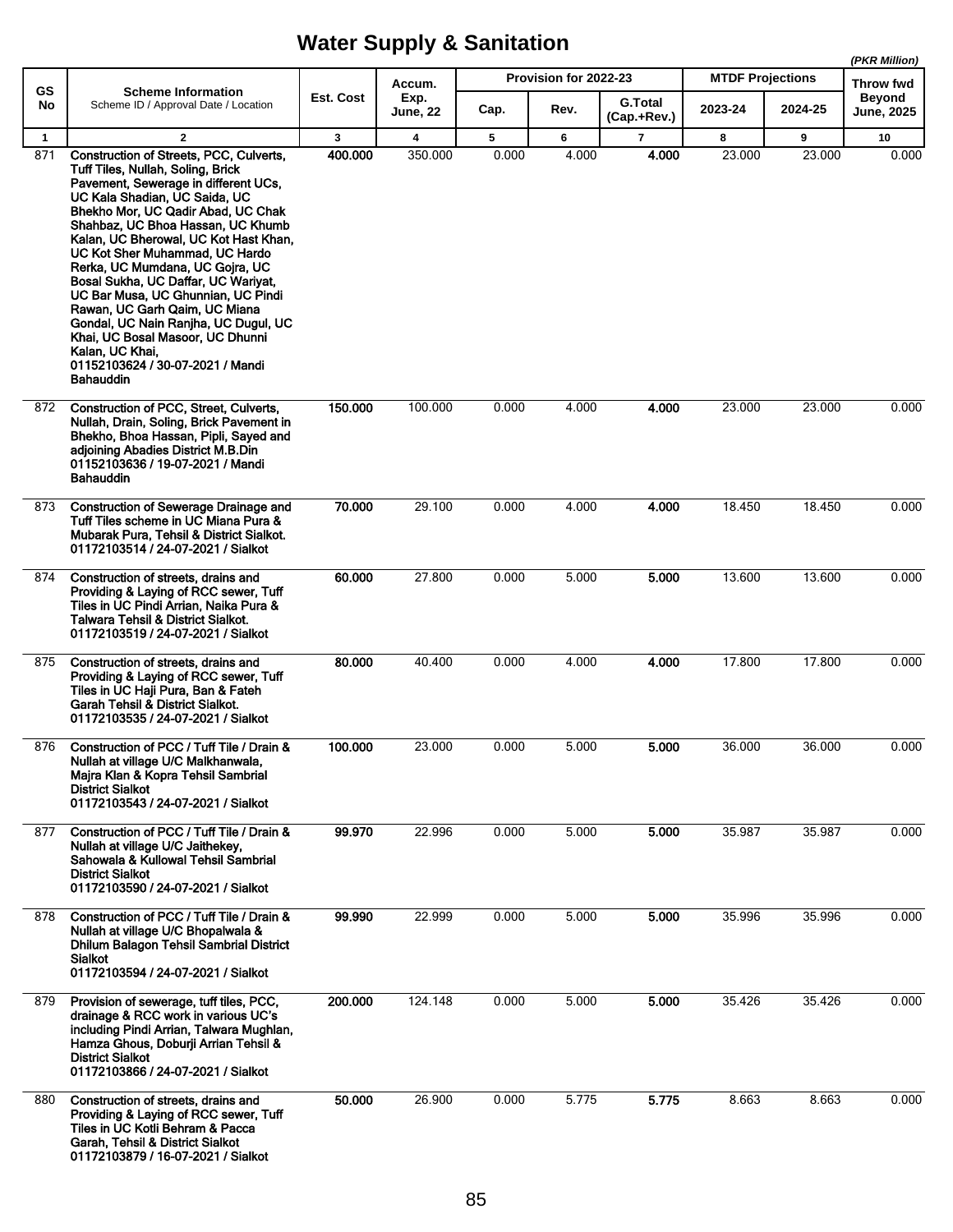|              |                                                                                                                                                                                                                                                                                                      |              |                         |       |                       |                               |                         |         | (PKR Million)               |
|--------------|------------------------------------------------------------------------------------------------------------------------------------------------------------------------------------------------------------------------------------------------------------------------------------------------------|--------------|-------------------------|-------|-----------------------|-------------------------------|-------------------------|---------|-----------------------------|
| <b>GS</b>    | <b>Scheme Information</b>                                                                                                                                                                                                                                                                            |              | Accum.                  |       | Provision for 2022-23 |                               | <b>MTDF Projections</b> |         | Throw fwd                   |
| No           | Scheme ID / Approval Date / Location                                                                                                                                                                                                                                                                 | Est. Cost    | Exp.<br><b>June, 22</b> | Cap.  | Rev.                  | <b>G.Total</b><br>(Cap.+Rev.) | 2023-24                 | 2024-25 | <b>Beyond</b><br>June, 2025 |
| $\mathbf{1}$ | $\overline{2}$                                                                                                                                                                                                                                                                                       | $\mathbf{3}$ | $\overline{4}$          | 5     | 6                     | $\overline{7}$                | 8                       | 9       | 10                          |
| 881          | Construction of streets, drains and<br>Providing & Laying of RCC sewer, Tuff<br>Tiles in Rowail Garha & Shetab Garha,<br>Tehsil & District Sialkot.<br>01172103883 / 16-07-2021 / Sialkot                                                                                                            | 50.000       | 6.900                   | 0.000 | 4.000                 | 4.000                         | 19.550                  | 19.550  | 0.000                       |
| 882          | Construction of streets, drains and<br>Providing & Laying of RCC sewer, Tuff<br>Tiles in UC Adalat Garha & Muzaffar<br>Pura, Tehsil & District Sialkot.<br>01172103892 / 24-07-2021 / Sialkot                                                                                                        | 70.000       | 30.000                  | 0.000 | 4.000                 | 4.000                         | 18.000                  | 18.000  | 0.000                       |
| 883          | Construction of sewerage Drainage and<br>Tuff Tiles schemes in UC Gohad Pur,<br>Tehsil & District Sialkot<br>01172104043 / 24-07-2021 / Sialkot                                                                                                                                                      | 90.000       | 41.700                  | 0.000 | 5.000                 | 5.000                         | 21.650                  | 21.650  | 0.000                       |
| 884          | Provision of Sewerage / Drainage<br>Scheme at Bhallowall to seokey with<br>adjoining abadies to MR Link Syphon,<br>Tehsil Daska, District Sialkot<br>01172107324 / 24-07-2021 / Sialkot                                                                                                              | 100.000      | 13.000                  | 0.000 | 16.000                | 16.000                        | 35.500                  | 35.500  | 0.000                       |
| 885          | Construction of PCC, Tuff Tile, Brick<br>Pavement / Drain & Nullah in villages<br>Wadala Sandhuan, Borrekey, Paharri<br>Pur, Chakri, Ismail Key, Bhikhi andhuan,<br>Qila Thakar Singh, Chak Sadev Tehsil<br>Daska, District Sialkot.<br>01172107994 / 16-07-2021 / Sialkot                           | 20.000       | 10.000                  | 0.000 | 10.000                | 10.000                        | 0.000                   | 0.000   | 0.000                       |
| 886          | Construction of Sewage & storm water<br>RCC channel from disposal works to<br>Nullah Degh, park, RCC/PCC/Tuff Tile<br>flooring, RCC Sewer, Sullage Carrier,<br>Drains etc: in Zafarwal city and Nangal<br>Sootkan, District Narowal.<br>01162102759 / 30-07-2021 / Narowal                           | 380,000      | 115.970                 | 0.000 | 6.000                 | 6.000                         | 129.015                 | 129.015 | 0.000                       |
| 887          | <b>Construction of Streets/ Drains/ Nallah/</b><br>PCC in villages Derianwala UC Paijowali<br>Village Baddomalhi District Narowal<br>01162102765 / 17-07-2021 / Narowal                                                                                                                              | 30,000       | 8.280                   | 0.000 | 5.000                 | 5.000                         | 8.360                   | 8.360   | 0.000                       |
| 888          | Providing/laying of RCC, PCC, Tuff Tiles<br>etc. and Drainage/Sewerage/Sullage<br>carrier/Drains etc in City Narowal District<br>Narowal<br>01162102766 / 19-07-2021 / Narowal                                                                                                                       | 200.000      | 156.000                 | 0.000 | 10.000                | 10.000                        | 17.000                  | 17.000  | 0.000                       |
| 889          | <b>Construction RO Water Filter Plant at</b><br>Hassan Town, Karamat Colony, Maragzar<br>Colony, Shadywal Sawa, Shadywal<br>Rakar, Canal Berg, Niazbaig, Gopy<br>Raw, Shahpur, Khanpur, Sadhoki,<br>Nengar Village, Sidhar Village, Shadywal<br>Manjha, Lahore.<br>01192103482 / 19-07-2021 / Lahore | 149.222      | 46.900                  | 0.000 | 30.000                | 30.000                        | 36.161                  | 36.161  | 0.000                       |
| 890          | Construction of PCC, Sewerage,<br>Drainage & Janazgah at<br>UC-261,263,264,265,267,269,270,272*<br>273.<br>01192103632 / 19-07-2021 / Lahore                                                                                                                                                         | 50.000       | 25.520                  | 0.000 | 6.000                 | 6.000                         | 9.240                   | 9.240   | 0.000                       |
| 891          | Construction of PCC, Sewerage System<br>and Water Supply in Bahadra Abad, Pak<br>Colony, Nishtar Colony, Attari Saroba,<br>Mayo Colony and Adjoining Abadies,<br>Lahore.<br>01192103639 / 16-07-2021 / Lahore                                                                                        | 108.700      | 68.000                  | 0.000 | 5.000                 | 5.000                         | 17.850                  | 17.850  | 0.000                       |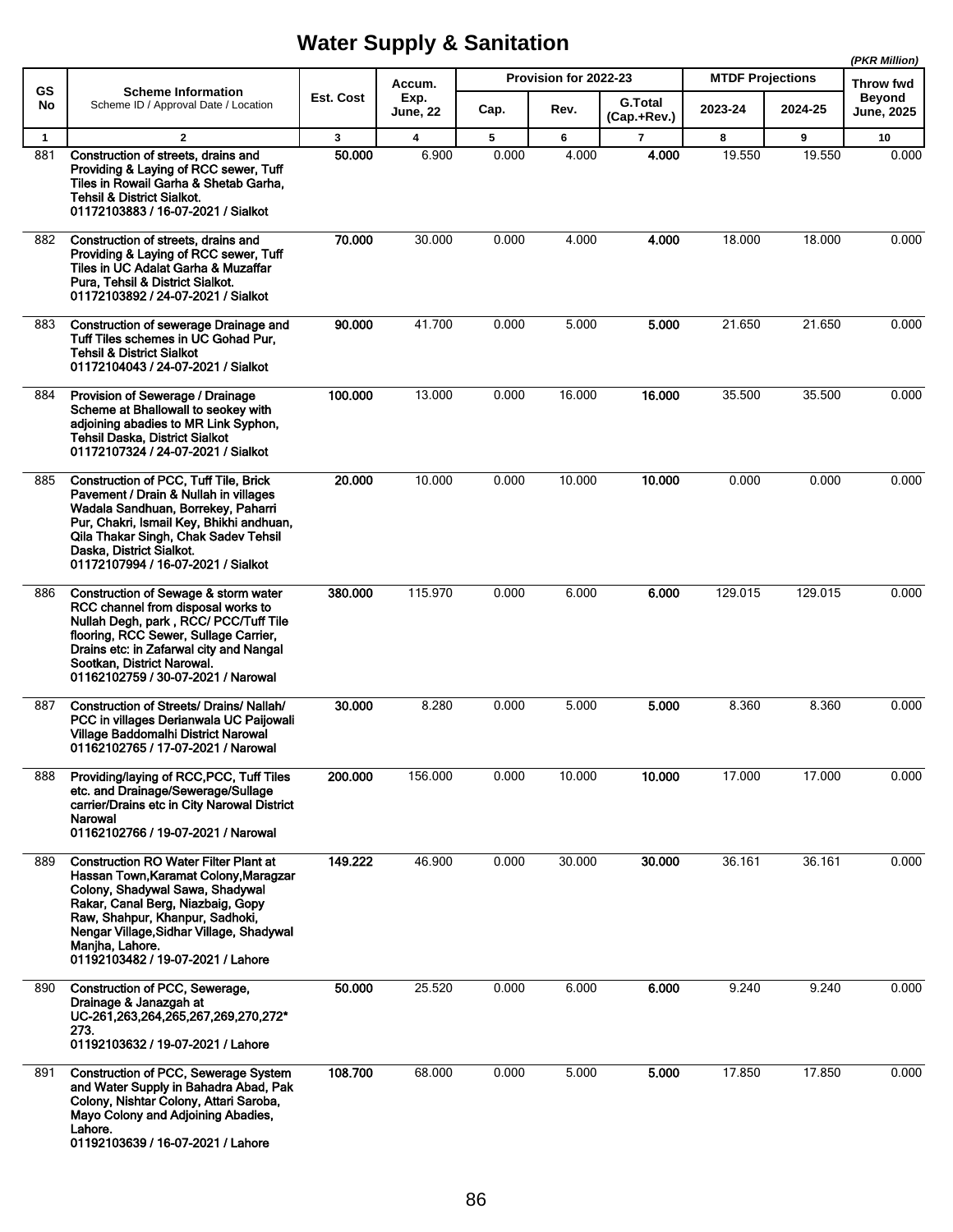|              |                                                                                                                                                                                                                                                                                              |              |                         |       |                       |                               |                         | (PKR Million) |                                    |
|--------------|----------------------------------------------------------------------------------------------------------------------------------------------------------------------------------------------------------------------------------------------------------------------------------------------|--------------|-------------------------|-------|-----------------------|-------------------------------|-------------------------|---------------|------------------------------------|
| <b>GS</b>    | <b>Scheme Information</b>                                                                                                                                                                                                                                                                    |              | Accum.                  |       | Provision for 2022-23 |                               | <b>MTDF Projections</b> |               | Throw fwd                          |
| No           | Scheme ID / Approval Date / Location                                                                                                                                                                                                                                                         | Est. Cost    | Exp.<br><b>June, 22</b> | Cap.  | Rev.                  | <b>G.Total</b><br>(Cap.+Rev.) | 2023-24                 | 2024-25       | <b>Beyond</b><br><b>June, 2025</b> |
| $\mathbf{1}$ | $\overline{2}$                                                                                                                                                                                                                                                                               | $\mathbf{3}$ | $\overline{\mathbf{4}}$ | 5     | 6                     | 7                             | 8                       | 9             | 10                                 |
| 892          | <b>Construction of PCC, Sewerage System</b><br>and Water Supply in UC-243, Lahore.<br>01192103672 / 19-07-2021 / Lahore                                                                                                                                                                      | 50.000       | 36.900                  | 0.000 | 3.000                 | 3.000                         | 5.050                   | 5.050         | 0.000                              |
| 893          | Construction of PCC / Sewerage system<br>in the streets of Sunny Parks, Apex, Pir<br>Mansoor Abadi, Keyla Colony, Gawala<br>Colony, Village Warriach, Village<br>Seedhar, Village Toor, Village Sadoki<br>and Village Khamba Dogran, District<br>Lahore<br>01192103690 / 16-07-2021 / Lahore | 100.000      | 83.000                  | 0.000 | 4.000                 | 4.000                         | 6.500                   | 6.500         | 0.000                              |
| 894          | Conctruction of Road, PCC, Sewerage<br>at UC-117, UC-112, UC-110, Lahore.<br>01192103699 / 16-07-2021 / Lahore                                                                                                                                                                               | 150.000      | 39.500                  | 0.000 | 4.000                 | 4.000                         | 53.250                  | 53.250        | 0.000                              |
| 895          | Conctruction of Road, PCC, Sewerage<br>at UC-116, UC-256, UC-269, Manhole<br>covers with Rings, Streets Lights with<br>LED Bulb, Lahore.<br>01192103706 / 16-07-2021 / Lahore                                                                                                                | 100.000      | 51.000                  | 0.000 | 3.000                 | 3.000                         | 23.000                  | 23.000        | 0.000                              |
| 896          | Construction of Carpet Road, Sewerage,<br>PCC, Water Supply, Tuff Tile and Park<br>in UC-109, Lahore.<br>01192105178 / 19-02-2022 / Lahore                                                                                                                                                   | 100.000      | 0.000                   | 0.000 | 5.000                 | 5.000                         | 47.500                  | 47.500        | 0.000                              |
| 897          | Installation of Tube Well with Water<br>Supply in Hanjerwal, Lahore.<br>01192107333 / 19-02-2022 / Lahore                                                                                                                                                                                    | 70.000       | 0.000                   | 0.000 | 5.000                 | 5.000                         | 32.500                  | 32.500        | 0.000                              |
| 898          | Construction of 3 NOs. Tubewells at<br>village Chandrai, Gawala Colony and<br>Mateeen Avenue, Lahore.<br>01192107350 / 19-07-2021 / Lahore                                                                                                                                                   | 50.000       | 10.000                  | 0.000 | 3.000                 | 3.000                         | 18.500                  | 18.500        | 0.000                              |
| 899          | Installation of 15 Nos. Filteration Plants<br>at Eden Society, at UCs No<br>115,240,241,251,255,256,257and,269,<br>District Lahore.<br>01192107356 / 19-07-2021 / Lahore                                                                                                                     | 50.000       | 10.000                  | 0.000 | 10.000                | 10.000                        | 15.000                  | 15.000        | 0.000                              |
| 900          | <b>Construction of PCC/Sewerage/ Tuff</b><br>Tiles/ Roads in UCs of Narang Mandi,<br><b>District Sheikhupura</b><br>01212102893 / 16-07-2021 /<br>Sheikhupura                                                                                                                                | 200.000      | 76.000                  | 0.000 | 4.000                 | 4.000                         | 60.000                  | 60.000        | 0.000                              |
| 901          | Construction, Rehabilitation and<br>improvement of PCC, tuff tiles, soling,<br>drainage, sewerage and sanitation in<br>Tehsil Muridke & Sheikhupura<br>01212102897 / 30-07-2021 /<br>Sheikhupura                                                                                             | 300.000      | 130.000                 | 0.000 | 4.000                 | 4.000                         | 83.000                  | 83.000        | 0.000                              |
| 902          | Improvement / Rehabilitation of<br>PCC/Tuff tiles, Rural Drainage and<br>Sanitation in Jandiala Sher Khan and<br>peripheral villages in Tehsil & District<br>Sheikhupura<br>01212102899 / 29-09-2021 /<br>Sheikhupura                                                                        | 687.290      | 340.000                 | 0.000 | 5.000                 | 5.000                         | 171.145                 | 171.145       | 0.000                              |
| 903          | Rehabilitation / Improvement of Water<br>Supply and Sanitation Infrastructure in<br><b>City Sheikhupura</b><br>01212103326 / 30-07-2021 /<br>Sheikhupura                                                                                                                                     | 400.000      | 250.000                 | 0.000 | 50.000                | 50.000                        | 50.000                  | 50.000        | 0.000                              |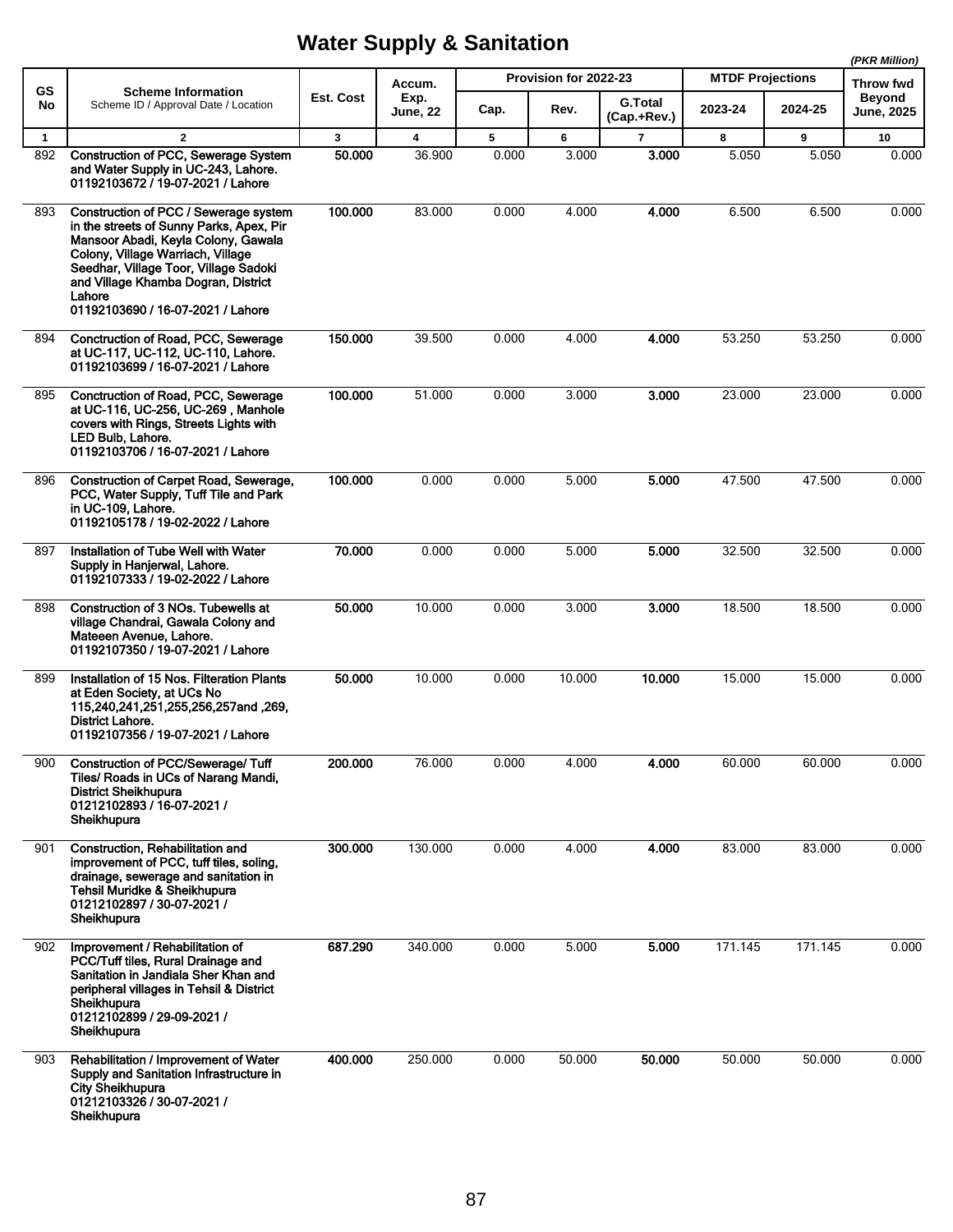|     |                                                                                                                                                                                                                                                                                                                                                   |           |                  |       |                       |                               |                         |         | (PKR Million)              |  |
|-----|---------------------------------------------------------------------------------------------------------------------------------------------------------------------------------------------------------------------------------------------------------------------------------------------------------------------------------------------------|-----------|------------------|-------|-----------------------|-------------------------------|-------------------------|---------|----------------------------|--|
| GS  | <b>Scheme Information</b>                                                                                                                                                                                                                                                                                                                         |           | Accum.           |       | Provision for 2022-23 |                               | <b>MTDF Projections</b> |         | Throw fwd<br><b>Bevond</b> |  |
| No  | Scheme ID / Approval Date / Location                                                                                                                                                                                                                                                                                                              | Est. Cost | Exp.<br>June, 22 | Cap.  | Rev.                  | <b>G.Total</b><br>(Cap.+Rev.) | 2023-24                 | 2024-25 | June, 2025                 |  |
| 1   | $\mathbf{2}$                                                                                                                                                                                                                                                                                                                                      | 3         | 4                | 5     | 6                     | 7                             | 8                       | 9       | 10                         |  |
| 904 | Construction of PCC/ Sewerage /<br>Sullage Carrier from Adhian Road to<br>Abbas Nagar & Adjoining Abadies Chak<br>No 41 District Sheikhupura<br>01212103334 / 16-07-2021 /<br>Sheikhupura                                                                                                                                                         | 100.000   | 13.000           | 0.000 | 30.000                | 30.000                        | 28.500                  | 28.500  | 0.000                      |  |
| 905 | Provision of Water Supply Scheme at<br>Village Laggar, District Sheikhupura<br>01212107183 / 15-07-2021 /<br>Sheikhupura                                                                                                                                                                                                                          | 31.800    | 24.388           | 0.000 | 7.412                 | 7.412                         | 0.000                   | 0.000   | 0.000                      |  |
| 906 | <b>Construction of PCC, Sewerage/Tuff</b><br>Tiles/ Roads in UCs of Shehzad Town.<br>Rana Town and Kala Khatai Road in<br><b>District Sheikhupura</b><br>01212107334 / 30-07-2021 /<br>Sheikhupura                                                                                                                                                | 225.000   | 112.500          | 0.000 | 4.000                 | 4.000                         | 54.250                  | 54.250  | 0.000                      |  |
| 907 | Rural drainage & pcc scheme hallan,<br>buggi & allied abadies, District Kasur<br>01182101692 / 17-07-2021 / Kasur                                                                                                                                                                                                                                 | 50.000    | 26.400           | 0.000 | 6.000                 | 6.000                         | 8.800                   | 8.800   | 0.000                      |  |
| 908 | Rural drainage & pcc scheme alpa<br>kalan, alpa sudhari, amb, District Kasur<br>01182101696 / 17-07-2021 / Kasur                                                                                                                                                                                                                                  | 35.000    | 16.830           | 0.000 | 5.000                 | 5.000                         | 6.585                   | 6.585   | 0.000                      |  |
| 909 | Rural drainage & pcc scheme tara garh,<br>khudian & allied abadies, District Kasur<br>01182101700 / 17-07-2021 / Kasur                                                                                                                                                                                                                            | 35.000    | 17.830           | 0.000 | 4.000                 | 4.000                         | 6.585                   | 6.585   | 0.000                      |  |
| 910 | Rural drainage & pcc scheme chak no.<br>31, 32, & 33, phulyani, dhup sarri &<br>allied abadies.<br>01182101701 / 17-07-2021 / Kasur                                                                                                                                                                                                               | 35,000    | 14.830           | 0.000 | 5.000                 | 5.000                         | 7.585                   | 7.585   | 0.000                      |  |
| 911 | Rural drainage & pcc scheme burj<br>mahalam, pattoki kuhna, kot dost<br>muhammad, wasti sohan, anwar colony,<br>kot machian, chiragh park, kot sumair<br>khan, kot shokat, habib town, bismillah<br>town, alhamd town model town, khaki<br>piara, kot reham din, kot shahdat, & kot<br>shahid, District Kasur<br>01182101702 / 17-07-2021 / Kasur | 40.000    | 19.020           | 0.000 | 5.000                 | 5.000                         | 7.990                   | 7.990   | 0.000                      |  |
| 912 | Rural drainage & pcc scheme jumber<br>kalan, jumber khurd, District Kasur<br>01182101703 / 17-07-2021 / Kasur                                                                                                                                                                                                                                     | 50.000    | 19.900           | 0.000 | 5.000                 | 5.000                         | 12.550                  | 12.550  | 0.000                      |  |
| 913 | Rural drainage & pcc scheme<br>mallanwala chak no. 34, naroki, kot<br>fazal, ismail town & allied abadies,<br><b>District Kasur</b><br>01182101704 / 17-07-2021 / Kasur                                                                                                                                                                           | 50.000    | 18.900           | 0.000 | 5.000                 | 5.000                         | 13.050                  | 13.050  | 0.000                      |  |
| 914 | Rural drainage & pcc scheme beharwal<br>& allied abadies, District Kasur<br>01182101705 / 17-07-2021 / Kasur                                                                                                                                                                                                                                      | 30.000    | 14.140           | 0.000 | 4.000                 | 4.000                         | 5.930                   | 5.930   | 0.000                      |  |
| 915 | Urban drainage PCC and tuff Tile<br>scheme at city Pattoki, District Kasur<br>01192103369 / 17-07-2021 / Kasur                                                                                                                                                                                                                                    | 150.000   | 114.500          | 0.000 | 4.000                 | 4.000                         | 15.750                  | 15.750  | 0.000                      |  |
| 916 | Laying of main sewerage/ ultimate<br>Disposal from Habibabad to Shergarh<br>Rohi Nallha<br>01182103374 / 17-07-2021 / Kasur                                                                                                                                                                                                                       | 250.000   | 80.000           | 0.000 | 40.000                | 40.000                        | 65.000                  | 65.000  | 0.000                      |  |
| 917 | Rural drainage PCC scheme at bhai kot,<br>theeng dholan Chak no. 07, Tehsil<br>Pattoki, District Kasur<br>01182103390 / 17-07-2021 / Kasur                                                                                                                                                                                                        | 30.000    | 4.140            | 0.000 | 6.000                 | 6.000                         | 9.930                   | 9.930   | 0.000                      |  |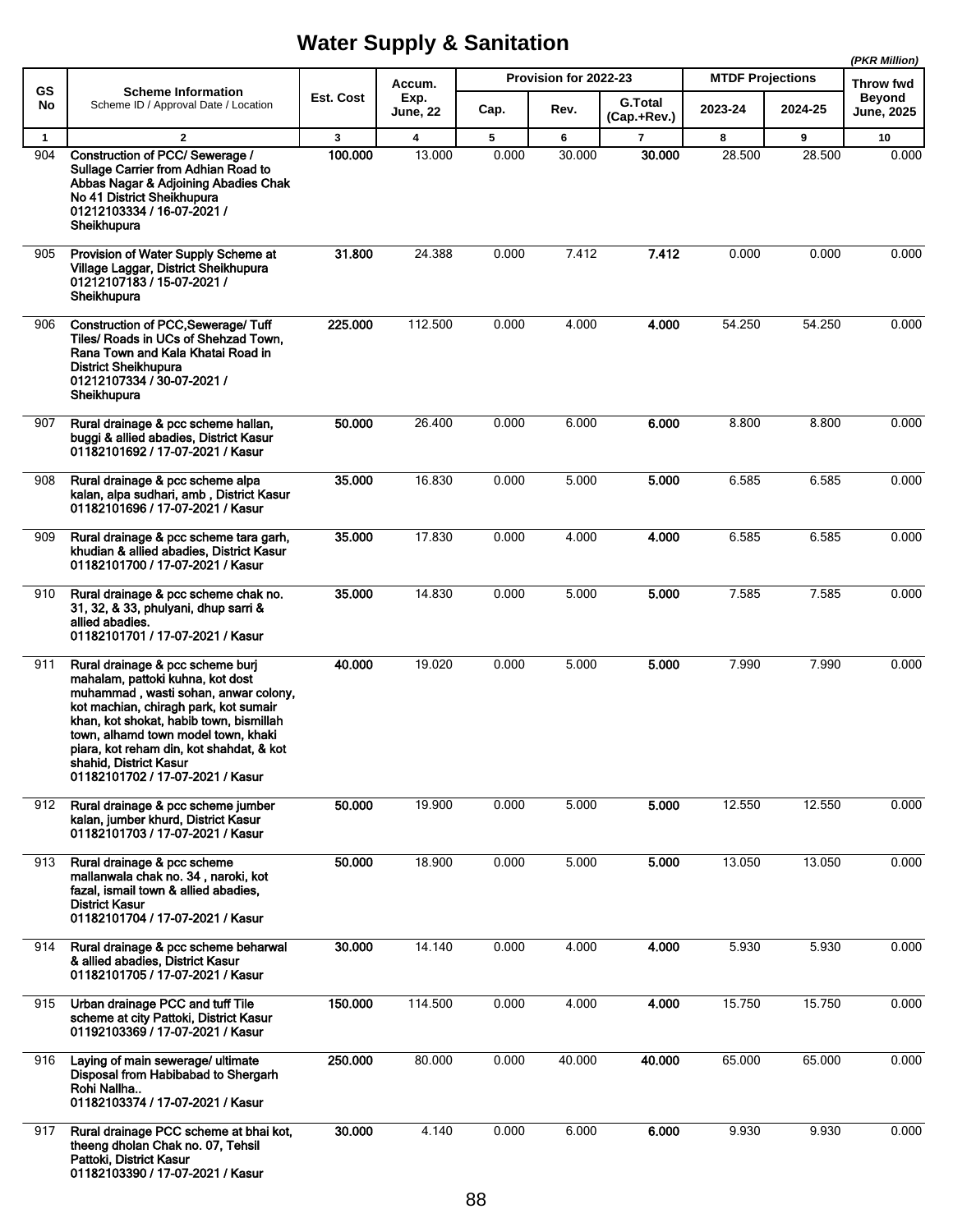|              |                                                                                                                                                                                                                 |              |                         |       |                       |                               |                         |         | (PKR Million)                      |
|--------------|-----------------------------------------------------------------------------------------------------------------------------------------------------------------------------------------------------------------|--------------|-------------------------|-------|-----------------------|-------------------------------|-------------------------|---------|------------------------------------|
| GS           | <b>Scheme Information</b>                                                                                                                                                                                       |              | Accum.                  |       | Provision for 2022-23 |                               | <b>MTDF Projections</b> |         | <b>Throw fwd</b>                   |
| No           | Scheme ID / Approval Date / Location                                                                                                                                                                            | Est. Cost    | Exp.<br><b>June, 22</b> | Cap.  | Rev.                  | <b>G.Total</b><br>(Cap.+Rev.) | 2023-24                 | 2024-25 | <b>Beyond</b><br><b>June, 2025</b> |
| $\mathbf{1}$ | $\overline{2}$                                                                                                                                                                                                  | $\mathbf{3}$ | 4                       | 5     | 6                     | $\overline{7}$                | 8                       | 9       | 10                                 |
| 918          | Rural drainage PCC scheme at mader<br>khai, Chak no. 25, Chak no. 26, dholan<br>Chak no. 27, Chak no. 69 ganjey and<br>adjoining abadies, Tehsil Pattoki, District<br>Kasur<br>01182103405 / 17-07-2021 / Kasur | 30,000       | 4.140                   | 0.000 | 6.000                 | 6.000                         | 9.930                   | 9.930   | 0.000                              |
| 919          | Rural drainage PCC scheme at Chak no.<br>24 jamshair, Chak no. 22 bhopaywal,<br>rukan pura, sraisar and adjoining<br>abadies, Tehsil Pattoki, District Kasur<br>01182103409 / 17-07-2021 / Kasur                | 30.000       | 4.140                   | 0.000 | 6.000                 | 6.000                         | 9.930                   | 9.930   | 0.000                              |
| 920          | Rural drainage PCC scheme at<br>sheikhum, jagowala, Chak no. 40,<br>gopeyrai and niaz baig, Tehsil Pattoki,<br><b>District Kasur</b><br>01182103418 / 17-07-2021 / Kasur                                        | 30.000       | 4.140                   | 0.000 | 6.000                 | 6.000                         | 9.930                   | 9.930   | 0.000                              |
| 921          | Rural drainage PCC scheme at balloki,<br>gagga, basti tibbi Chak no. 20 and<br>azeem colony pattoki, Tehsil Pattoki,<br><b>District Kasur</b><br>01182103421 / 17-07-2021 / Kasur                               | 30.000       | 4.140                   | 0.000 | 6.000                 | 6.000                         | 9.930                   | 9.930   | 0.000                              |
| 922          | Rural drainage PCC scheme at<br>karmabad, madina colony and abadi haji<br>tayyab wali (back side petroll pump pso<br>multan road), Tehsil Pattoki, District<br>Kasur<br>01182103433 / 17-07-2021 / Kasur        | 30.000       | 4.140                   | 0.000 | 6.000                 | 6.000                         | 9.930                   | 9.930   | 0.000                              |
| 923          | Rural drainage & pcc scheme bhonikay<br>& allied abadies, District Kasur<br>01182103446 / 17-07-2021 / Kasur                                                                                                    | 30.000       | 14.140                  | 0.000 | 4.000                 | 4.000                         | 5.930                   | 5.930   | 0.000                              |
| 924          | Rural drainage & pcc scheme bolloki<br>01182103449 / 17-07-2021 / Kasur                                                                                                                                         | 50.000       | 18.800                  | 0.000 | 5.000                 | 5.000                         | 13.100                  | 13.100  | 0.000                              |
| 925          | Rural drainage & pcc scheme chak 28.<br>01182103457 / 17-07-2021 / Kasur                                                                                                                                        | 30.000       | 14.140                  | 0.000 | 4.000                 | 4.000                         | 5.930                   | 5.930   | 0.000                              |
| 926          | Rural drainage & pcc scheme jagga<br>kalan & allied abadies, District Kasur<br>01182103463 / 17-07-2021 / Kasur                                                                                                 | 30.000       | 23.640                  | 0.000 | 6.360                 | 6.360                         | 0.000                   | 0.000   | 0.000                              |
| 927          | Rural drainage & pcc scheme kacha<br>pakka, District Kasur<br>01182103467 / 17-07-2021 / Kasur                                                                                                                  | 30.000       | 15.140                  | 0.000 | 4.000                 | 4.000                         | 5.430                   | 5.430   | 0.000                              |
| 928          | Installation of water Filtration Plants in<br>Habibabad Town Committee, Chak No.<br>3 Bhaikot, Nizampura, UC Sadda,<br>Bhupewal Chak No. 13 & 23, UC<br>Shaikham, Kasur.<br>01182107190 / 17-07-2021 / Kasur    | 50.000       | 36.900                  | 0.000 | 3.000                 | 3.000                         | 5.050                   | 5.050   | 0.000                              |
| 929          | Water Supply Schemes in NA-148,<br><b>District Sahiwal</b><br>01362102978 / 16-06-2021 / Sahiwal                                                                                                                | 150.000      | 50.000                  | 0.000 | 5.000                 | 5.000                         | 47.500                  | 47.500  | 0.000                              |
| 930          | Provision of Water Supply/Tuff<br>Tile/Solling Scheme at Chak No 44/12-L,<br>Tehsil Chichawatni, District Sahiwal<br>01362107284 / 15-07-2021 / Sahiwal                                                         | 40.000       | 17.520                  | 0.000 | 6.000                 | 6.000                         | 8.240                   | 8.240   | 0.000                              |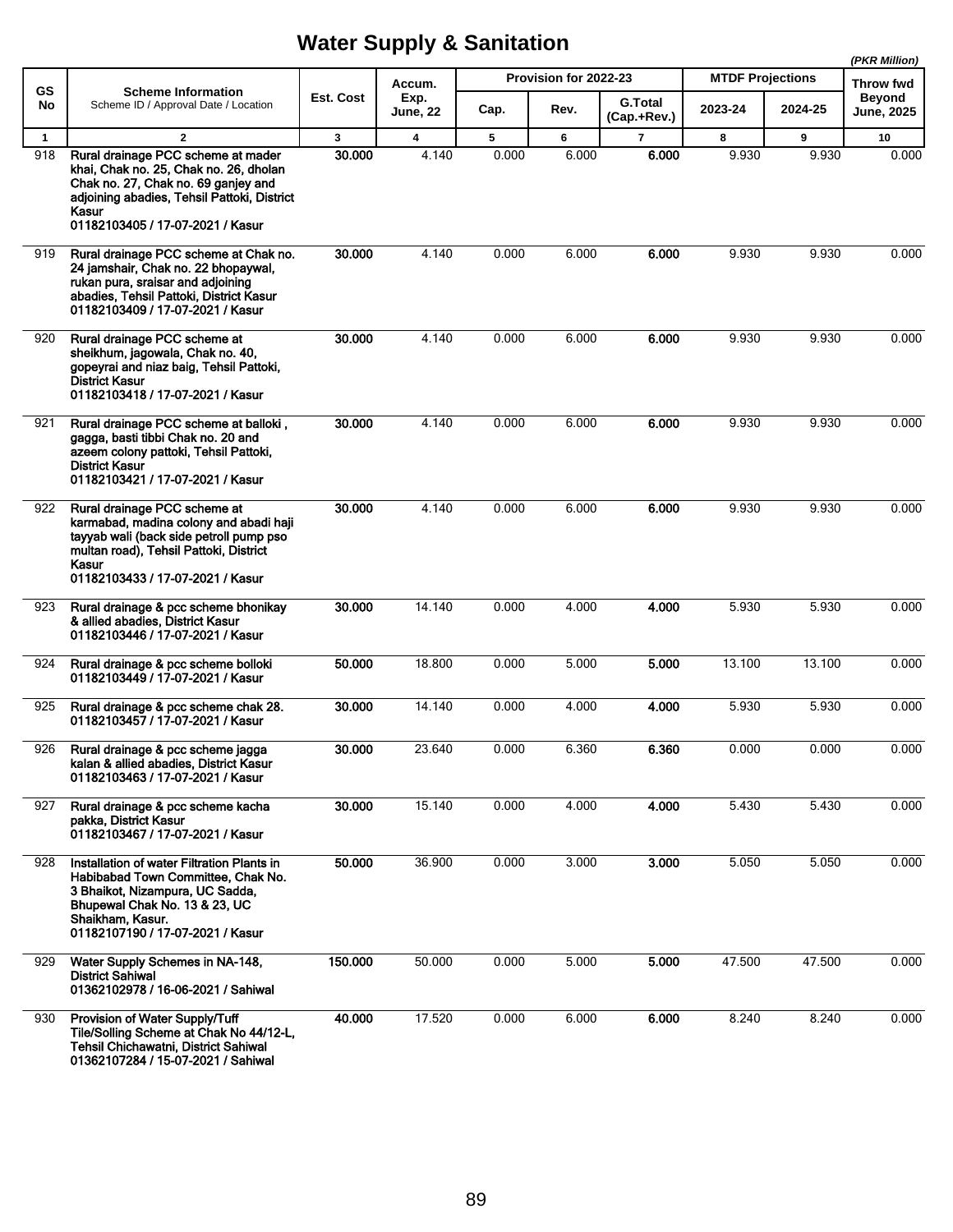**(PKR Million)**

|                 |                                                                                                                                                                                                                                                                                                                                                                                                                                                                                                                                                                                                  |           | Accum.           |       | Provision for 2022-23 |                               | <b>MTDF Projections</b> |         | (PKR WIIIION)<br><b>Throw fwd</b> |
|-----------------|--------------------------------------------------------------------------------------------------------------------------------------------------------------------------------------------------------------------------------------------------------------------------------------------------------------------------------------------------------------------------------------------------------------------------------------------------------------------------------------------------------------------------------------------------------------------------------------------------|-----------|------------------|-------|-----------------------|-------------------------------|-------------------------|---------|-----------------------------------|
| <b>GS</b><br>No | <b>Scheme Information</b><br>Scheme ID / Approval Date / Location                                                                                                                                                                                                                                                                                                                                                                                                                                                                                                                                | Est. Cost | Exp.<br>June, 22 | Cap.  | Rev.                  | <b>G.Total</b><br>(Cap.+Rev.) | 2023-24                 | 2024-25 | Beyond<br><b>June, 2025</b>       |
| $\mathbf{1}$    | $\mathbf{2}$                                                                                                                                                                                                                                                                                                                                                                                                                                                                                                                                                                                     | 3         | 4                | 5     | 6                     | $\overline{\mathbf{r}}$       | 8                       | 9       | 10                                |
| 931             | Provision of Sewerage, Water Supply,<br>Drainage, Tuff Paver and Soling in<br>Mohallah Jhajhran wala, Moh. Pir Kot,<br>Machli Chowk, Raziqdad Shaheed<br>Chowk, Nagina chowk, Old Town Hall,<br>(UC. No. 03- Bunga Hayat) (UC No. 12-<br>Pir Ghani) (UC No. 4- Chak Bedi) (UC<br>No. 26- Noor Pur 93/D) (UC No. 23-<br>Malka Hans) (UC No. 22- Chak No.<br>20/SP) (UC No. 25- Chak Sandhay<br>Khan), District Pakpattan.<br>01352103605 / 30-07-2021 / Pakpattan                                                                                                                                 | 257.000   | 65.700           | 0.000 | 5.000                 | 5.000                         | 93.150                  | 93.150  | 0.000                             |
| 932             | Sewerage/Drainage Scheme Bunga<br>Hayat, Chak Bedi and Nanak Pur<br>including adjoining abadies District<br>Pakpattan<br>01352103618 / 27-07-2021 / Pakpattan                                                                                                                                                                                                                                                                                                                                                                                                                                    | 70.000    | 39.100           | 0.000 | 5.000                 | 5.000                         | 12.950                  | 12.950  | 0.000                             |
| 933             | Repair/Rehabilitation & New Costruction<br>of Roads, Street Lights, Tuff Paver,<br>Sewerage, Water Supply, Drainage &<br>Solling in Mohallah Kokanah wala,<br>Tahali Mohallah, New abaddi Moh. Pir<br>Karyian, Moh. Pir Kot, Moh. Fareed<br>Nagar, Moh. Fareed abad, Moh. Sofia<br>abad, Moh. Chah Duhatta, Islam Colony,<br>Moh. Hassan Pura, Gujjar Colony etc.<br>(UC. No. 17- Hotta) (UC No. 18- 15/KB)<br>(UC No. 14- Behram Pur) (UC No. 15-<br>Ferozepur Chishtian) (UC No. 16-<br>Kalyana) (UC No. 19- Paka Sidhar) (UC<br>No. 21- Chak No. 37/S<br>01352103621 / 30-07-2021 / Pakpattan | 250.000   | 61.000           | 0.000 | 5.000                 | 5.000                         | 92.000                  | 92.000  | 0.000                             |
| 934             | Drainage/ Sewerage Scheme at Malka<br>Hans Village, Adda Malka Hans and<br>Chak Shafi, Pakpattan<br>01352103626 / 27-07-2021 / Pakpattan                                                                                                                                                                                                                                                                                                                                                                                                                                                         | 100.000   | 13.000           | 0.000 | 5.000                 | 5.000                         | 41.000                  | 41.000  | 0.000                             |
| 935             | Rural Drainage/ Sewerage Scheme at<br>Noor Pur Pakpattan<br>01352103635 / 27-07-2021 / Pakpattan                                                                                                                                                                                                                                                                                                                                                                                                                                                                                                 | 100.000   | 35.000           | 0.000 | 4.000                 | 4.000                         | 30.500                  | 30.500  | 0.000                             |
| 936             | Provision of Sewerage, Water Supply,<br>Drainage Tuff paver and Soling at<br>Arifwala City District Pakpattan<br>01352103645 / 27-07-2021 / Pakpattan                                                                                                                                                                                                                                                                                                                                                                                                                                            | 200.000   | 63.179           | 0.000 | 5.000                 | 5.000                         | 65.911                  | 65.911  | 0.000                             |
| 937             | Rehabilitation/ New Construction of<br>roads and Tuff paver in Arifwala City<br>District Pakpattan<br>01352103648 / 30-07-2021 / Pakpattan                                                                                                                                                                                                                                                                                                                                                                                                                                                       | 215.000   | 41.500           | 0.000 | 5.000                 | 5.000                         | 84.250                  | 84.250  | 0.000                             |
| 938             | Provision of Soling, Drain, Sewerage<br>scheme in Union Council No.49<br>(HQ.86/EB), UC.No.50 (HQ.66/EB),<br>UC.No.51 (HQ.48/EB), UC.No.46<br>(HQ.163/EB), UC.No.47 (HQ.147/EB),<br>UC.No.48 (HQ.351/EB), Tehsil Arifwala<br><b>District Pakpattan</b><br>01352103652 / 27-07-2021 / Pakpattan                                                                                                                                                                                                                                                                                                   | 125.000   | 54.250           | 0.000 | 5.000                 | 5.000                         | 32.875                  | 32.875  | 0.000                             |
| 939             | Provision of Soling, Drain, Sewerage<br>scheme in UC.No.29 (HQ.59/EB),<br>UC.No.30 (HQ.151/EB), UC.No.35<br>(HQ.13/EB), UC.No.36 (HQ.75/EB) and<br>UC.No.37 (HQ.69/ EB) Tehsil Arifwala<br><b>District Pakpattan</b><br>01352103657 / 27-07-2021 / Pakpattan                                                                                                                                                                                                                                                                                                                                     | 119.000   | 35.470           | 0.000 | 40.000                | 40.000                        | 21.765                  | 21.765  | 0.000                             |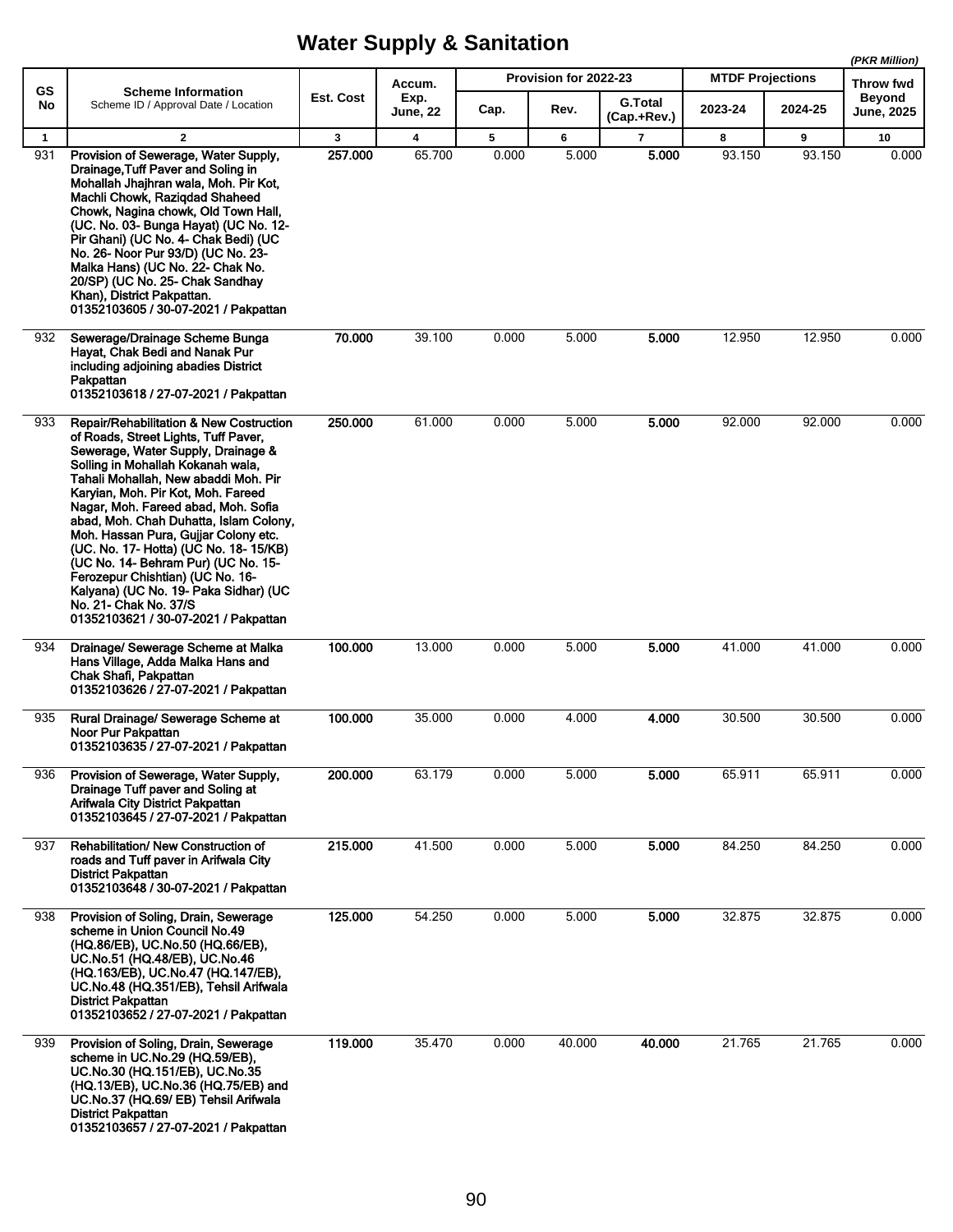|              |                                                                                                                                                                                                                                                                                              |           |                         |       |                       |                               |                         |         | (PKR Million)       |
|--------------|----------------------------------------------------------------------------------------------------------------------------------------------------------------------------------------------------------------------------------------------------------------------------------------------|-----------|-------------------------|-------|-----------------------|-------------------------------|-------------------------|---------|---------------------|
| GS           | <b>Scheme Information</b>                                                                                                                                                                                                                                                                    | Est. Cost | Accum.<br>Exp.          |       | Provision for 2022-23 |                               | <b>MTDF Projections</b> |         | Throw fwd<br>Beyond |
| No           | Scheme ID / Approval Date / Location                                                                                                                                                                                                                                                         |           | <b>June, 22</b>         | Cap.  | Rev.                  | <b>G.Total</b><br>(Cap.+Rev.) | 2023-24                 | 2024-25 | <b>June, 2025</b>   |
| $\mathbf{1}$ | $\overline{2}$                                                                                                                                                                                                                                                                               | 3         | $\overline{\mathbf{4}}$ | 5     | 6                     | $\overline{7}$                | 8                       | 9       | 10                  |
| 940          | Provision of Soling, Drain, Sewerage<br>scheme in Chak No. 151/EB. Tehsil<br>Arifwala District Pakpattan.<br>01352103661 / 27-07-2021 / Pakpattan                                                                                                                                            | 60.000    | 27.800                  | 0.000 | 5.000                 | 5.000                         | 13.600                  | 13.600  | 0.000               |
| 941          | Drainage/ Sewerage Scheme at<br>Qaboola missing links, Pakpattan<br>01352103665 / 27-07-2021 / Pakpattan                                                                                                                                                                                     | 100.000   | 43.000                  | 0.000 | 40.000                | 40.000                        | 8.500                   | 8.500   | 0.000               |
| 942          | Construction of Tuff Tile, Drain, in UCs<br>9, 10, 11, 12, 13, 14, 15, 16, 17, 18, 63, 64, 65<br>& 66, District Multan.<br>01242102465 / 19-07-2021 / Multan                                                                                                                                 | 160.000   | 73.518                  | 0.000 | 10.000                | 10.000                        | 38.241                  | 38.241  | 0.000               |
| 943          | <b>Rural Drainage Scheme of Qadirpur</b><br>Raan Town Committee, Qadirpur Ran<br>Sharqi and Bungal Wala, District Multan.                                                                                                                                                                    | 60.000    | 54.396                  | 0.000 | 5.604                 | 5.604                         | 0.000                   | 0.000   | 0.000               |
|              | 01242102474 / 19-07-2021 / Multan                                                                                                                                                                                                                                                            |           |                         |       |                       |                               |                         |         |                     |
| 944          | Rural Drainage Scheme kot Rab nawaz,<br>Jalalabad UC, UC Jhoke Lashkarpur,<br>Sher singh and UC kothay wala, District<br>Multan.<br>01242102479 / 17-07-2021 / Multan                                                                                                                        | 45.000    | 41.189                  | 0.000 | 3.811                 | 3.811                         | 0.000                   | 0.000   | 0.000               |
| 945          | Construction sewerage line, mettal road<br>/tuff tile basti taheem wali, new basti,<br>basti bagh wala via pul thokar to mithu<br>olikh pul and rehablition of metal road<br>pul thokar to pul Qasim pur, District<br>Multan.<br>01242102515 / 19-07-2021 / Multan                           | 187.000   | 77.953                  | 0.000 | 10.000                | 10.000                        | 49.524                  | 49.524  | 0.000               |
| 946          | Replacement of Sewer system from<br>basti Muhamamd pur, Gangibasti,<br>Bastimalook road, Shujabad, District<br>Multan.<br>01242102518 / 19-07-2021 / Multan                                                                                                                                  | 140.000   | 12.200                  | 0.000 | 37.500                | 37.500                        | 45.150                  | 45.150  | 0.000               |
| 947          | <b>Construction of Tuff Tile Tiles, Brick</b><br><b>Pavement, Surface Drain, Sewer &amp;</b><br>Pacca Sulage carier in Garden Town,<br>Adhi Wala, Bananwala, Kumhar Wala,<br>Mehdi Pur & Adjoining Abadies, Tehsil<br>& District Multan (Phed), District Multan.                             | 50.000    | 26.900                  | 0.000 | 10.000                | 10.000                        | 6.550                   | 6.550   | 0.000               |
|              | 01242102524 / 17-07-2021 / Multan                                                                                                                                                                                                                                                            |           |                         |       |                       |                               |                         |         |                     |
| 948          | <b>Construction of Tuff Tile Tiles, Brick</b><br><b>Pavement, Surface Drain, Sewer &amp;</b><br>Pacca Sulage carier Alamgir, Ali Wala,<br>Fatwal Pur & Adjoining Abadies, Tehsil<br>& District Multan (Phed), District Multan.                                                               | 50.000    | 31.100                  | 0.000 | 8.900                 | 8.900                         | 5.000                   | 5.000   | 0.000               |
|              | 01242102525 / 17-07-2021 / Multan                                                                                                                                                                                                                                                            |           |                         |       |                       |                               |                         |         |                     |
| 949          | <b>Construction of Tuff Tile Tiles, Brick</b><br>Pavement, Surface Drain, Sewer &<br>Pacca Sulage carier Khair Pur Bhutta,<br>Gulshan E Iqbal, Arjwain Sharif, Ganji<br>Basti & Adjoining Abadies, Tehsil &<br>District Multan (Phed), District Multan.<br>01242102526 / 15-07-2021 / Multan | 50.000    | 26.900                  | 0.000 | 10.000                | 10.000                        | 6.550                   | 6.550   | 0.000               |
| 950          | <b>Construction of Tuff Tile Tiles, Brick</b><br>Pavement, Surface Drain, Sewer &<br>Pacca Sulage carier in Basti Labar and<br>adjoining abadies, District Multan.<br>01242102527 / 17-07-2021 / Multan                                                                                      | 37.000    | 20.106                  | 0.000 | 10.000                | 10.000                        | 3.447                   | 3.447   | 0.000               |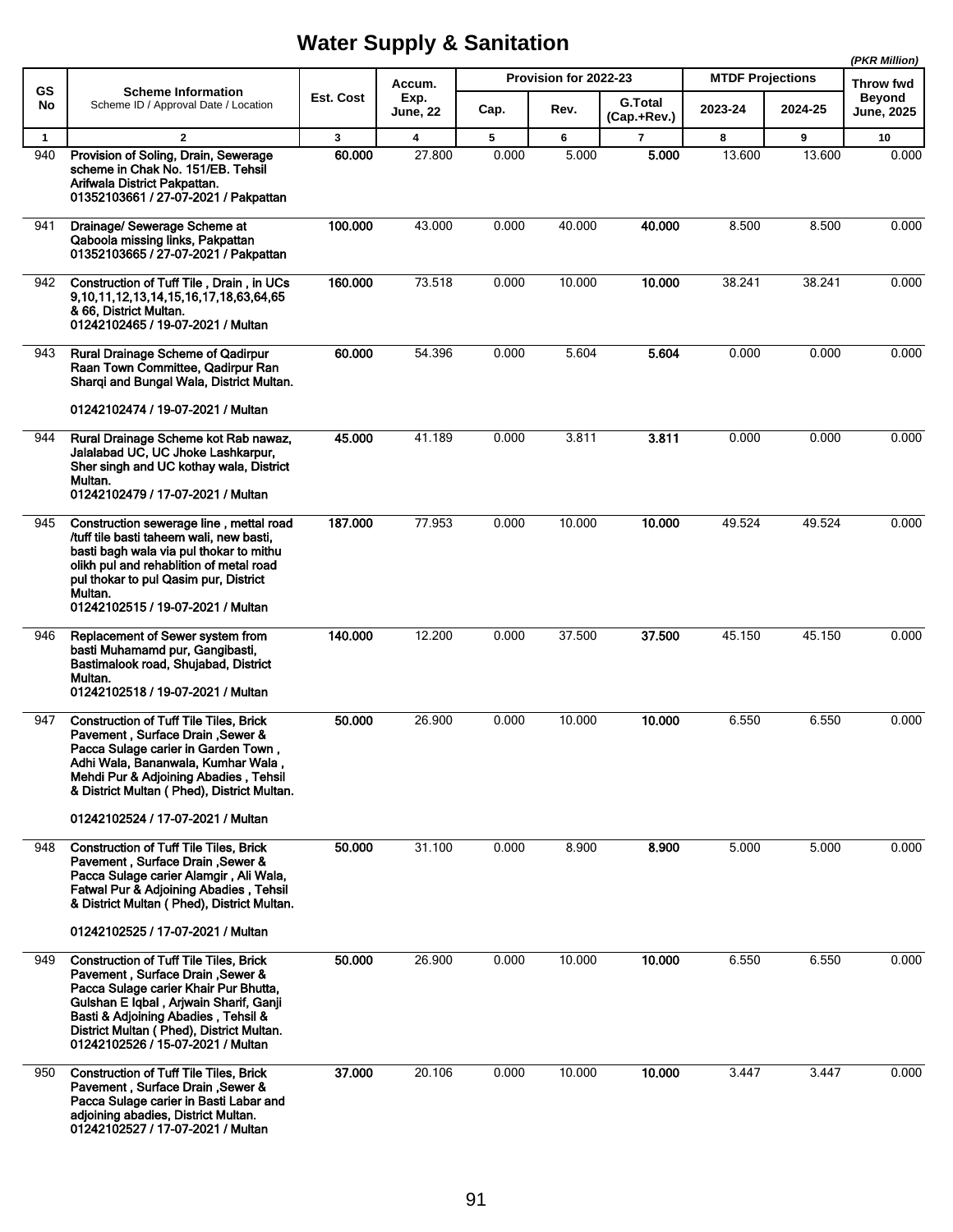|                     |                                                                                                                                                                                                                                                                                                                                                                                                    |                        |                |            |                       |                               |                         |            | (PKR Million)              |
|---------------------|----------------------------------------------------------------------------------------------------------------------------------------------------------------------------------------------------------------------------------------------------------------------------------------------------------------------------------------------------------------------------------------------------|------------------------|----------------|------------|-----------------------|-------------------------------|-------------------------|------------|----------------------------|
| <b>GS</b>           | <b>Scheme Information</b>                                                                                                                                                                                                                                                                                                                                                                          | Est. Cost              | Accum.<br>Exp. |            | Provision for 2022-23 |                               | <b>MTDF Projections</b> |            | Throw fwd<br><b>Beyond</b> |
| No                  | Scheme ID / Approval Date / Location                                                                                                                                                                                                                                                                                                                                                               |                        | June, 22       | Cap.       | Rev.                  | <b>G.Total</b><br>(Cap.+Rev.) | 2023-24                 | 2024-25    | <b>June, 2025</b>          |
| $\mathbf{1}$<br>951 | $\overline{2}$<br>Tuff tiles, Soling, Footpath, Drain,<br>sewerage, Water Supply, Water<br><b>Filteration Plants in Ucs</b><br>69,70,83,84,85,86,87,88,89,90,91,92,93,<br>94,95 and 127 District Multan.<br>01242103011 / 19-07-2021 / Multan                                                                                                                                                      | $\mathbf{3}$<br>70.000 | 4<br>63.924    | 5<br>0.000 | 6<br>6.076            | $\overline{7}$<br>6.076       | 8<br>0.000              | 9<br>0.000 | 10<br>0.000                |
| 952                 | Construction of Soling, drain, sullge,<br>sewerage tuff tile, water supplyu, culvet,<br>bridges and filteration plant UC No.<br>Bahadarpur, Noraja Bhutta, Depal,<br>Kanhoon & Kotla Chakar, District<br>Multan. District Multan."<br>01242103020 / 19-07-2021 / Multan                                                                                                                            | 75.000                 | 29.039         | 0.000      | 15.000                | 15.000                        | 15.481                  | 15.481     | 0.000                      |
| 953                 | <b>Comprehensive Water Supply &amp;</b><br>Sewerage Scheme Kehror Pacca City<br>Tehsil Kehror Pacca District Lodhran<br>01232103763 / 30-07-2021 / Lodhran                                                                                                                                                                                                                                         | 244.000                | 32.400         | 0.000      | 10.000                | 10.000                        | 100.800                 | 100.800    | 0.000                      |
| 954                 | <b>Comprehensive Sewerage and Water</b><br>Supply Scheme including all 30 wards<br>within urban areas of Tehsil Lodhran<br>01232103766 / 24-07-2021 / Lodhran                                                                                                                                                                                                                                      | 150.000                | 11.500         | 0.000      | 10.000                | 10.000                        | 64.250                  | 64.250     | 0.000                      |
| 955                 | Provision of sanitation facilitites water<br>supply, tuff pavers, brick pavement,<br>pacca sullage carrier etc 1-4 MPR, Kotli<br>Wajwah and allied abadies Provision of<br>sanitation facilitites water supply, tuff<br>pavers, brick pavement, pacca sullage<br>carrier etc 1-4 MPR, Kotli Wajwah and<br>allied abadies Tehsil Dunyapur District<br>Lodhran<br>01232103776 / 19-07-2021 / Lodhran | 50.000                 | 20.900         | 0.000      | 10.000                | 10.000                        | 9.550                   | 9.550      | 0.000                      |
| 956                 | Providing / Laying Sewerage System,<br>Tuff Paver, brick pavement chak No.<br>97/M Tehsil & District Lodhran<br>01232103777 / 19-07-2021 / Lodhran                                                                                                                                                                                                                                                 | 50.000                 | 6.900          | 0.000      | 10.000                | 10.000                        | 16.550                  | 16.550     | 0.000                      |
| 957                 | Provision of sanitation facilitites, water<br>supply, tuff pavers, brick pavement,<br>pacca sullage carrier etc Jallah Arain,<br>Basti Ghareebabad and allied abadies<br><b>Tehsil Dunyapur District Lodhran</b><br>01232103782 / 24-07-2021 / Lodhran                                                                                                                                             | 80.000                 | 26.400         | 0.000      | 53.600                | 53.600                        | 0.000                   | 0.000      | 0.000                      |
| 958                 | <b>Comprehensive Sewerage and Water</b><br>Supply Scheme Qutub Pur, Tehsil<br>Dunyapur, District Lodhran.<br>01232103786 / 19-07-2021 / Lodhran                                                                                                                                                                                                                                                    | 50.000                 | 26.900         | 0.000      | 6.000                 | 6.000                         | 8.550                   | 8.550      | 0.000                      |
| 959                 | Sewerage Scheme main abadi Massa<br>Kotha and drainage facility for union<br>council Massa Kotha, Tehsil Kehror<br>Pacca, District Lodhran.<br>01232103787 / 24-07-2021 / Lodhran                                                                                                                                                                                                                  | 70.000                 | 12.100         | 0.000      | 5.000                 | 5.000                         | 26.450                  | 26.450     | 0.000                      |
| 960                 | <b>Comprehensive Water Supply &amp;</b><br>Sewerage Scheme Dhanote Tehsil<br>Kehror Pacca District Lodhran<br>01232103791 / 24-07-2021 / Lodhran                                                                                                                                                                                                                                                   | 150.000                | 14.500         | 0.000      | 10.000                | 10.000                        | 62.750                  | 62.750     | 0.000                      |
| 961                 | Provision of Paving/Tuff Tile, Soling,<br>Suludg Carrier Drain, Sewrage, Water<br><b>Supply including Filtration Plants</b><br>energized by electricity & Solor System<br>in Mouza Sagwan, Mouza Siddha,<br>Mouza Galandra, Mouza Lahori, District<br>Lodhran.<br>01232103794 / 19-07-2021 / Lodhran                                                                                               | 50.000                 | 16.900         | 0.000      | 10.000                | 10.000                        | 11.550                  | 11.550     | 0.000                      |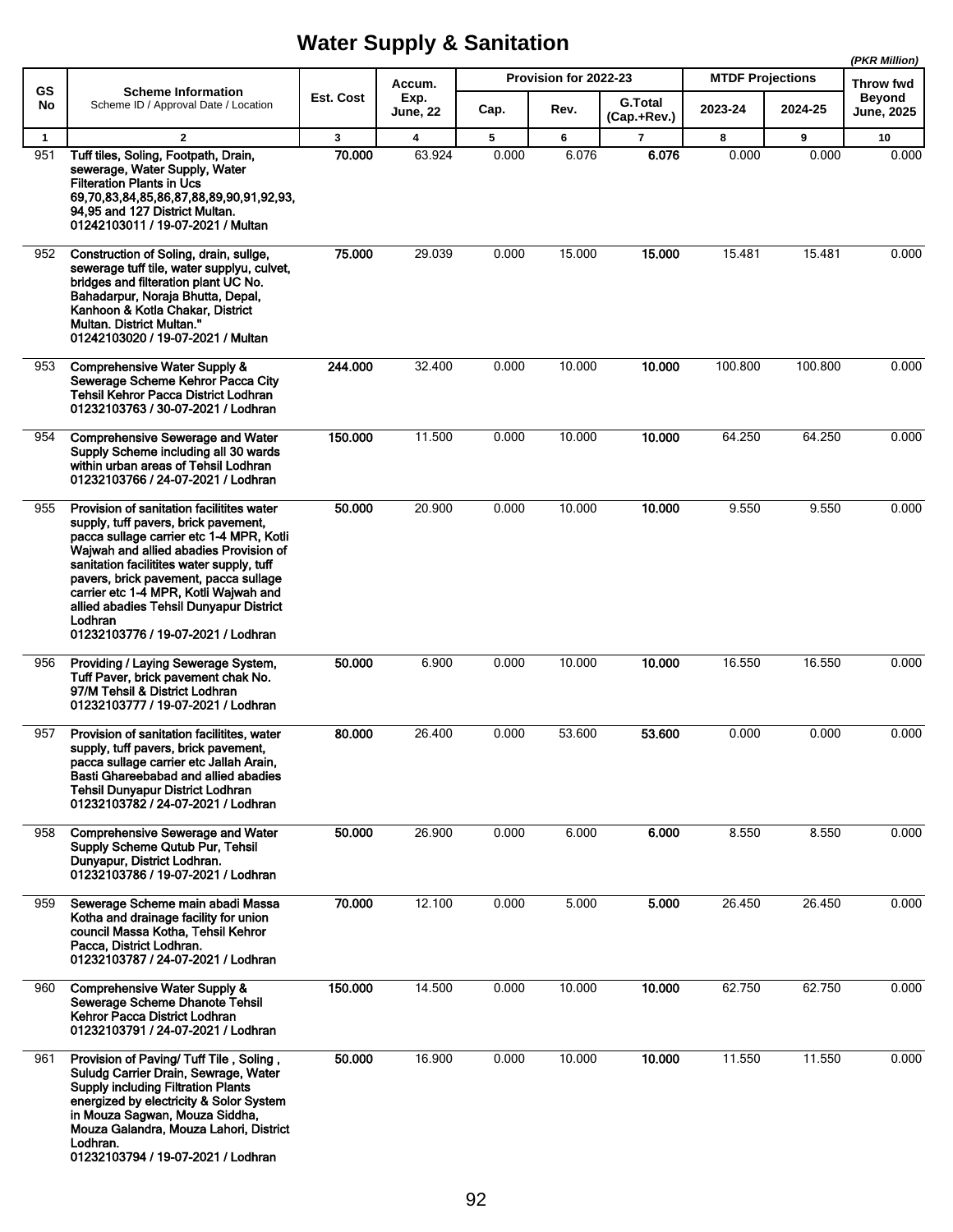|                     |                                                                                                                                                                                                                                                                                                                                                                                                       |                        |                                   |            | Provision for 2022-23 |                               | <b>MTDF Projections</b> |             | (PKR Million)                                   |
|---------------------|-------------------------------------------------------------------------------------------------------------------------------------------------------------------------------------------------------------------------------------------------------------------------------------------------------------------------------------------------------------------------------------------------------|------------------------|-----------------------------------|------------|-----------------------|-------------------------------|-------------------------|-------------|-------------------------------------------------|
| GS<br>No            | <b>Scheme Information</b><br>Scheme ID / Approval Date / Location                                                                                                                                                                                                                                                                                                                                     | Est. Cost              | Accum.<br>Exp.<br><b>June, 22</b> | Cap.       | Rev.                  | <b>G.Total</b>                | 2023-24                 | 2024-25     | Throw fwd<br><b>Beyond</b><br><b>June, 2025</b> |
|                     | $\overline{2}$                                                                                                                                                                                                                                                                                                                                                                                        |                        |                                   |            |                       | (Cap.+Rev.)<br>$\overline{7}$ |                         |             |                                                 |
| $\mathbf{1}$<br>962 | Provision of Paving/Tuff Tile, Soling,<br>Suludg Carrier Drain, Sewrage, Water<br><b>Supply including Filtration Plants</b><br>energized by electricity & Solor System<br>in Mouza Wahi Salamat Rai, Mouza<br>Wahi Ghous-ul-Mulk, Mouza Mulahnas,<br>Mouza Horyan, Chak No. 58/M, Chak<br>No. 57/M, Mouza Fatu Channar, District<br>Lodhran.<br>01232103798 / 19-07-2021 / Lodhran                    | $\mathbf{3}$<br>50.000 | 4<br>16.900                       | 5<br>0.000 | 6<br>10.000           | 10.000                        | 8<br>11.550             | 9<br>11.550 | 10<br>0.000                                     |
| 963                 | Provision of Paving/Tuff Tile, Soling,<br>Suludg Carrier Drain, Sewrage, Water<br><b>Supply including Filtration Plants</b><br>energized by electricity & Solor System<br>in Mouza Sher Pur, Mouza Wahi Ali<br>Arain, Mouza Band Ali Pur, Mouza Wahi<br>Channi Khan Mouza Wahi Wigha Mal,<br>Mouza Chak Liagat Abad, Mouza Mian<br>Pur Matam, District Lodhran.<br>01232103802 / 19-07-2021 / Lodhran | 50.000                 | 21.855                            | 0.000      | 10.000                | 10.000                        | 9.073                   | 9.073       | 0.000                                           |
| 964                 | Provision of Paving/Tuff Tile, Soling,<br>Suludg Carrier Drain, Sewrage, Water<br><b>Supply including Filtration Plants</b><br>energized by electricity & Solor System<br>in Mouza Salsadar, Mouza Sham Lal,<br>Chak Malik Abad, Mouza Bahamani<br>Wala, District Lodhran.<br>01232103805 / 19-07-2021 / Lodhran                                                                                      | 50.000                 | 16.900                            | 0.000      | 10.000                | 10.000                        | 11.550                  | 11.550      | 0.000                                           |
| 965                 | Provision of Paving/ Tuff Tile, Soling,<br>Suludg Carrier Drain, Sewrage, Water<br><b>Supply including Filtration Plants</b><br>energized by electricity & Solor System<br>in Mouza Gogran, Mouza Wahi Imam<br>Bux, Mouza Kot Pir Sa-adat, Mouza<br>chak Godha, Amray Wala, Daud Khan,<br>Kala Weri, District Lodhran.<br>01232103807 / 19-07-2021 / Lodhran                                          | 50.000                 | 16.900                            | 0.000      | 10.000                | 10.000                        | 11.550                  | 11.550      | 0.000                                           |
| 966                 | Provision of Paving/Tuff Tile, Soling,<br>Suludg Carrier Drain, Sewrage, Water<br><b>Supply including Filtration Plants</b><br>energized by electricity & Solor System<br>in Mouza Qureshi Wala, Sui Wala,<br>Mouza Sadullah Pur, Mouza Hafiz<br>Muhammad Wala, Mouza Pugalwari,<br>Mouza Malik Pur, Mouza Tibbi Ghalwan,<br>District Lodhran.<br>01232103809 / 19-07-2021 / Lodhran                  | 50.000                 | 37.000                            | 0.000      | 13.000                | 13.000                        | 0.000                   | 0.000       | 0.000                                           |
| 967                 | Provision of Paving/Tuff Tile, Soling,<br>Suludg Carrier Drain, Sewrage, Water<br><b>Supply including Filtration Plants</b><br>energized by electricity & Solor System<br>in Mouza Matrain, Mouza Fazil Wala.<br>Mouza Lalay wala, Mouza Kallo Wala,<br>Mouza Kondi<br>01232103813 / 19-07-2021 / Lodhran                                                                                             | 50.000                 | 16.900                            | 0.000      | 10.000                | 10.000                        | 11.550                  | 11.550      | 0.000                                           |
| 968                 | Provision of Paving/Tuff Tile, Soling,<br>Suludg Carrier Drain, Sewrage, Water<br><b>Supply including Filtration Plants</b><br>energized by electricity & Solor System<br>in Mouza Raja Pur Shumali, Mouza Raja<br>Pur Janobi, Mouza Sumra, Mouza<br>Thathi Sameja, Mouza Rukan pur,<br>Mouza Kamal Pur Jatyal, Mouza Kotla<br>Ali Dasti<br>01232103816 / 19-07-2021 / Lodhran                        | 50,000                 | 16.900                            | 0.000      | 10.000                | 10.000                        | 11.550                  | 11.550      | 0.000                                           |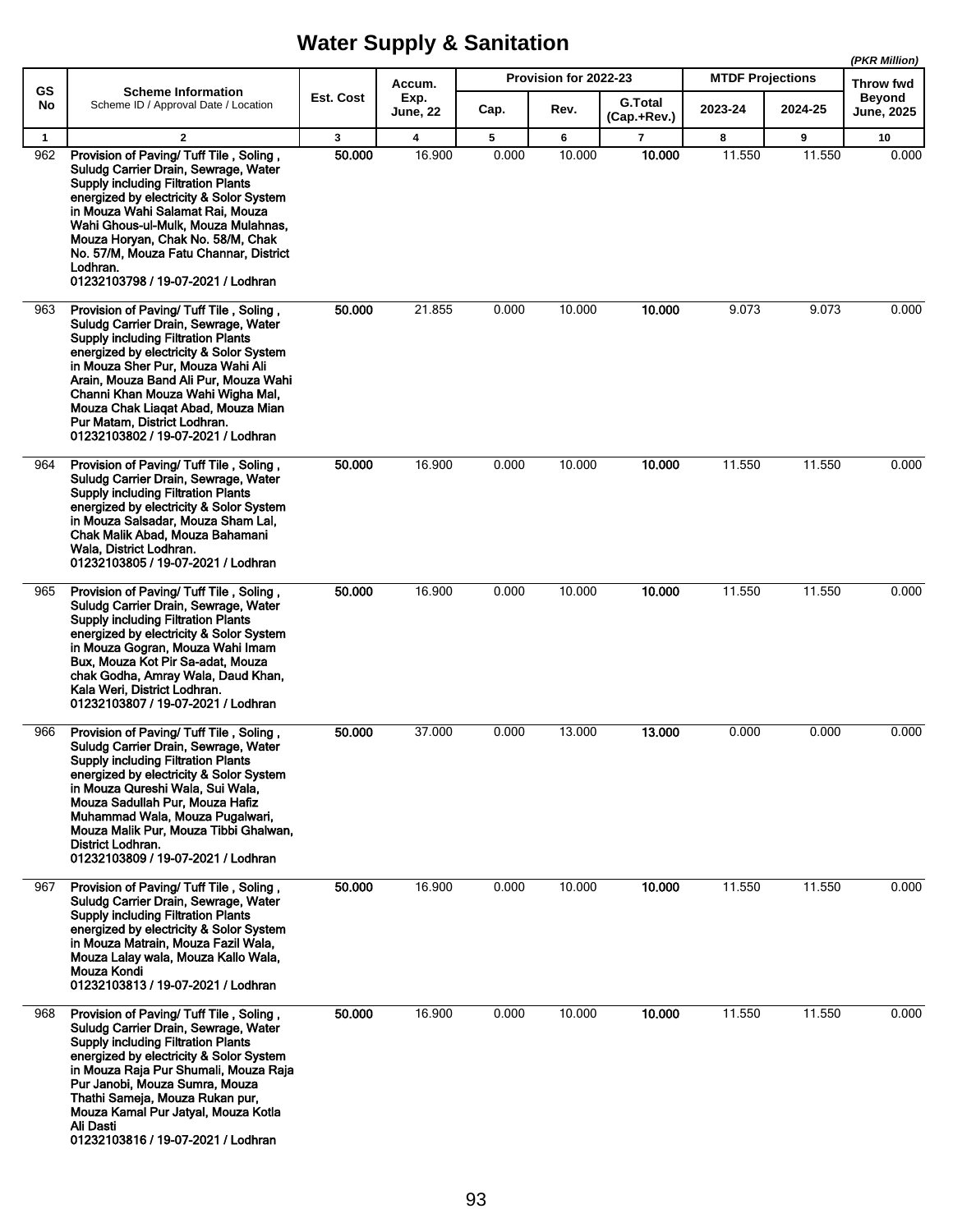|                     |                                                                                                                                                                                                                                                                                                                                                                                                      |                        |                                   |            |                       |                               |                         |             | (PKR Million)               |
|---------------------|------------------------------------------------------------------------------------------------------------------------------------------------------------------------------------------------------------------------------------------------------------------------------------------------------------------------------------------------------------------------------------------------------|------------------------|-----------------------------------|------------|-----------------------|-------------------------------|-------------------------|-------------|-----------------------------|
| GS                  | <b>Scheme Information</b>                                                                                                                                                                                                                                                                                                                                                                            |                        | Accum.                            |            | Provision for 2022-23 |                               | <b>MTDF Projections</b> |             | Throw fwd                   |
| No                  | Scheme ID / Approval Date / Location                                                                                                                                                                                                                                                                                                                                                                 | Est. Cost              | Exp.<br><b>June, 22</b>           | Cap.       | Rev.                  | <b>G.Total</b><br>(Cap.+Rev.) | 2023-24                 | 2024-25     | <b>Beyond</b><br>June, 2025 |
| $\mathbf{1}$<br>969 | $\overline{2}$<br>Provision of Paving/Tuff Tile, Soling,<br>Suludg Carrier Drain, Sewrage, Water<br><b>Supply including Filtration Plants</b><br>energized by electricity & Solor System<br>in Mouza Miran Pur, Mouza Chak Himta,<br>Mouza Jalal Abad, Mouza Pallo Wala,<br>Mouza Depay Wala, Mouza Rawani<br>01232103819 / 19-07-2021 / Lodhran                                                     | $\mathbf{3}$<br>50.000 | $\overline{\mathbf{4}}$<br>16.900 | 5<br>0.000 | 6<br>10.000           | $\overline{7}$<br>10.000      | 8<br>11.550             | 9<br>11.550 | 10<br>0.000                 |
| 970                 | Installation of 30 Water Filteration Plants<br>in Ucs No. 1, 2, 3, 4, 5, 7, 8,9, 10, 11, 12,<br>13, 14, 16, 17, 18, 19, 26, 27, 28, 29, 30,<br>31, 32, 33, 34, 35, 36, 38, 40 Tehsil<br>Kabirwala District Khanewal<br>01222103676 / 17-07-2021 / Khanewal                                                                                                                                           | 90.000                 | 41.700                            | 0.000      | 10.000                | 10.000                        | 19.150                  | 19.150      | 0.000                       |
| 971                 | <b>Construction &amp; Repair of Roads, Tuff</b><br>Tiles, Soling, Drainage and sewerage in<br>Ucs No. 1, 2, 3, 4, 5, 7, 8,9, 10, 11, 12,<br>13, 14, 16, 17, 18, 19, 26, 27, 28, 29, 30,<br>31, 32, 33, 34, 35, 36, 38, 40, 41 Tehsil<br>KabirwalaTehsil Kabirwala District<br>Khanewal<br>01222103680 / 26-07-2021 / Khanewal                                                                        | 150.000                | 49.500                            | 0.000      | 15.000                | 15.000                        | 42.750                  | 42.750      | 0.000                       |
| 972                 | <b>Extension and Improvement of</b><br>Sewerage scheme Sarai Sidhu (RCC<br>Sewer, Tuff Tile, Brick Pavement, Pucca<br>Sullage Carrier, Pumping Machinery)<br>Tehsil Kabirwala, District Khanewal.<br>01222103683 / 16-07-2021 / Khanewal                                                                                                                                                             | 50.000                 | 6.900                             | 0.000      | 10.000                | 10.000                        | 16.550                  | 16.550      | 0.000                       |
| 973                 | Const. of Sewerage, Drainage, Brick<br>Pavement, Tuff Tile, Culvers in UCs<br>Sardar Pur, Tangra, Baqir Pur, Jasso<br>Kanwan, Hashmat Mirali, Jodh Pur,<br>Choppar Hatta, Burjh sargana, Kot<br>Gohar Muhammad, Sarai Sidhu, Qatal<br>Pur, Kund Sargana, Bagar, Daduana,<br>Haveli Koranga, Chak 9/GH & Chak<br>13/GH Tehsil Kabirwala, District<br>Khanewal.<br>01222103692 / 17-07-2021 / Khanewal | 100.000                | 13.000                            | 0.000      | 10.000                | 10.000                        | 38.500                  | 38.500      | 0.000                       |
| 974                 | Rehabilitation / Improvement of Rural<br>water Supply scheme in Chak No. 4/D,<br>Chak No. 13/D & Chak No. 21/Gh Tehsil<br>Kabirwala District Khanewal<br>01222103694 / 17-07-2021 / Khanewal                                                                                                                                                                                                         | 60.000                 | 7.800                             | 0.000      | 15.000                | 15.000                        | 18.600                  | 18.600      | 0.000                       |
| 975                 | Construction of Soling, Drains, Tuff Tile,<br>Sullage Carrier, Water Supply,<br>Sewerage and disposal of Waster Water<br>at Municipal Committee Kabirwala,<br>District Khanewal.<br>01222103698 / 24-07-2021 / Khanewal                                                                                                                                                                              | 150.000                | 27.790                            | 0.000      | 15.000                | 15.000                        | 53.605                  | 53.605      | 0.000                       |
| 976                 | Installation of 15 New RO Water<br><b>Filtration Plants in Tehsil Mian Channu</b><br><b>District Khanewal</b><br>01222103705 / 16-07-2021 / Khanewal                                                                                                                                                                                                                                                 | 45.000                 | 6.210                             | 0.000      | 10.000                | 10.000                        | 14.395                  | 14.395      | 0.000                       |
| 977                 | Rehabilitation / Up-gradation of<br>Sewerage system in Mian Channu City,<br><b>District Khanewal.</b><br>01222103708 / 17-07-2021 / Khanewal                                                                                                                                                                                                                                                         | 100.000                | 13.000                            | 0.000      | 10.000                | 10.000                        | 38.500                  | 38.500      | 0.000                       |
| 978                 | Construction of Sewerage, Drainage,<br>Tuff Tile, Brick Pavement & culverts in<br>Ucs No. 47, 48, 49, 50, 51, 52, 53, 54,<br>55, 56, 57, 58, 59, 60, 61, 62, 69 Tehsil<br>Mian Channu, District Khanewal.<br>01222103716 / 30-07-2021 / Khanewal                                                                                                                                                     | 270.000                | 27.000                            | 0.000      | 10.000                | 10.000                        | 116.500                 | 116.500     | 0.000                       |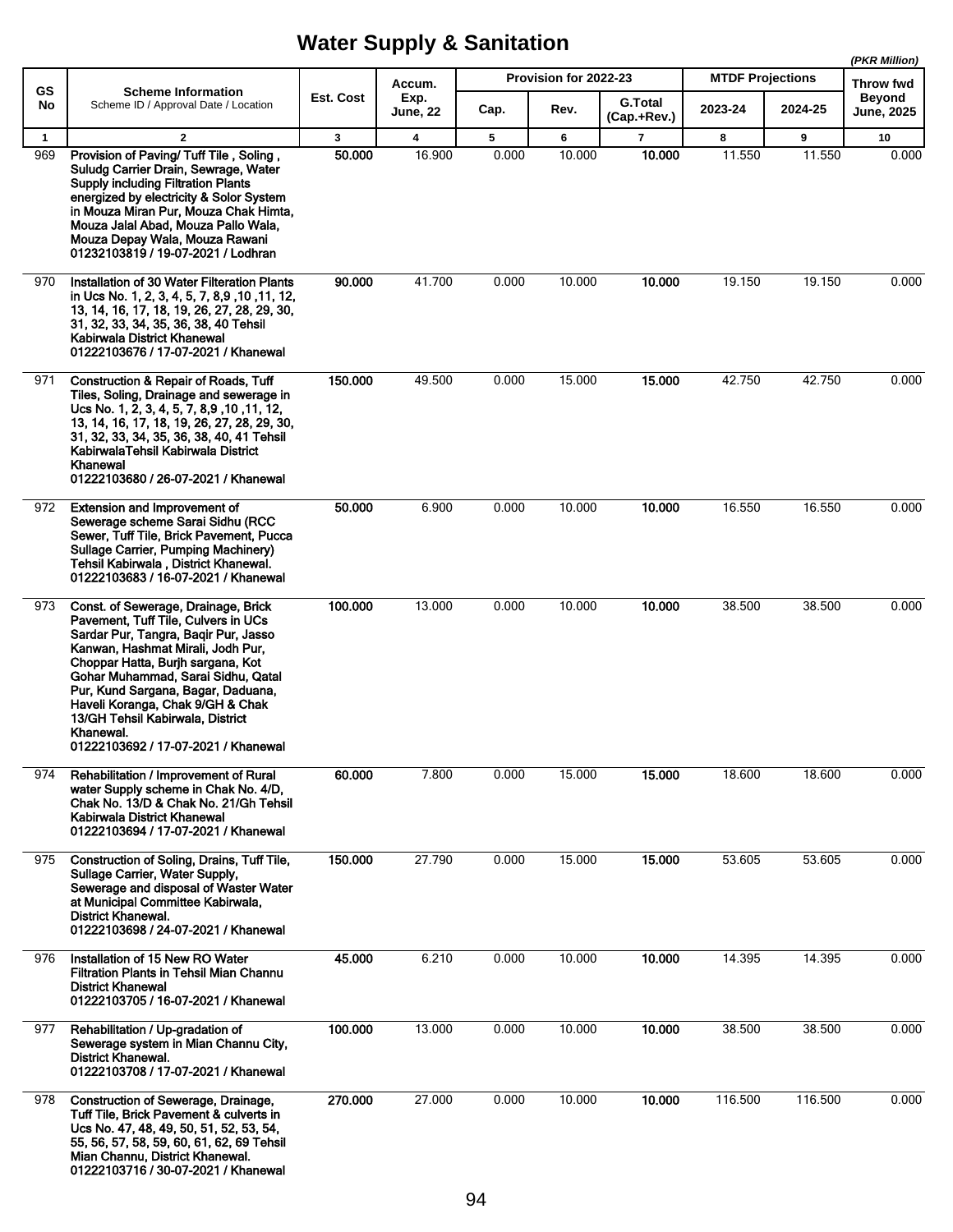|              |                                                                                                                                                                                                                                                                                                                                                                                                                                                                                                                                                                                                           |              |                         |       |                       |                               |                         |         | (PKR Million)               |
|--------------|-----------------------------------------------------------------------------------------------------------------------------------------------------------------------------------------------------------------------------------------------------------------------------------------------------------------------------------------------------------------------------------------------------------------------------------------------------------------------------------------------------------------------------------------------------------------------------------------------------------|--------------|-------------------------|-------|-----------------------|-------------------------------|-------------------------|---------|-----------------------------|
| <b>GS</b>    | <b>Scheme Information</b>                                                                                                                                                                                                                                                                                                                                                                                                                                                                                                                                                                                 |              | Accum.                  |       | Provision for 2022-23 |                               | <b>MTDF Projections</b> |         | Throw fwd                   |
| No           | Scheme ID / Approval Date / Location                                                                                                                                                                                                                                                                                                                                                                                                                                                                                                                                                                      | Est. Cost    | Exp.<br><b>June, 22</b> | Cap.  | Rev.                  | <b>G.Total</b><br>(Cap.+Rev.) | 2023-24                 | 2024-25 | <b>Beyond</b><br>June, 2025 |
| $\mathbf{1}$ | $\overline{2}$                                                                                                                                                                                                                                                                                                                                                                                                                                                                                                                                                                                            | $\mathbf{3}$ | 4                       | 5     | 6                     | $\overline{7}$                | 8                       | 9       | 10                          |
| 979          | Rehabilitation / Replacement of outlived<br>Sewerlines and Tuff Paver scheme in<br>left over area of Tulamba City Tehsil<br>Mian Channu, District Khanewal.<br>01222103719 / 17-07-2021 / Khanewal                                                                                                                                                                                                                                                                                                                                                                                                        | 100.000      | 13.000                  | 0.000 | 10.000                | 10.000                        | 38.500                  | 38.500  | 0.000                       |
| 980          | Installation of 15 New RO Water<br>Filtration Plants in Ucs No. 47, 48, 49,<br>50, 51, 52, 53, 54, 55, 56, 57, 58, 59, 60,<br>61, 62, 69 Tehsil Mian Channu, District<br>Khanewal.<br>01222103723 / 16-07-2021 / Khanewal                                                                                                                                                                                                                                                                                                                                                                                 | 45.000       | 6.210                   | 0.000 | 10.000                | 10.000                        | 14.395                  | 14.395  | 0.000                       |
| 981          | <b>Construction of Soling, Drains,</b><br>Sewerage in Ucs No. 66, 67, 68, 70, 71,<br>72, 73, 74, 75, 76, 77, 78, 79, 80, 81 &<br>82 Tehsil Mian Channu, District<br>Khanewal.<br>01222103748 / 30-07-2021 / Khanewal                                                                                                                                                                                                                                                                                                                                                                                      | 250.000      | 75.000                  | 0.000 | 10.000                | 10.000                        | 82.500                  | 82.500  | 0.000                       |
| 982          | <b>Construction of Soling, Drains,</b><br>Sewerage, Culverts, Filtration Plant,<br>Boundary Wall Graveyard in Chak No<br>330/WB, Chak No 156/WB, Chak<br>Azeem, Chak No 265/WB, Chak No<br>204/WB Mouza Sahib Ali, Mouza Sipra,<br>Chak No 183/WB, Mouza Barkhur Dar,<br>Chak No.177/WB, Chak No 124/WB,<br>Chak No. 200/WB, Sandha, Mouza Ojla,<br>Bahawal Wah, Chak No. 215/WB, Chak<br>No. 211/WB, Chak No.213/WB, Rath<br>Sai, Chak No.196/WB, Mouza Mirali,<br>Laloo, Chak No. 113/WB, 107/WB,<br>111/WB, Chak No.166/WB, Malko,<br>331/WB & 205/WB, District V<br>01252105573 / 16-07-2021 / Vehari | 40.000       | 20.000                  | 0.000 | 15.000                | 15.000                        | 5.000                   | 0.000   | 0.000                       |
| 983          | Provision of Water Supply in Basti Noor<br>Pur, Saeed Abad, Dur Pur & Rahim<br><b>Abad District Vehari</b><br>01252105580 / 16-07-2021 / Vehari                                                                                                                                                                                                                                                                                                                                                                                                                                                           | 40.000       | 21.300                  | 0.000 | 10.000                | 10.000                        | 4.350                   | 4.350   | 0.000                       |
| 984          | <b>Construction of new RO Filtration Plant</b><br>and new water supply schemes Sakhi<br>Sarwar, Ronghan, Fort Munro, Basti<br>Khosa, Lohar Wala, Kappar Shah,<br>Mamori, DG Khan city, Paighan, and left<br>over areas. District DG Khan<br>01042107316 / 29-07-2021 / Dera Ghazi<br>Khan                                                                                                                                                                                                                                                                                                                 | 80.000       | 15.400                  | 0.000 | 15.000                | 15.000                        | 24.800                  | 24.800  | 0.000                       |
| 985          | <b>Construction of new RO Filtration Plant</b><br>and new water supply schemes in UCs<br>(Darkhast Jamal Khan<br>Darmiani, Darkhast Jamal Khan Gharbi,<br>Darkhast Jamal Khan Janobi, Choti<br>Zarin, Bakhar Wah, Jatoie Wala, Basti<br>Foja, Mana Ahmdani) District DG Khan<br>01042107321 / 29-07-2021 / Dera Ghazi<br><b>Khan</b>                                                                                                                                                                                                                                                                      | 60,000       | 12.800                  | 0.000 | 15.000                | 15.000                        | 16.100                  | 16.100  | 0.000                       |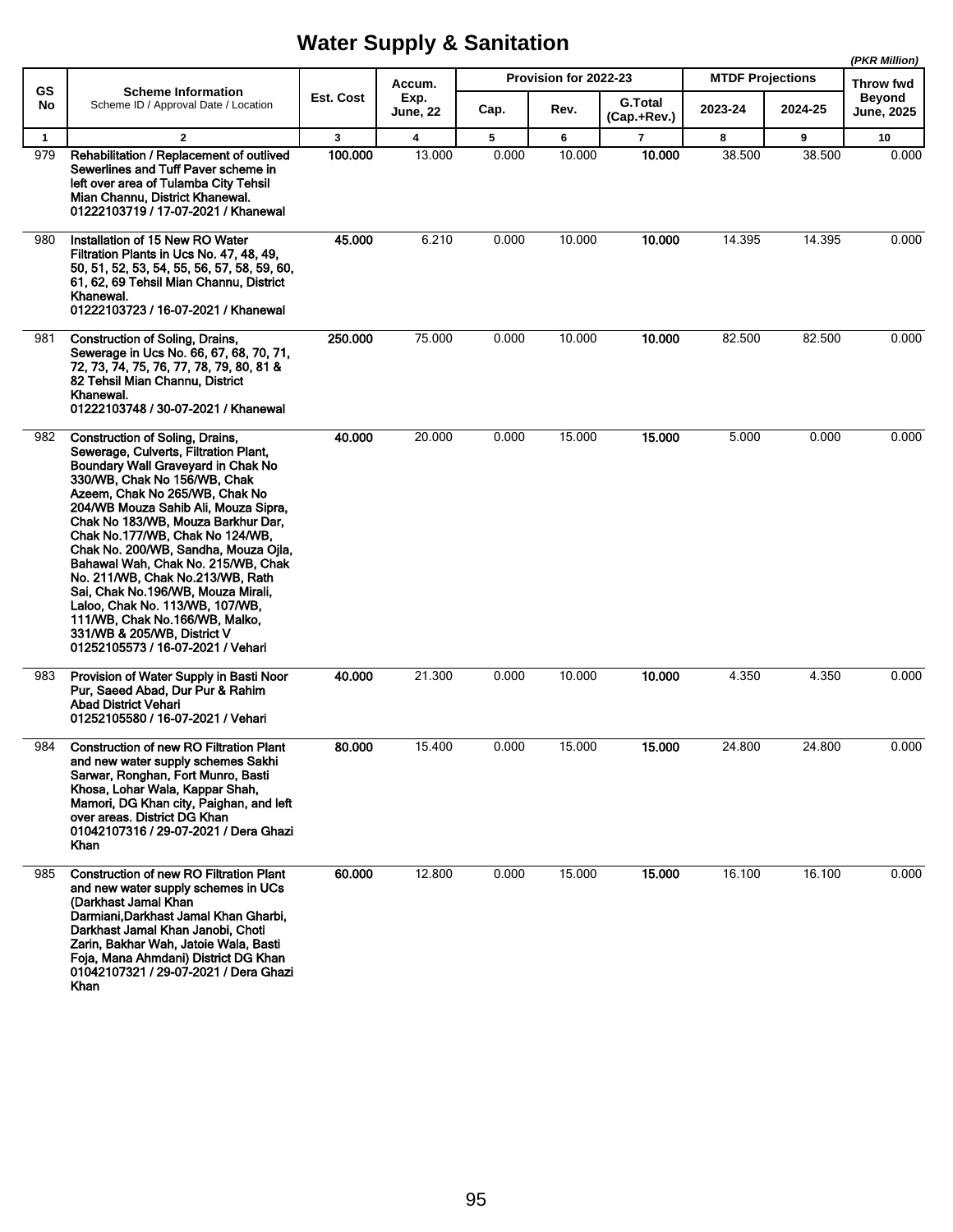|                     |                                                                                                                                                                                                                                                                                                                                                                                                                                                                                                                                          |                         |                         |            |                       |                               |                         |             | (PKR Million)              |
|---------------------|------------------------------------------------------------------------------------------------------------------------------------------------------------------------------------------------------------------------------------------------------------------------------------------------------------------------------------------------------------------------------------------------------------------------------------------------------------------------------------------------------------------------------------------|-------------------------|-------------------------|------------|-----------------------|-------------------------------|-------------------------|-------------|----------------------------|
| GS                  | <b>Scheme Information</b>                                                                                                                                                                                                                                                                                                                                                                                                                                                                                                                |                         | Accum.                  |            | Provision for 2022-23 |                               | <b>MTDF Projections</b> |             | Throw fwd<br><b>Beyond</b> |
| No                  | Scheme ID / Approval Date / Location                                                                                                                                                                                                                                                                                                                                                                                                                                                                                                     | Est. Cost               | Exp.<br><b>June, 22</b> | Cap.       | Rev.                  | <b>G.Total</b><br>(Cap.+Rev.) | 2023-24                 | 2024-25     | <b>June, 2025</b>          |
| $\mathbf{1}$<br>986 | $\overline{2}$<br>Provision of Sewerage, Dainage, Tuff<br>Tile, Nali, Soling, PCC and Culverts in<br>UCs (Thatta Gabolan, Mutfarig Chahan,<br>Choti Zarin, ChaK Dodara, Nawan<br>Shumali, Khanpur, Nawan Janobi, Mana<br>Ahmdani, Basti Foja, Kotla Ahmad Khan,<br>Bakhar Wah, Darkhast Jamal Khan<br>Darmiani, Darkhast Jamal Khan Gharbi,<br>Darkhast Jamal Khan Janobi, Hazara,<br>Kot Chutta, Notak Mahmeed) and left<br>over areas of Tehsil Kot Chutta District<br><b>DG Khan</b><br>01042107327 / 29-07-2021 / Dera Ghazi<br>Khan | $\mathbf{3}$<br>170.000 | 4<br>27.100             | 5<br>0.000 | 6<br>15.000           | $\overline{7}$<br>15.000      | 8<br>63.950             | 9<br>63.950 | 10<br>0.000                |
| 987                 | Provision / Repair / Reconstruction /<br><b>Rehabilitaion of Water Supply Schemes</b><br>in left over areas of UCs<br>(Mangrotha, Sokar, Basti Buzdar,<br>Makwal Kalan, Bohar, Bindi, Dona, Nari,<br>Mubariki, Barthi, Fazila, Thikar) Tehsil<br>Taunsa & Tehsil Koh-e-Suleman,<br>D.G.Khan<br>01042107331 / 24-07-2021 / Dera Ghazi<br>Khan                                                                                                                                                                                             | 100.000                 | 67.885                  | 0.000      | 10.000                | 10.000                        | 11.058                  | 11.058      | 0.000                      |
| 988                 | Provision of Sewerage, Drainage, Tuff<br>Tile, Street light, Nali, Solingand<br>Culverts in left over areas of city DG<br><b>Khan</b><br>01042107358 / 30-07-2021 / Dera Ghazi<br>Khan                                                                                                                                                                                                                                                                                                                                                   | 314.610                 | 25.000                  | 0.000      | 15.000                | 15.000                        | 137.305                 | 137.305     | 0.000                      |
| 989                 | Provision of Sewerage, M&R of Road,<br>Drainage, Tuff Tile, Street light, Nali,<br>Soling and Culverts in left over areas of<br>city DG Khan<br>01042107364 / 29-07-2021 / Dera Ghazi<br>Khan                                                                                                                                                                                                                                                                                                                                            | 200.000                 | 21.000                  | 0.000      | 10.000                | 10.000                        | 84.500                  | 84.500      | 0.000                      |
| 990                 | Provision of Sewerage, Dainage, Tuff<br>Tile, Nali, Soling and Culverts in Sakhi<br>Sarwar, Paighan, Haji Ghazi, Sarwar<br>Wali, Fort Munroe, Choti & left over UCs<br>areas, D.G.Khan<br>01042107370 / 29-07-2021 / Dera Ghazi<br>Khan                                                                                                                                                                                                                                                                                                  | 60.000                  | 7.800                   | 0.000      | 15.000                | 15.000                        | 18.600                  | 18.600      | 0.000                      |
| 991                 | <b>Provision of Solarized Submersible</b><br>Water Pumps in Ronghan, Sakhi<br>Sarwar, Rakhi Gajj, Fort Munroe &<br>Adjoining Areas, D.G.Khan<br>01042107379 / 17-07-2021 / Dera Ghazi<br>Khan                                                                                                                                                                                                                                                                                                                                            | 40.000                  | 5.520                   | 0.000      | 10.000                | 10.000                        | 12.240                  | 12.240      | 0.000                      |
| 992                 | <b>Rehabilitation of Water Supply Scheme</b><br>Fort Munro, D.G.Khan<br>01042107383 / 02-09-2021 / Dera Ghazi<br><b>Khan</b>                                                                                                                                                                                                                                                                                                                                                                                                             | 87.000                  | 35.310                  | 0.000      | 15.000                | 15.000                        | 18.345                  | 18.345      | 0.000                      |
| 993                 | Provision of sewerage/ drainage system<br>in left over areas Khosa Colony and<br>adjoining abadies in Jampur City, District<br>Rajanpur<br>01072103823 / 14-07-2021 / Rajanpur                                                                                                                                                                                                                                                                                                                                                           | 50.000                  | 10.000                  | 0.000      | 10.000                | 10.000                        | 15.000                  | 15.000      | 0.000                      |
| 994                 | Comprehensive Sewerage/ Drainage&<br><b>Tuff Tile Scheme Rajanpur City</b><br>01072103827 / 30-07-2021 / Rajanpur                                                                                                                                                                                                                                                                                                                                                                                                                        | 385.000                 | 62.037                  | 0.000      | 20.000                | 20.000                        | 151.482                 | 151.482     | 0.000                      |
| 995                 | Provision of Water Supply Scheme at<br>Mari top Tribal Area Rajanpur<br>01072103829 / 17-07-2021 / Rajanpur                                                                                                                                                                                                                                                                                                                                                                                                                              | 61.730                  | 40.000                  | 0.000      | 15.000                | 15.000                        | 3.365                   | 3.365       | 0.000                      |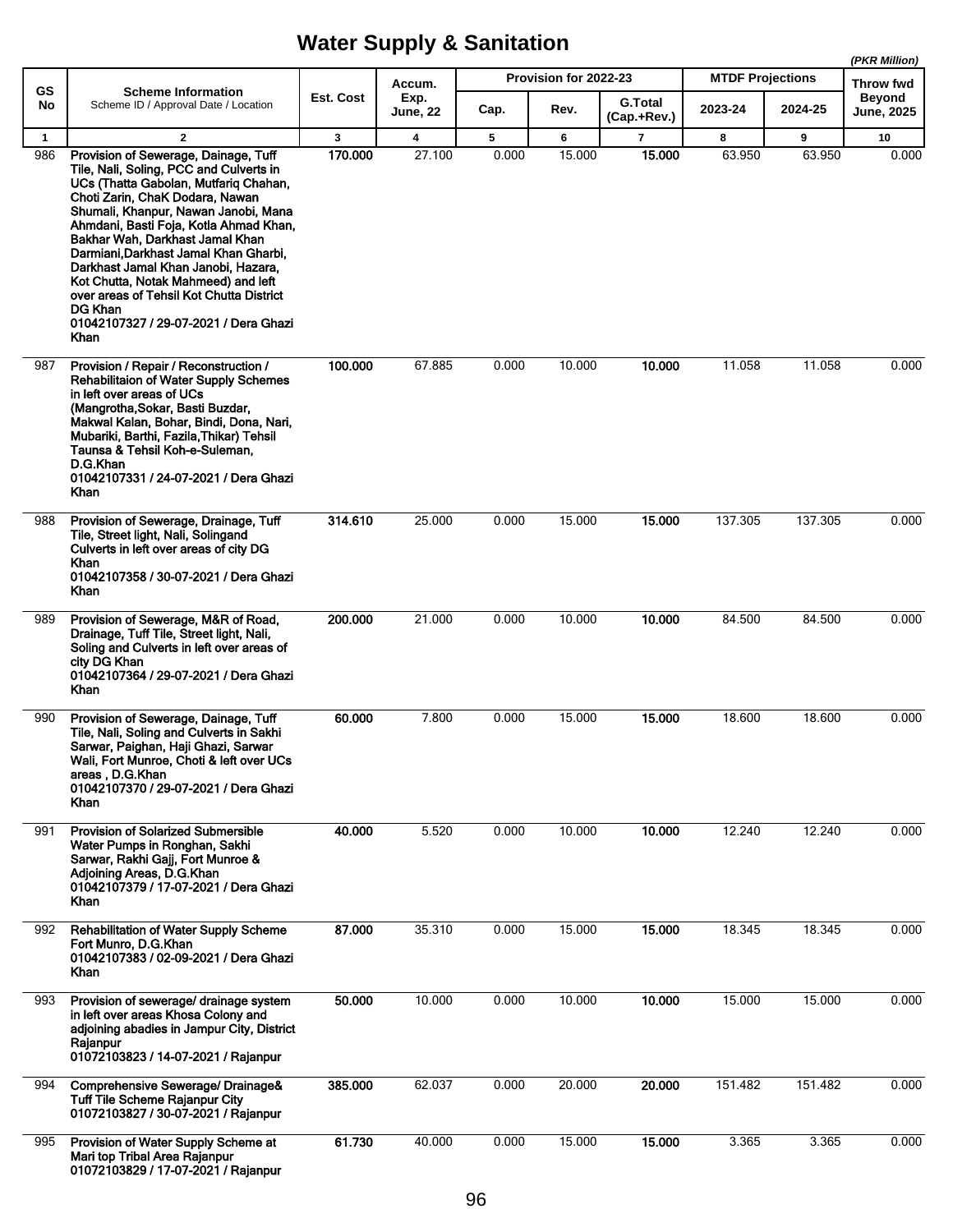|              |                                                                                                                                                                                                                                                                                                                                                                                                                                                                                                                  |           |                         |       |                       |                               |                         |         | (PKR Million)                      |
|--------------|------------------------------------------------------------------------------------------------------------------------------------------------------------------------------------------------------------------------------------------------------------------------------------------------------------------------------------------------------------------------------------------------------------------------------------------------------------------------------------------------------------------|-----------|-------------------------|-------|-----------------------|-------------------------------|-------------------------|---------|------------------------------------|
| GS           | <b>Scheme Information</b>                                                                                                                                                                                                                                                                                                                                                                                                                                                                                        |           | Accum.                  |       | Provision for 2022-23 |                               | <b>MTDF Projections</b> |         | Throw fwd                          |
| No           | Scheme ID / Approval Date / Location                                                                                                                                                                                                                                                                                                                                                                                                                                                                             | Est. Cost | Exp.<br><b>June, 22</b> | Cap.  | Rev.                  | <b>G.Total</b><br>(Cap.+Rev.) | 2023-24                 | 2024-25 | <b>Beyond</b><br><b>June, 2025</b> |
| $\mathbf{1}$ | $\overline{2}$                                                                                                                                                                                                                                                                                                                                                                                                                                                                                                   | 3         | 4                       | 5     | 6                     | $\overline{7}$                | 8                       | 9       | 10                                 |
| 996          | Rehabilitation/Extension of Water<br>Supply & Sewerage System for Rojhan<br>City, District Rajanpur<br>01072103833 / 17-07-2021 / Rajanpur                                                                                                                                                                                                                                                                                                                                                                       | 150.000   | 19.500                  | 0.000 | 15.000                | 15.000                        | 57.750                  | 57.750  | 0.000                              |
| 997          | Provision of Water Supply & Sewerage<br>System for Umer Kot City, District<br>Rajanpur<br>01072103837 / 14-07-2021 / Rajanpur                                                                                                                                                                                                                                                                                                                                                                                    | 50.000    | 10.000                  | 0.000 | 10.000                | 10.000                        | 15.000                  | 15.000  | 0.000                              |
| 998          | Provision of 100 deep hand pumps &<br>RO Plants in Pachad Area and Tribal<br>Area District Rajanpur.<br>01072103851 / 14-07-2021 / Rajanpur                                                                                                                                                                                                                                                                                                                                                                      | 50.000    | 30.000                  | 0.000 | 15.000                | 15.000                        | 5.000                   | 0.000   | 0.000                              |
| 999          | Construction of soling drian, tuff tile,<br>culverts qasba qureshi, basirsa, ghazi<br>ghat, gujrat and sharif Chajra,<br><b>Muzaffargarh</b><br>01062105597 / 17-07-2021 /<br><b>Muzaffargarh</b>                                                                                                                                                                                                                                                                                                                | 100.000   | 18.000                  | 0.000 | 10.000                | 10.000                        | 36.000                  | 36.000  | 0.000                              |
| 1000         | Consturction of soling, drain, culverts, tuff<br>tile uc Mehmood kot.UC Gurmani<br>Sharqi, UC Aloorid and in Dabbi Shah,<br>Mouza Bait Nooh, Muzaffargarh<br>01062105607 / 12-07-2021 /<br><b>Muzaffargarh</b>                                                                                                                                                                                                                                                                                                   | 50.000    | 6.900                   | 0.000 | 15.000                | 15.000                        | 14.050                  | 14.050  | 0.000                              |
| 1001         | Consturction of soling, drain, culverts, tuff<br>tile uc Kashifabad, Patti Ghulam Ali,<br>Patti Daya Chokha, Doagar Klasra<br>Mouza Bait Bait Ranoha, Mouza Kehri<br>Sinawan, Mouza Jhajhan wala,<br><b>Muzaffargarh</b><br>01062105614 / 12-07-2021 /<br><b>Muzaffargarh</b>                                                                                                                                                                                                                                    | 40.000    | 5.520                   | 0.000 | 10.000                | 10.000                        | 12.240                  | 12.240  | 0.000                              |
| 1002         | Installation of 13 Water Purification<br>Plants Sewnay Wala Mouza Muhammad<br>Pur UC Hassan Pur Taranda, Basti<br>Abdul Rahman UC Hassan Pur Taranda,<br>Basti Gudhpur UC Ganga, Basti<br>Mochiwali, Basti Jhanday wali, Bright<br><b>Future Public School Mouza Qadirpur</b><br>Saleh UC Jhandaywali, Basti Gajuwahin,<br>Basti Kabirpur, Chattaywala Nawan Kho,<br>Basti Dedhay Lal, Basti Basira,<br>Jaggatpur, Bait Mithai Shah,<br><b>Muzaffargarh</b><br>01062105615 / 12-07-2021 /<br><b>Muzaffargarh</b> | 32.500    | 4.485                   | 0.000 | 10.000                | 10.000                        | 9.008                   | 9.008   | 0.000                              |
| 1003         | Urban Sewerage/ Drainage Scheme<br>Mohalla Gaman Shah and Adjoining<br>Abadies Kot Addu, Muzaffargarh<br>01062107291 / 12-07-2021 /<br><b>Muzaffargarh</b>                                                                                                                                                                                                                                                                                                                                                       | 50.000    | 44.900                  | 0.000 | 5.100                 | 5.100                         | 0.000                   | 0.000   | 0.000                              |
| 1004         | Rehabilitation/Provision of<br>Sewerage/Drainage, PCC & Tuff Tiles in<br>Karor City, Layyah<br>01052102956 / 14-07-2021 / Layyah                                                                                                                                                                                                                                                                                                                                                                                 | 50.000    | 31.900                  | 0.000 | 10.000                | 10.000                        | 4.050                   | 4.050   | 0.000                              |
| 1005         | Provision of Reverse Osmosis (RO)<br>Plants in Fateh Pur, Tehsil Karor, District<br>Layyah.<br>01052102960 / 07-08-2021 / Layyah                                                                                                                                                                                                                                                                                                                                                                                 | 70.000    | 9.100                   | 0.000 | 15.000                | 15.000                        | 22.950                  | 22.950  | 0.000                              |
| 1006         | Provision of Urban/Rural Sewerage<br>Scheme Chowk Azam, Layyah<br>01052102964 / 17-07-2021 / Layyah                                                                                                                                                                                                                                                                                                                                                                                                              | 200.000   | 101.000                 | 0.000 | 74.250                | 74.250                        | 12.375                  | 12.375  | 0.000                              |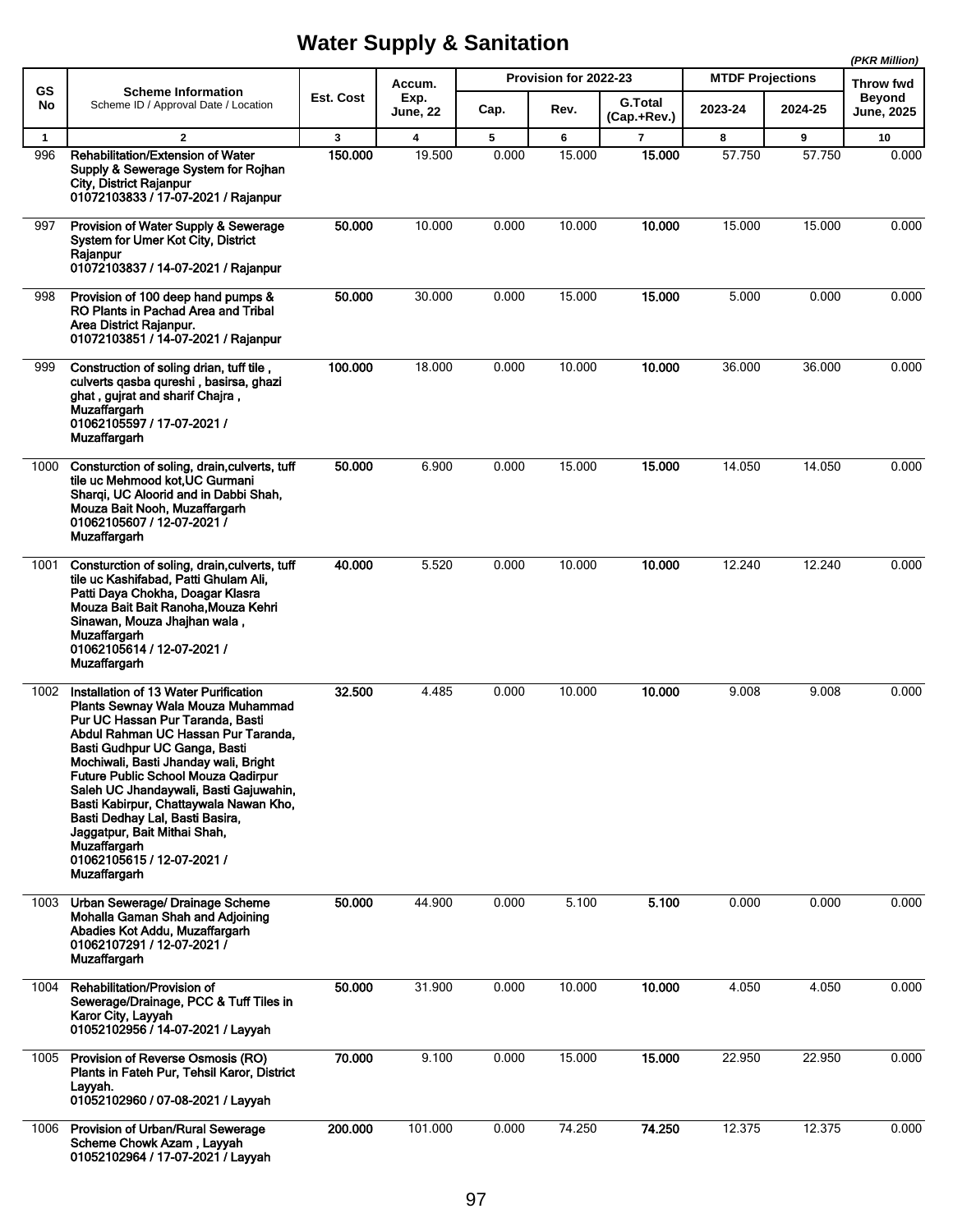|              |                                                                                                                                                                                                                                  |           |                         |       |                       |                               |                         |         | (PKR Million)                      |
|--------------|----------------------------------------------------------------------------------------------------------------------------------------------------------------------------------------------------------------------------------|-----------|-------------------------|-------|-----------------------|-------------------------------|-------------------------|---------|------------------------------------|
| GS           | <b>Scheme Information</b>                                                                                                                                                                                                        |           | Accum.                  |       | Provision for 2022-23 |                               | <b>MTDF Projections</b> |         | Throw fwd                          |
| No           | Scheme ID / Approval Date / Location                                                                                                                                                                                             | Est. Cost | Exp.<br><b>June, 22</b> | Cap.  | Rev.                  | <b>G.Total</b><br>(Cap.+Rev.) | 2023-24                 | 2024-25 | <b>Beyond</b><br><b>June, 2025</b> |
| $\mathbf{1}$ | $\overline{2}$                                                                                                                                                                                                                   | 3         | 4                       | 5     | 6                     | $\overline{7}$                | 8                       | 9       | 10                                 |
| 1007         | Provision of Soling/PCC/Tuff Tile,<br>Sewerage/Drainage/Culverts & other<br>allied works in UC Karor Thal Jandi,<br>452/TDA, Nawan Kot,<br>Rafiqabad, Rajanshah, Shahpur, Layyah<br>01052102967 / 14-07-2021 / Layyah            | 50.000    | 26.900                  | 0.000 | 15.000                | 15.000                        | 4.050                   | 4.050   | 0.000                              |
| 1008         | Provision of Soling/PCC/Tuff Tile,<br>Sewerage/Drainage/Culverts & other<br>allied works in UC Karor, Samtia,<br>Chobara, Roshan Shah, Fatehpur, 98-ML<br>, Layyah<br>01052102968 / 14-07-2021 / Layyah                          | 50.000    | 6.900                   | 0.000 | 10.000                | 10.000                        | 16.550                  | 16.550  | 0.000                              |
| 1009         | <b>Provision of Rural Sewerage &amp; Schemes</b><br>Laskaniwala, Shahpur, 120-TDA, 270-<br>TDA & 297-TDA, District Layyah<br>01052103259 / 17-07-2021 / Layyah                                                                   | 200.000   | 26.000                  | 0.000 | 10.000                | 10.000                        | 82.000                  | 82.000  | 0.000                              |
| 1010         | Construction of Sewerage / Tuff Tile /<br>Soling, Drainage etc. Tehsil Saddar<br>Bahawalpur.<br>01022103139 / 30-07-2021 /<br><b>Bahawalpur</b>                                                                                  | 250,000   | 120.000                 | 0.000 | 20.000                | 20.000                        | 55.000                  | 55.000  | 0.000                              |
| 1011         | Sewerage and Tuff Tile City Khairpur<br><b>Tamewali District Bahawalpur</b><br>01022103145 / 27-07-2021 /<br><b>Bahawalpur</b>                                                                                                   | 135.000   | 67.550                  | 0.000 | 10.000                | 10.000                        | 28.725                  | 28.725  | 0.000                              |
| 1012         | Sewerage and Tuff Tile City Qaimpur<br><b>District Bahawalpur</b><br>01022103149 / 27-07-2021 /<br><b>Bahawalpur</b>                                                                                                             | 135.000   | 67.550                  | 0.000 | 10.000                | 10.000                        | 28.725                  | 28.725  | 0.000                              |
| 1013         | Mega Urban Sewerage / Water Supply<br><b>Scheme for City Hasilpur District</b><br>Bahawalpur.<br>01022103154 / 29-09-2021 /<br><b>Bahawalpur</b>                                                                                 | 812.232   | 115.000                 | 0.000 | 65.000                | 65,000                        | 316.116                 | 316.116 | 0.000                              |
| 1014         | Provision of tuff tile, sewerage and<br>rehabilitation of water supply schemes in<br>Municipal Committee Yazman, District<br><b>Bahawalpur</b><br>01022103171 / 27-07-2021 /<br><b>Bahawalpur</b>                                | 80.000    | 55.000                  | 0.000 | 10.000                | 10.000                        | 7.500                   | 7.500   | 0.000                              |
| 1015         | <b>Construction Soling Drainage tuff tile</b><br>Sewerage and water supply and<br>Rehabilitation of water supply in U/C<br>no.70,71,72,73,74,75,76,88,02,03,04<br>and Yazman.<br>01022103176 / 07-10-2021 /<br><b>Bahawalpur</b> | 490.956   | 115.000                 | 0.000 | 75.000                | 75.000                        | 150.478                 | 150.478 | 0.000                              |
| 1016         | <b>Construction of Sewerage Scheme in</b><br>Chak No. 137/DB, Chak No. 28/DB, and<br>Chak No. 143/DB Tehsil Yazman District<br><b>Bahawalpur</b><br>01022103181 / 15-07-2021 /<br><b>Bahawalpur</b>                              | 57.077    | 49.800                  | 0.000 | 7.278                 | 7.278                         | 0.000                   | 0.000   | 0.000                              |
| 1017         | Construction of Soling, Tuff tiles and<br>Sewerage Schemes in UC No. 1, 2, 3,<br>21 and Cantonment Area Ward No. 1, 2<br>and 3, Tehsil & District Bahawalpur.<br>01022103187 / 29-10-2021 /<br><b>Bahawalpur</b>                 | 467.610   | 75.800                  | 0.000 | 75.000                | 75.000                        | 158.405                 | 158.405 | 0.000                              |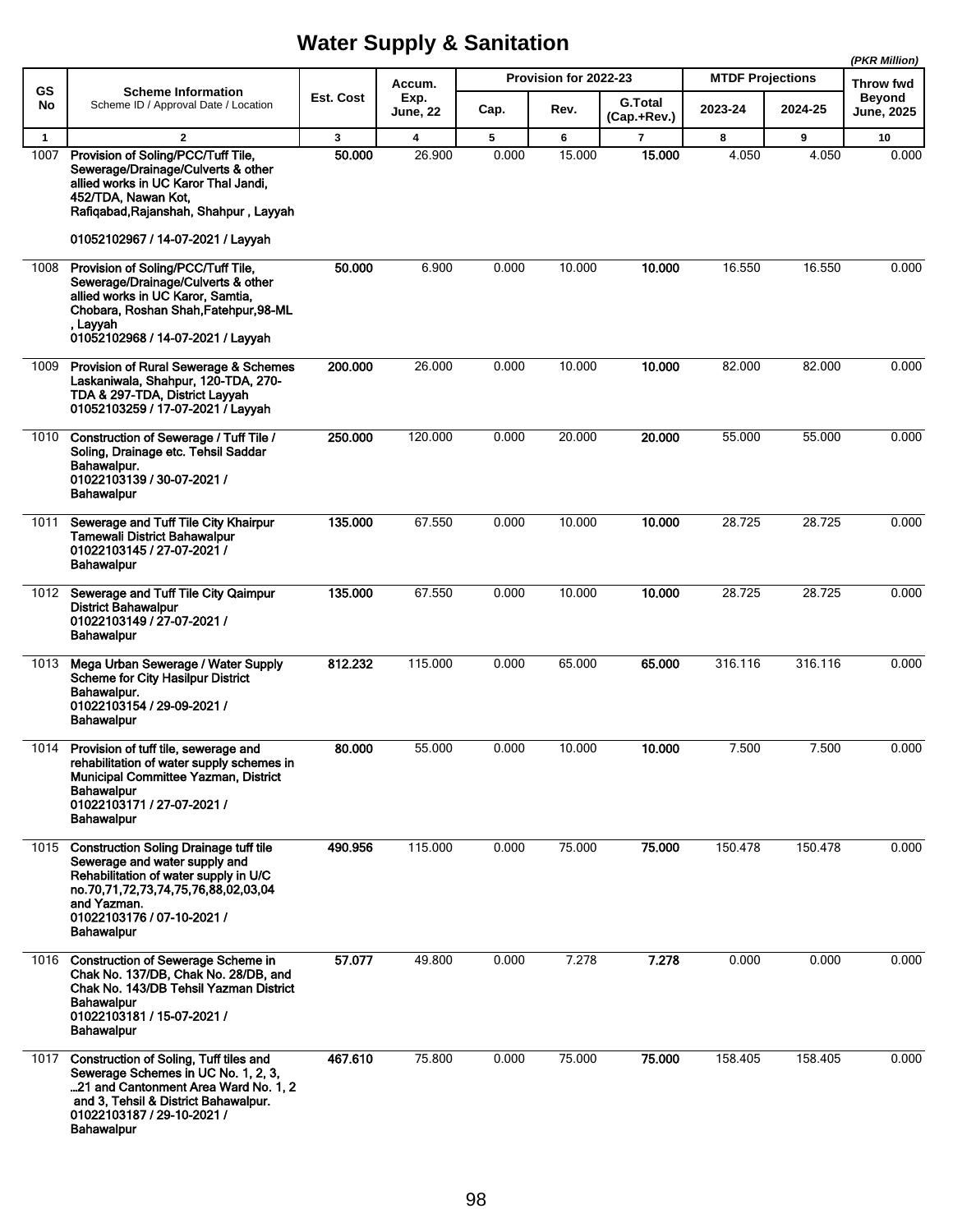|              |                                                                                                                                                                                                                                                                                                                                                                                                                                                 |           |                         |       |                       |                               |                         |         | (PKR Million)                      |
|--------------|-------------------------------------------------------------------------------------------------------------------------------------------------------------------------------------------------------------------------------------------------------------------------------------------------------------------------------------------------------------------------------------------------------------------------------------------------|-----------|-------------------------|-------|-----------------------|-------------------------------|-------------------------|---------|------------------------------------|
| <b>GS</b>    | <b>Scheme Information</b>                                                                                                                                                                                                                                                                                                                                                                                                                       |           | Accum.                  |       | Provision for 2022-23 |                               | <b>MTDF Projections</b> |         | Throw fwd                          |
| No           | Scheme ID / Approval Date / Location                                                                                                                                                                                                                                                                                                                                                                                                            | Est. Cost | Exp.<br><b>June, 22</b> | Cap.  | Rev.                  | <b>G.Total</b><br>(Cap.+Rev.) | 2023-24                 | 2024-25 | <b>Beyond</b><br><b>June, 2025</b> |
| $\mathbf{1}$ | $\overline{2}$                                                                                                                                                                                                                                                                                                                                                                                                                                  | 3         | 4                       | 5     | 6                     | $\overline{7}$                | 8                       | 9       | 10                                 |
| 1018         | Construction of tuff tile, sewerage in<br>Municipal Committee limits of Ahmedpur<br><b>East City District Bahawalpur</b><br>01022103197 / 27-07-2021 /<br>Bahawalpur                                                                                                                                                                                                                                                                            | 138.000   | 57.940                  | 0.000 | 10.000                | 10.000                        | 35.030                  | 35.030  | 0.000                              |
| 1019         | Providing and laying sewerage. Dry brick<br>soling, Tuff Tile in UC No.05. Tehsil and<br><b>District Bahawalpur.</b><br>01022107359 / 15-07-2021 /<br>Bahawalpur                                                                                                                                                                                                                                                                                | 35.000    | 27.279                  | 0.000 | 7.721                 | 7.721                         | 0.000                   | 0.000   | 0.000                              |
| 1020         | Providing and laying sewerage. Dry brick<br>soling, Tuff Tile in UC No.06, Tehsil and<br><b>District Bahawalpur.</b><br>01022107366 / 15-07-2021 /<br>Bahawalpur                                                                                                                                                                                                                                                                                | 35.000    | 24.830                  | 0.000 | 10.170                | 10.170                        | 0.000                   | 0.000   | 0.000                              |
| 1021         | Providing of sewerage. Dry brick soling.<br>Tuff Tile in UC No.07, Tehsil and District<br>Bahawalpur.<br>01022107372 / 15-07-2021 /<br><b>Bahawalpur</b>                                                                                                                                                                                                                                                                                        | 30.000    | 24.140                  | 0.000 | 5.860                 | 5.860                         | 0.000                   | 0.000   | 0.000                              |
| 1022         | Mega Sewerage & Tuff Tile scheme<br><b>Municipal Committee Uch Sharif District</b><br><b>Bahawalpur</b><br>01022107397 / 14-10-2021 /<br><b>Bahawalpur</b>                                                                                                                                                                                                                                                                                      | 698.768   | 95.000                  | 0.000 | 20.000                | 20.000                        | 291.884                 | 291.884 | 0.000                              |
| 1023         | Rural Water Supply scheme Jand Wala,<br>Urang, Shah Muhammad Bareka, Tehsil<br>Minchinabad, District Bahawalnagar.<br>01012102713 / 10-07-2021 /<br>Bahawalnagar                                                                                                                                                                                                                                                                                | 49.600    | 36.845                  | 0.000 | 12.755                | 12.755                        | 0.000                   | 0.000   | 0.000                              |
| 1024         | Provision of Sewerage, Drinage<br>Schemes Madhani Wala, BHED Wala,<br><b>Tehsil Minchinabad, District</b><br>Bahawalnagar.<br>01012102727 / 10-07-2021 /<br>Bahawalnagar                                                                                                                                                                                                                                                                        | 45.000    | 21.210                  | 0.000 | 10.000                | 10.000                        | 6.895                   | 6.895   | 0.000                              |
| 1025         | <b>Rural Water Supply Scheme Mansoor</b><br>Deva & Adjoining Abadies, Tehsil<br>Minchinabad, District Bahawalnagar.<br>01012102732 / 10-07-2021 /<br>Bahawalnagar                                                                                                                                                                                                                                                                               | 41.000    | 35.658                  | 0.000 | 5.342                 | 5.342                         | 0.000                   | 0.000   | 0.000                              |
| 1026         | <b>City Uplift Package Minchinabad</b><br>(Sewerage, Drainage, Water Supply,<br>Street Lights, Road) Tehsil<br><b>Minchanabad City, District</b><br>Bahawalnagar<br>01012102736 / 07-10-2021 /<br>Bahawalnagar                                                                                                                                                                                                                                  | 928.362   | 105.000                 | 0.000 | 20.000                | 20.000                        | 401.681                 | 401.681 | 0.000                              |
| 1027         | <b>Provision of Purification Water Filtration</b><br>Plant UC Shehbaz Pur, UC Mehram Ka,<br>UC Khola Mirzeka, UC Peer Ghar, UC<br>Ahmed Pur Mecload Gunj, UC Hassan<br>wala, UC Lala Amar Singh, UC Hasil<br>Saro, UC Matt wala, UC Bholey wala,<br>UC Mandi Sadiq Gunj, UC Qaim Pur, UC<br>Girya abad, UC Bair wala, UC Behkan<br>wala, UC Rohana, Tehsil Minchinabad,<br>District Bahawalnagar.<br>01012102739 / 10-07-2021 /<br>Bahawalnagar | 50.000    | 26.900                  | 0.000 | 10.000                | 10.000                        | 6.550                   | 6.550   | 0.000                              |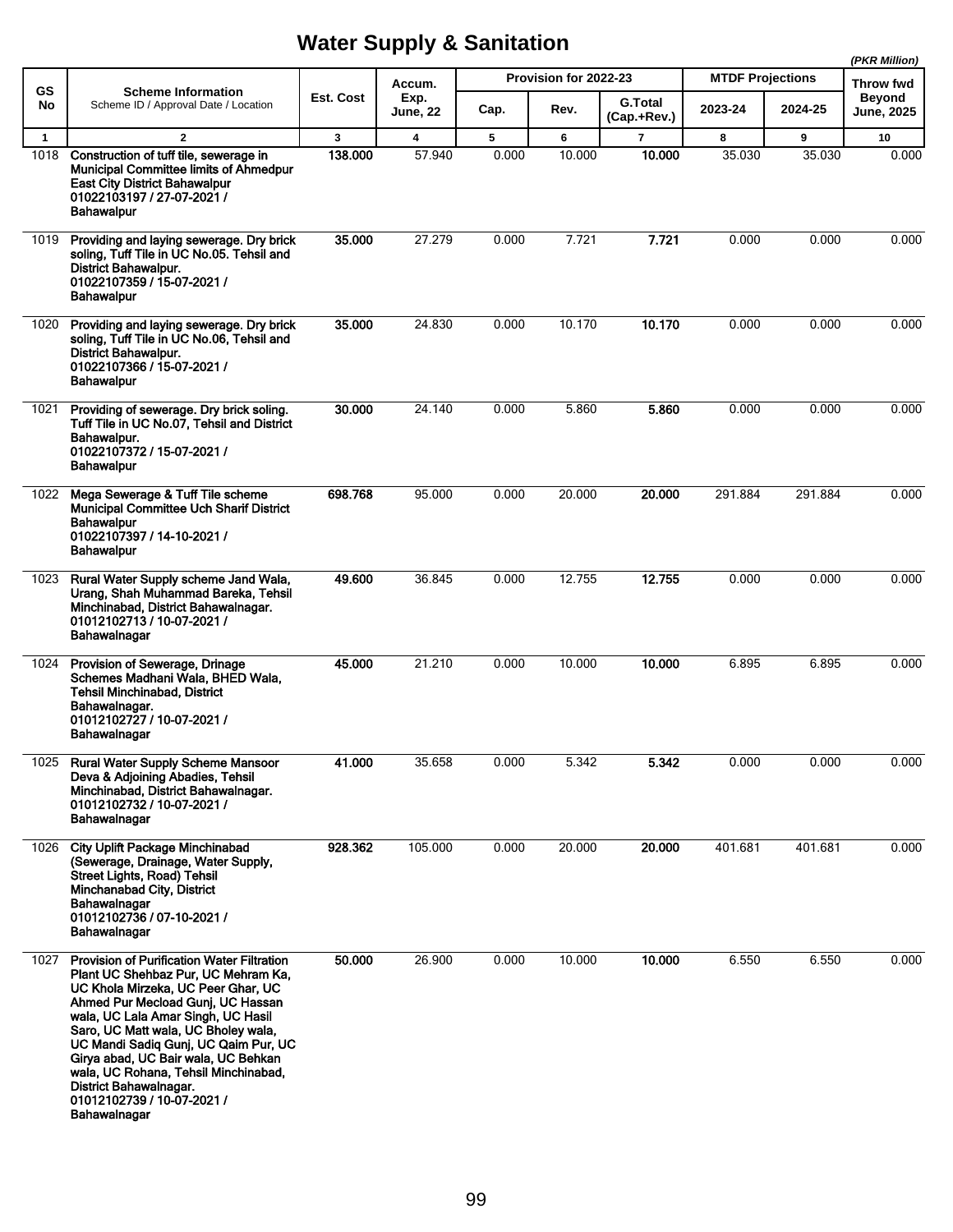|                      |                                                                                                                                                                                                                                                                                                                                                                                                                                                                                                                                                                                                          |              |                 |            | Provision for 2022-23 |                          | <b>MTDF Projections</b> |             | (PKR Million)              |
|----------------------|----------------------------------------------------------------------------------------------------------------------------------------------------------------------------------------------------------------------------------------------------------------------------------------------------------------------------------------------------------------------------------------------------------------------------------------------------------------------------------------------------------------------------------------------------------------------------------------------------------|--------------|-----------------|------------|-----------------------|--------------------------|-------------------------|-------------|----------------------------|
| GS<br>No             | <b>Scheme Information</b><br>Scheme ID / Approval Date / Location                                                                                                                                                                                                                                                                                                                                                                                                                                                                                                                                        | Est. Cost    | Accum.<br>Exp.  | Cap.       | Rev.                  | <b>G.Total</b>           | 2023-24                 | 2024-25     | Throw fwd<br><b>Beyond</b> |
|                      |                                                                                                                                                                                                                                                                                                                                                                                                                                                                                                                                                                                                          |              | <b>June, 22</b> |            |                       | (Cap.+Rev.)              |                         |             | June, 2025                 |
| $\mathbf{1}$<br>1028 | $\mathbf{2}$<br>Provision of Soling, Drain, Sewerage<br>scheme in Union Council Kalia Shah.<br>Qasimka, Sadiq Nagar, Takhat Mehal,<br>Momanabad, Sanateka, Mosa Bhoota,<br>Roihan wali, Mari Mian Sahib, Doulat<br>Pur, Kabootri, Said Ali, Bachian Wali,<br>Toba Balochan, Muhammad Pur<br>Sansaran & Fidai Shah, District<br>Bahawalnagar.<br>01012102746 / 30-07-2021 /<br>Bahawalnagar                                                                                                                                                                                                               | 3<br>333.000 | 4<br>198.300    | 5<br>0.000 | 6<br>75.000           | $\overline{7}$<br>75.000 | 8<br>29.850             | 9<br>29.850 | 10<br>0.000                |
| 1029                 | Construction of Drain, Soling Tuff Paver,<br>Sullage Carrier, Water Supply Pipe Line,<br>Culverts in UC Shehbaz Pur, UC<br>Mehram Ka, UC Khola Mirzeka, UC<br>Peer Ghar, UC Ahmed Pur Mecload<br>Gunj, UC Hassan wala, UC Lala Amar<br>Singh, UC Hasil Saro, UC Matt wala, UC<br>Bholey wala, UC Mandi Sadiq Gunj, UC<br>Qaim Pur, UC Girya abad, UC Bair wala,<br>UC Behkan wala, UC Rohana, UC<br>Daulat Pur, UC Laleka, UC Bachian wali,<br>UC Fidai Shah, UC Said Ali, UC Bonga<br>Akbar Mari Nehal, UC M. Pur Sansaran,<br>UC Toba Balouchan, UC Kabo<br>01012102756 / 30-07-2021 /<br>Bahawalnagar | 312.500      | 116.250         | 0.000      | 15.000                | 15.000                   | 90.625                  | 90.625      | 0.000                      |
| 1030                 | <b>Construction of Sewerage/Drainage</b><br>Scheme Mandi Sadiq Gunj & Mecload<br>Gunj with Tuff Paver in UC Shehbaz<br>Pur, UC Mehram Ka, UC Khola Mirzeka,<br>UC Peer Ghar, UC Ahmed Pur Mecload<br>Gunj, UC Hassan wala, UC Lala Amar<br>Singh, UC Hasil Saro, UC Matt wala, UC<br>Bholey wala, UC Mandi Sadiq Gunj, UC<br>Qaim Pur, UC Girva abad, UC Bair wala,<br>UC Behkan wala, UC Rohana Tehsil<br>Minchinabad District Bahawalnagar<br>01012102761 / 24-07-2021 /<br>Bahawalnagar                                                                                                               | 100.000      | 53.000          | 0.000      | 15.000                | 15.000                   | 16.000                  | 16.000      | 0.000                      |
| 1031                 | <b>Construction of Drain, Street Pavement,</b><br>Tuff paver, Water Supply pipe, RCC<br>Sewer in UC Shehbaz Pur, UC Mehram<br>Ka. UC Khola Mirzeka. UC Peer Ghar.<br>UC Ahmed Pur Mecload Gunj, UC<br>Hassan wala, UC Lala Amar Singh, UC<br>Hasil Saro, UC Matt wala, UC Bholey<br>wala, UC Mandi Sadiq Gunj, UC Qaim<br>Pur, UC Girya abad, UC Bair wala, UC<br>Behkan wala, UC Rohana Tehsil<br>Minchinabad District Bahawalnagar<br>01012102764 / 27-07-2021 /<br>Bahawalnagar                                                                                                                       | 100.000      | 23.000          | 0.000      | 10.000                | 10.000                   | 33.500                  | 33.500      | 0.000                      |
|                      | 1032 Construction of Water Supply, Drainage,<br>Sewerage, Tuff Paver in UC Shehbaz<br>Pur, UC Mehram Ka, UC Khola Mirzeka,<br>UC Peer Ghar, UC Ahmed Pur Mecload<br>Gunj, UC Hassan wala, UC Lala Amar<br>Singh, UC Hasil Saro, UC Matt wala, UC<br>Bholey wala, UC Mandi Sadiq Gunj, UC<br>Qaim Pur, UC Girya abad, UC Bair wala,<br>UC Behkan wala, UC Rohana, Tehsil<br>Minchinabad, District Bahawalnagar.<br>01012102767 / 10-07-2021 /<br>Bahawalnagar                                                                                                                                             | 50.000       | 26.900          | 0.000      | 10.000                | 10.000                   | 6.550                   | 6.550       | 0.000                      |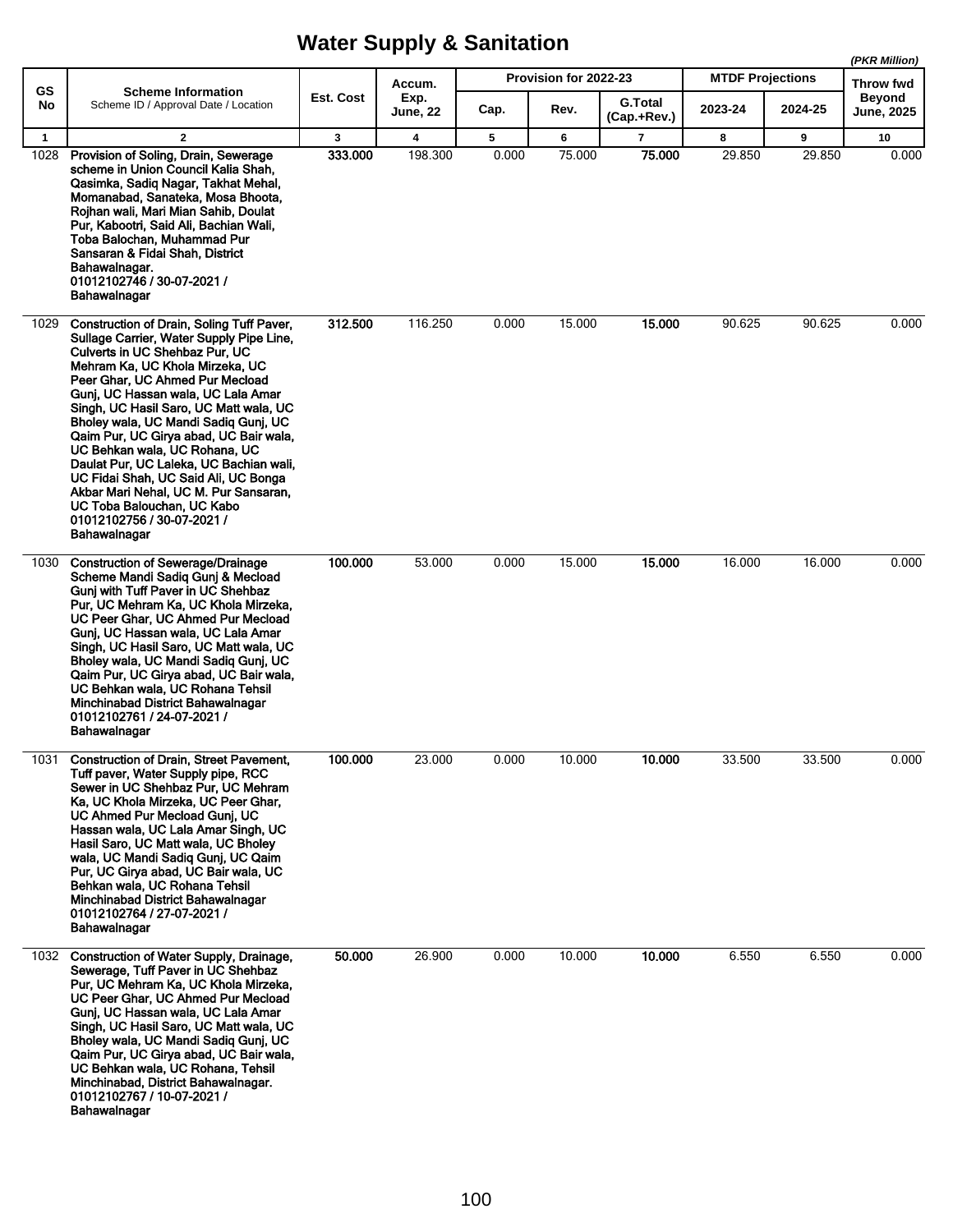|              |                                                                                                                                                                                                                                                                                                                                                                                                                                                                                         |            |                         |       |                       |                               |                         |            | (PKR Million)                      |
|--------------|-----------------------------------------------------------------------------------------------------------------------------------------------------------------------------------------------------------------------------------------------------------------------------------------------------------------------------------------------------------------------------------------------------------------------------------------------------------------------------------------|------------|-------------------------|-------|-----------------------|-------------------------------|-------------------------|------------|------------------------------------|
| GS           | <b>Scheme Information</b>                                                                                                                                                                                                                                                                                                                                                                                                                                                               |            | Accum.                  |       | Provision for 2022-23 |                               | <b>MTDF Projections</b> |            | Throw fwd                          |
| No           | Scheme ID / Approval Date / Location                                                                                                                                                                                                                                                                                                                                                                                                                                                    | Est. Cost  | Exp.<br><b>June, 22</b> | Cap.  | Rev.                  | <b>G.Total</b><br>(Cap.+Rev.) | 2023-24                 | 2024-25    | <b>Beyond</b><br><b>June, 2025</b> |
| $\mathbf{1}$ | $\overline{2}$                                                                                                                                                                                                                                                                                                                                                                                                                                                                          | 3          | $\overline{\mathbf{4}}$ | 5     | 6                     | $\overline{7}$                | 8                       | 9          | 10                                 |
| 1033         | Rural Water Supply Scheme Jajal Musa<br>& Jajal Saru, Tehsil Minchinabad,<br>District Bahawalnagar.<br>01012102769 / 10-07-2021 /<br>Bahawalnagar                                                                                                                                                                                                                                                                                                                                       | 46.000     | 42.348                  | 0.000 | 3.652                 | 3.652                         | 0.000                   | 0.000      | 0.000                              |
| 1034         | Repair / Rehabiliation of Sewarage &<br>Water Supply and Providing / Lying of<br>Tuff Tiles in City Sadiq Abad, District<br>R.Y.Khan<br>01032107208 / 27-07-2021 / Rahim Yar<br>Khan                                                                                                                                                                                                                                                                                                    | 100.000    | 85.000                  | 0.000 | 10.000                | 10.000                        | 5.000                   | 0.000      | 0.000                              |
| 1035         | Construciton of Soling / Culverts &<br>Providing / Lying of Tuff Tiles in Tehsil<br>Rahim Yar Khan<br>01032107239 / 27-07-2021 / Rahim Yar<br>Khan                                                                                                                                                                                                                                                                                                                                      | 190.000    | 70.000                  | 0.000 | 10.000                | 10.000                        | 55.000                  | 55.000     | 0.000                              |
| 1036         | Rehabilitation / Augmentation /<br><b>Construction of Sewerage System &amp;</b><br>Providing / Lying of Tuff Tiles in Fateh<br>Pur Kamal, Khai Khair Shah, Sardar<br>Garh, Garhi Ikhtiar Khan, Fateh Pur<br>Punjabian, Taj Garh, Pallo Shah, Badli<br>Sharif, Abad Pur, Ahsan Pur, Iqbal<br>Abad, Mianwali Qureshian, Chachran<br>Sharif, Kanday Wali, Chak No.75/NP<br>(Gharbi) and Basti Jam Shahroo Kewad<br>District Rahim Yar Khan<br>01032107264 / 30-07-2021 / Rahim Yar<br>Khan | 400.000    | 115.000                 | 0.000 | 20.000                | 20,000                        | 132.500                 | 132.500    | 0.000                              |
| 1037         | Provision of Water Filtration Plants in<br>Schools District Rahim Yar Khan<br>01032107273 / 12-08-2021 / Rahim Yar<br>Khan                                                                                                                                                                                                                                                                                                                                                              | 280.800    | 120.000                 | 0.000 | 10.000                | 10.000                        | 75.400                  | 75.400     | 0.000                              |
| 1038         | Construction / Repair / Rehabilitaiton of<br>Sewerage Line and Providing / Lying of<br>Tuff Tiles for City Rahim Yar Khan<br>01032107401 / 27-07-2021 / Rahim Yar<br>Khan                                                                                                                                                                                                                                                                                                               | 200.000    | 116.600                 | 0.000 | 10.000                | 10.000                        | 36.700                  | 36.700     | 0.000                              |
| 1039         | Construction of PCC / Soling / Drainage<br>/ Street and Tuff Tiles at Villages Tehsil<br><b>Bhowana District Chiniot</b><br>01082102980 / 19-07-2021 / Chiniot                                                                                                                                                                                                                                                                                                                          | 150.000    | 138.500                 | 0.000 | 3.000                 | 3.000                         | 4.250                   | 4.250      | 0.000                              |
| 1040         | Construction of PCC / Soling / Drainage<br>/ Street and Tuff Tiles at Villages Tehsil<br><b>Lalian District Chiniot</b><br>01082102982 / 19-07-2021 / Chiniot                                                                                                                                                                                                                                                                                                                           | 200.000    | 136.000                 | 0.000 | 3.000                 | 3.000                         | 30.500                  | 30.500     | 0.000                              |
| 1041         | Urban Sewerage, Drainage, PCC, Tuff<br>Tiles in Streets, Sullage Carrier and<br>Pullian, in Municipal Committee Chenab<br>Nagar Tehsil Lalian District Chiniot.<br>01082103000 / 15-07-2021 / Chiniot                                                                                                                                                                                                                                                                                   | 43.200     | 5.962                   | 0.000 | 3.000                 | 3.000                         | 17.119                  | 17.119     | 0.000                              |
|              | <b>Total: District Development Package</b>                                                                                                                                                                                                                                                                                                                                                                                                                                              | 36,713.921 | 12,452.968              | 0.000 | 3,049.985             | 3,049.985                     | 10,619.487              | 10,591.497 | 0.000                              |
|              | <b>Local Development Programme</b>                                                                                                                                                                                                                                                                                                                                                                                                                                                      |            |                         |       |                       |                               |                         |            |                                    |
|              | 1042 Const. of 02 Nos. Filtration Plants in<br>each Ward of Rawalpindi Cantt Ward<br>No.1 to 10 and Const. of 0.2 MG<br>capacity UGT at Dk. Guiran Ward No.10,<br><b>District Rawalpindi</b><br>01291701485 / 05-09-2017 / Rawalpindi                                                                                                                                                                                                                                                   | 50.000     | 38.381                  | 0.000 | 11.619                | 11.619                        | 0.000                   | 0.000      | 0.000                              |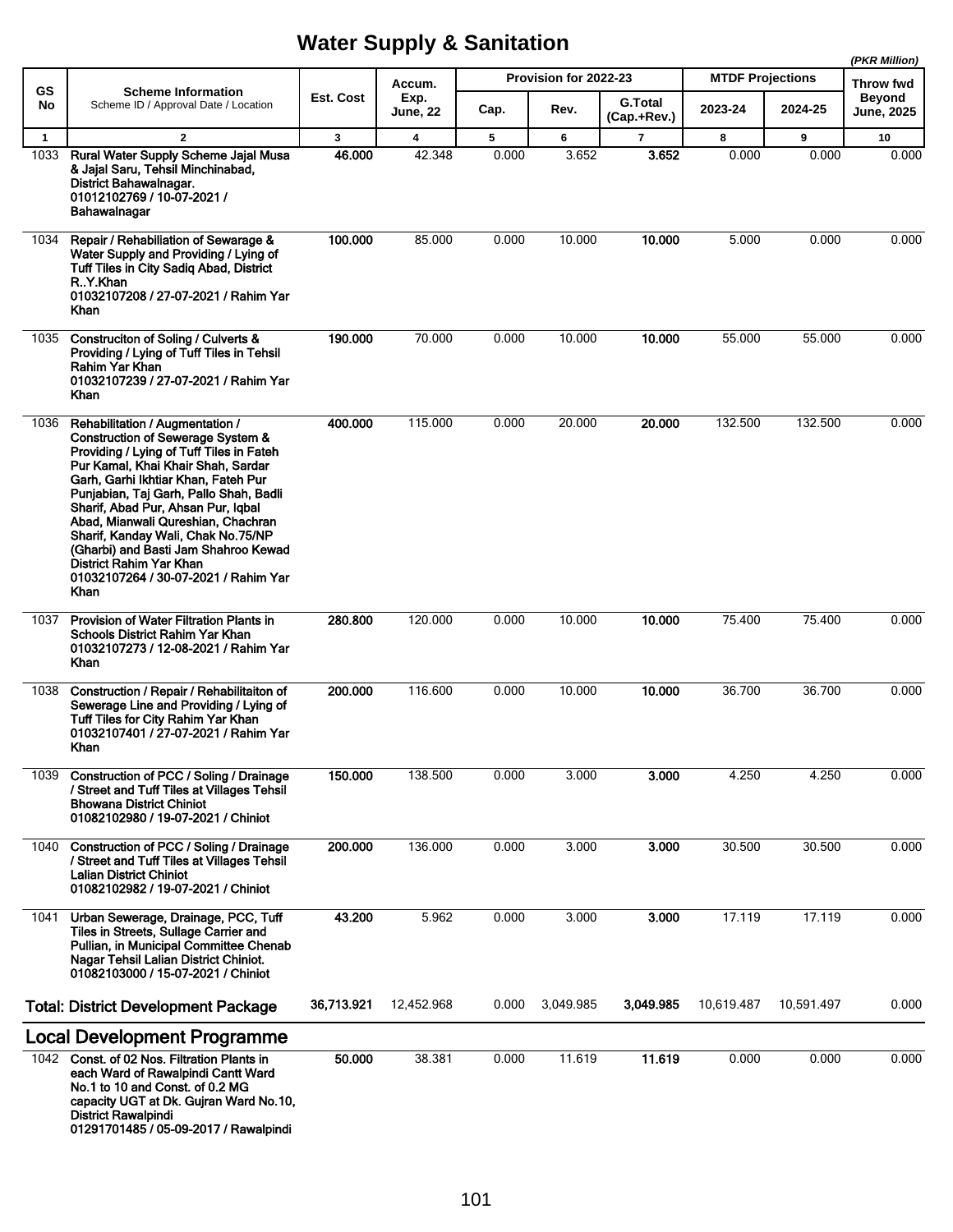|                 |                                                                                                                                                                                                                   |              |                                   |       | Provision for 2022-23 |                               | <b>MTDF Projections</b> |         | (PKR Million)                                   |
|-----------------|-------------------------------------------------------------------------------------------------------------------------------------------------------------------------------------------------------------------|--------------|-----------------------------------|-------|-----------------------|-------------------------------|-------------------------|---------|-------------------------------------------------|
| <b>GS</b><br>No | <b>Scheme Information</b><br>Scheme ID / Approval Date / Location                                                                                                                                                 | Est. Cost    | Accum.<br>Exp.<br><b>June, 22</b> | Cap.  | Rev.                  | <b>G.Total</b><br>(Cap.+Rev.) | 2023-24                 | 2024-25 | Throw fwd<br><b>Beyond</b><br><b>June, 2025</b> |
| $\mathbf{1}$    | $\overline{2}$                                                                                                                                                                                                    | $\mathbf{3}$ | $\overline{\mathbf{4}}$           | 5     | 6                     | $\overline{7}$                | 8                       | 9       | 10                                              |
| 1043            | Drainage / sewerage scheme in village<br>Painda, Daman, Jalalia, District Attock<br>01261701661 / 16-09-2017 / Attock                                                                                             | 61.693       | 42.412                            | 0.000 | 19.281                | 19.281                        | 0.000                   | 0.000   | 0.000                                           |
| 1044            | Construction of PCC, Streets, Drain &<br>Water Supply at Talagang, District<br>Chakwal<br>01271701099 / 31-07-2017 / Chakwal                                                                                      | 147.248      | 53.400                            | 0.000 | 20.000                | 20.000                        | 36.924                  | 36.924  | 0.000                                           |
| 1045            | Urban Sewerage & Drainage Scheme in<br>M.C-04 Sargodha City.<br>01331701328 / 20-07-2017 / Sargodha                                                                                                               | 50.000       | 35.863                            | 0.000 | 14.137                | 14.137                        | 0.000                   | 0.000   | 0.000                                           |
| 1046            | Provision of sewerage scheme Roda,<br><b>District Khushab</b><br>01311701590 / 16-10-2017 / Khushab                                                                                                               | 100.000      | 76.046                            | 0.000 | 23.954                | 23.954                        | 0.000                   | 0.000   | 0.000                                           |
| 1047            | Provision of Drainage System in MC<br>Mitha Tiwana, District Khushab<br>01311701591 / 29-07-2017 / Khushab                                                                                                        | 49.900       | 42.565                            | 0.000 | 7.335                 | 7.335                         | 0.000                   | 0.000   | 0.000                                           |
| 1048            | Provision of Drainage System in MC<br>QuaidaAbad, District Khushab<br>01311701592 / 29-07-2017 / Khushab                                                                                                          | 49.831       | 27.344                            | 0.000 | 22.487                | 22.487                        | 0.000                   | 0.000   | 0.000                                           |
| 1049            | Construction of Sewerage in, MC Mitha<br>Twana, District Khushab<br>01311701737 / 16-10-2017 / Khushab                                                                                                            | 100.000      | 28.252                            | 0.000 | 30.000                | 30,000                        | 20.874                  | 20.874  | 0.000                                           |
| 1050            | Construction of Sewerage / Drainage<br>scheme i/c PCC Pavement in Street<br>village Hussasin Shah, Tehsil Darya<br>Khan District Bhakkar<br>01301700921 / 10-08-2017 / Bhakkar                                    | 64.920       | 45.229                            | 0.000 | 19.691                | 19.691                        | 0.000                   | 0.000   | 0.000                                           |
| 1051            | Construction of sullage carrier, surface<br>drain, brick pavement, PCC Slab, RCC<br>Sewer and Disposal Station in Sara-e-<br>Mohajir, Chak No.250/TDA, District<br>Bhakkar.<br>01301701028 / 10-08-2017 / Bhakkar | 48.600       | 38.133                            | 0.000 | 10.467                | 10.467                        | 0.000                   | 0.000   | 0.000                                           |
| 1052            | Provision of PCC Pavement / Slab,<br>Sewerage, Culverts and Soling in UC<br>Dullaywala Rural, Jhammat Shumali,<br>Barranga, Tehsil Darya Khan District<br><b>Bhakkar</b><br>01301701038 / 10-08-2017 / Bhakkar    | 46.904       | 44.893                            | 0.000 | 2.011                 | 2.011                         | 0.000                   | 0.000   | 0.000                                           |
| 1053            | Construction of sewerage / Drainage<br>scheme in Chak No. 47/TDA Tehsil and<br><b>District Bhakkar</b><br>01301701254 / 10-08-2017 / Bhakkar                                                                      | 45.685       | 28.056                            | 0.000 | 17.629                | 17.629                        | 0.000                   | 0.000   | 0.000                                           |
| 1054            | PCC / Seewrage etc. Scheme Jaranwala<br>City in NA-76<br>01091701160 / 02-10-2017 / Faisalabad                                                                                                                    | 100.000      | 94.732                            | 0.000 | 5.268                 | 5.268                         | 0.000                   | 0.000   | 0.000                                           |
| 1055            | Construction of Soling, Nallian, Pullian,<br>Nallah and Water Supply at Chak No. 5<br>GB Kamal Pur UC 168 in District<br>Faisalabad<br>01091701175 / 05-08-2017 / Faisalabad                                      | 37.222       | 25.175                            | 0.000 | 12.047                | 12.047                        | 0.000                   | 0.000   | 0.000                                           |
| 1056            | <b>Water Supply Schemes in Constitutency</b><br>NA-80, District Faisalabad<br>01091701576 / 19-09-2017 / Faisalabad                                                                                               | 122.000      | 53.886                            | 0.000 | 15.000                | 15.000                        | 26.557                  | 26.557  | 0.000                                           |
| 1057            | Laying of Soling, Resoling, Drain, Repair<br>of Roads and Piplelines Water and<br>Sewerage in District T.T.Singh.<br>01111700924 / 28-09-2017 / Toba Tek<br>Singh                                                 | 315.000      | 223.448                           | 0.000 | 30.000                | 30.000                        | 30.776                  | 30.776  | 0.000                                           |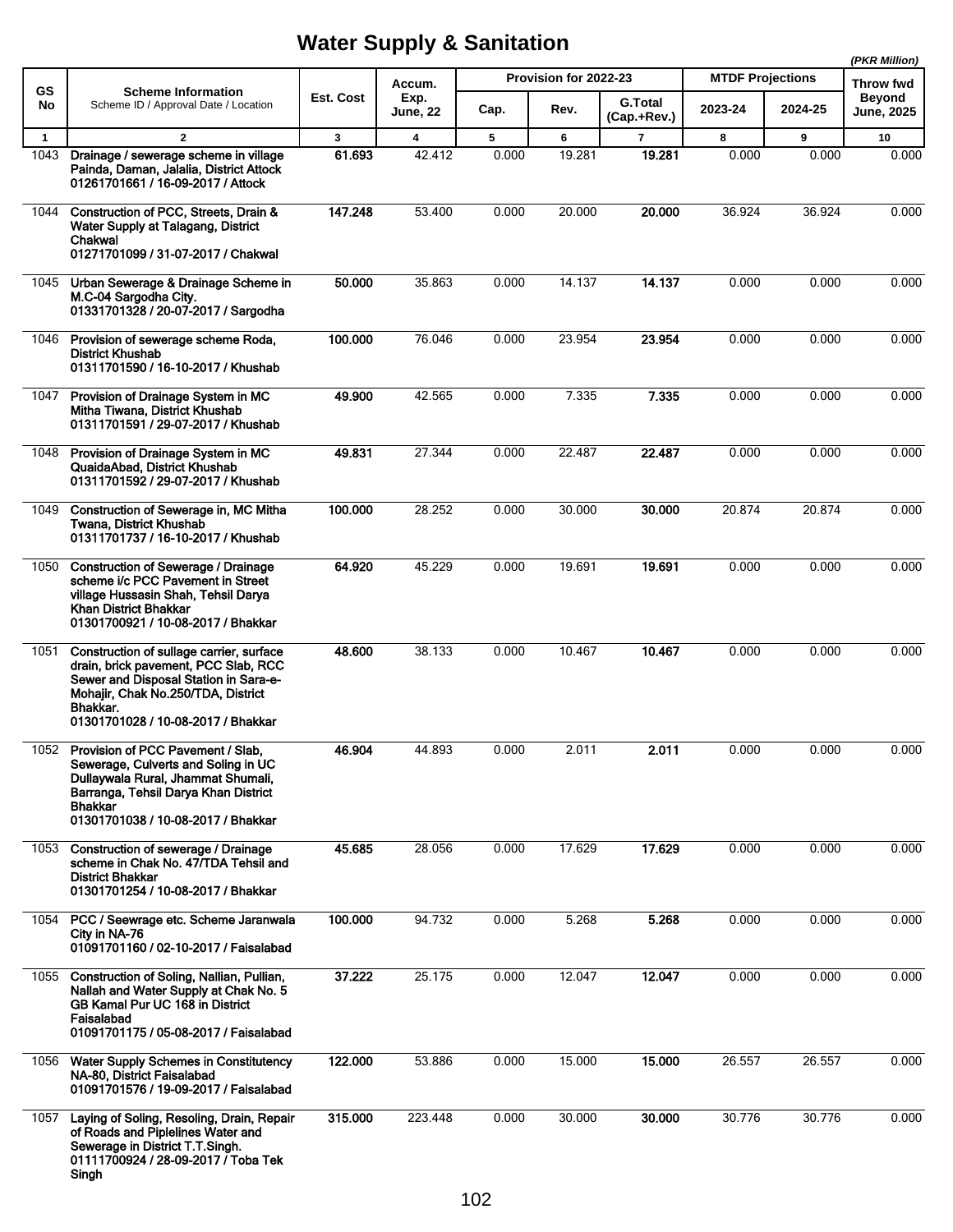|                      |                                                                                                                                                                                                                                                                                                   |              |                                    | (PKR Million) |                       |                               |                         |            |                            |
|----------------------|---------------------------------------------------------------------------------------------------------------------------------------------------------------------------------------------------------------------------------------------------------------------------------------------------|--------------|------------------------------------|---------------|-----------------------|-------------------------------|-------------------------|------------|----------------------------|
| <b>GS</b>            | <b>Scheme Information</b>                                                                                                                                                                                                                                                                         | Est. Cost    | Accum.<br>Exp.                     |               | Provision for 2022-23 |                               | <b>MTDF Projections</b> |            | Throw fwd<br><b>Beyond</b> |
| No                   | Scheme ID / Approval Date / Location                                                                                                                                                                                                                                                              |              | June, 22                           | Cap.          | Rev.                  | <b>G.Total</b><br>(Cap.+Rev.) | 2023-24                 | 2024-25    | <b>June, 2025</b>          |
| $\mathbf{1}$<br>1058 | $\overline{2}$<br><b>Rehablitation of Rural Water Supply</b><br>Scheme Chak # 148/ GB, 149/GB,<br>151/GB, 153/GB, Balgn, 294/JB,<br>350/GB, Rural Water Supply Scheme<br>Chak # 258/GB Noor Mahal and 292/GB<br>Bara Rasla in District T.T.Singh.<br>01111700925 / 19-09-2017 / Toba Tek<br>Singh | 3<br>185.086 | $\overline{\mathbf{4}}$<br>151.469 | 5<br>0.000    | 6<br>15.000           | $\overline{7}$<br>15.000      | 8<br>9.309              | 9<br>9.309 | 10<br>0.000                |
| 1059                 | Provision of Clean Water Facility in<br>NA-95, District Gujranwala<br>01121900131 / 16-08-2017 / Gujranwala                                                                                                                                                                                       | 200.000      | 169.000                            | 0.000         | 31.000                | 31.000                        | 0.000                   | 0.000      | 0.000                      |
| 1060                 | Provision of water supply sanitation and<br>drainage facilities at Chak No. 168/RB<br>Machar Wali District Nankana Sahib<br>01201700955 / 15-08-2017 / Nankana<br>Sahib                                                                                                                           | 112.768      | 101.598                            | 0.000         | 11.170                | 11.170                        | 0.000                   | 0.000      | 0.000                      |
| 1061                 | <b>Construction of Urban Sewerage,</b><br>Drainage, PCC Scheme Khudian Phase-<br>II. District Kasur<br>01181701459 / 28-09-2017 / Kasur                                                                                                                                                           | 360,000      | 289.515                            | 0.000         | 30.000                | 30,000                        | 20.243                  | 20.243     | 0.000                      |
| 1062                 | Sewerage System in UC-90 District<br>Multan<br>01241701741 / 21-08-2017 / Multan                                                                                                                                                                                                                  | 69.526       | 26.259                             | 0.000         | 15.000                | 15.000                        | 14.134                  | 14.134     | 0.000                      |
| 1063                 | Rehabilitation and Extension of Water<br>Supply & Sewerage Schemes Mailsi and<br>Adjoining Abadies. District Vehari<br>01251701364 / 06-09-2017 / Vehari                                                                                                                                          | 297.197      | 279.800                            | 0.000         | 17.397                | 17.397                        | 0.000                   | 0.000      | 0.000                      |
| 1064                 | Rural Water Supply Scheme Nutkani<br><b>District DG Khan</b><br>01041700978 / 16-09-2017 / Dera Ghazi<br>Khan                                                                                                                                                                                     | 80,000       | 69.277                             | 0.000         | 10.723                | 10.723                        | 0.000                   | 0.000      | 0.000                      |
| 1065                 | <b>Construction of Tuff Tile Drainge</b><br>Sewerage Soling PCC Slab and different<br>work PP-262 District Layyah<br>01051700868 / 15-08-2017 / Layyah                                                                                                                                            | 100.000      | 87.714                             | 0.000         | 12.286                | 12.286                        | 0.000                   | 0.000      | 0.000                      |
|                      | 1066 Construction of Tuff Tile Drainage<br>Sewerage Soling PCC Slab and different<br>work PP-263 District Layyah<br>01051700869 / 15-08-2017 / Layyah                                                                                                                                             | 120.000      | 62.746                             | 0.000         | 20.000                | 20.000                        | 18.627                  | 18.627     | 0.000                      |
| 1067                 | Comprehensive sewerage / Drainage<br>scheme along with tuff Tile in Choubara<br>city District Layyah.<br>01051700942 / 15-08-2017 / Layyah                                                                                                                                                        | 101.954      | 89.898                             | 0.000         | 12.056                | 12.056                        | 0.000                   | 0.000      | 0.000                      |
| 1068                 | <b>Construction of Sewerage/Drains and</b><br>Laying of Tuff Tiles/Soling in UC,<br>Sirishta Thal District Layyah<br>01051701542 / 22-01-2018 / Layyah                                                                                                                                            | 161.966      | 98.371                             | 0.000         | 63.595                | 63.595                        | 0.000                   | 0.000      | 0.000                      |
| 1069                 | Rehabilitation of Sewerage, City<br><b>Yazman District Bahawalpur</b><br>01021701339 / 31-08-2017 /<br>Bahawalpur                                                                                                                                                                                 | 321.076      | 268.652                            | 0.000         | 25.000                | 25.000                        | 13.712                  | 13.712     | 0.000                      |
| 1070                 | Construction of Soling / Water Supply in<br>Union Councils Islam Pura, Fateh Kot,<br>Malik Pura, Sawae Wala, Muhammad<br>Pur, Koryanwala, Denan, Sondha,<br>Gulaab Ali, Barah Sajwad Khan, Teko<br>Raam, Donga Bonga District<br>Bahawalnagar<br>01011701117 / 08-09-2017 /<br>Bahawalnagar       | 103.980      | 102.870                            | 0.000         | 1.110                 | 1.110                         | 0.000                   | 0.000      | 0.000                      |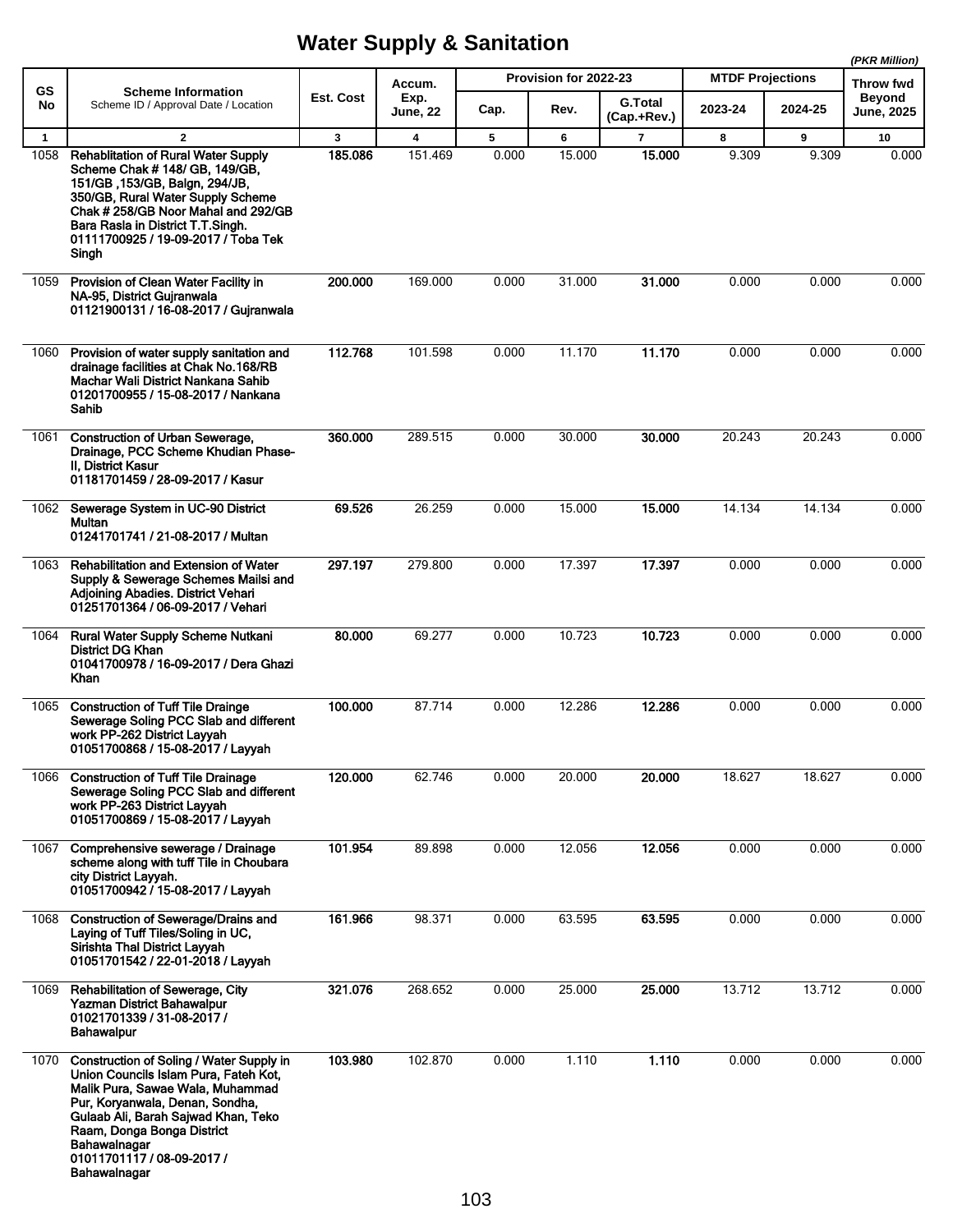|                      |                                                                                                                                                                                                                                                                               |              |                                    |            |                       |                               |                         |            | (PKR Million)       |
|----------------------|-------------------------------------------------------------------------------------------------------------------------------------------------------------------------------------------------------------------------------------------------------------------------------|--------------|------------------------------------|------------|-----------------------|-------------------------------|-------------------------|------------|---------------------|
| GS                   | <b>Scheme Information</b>                                                                                                                                                                                                                                                     | Est. Cost    | Accum.<br>Exp.                     |            | Provision for 2022-23 |                               | <b>MTDF Projections</b> |            | Throw fwd<br>Beyond |
| No                   | Scheme ID / Approval Date / Location                                                                                                                                                                                                                                          |              | <b>June, 22</b>                    | Cap.       | Rev.                  | <b>G.Total</b><br>(Cap.+Rev.) | 2023-24                 | 2024-25    | <b>June, 2025</b>   |
| $\mathbf{1}$<br>1071 | $\overline{2}$<br>Sewerage / drainage scheme Sri Ram                                                                                                                                                                                                                          | 3<br>150.000 | $\overline{\mathbf{4}}$<br>145.300 | 5<br>0.000 | 6<br>4.700            | $\overline{7}$<br>4.700       | 8<br>0.000              | 9<br>0.000 | 10<br>0.000         |
|                      | Pura, Khair Shah, Bhaluka, Puna,<br>Habibka, Allah buksh Lalika, Bunga<br>Machi Murad wala, Musa Bhota Jhulan<br>Arrain, Sanateka, Jattu wal Deen Pure,<br>Chak Hotyana and Jurana Hafizabad<br><b>District Bahawalnagar</b><br>01011701531 / 09-08-2017 /<br>Bahawalnagar    |              |                                    |            |                       |                               |                         |            |                     |
| 1072                 | Provision<br>Drainage/Sewerage/Nallah/PCC/Tuff<br>Tile /Brick Pavement including all allied<br>works of UC 21, District Chiniot<br>01081701451 / 02-08-2017 / Chiniot                                                                                                         | 49.990       | 18.865                             | 0.000      | 10.000                | 10.000                        | 10.563                  | 10.563     | 0.000               |
|                      | <b>Total: Local Development Programme</b>                                                                                                                                                                                                                                     | 3,802.546    | 2,859.149                          | 0.000      | 539.963               | 539.963                       | 201.719                 | 201.719    | 0.000               |
| Punjab               |                                                                                                                                                                                                                                                                               |              |                                    |            |                       |                               |                         |            |                     |
|                      | 1073 Construction of Residential Buildings at<br>Lahore Head Quarter for officers BS 16<br>to BS 18 PHED<br>01371603679 / 15-08-2016 / Lahore                                                                                                                                 | 277.000      | 58.736                             | 0.000      | 20.000                | 20.000                        | 99.132                  | 99.132     | 0.000               |
| 1074                 | Improvement and Extension of the<br><b>Water Testing Laboratories Phase I</b><br>01371200040 / 15-08-2012 / Punjab                                                                                                                                                            | 260,000      | 9.765                              | 0.000      | 20.000                | 20.000                        | 115.118                 | 115.118    | 0.000               |
| 1075                 | <b>Establishment of Management</b><br>Information System and Monitoring &<br>Evaluation (MIS & ME) For Capacity<br>Building<br>01371603771 / 31-08-2016 / Punjab                                                                                                              | 240.000      | 178.888                            | 0.000      | 35.000                | 35,000                        | 13.056                  | 13.056     | 0.000               |
| 1076                 | <b>Multi Sectoral Nutrition Strategy for</b><br><b>WASH Including Water Supply,</b><br>Sanitation, Hygiene, Waste Water<br>01371700889 / 01-07-2017 / Punjab                                                                                                                  | 1,013.037    | 540.005                            | 0.000      | 100.000               | 100.000                       | 186.516                 | 186.516    | 0.000               |
| 1077                 | Rehabilitation of 662 dysfunctional Rural<br><b>Water Supply Schemes</b><br>01371700891 / 01-07-2017 / Punjab                                                                                                                                                                 | 8,195.950    | 270.522                            | 0.000      | 100.000               | 100.000                       | 3,912.714               | 3,912.714  | 0.000               |
| 1078                 | <b>Combined PC-II of Water Quality</b><br>Survey, Identification of outlived pipes,<br>outsourcing of water Supply schemes,<br>Rationalization of staff in WASAs, MC &<br>PHED and pre qualification of<br>contractors and manufacturers<br>01371603979 / 15-04-2017 / Punjab | 327.683      | 93.156                             | 0.000      | 20.000                | 20.000                        | 107.264                 | 107.264    | 0.000               |
| 1079                 | Scaling up Pakistan Approach for Total<br>Sanitation (PATS) in Punjab (ODF)<br>01371501809 / 31-08-2015 / Punjab                                                                                                                                                              | 399.705      | 277.470                            | 0.000      | 20.000                | 20.000                        | 51.118                  | 51.118     | 0.000               |
| 1080                 | Program to Uplift Water Supply &<br>Sanitation Infrastructure in<br>Underdeveloped Areas of Punjab.<br>01371902291 / 10-02-2020 / Punjab                                                                                                                                      | 3,297.750    | 2,528.550                          | 0.000      | 50.000                | 50.000                        | 359.600                 | 359.600    | 0.000               |
| 1081                 | <b>Provision of Clean &amp; Safe Water Facility</b><br>in Existing Colleges<br>01371902688 / 12-02-2020 / Punjab                                                                                                                                                              | 377.000      | 195.000                            | 0.000      | 182.000               | 182.000                       | 0.000                   | 0.000      | 0.000               |
| 1082                 | Provision of clean drinking water by<br><b>Punjab Abe Pak Authority</b><br>01371902723 / 30-07-2020 / Punjab                                                                                                                                                                  | 5,519.886    | 1,419.461                          | 0.000      | 325.000               | 325.000                       | 1,887.713               | 1,887.713  | 0.000               |
| 1083                 | " Development of new sources for<br>chemically unfit water supply schemes "<br>01372105899 / 19-07-2021 / Punjab                                                                                                                                                              | 80.000       | 60.000                             | 0.000      | 20.000                | 20.000                        | 0.000                   | 0.000      | 0.000               |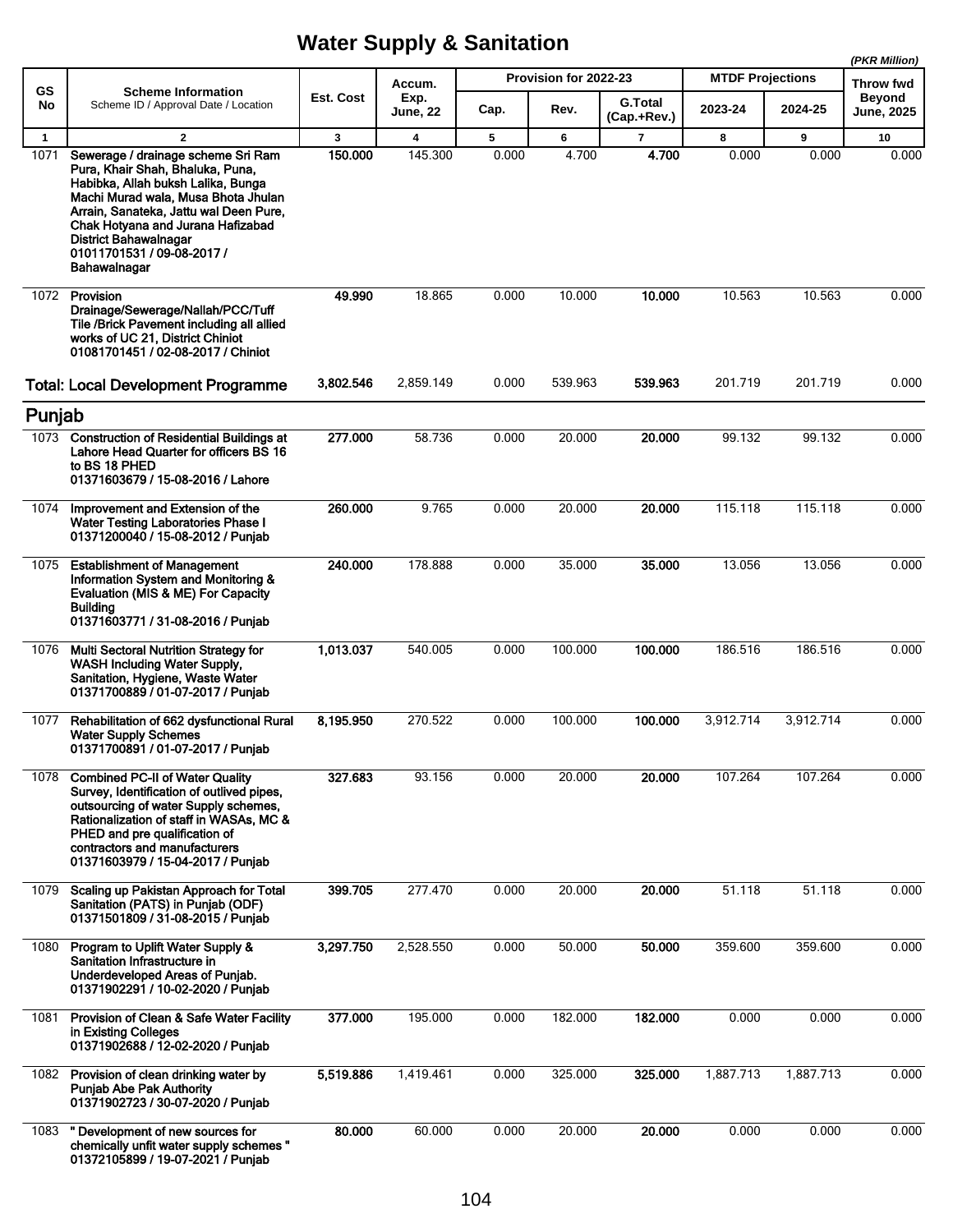|                |                                                                                                                                                                                                                                                                                                                                         |            |                         |       |                       |                               |                         |                    | (PKR Million)               |
|----------------|-----------------------------------------------------------------------------------------------------------------------------------------------------------------------------------------------------------------------------------------------------------------------------------------------------------------------------------------|------------|-------------------------|-------|-----------------------|-------------------------------|-------------------------|--------------------|-----------------------------|
| GS             | <b>Scheme Information</b>                                                                                                                                                                                                                                                                                                               |            | Accum.                  |       | Provision for 2022-23 |                               | <b>MTDF Projections</b> |                    | Throw fwd                   |
| No             | Scheme ID / Approval Date / Location                                                                                                                                                                                                                                                                                                    | Est. Cost  | Exp.<br><b>June, 22</b> | Cap.  | Rev.                  | <b>G.Total</b><br>(Cap.+Rev.) | 2023-24                 | 2024-25            | Beyond<br><b>June, 2025</b> |
| $\mathbf{1}$   | $\overline{2}$                                                                                                                                                                                                                                                                                                                          | 3          | 4                       | 5     | 6                     | $\overline{7}$                | 8                       | 9                  | 10                          |
| 1084           | Provision of Safe Drinking Water in<br>District of Punjab (DG Khan, Rajanpur,<br>Muzaffargarh, Lodhran, Bahawalpur &<br>Rahim yar Khan) by unitlizing 111<br>existing boreholes of PSPC (South<br>Zone) under Punjab Aab-e-Pak Authority<br>01042102824 / 07-10-2021 /                                                                  | 5,631.657  | 0.000                   | 0.000 | 240.000               | 240.000                       | 2,695.829               | 2,695.828          | 0.000                       |
|                | Bahawalpur Dera Ghazi<br>Khan, Lodhran, Muzaffargarh, Rahim Yar<br>Khan, Rajanpur                                                                                                                                                                                                                                                       |            |                         |       |                       |                               |                         |                    |                             |
| 1085           | Installation of 350 Water Filtration Plants<br>for Provision of Safe Drinking Water in<br>six Divisions of Punjab (Faisalabad,<br>Gujranwala, Lahore Rawalpindi, Sahiwal<br>& Sargodha) North Zone under Punjab<br>Aab-e-Pak Authority<br>01192102825 / 30-09-2021 /<br>Faisalabad, Gujranwala, Lahore, Rawalpin<br>di,Sahiwal,Sargodha | 1,328.440  | 0.000                   | 0.000 | 250.000               | 250.000                       | 539.220                 | 539.220            | 0.000                       |
| 1086           | Installation of 175 Water Filtration Plants<br>for Provision of Safe Drinking Water in<br>Three Divisions of Punjab (Bahawalpur,<br>D.G. Khan & Multan) South Zone under<br>Punjab Aab-e-Pak Authority<br>01022102826 / 30-09-2021 /<br>Bahawalpur, Dera Ghazi Khan, Multan                                                             | 664.750    | 50.000                  | 0.000 | 200.000               | 200.000                       | 207.375                 | 207.375            | 0.000                       |
|                | <b>Total: Punjab</b>                                                                                                                                                                                                                                                                                                                    | 27,612.858 | 5,681.553               | 0.000 | 1,582.000             | 1,582.000                     | 10,174.655              | 10,174.654         | 0.000                       |
| <b>Schemes</b> | <b>Rural Sewerage Drainage</b>                                                                                                                                                                                                                                                                                                          |            |                         |       |                       |                               |                         |                    |                             |
|                | 1087 Construction of Nullah / PCC / Lying of<br>RCC Sewerage Pipeline Dewal UC<br>Dewal, Tehsil Murree, District<br>Rawalpindi.<br>01291902580 / 11-09-2019 / Rawalpindi                                                                                                                                                                | 34.000     | 23.918                  | 0.000 | 10.082                | 10.082                        | 0.000                   | 0.000              | 0.000                       |
| 1088           | <b>Construction of PCC Link Road on</b><br>Motorway opposite Pimiento Grill Hotel<br>to TDPC Rest House Charihan Tehsil<br><b>Murree District Rawalpindi</b><br>01292102486 / 16-07-2021 / Rawalpindi                                                                                                                                   | 17.583     | 10.000                  | 0.000 | 7.583                 | 7.583                         | 0.000                   | 0.000              | 0.000                       |
| 1089           | Rural drainage Scheme in Village Mirza<br><b>Phase2 Tehsil and District Attock.</b><br>01261603962 / 05-08-2016 / Attock                                                                                                                                                                                                                | 104.909    | 42.376                  | 0.000 | 15.000                | 15.000                        | 23.767                  | 23.767             | 0.000                       |
| 1090           | Const. of Sewerage & Drainage Scheme<br>Kallar Kahar<br>01271501757 / 17-09-2015 / Chakwal                                                                                                                                                                                                                                              | 98.759     | 88.723                  | 0.000 | 10.036                | 10.036                        | 0.000                   | 0.000              | 0.000                       |
| 1091           | Rural Drainage Scheme Khanpur<br>01271603966 / 24-08-2016 / Chakwal                                                                                                                                                                                                                                                                     | 163.884    | 155.300                 | 0.000 | 8.584                 | 8.584                         | 0.000                   | 0.000              | 0.000                       |
| 1092           | Rural Sewerage & Drainage Scheme in<br>village Bhuchal Kalan & Bhuchal Khurd<br>with allied Dhokes Tehsil Kallar Kahar<br><b>District Chakwal</b><br>01272102509 / 24-07-2021 / Chakwal                                                                                                                                                 | 150.000    | 38.580                  | 0.000 | 30.000                | 30.000                        | 40.710                  | $\frac{1}{40.710}$ | 0.000                       |
| 1093           | Rural drainage scheme Pinanwal, Tehsil<br>Pind Dadan Khan.<br>01281603967 / 06-08-2016 / Jhelum                                                                                                                                                                                                                                         | 100.000    | 21.187                  | 0.000 | 15.000                | 15.000                        | 31.907                  | 31.907             | 0.000                       |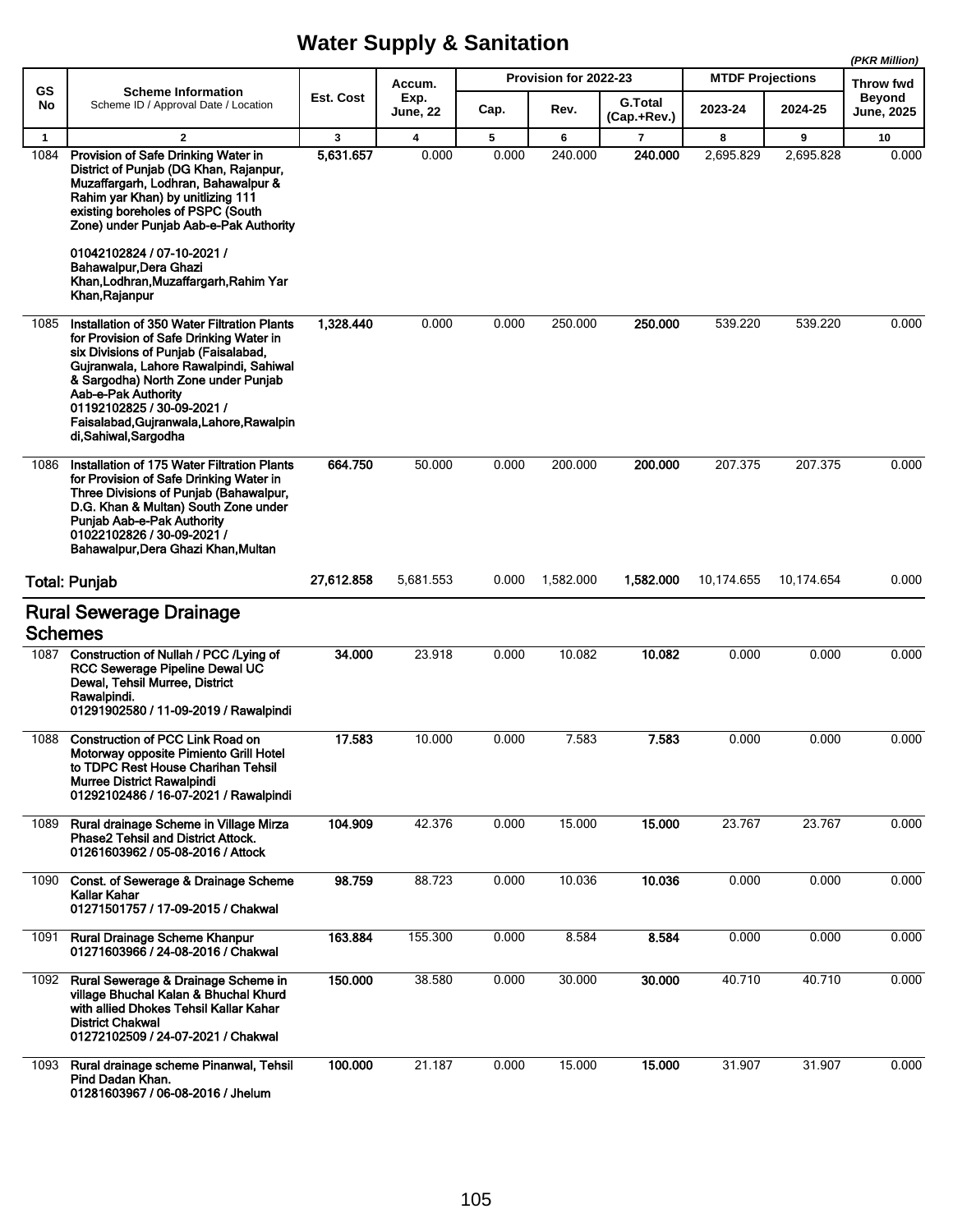|              |                                                                                                                                                                                                                                               |              |                         |       |                       |                               |                         |         | (PKR Million)              |
|--------------|-----------------------------------------------------------------------------------------------------------------------------------------------------------------------------------------------------------------------------------------------|--------------|-------------------------|-------|-----------------------|-------------------------------|-------------------------|---------|----------------------------|
| GS           | <b>Scheme Information</b>                                                                                                                                                                                                                     | Est. Cost    | Accum.<br>Exp.          |       | Provision for 2022-23 |                               | <b>MTDF Projections</b> |         | Throw fwd<br><b>Beyond</b> |
| No           | Scheme ID / Approval Date / Location                                                                                                                                                                                                          |              | <b>June, 22</b>         | Cap.  | Rev.                  | <b>G.Total</b><br>(Cap.+Rev.) | 2023-24                 | 2024-25 | <b>June, 2025</b>          |
| $\mathbf{1}$ | $\overline{2}$                                                                                                                                                                                                                                | $\mathbf{3}$ | $\overline{\mathbf{4}}$ | 5     | 6                     | $\overline{7}$                | 8                       | 9       | 10                         |
| 1094         | <b>Construction of PCC Streets / Drain</b><br>(Jamia Masjid Noor-UI-Mustafa to<br>Haweli Walayat Main Street) Dhoke<br>Shadi (U.0 Dara Pur) Tehsil & District<br>Jhelum G-I (Drain 885 Rft, PCC 5125 Cft<br>01282154760 / 30-03-2022 / Jhelum | 1.864        | 0.000                   | 0.000 | 1.864                 | 1.864                         | 0.000                   | 0.000   | 0.000                      |
| 1095         | Rural Sewerage / Drainage PCC<br>Scheme for Jhawarian<br>01331603973 / 27-08-2016 / Sargodha                                                                                                                                                  | 100.000      | 74.552                  | 0.000 | 10.000                | 10.000                        | 7.724                   | 7.724   | 0.000                      |
| 1096         | Sewerage & PCC chak no 103/sb<br>sargodha<br>01332103262 / 15-07-2021 / Sargodha                                                                                                                                                              | 50.000       | 20.000                  | 0.000 | 10.000                | 10.000                        | 10.000                  | 10.000  | 0.000                      |
| 1097         | <b>Construction of Sewerage Tuff Tiles in</b><br>Sheraz Park and adjoining abadies of<br>new Satelite Town Sargodha<br>01332108076 / 15-07-2021 / Sargodha                                                                                    | 19.650       | 12.650                  | 0.000 | 7.000                 | 7.000                         | 0.000                   | 0.000   | 0.000                      |
| 1098         | Provision of Sewerage System and PCC<br>Slabs in Village Roda.<br>01311603718 / 24-03-2017 / Khushab                                                                                                                                          | 92.683       | 55.099                  | 0.000 | 20.000                | 20.000                        | 8.792                   | 8.792   | 0.000                      |
| 1099         | <b>Construction of Drainage / Sewerage</b><br>scheme, Zaman Colony, MC Hadhali,<br><b>District Khushab</b><br>01311701595 / 29-07-2017 / Khushab                                                                                              | 34.532       | 30.000                  | 0.000 | 4.532                 | 4.532                         | 0.000                   | 0.000   | 0.000                      |
| 1100         | Extension of Urban Sewerage &<br>Sanitation Scheme Daud Khel, Tehsil &<br>District Mianwali<br>01321603901 / 27-08-2016 / Mianwali                                                                                                            | 158.625      | 136.198                 | 0.000 | 22.427                | 22.427                        | 0.000                   | 0.000   | 0.000                      |
| 1101         | Sewerage & Sanitation Scheme<br>Shahbaz Khel<br>01321603902 / 27-08-2016 / Mianwali                                                                                                                                                           | 109.924      | 102.739                 | 0.000 | 7.185                 | 7.185                         | 0.000                   | 0.000   | 0.000                      |
| 1102         | <b>Extension of Urban Sanitation /</b><br>Sewerage scheme, Isa Khel, Distrit<br>Mianwali<br>01321954497 / 10-10-2019 / Mianwali                                                                                                               | 373.125      | 363.141                 | 0.000 | 9.984                 | 9.984                         | 0.000                   | 0.000   | 0.000                      |
| 1103         | Extension of Urban Sewerage &<br>Sanitation Scheme Daud Khel, Tehsil &<br><b>District Mianwali</b><br>01321954499 / 12-10-2019 / Mianwali                                                                                                     | 158.675      | 148.628                 | 0.000 | 10.047                | 10.047                        | 0.000                   | 0.000   | 0.000                      |
| 1104         | Drainage / Sewerage for Kallur, Tehsil<br>Esa Khel, District Mianwali<br>01322054428 / 13-04-2021 / Mianwali                                                                                                                                  | 197.441      | 110.000                 | 0.000 | 10.000                | 10.000                        | 38.721                  | 38.721  | 0.000                      |
| 1105         | Drainage / Sewerage for Trag, Tehsil<br>Esa Khel, District Mianwali<br>01322054429 / 13-04-2021 / Mianwali                                                                                                                                    | 156.981      | 94.994                  | 0.000 | 10.000                | 10.000                        | 25.994                  | 25.994  | 0.000                      |
| 1106         | Drainage / Sewerage for Sultan Khel,<br>Tehsil Esa Khel, District Mianwali<br>01322054430 / 13-04-2021 / Mianwali                                                                                                                             | 82.346       | 54.990                  | 0.000 | 10.000                | 10.000                        | 8.678                   | 8.678   | 0.000                      |
| 1107         | Construction of PCC Slab, Sewerage /<br>Drainage Scheme Swance, District<br>Mianwali<br>01322102190 / 30-11-2021 / Mianwali                                                                                                                   | 100.000      | 57.500                  | 0.000 | 10.000                | 10.000                        | 16.250                  | 16.250  | 0.000                      |
| 1108         | Construction of PCC Slab, Sewerage /<br>Drainage Scheme Pai Khel, District<br>Mianwali<br>01322154082 / 30-11-2021 / Mianwali                                                                                                                 | 100.000      | 50.000                  | 0.000 | 10.000                | 10.000                        | 20.000                  | 20.000  | 0.000                      |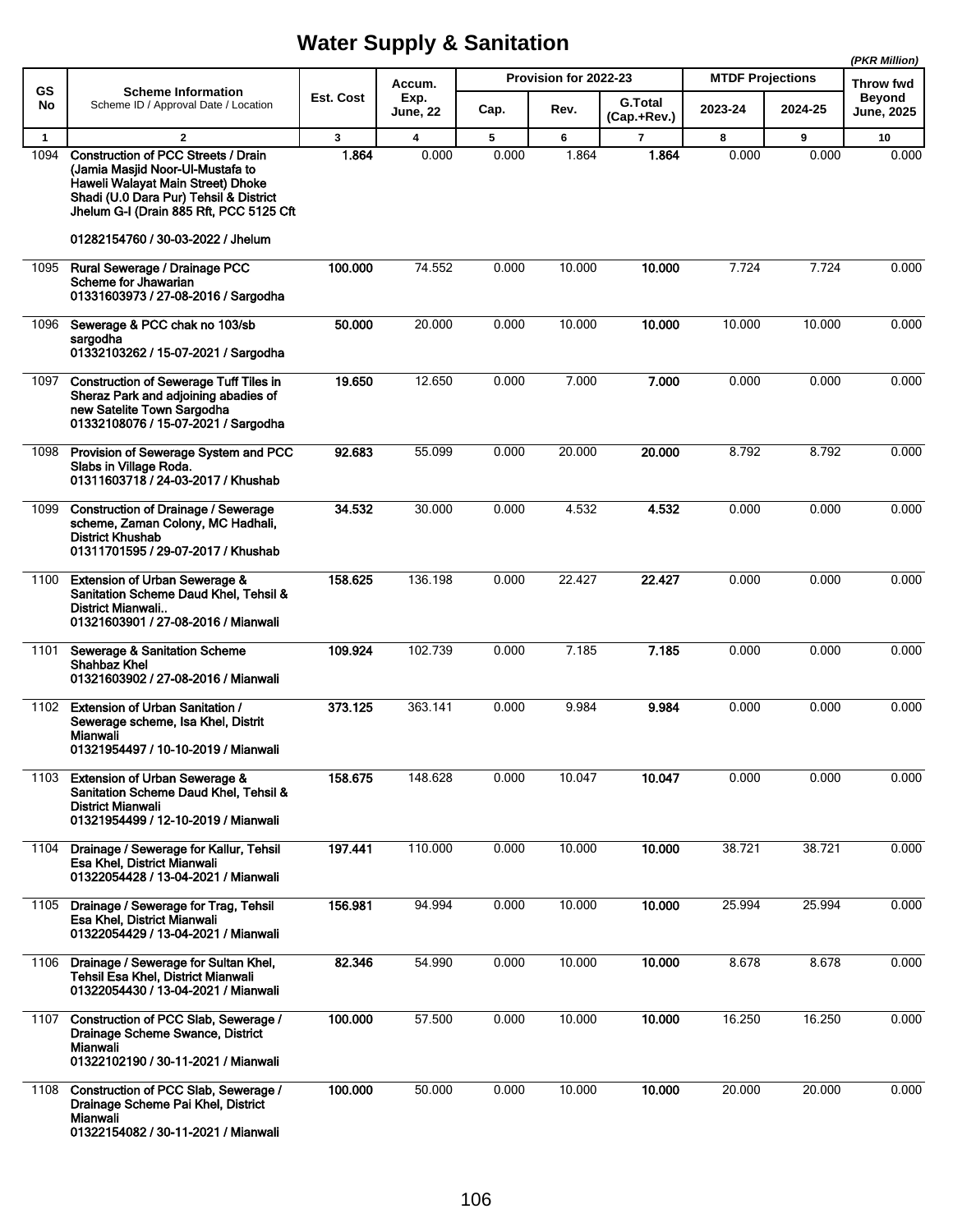|                      |                                                                                                                                                                                                                                                                                                               |              |                                            |            | Provision for 2022-23 |                               | <b>MTDF Projections</b> |         | (PKR Million)                                   |
|----------------------|---------------------------------------------------------------------------------------------------------------------------------------------------------------------------------------------------------------------------------------------------------------------------------------------------------------|--------------|--------------------------------------------|------------|-----------------------|-------------------------------|-------------------------|---------|-------------------------------------------------|
| <b>GS</b><br>No      | <b>Scheme Information</b><br>Scheme ID / Approval Date / Location                                                                                                                                                                                                                                             | Est. Cost    | Accum.<br>Exp.                             | Cap.       | Rev.                  | <b>G.Total</b>                | 2023-24                 | 2024-25 | Throw fwd<br><b>Beyond</b><br><b>June, 2025</b> |
|                      | $\overline{2}$                                                                                                                                                                                                                                                                                                |              | <b>June, 22</b><br>$\overline{\mathbf{4}}$ |            |                       | (Cap.+Rev.)<br>$\overline{7}$ |                         | 9       |                                                 |
| $\mathbf{1}$<br>1109 | Construction of PCC Slab, Sewerage /<br>Drainage Scheme Chakrala, District<br>Mianwali<br>01322102191 / 30-11-2021 / Mianwali                                                                                                                                                                                 | 3<br>100.000 | 65.000                                     | 5<br>0.000 | 6<br>10.000           | 10.000                        | 8<br>12.500             | 12.500  | 10<br>0.000                                     |
| 1110                 | Provision of Sewerage, Drainage, Tuff<br>Tile and PCC in Wan Bachran Town,<br>District Mianwali (Phase-I)<br>01322102206 / 18-02-2022 / Mianwali                                                                                                                                                              | 378.000      | 100.000                                    | 0.000      | 10.000                | 10.000                        | 134.000                 | 134.000 | 0.000                                           |
| 1111                 | Provision of PCC Pavement and drains<br>in street Village Socha Jhunj, Abadi<br>Dera Mehmand Joiya, Abnad Chah<br>Dado, Brokhan wala, Dera Malik Hakem<br>Abadi Chah Gunjan wali & other Tehsil<br>Darya District Bhakkar<br>01302102514 / 17-07-2021 / Bhakkar                                               | 15.000       | 10.000                                     | 0.000      | 5.000                 | 5.000                         | 0.000                   | 0.000   | 0.000                                           |
| 1112                 | Rural Drainage Scheme of Villages in<br><b>NA-76</b><br>01091700980 / 02-10-2017 / Faisalabad                                                                                                                                                                                                                 | 150.000      | 136.169                                    | 0.000      | 13.831                | 13.831                        | 0.000                   | 0.000   | 0.000                                           |
| 1113                 | Provision of Sewerage/ Drainage<br>Facilities in PP-57, District Faisalabad<br>01091700988 / 27-10-2017 / Faisalabad                                                                                                                                                                                          | 53.000       | 49.900                                     | 0.000      | 3.100                 | 3.100                         | 0.000                   | 0.000   | 0.000                                           |
| 1114                 | Provision of Solling / Nalian / Drainage in<br>Tandlianwala City, Mamu kanjan City,<br>UC's<br>76,77,78,79,80,81,82,83,84,85,86,87,<br>88, 89, 90, 91, 92, 93, 94, 95, 96, 97, 98,<br>99, 100, 101, 102, 103, 104, Tehsil<br><b>Tandlianwala District Faisalabad</b><br>01091701161 / 02-10-2017 / Faisalabad | 126.000      | 101.372                                    | 0.000      | 10.000                | 10.000                        | 7.314                   | 7.314   | 0.000                                           |
| 1115                 | Provision of Sewerage System in<br>Satiana, Faisalabad<br>01091902635 / 17-10-2019 / Faisalabad                                                                                                                                                                                                               | 165.207      | 158.199                                    | 0.000      | 7.008                 | 7.008                         | 0.000                   | 0.000   | 0.000                                           |
| 1116                 | Sewerage/Drainge Scheme at Qasba<br>229/RB Makoana Faisalabad<br>01091902717 / 17-10-2019 / Faisalabad                                                                                                                                                                                                        | 109.257      | 104.200                                    | 0.000      | 5.057                 | 5.057                         | 0.000                   | 0.000   | 0.000                                           |
| 1117                 | Provision of Sewerage System at for<br><b>Dijkot District Faisalabad</b><br>01091902803 / 17-10-2019 / Faisalabad                                                                                                                                                                                             | 400.000      | 213.132                                    | 0.000      | 40.000                | 40.000                        | 73.434                  | 73.434  | 0.000                                           |
| 1118                 | Sewerage / Drainage Scheme Garh Mor,<br>Ahmedpur Sial<br>01101900015 / 16-03-2017 / Jhang                                                                                                                                                                                                                     | 81.940       | 66.670                                     | 0.000      | 15.270                | 15.270                        | 0.000                   | 0.000   | 0.000                                           |
| 1119                 | Sewerage / Drainage Scheme for Tehsil<br><b>Headquartar Ahmad Pur Sial District</b><br>Jhang Phase-2.<br>01101701457 / 19-09-2017 / Jhang                                                                                                                                                                     | 100.000      | 76.266                                     | 0.000      | 23.734                | 23.734                        | 0.000                   | 0.000   | 0.000                                           |
| 1120                 | Hazrat Peer Abdur rehman Sewerage<br>Scheme District Jhang.<br>01101900122 / 19-09-2017 / Jhang                                                                                                                                                                                                               | 70.000       | 46.573                                     | 0.000      | 23.427                | 23.427                        | 0.000                   | 0.000   | 0.000                                           |
| 1121                 | Drainage/ Sewerage in Phase-I in<br>Ahmad Pur Sial, District Jhang.<br>01101902618 / 17-10-2019 / Jhang                                                                                                                                                                                                       | 60.000       | 29.536                                     | 0.000      | 10.000                | 10.000                        | 10.232                  | 10.232  | 0.000                                           |
| 1122                 | Sewerage Drainage and Street<br>Pavement, Sandhilianwali, District Toba<br><b>Tek Singh Phase I</b><br>01111603910 / 20-10-2016 / Toba Tek<br>Singh                                                                                                                                                           | 100.000      | 65.696                                     | 0.000      | 10.000                | 10.000                        | 12.152                  | 12.152  | 0.000                                           |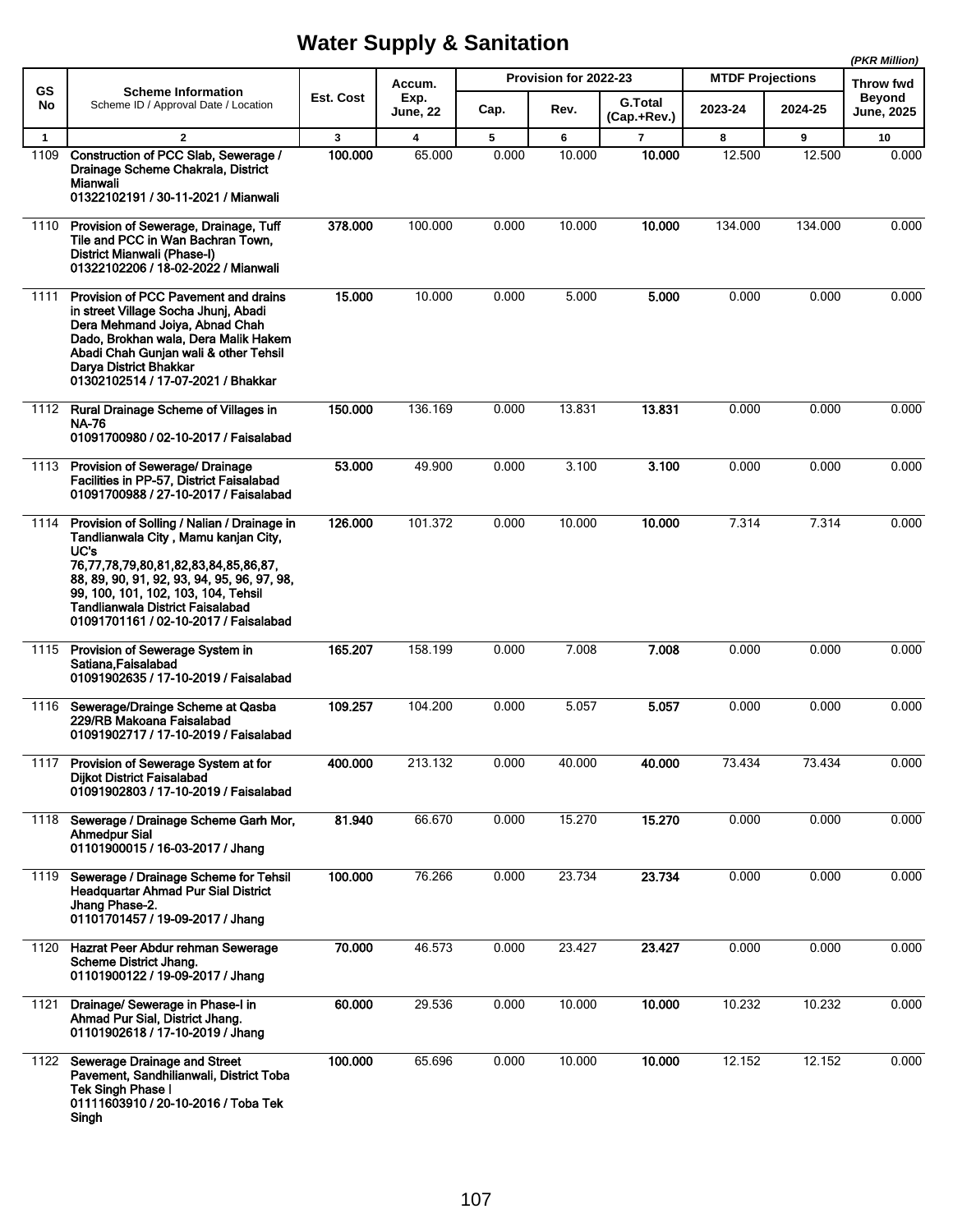|              |                                                                                                                                                                                                                                                                         |           |                         |       |                       |                |                         |         | (PKR Million)              |
|--------------|-------------------------------------------------------------------------------------------------------------------------------------------------------------------------------------------------------------------------------------------------------------------------|-----------|-------------------------|-------|-----------------------|----------------|-------------------------|---------|----------------------------|
| <b>GS</b>    | <b>Scheme Information</b>                                                                                                                                                                                                                                               | Est. Cost | Accum.<br>Exp.          |       | Provision for 2022-23 | <b>G.Total</b> | <b>MTDF Projections</b> |         | Throw fwd<br><b>Beyond</b> |
| No           | Scheme ID / Approval Date / Location                                                                                                                                                                                                                                    |           | June, 22                | Cap.  | Rev.                  | (Cap.+Rev.)    | 2023-24                 | 2024-25 | <b>June, 2025</b>          |
| $\mathbf{1}$ | $\overline{2}$                                                                                                                                                                                                                                                          | 3         | $\overline{\mathbf{4}}$ | 5     | 6                     | $\overline{7}$ | 8                       | 9       | 10                         |
| 1123         | <b>Construction of Tuff tile Pavement,</b><br>Surface Drain, and Sullage Carrier at<br>Chak no. 248/GB Tehsil Gojra District<br>T.T Singh<br>01292102206 / 19-07-2021 / Toba Tek<br>Singh                                                                               | 70.000    | 45.000                  | 0.000 | 25.000                | 25.000         | 0.000                   | 0.000   | 0.000                      |
| 1124         | <b>Construction of disposal Sewerage</b><br>Drainage PCC Scheme Morr Eminabad<br>Sharqi UC Dhillanwali Tehsil and Distt.<br>Gujranwala<br>01121501711 / 07-01-2016 / Gujranwala                                                                                         | 199.920   | 122.272                 | 0.000 | 30.000                | 30.000         | 23.824                  | 23.824  | 0.000                      |
| 1125         | Provision of Sewerage Drainage and<br>water Supply scheme in Qila Dedar<br>Singh Guiranwala<br>01121501721 / 09-12-2015 / Guiranwala                                                                                                                                    | 196.624   | 151.812                 | 0.000 | 25.000                | 25.000         | 9.906                   | 9.906   | 0.000                      |
| 1126         | Provision of Sewerage, New Disposal &<br>PCC at Ladhay wala Warraich & Mughal<br>Chak, Tehsil Saddar, Gujranwala<br>01121603721 / 06-09-2016 / Gujranwala                                                                                                               | 195.240   | 184.718                 | 0.000 | 10.522                | 10.522         | 0.000                   | 0.000   | 0.000                      |
| 1127         | Provision of Drainage / PCC Schem at<br>UC Chahal Kalan, District Gujranwala<br>01121700771 / 07-03-2017 / Gujranwala                                                                                                                                                   | 77.757    | 62.948                  | 0.000 | 14.809                | 14.809         | 0.000                   | 0.000   | 0.000                      |
| 1128         | Provision of PCC/Drainage/Sewerage<br>Scheme at Municipal Committee,<br>Ghakar Mandi<br>01121603799 / 06-09-2016 / Gujranwala                                                                                                                                           | 194.226   | 126.800                 | 0.000 | 20.000                | 20.000         | 23.713                  | 23.713  | 0.000                      |
| 1129         | Const. of Sewerage Drainage- PPC<br>Soling in UCs Tehsil Noshera Virkan<br>including UCs No. Wala Jhatan wali &<br>Sahran Chahta<br>01121603832 / 17-05-2017 / Gujranwala                                                                                               | 467.500   | 157.135                 | 0.000 | 40.000                | 40.000         | 135.183                 | 135.183 | 0.000                      |
| 1130         | Rural Drainage and PCC Scheme at<br>Wandala Virkan Taly Aali Badhay new<br>Abadi Gaibi Lunj Sharif Kolo wala, Matu<br>Bhanake Al Ditta, Ratta Goraya, Chak<br>Poryan ana Paryan, Karyal Khan and<br>and Adjoining Dera Jattan.<br>01121603857 / 23-09-2016 / Gujranwala | 50.000    | 35.316                  | 0.000 | 14.684                | 14.684         | 0.000                   | 0.000   | 0.000                      |
| 1131         | Rural Drainage PCC Scheme Kot Nisar<br>Shah Boopara Khurd Dhairr Virkan Bhirri<br>Shah Rehman Dharoke Sadu<br>01121501766 / 11-04-2016 / Gujranwala                                                                                                                     | 109.270   | 52.206                  | 0.000 | 20.000                | 20.000         | 18.532                  | 18.532  | 0.000                      |
| 1132         | Sewerage Scheme Kamoke of Leftover<br>Area Gujranwala<br>01121603873 / 08-12-2016 / Gujranwala                                                                                                                                                                          | 199.100   | 116.628                 | 0.000 | 30.000                | 30.000         | 26.236                  | 26.236  | 0.000                      |
| 1133         | Provision of PCC/Drainage Scheme in<br>UC Kalaske, Kot Amar singh, Kot<br>Shaira, Batla Janda Sigh, Uggu Chak<br>Paponakha, UC 71 Khiyali # 14 MC Qila<br><b>Didar Singh</b><br>01121700836 / 01-08-2017 / Gujranwala                                                   | 197.800   | 146.363                 | 0.000 | 30.000                | 30.000         | 10.719                  | 10.719  | 0.000                      |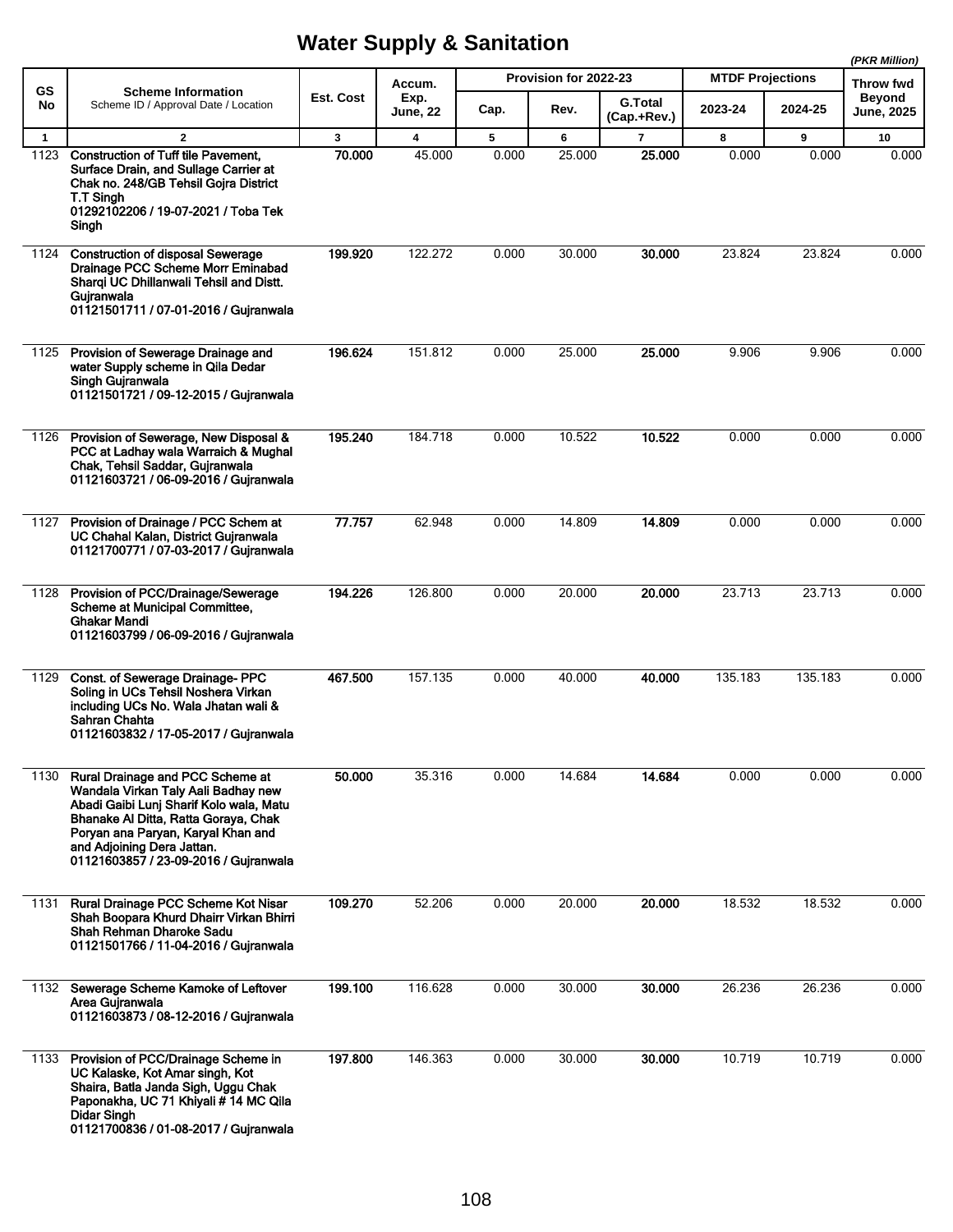|              |                                                                                                                                                                                                                                                       |           |                         |       |                       |                               |                         |         | (PKR Million)               |
|--------------|-------------------------------------------------------------------------------------------------------------------------------------------------------------------------------------------------------------------------------------------------------|-----------|-------------------------|-------|-----------------------|-------------------------------|-------------------------|---------|-----------------------------|
| GS           | <b>Scheme Information</b>                                                                                                                                                                                                                             |           | Accum.                  |       | Provision for 2022-23 |                               | <b>MTDF Projections</b> |         | Throw fwd                   |
| No           | Scheme ID / Approval Date / Location                                                                                                                                                                                                                  | Est. Cost | Exp.<br><b>June, 22</b> | Cap.  | Rev.                  | <b>G.Total</b><br>(Cap.+Rev.) | 2023-24                 | 2024-25 | Beyond<br><b>June, 2025</b> |
| $\mathbf{1}$ | $\overline{2}$                                                                                                                                                                                                                                        | 3         | $\overline{\mathbf{4}}$ | 5     | 6                     | 7                             | 8                       | 9       | 10                          |
| 1134         | RSD/ PCC Scheme UC Shamsa Dada<br>UC Majju Chak UC Bhoopra Kalan UC<br>Argan UC Philloke and UC Abidabad<br>Gujranwala<br>01121501797 / 11-04-2016 / Gujranwala                                                                                       | 168,000   | 50.448                  | 0.000 | 30.000                | 30.000                        | 43.776                  | 43.776  | 0.000                       |
| 1135         | Rural Drainage/PCC Scheme in U.C.<br>Garmula Virkan, U.C Budha Goraya,<br>Dogranwala, U.C Phama Sara, Kalsian<br>Dhutran, Kot Bilal and Madan Chak,<br>Tehsil Nowshera Virkan, Dist.<br>Gujranwala (Revised)<br>01121501802 / 23-02-2017 / Gujranwala | 109.270   | 76.202                  | 0.000 | 33.068                | 33.068                        | 0.000                   | 0.000   | 0.000                       |
| 1136         | Drainage and PCC Soling in UCs Noi<br>wala, Jattan wali, Bheri Shah Rehman,<br>Jhallan in District Gujranwala<br>01121701207 / 16-08-2017 / Gujranwala                                                                                                | 89.034    | 51.270                  | 0.000 | 10.000                | 10.000                        | 13.882                  | 13.882  | 0.000                       |
| 1137         | Drainage and PCC at UC, 31,40,46 at<br><b>District Gujranwala</b><br>01121701385 / 01-08-2017 / Gujranwala                                                                                                                                            | 150.000   | 60.619                  | 0.000 | 10.000                | 10.000                        | 39.691                  | 39.691  | 0.000                       |
| 1138         | <b>Construction of PCC/RCC/Drainage at</b><br>Badoki Gusaian, Gujranwala<br>01121701405 / 03-08-2017 / Gujranwala                                                                                                                                     | 30.000    | 13.109                  | 0.000 | 16.891                | 16.891                        | 0.000                   | 0.000   | 0.000                       |
| 1139         | Provision of PCC / Sewerage / Drainage<br>/Tuff Tiles and allied facilities etc. in<br>NA-101, District Gujranwala<br>01121701688 / 05-10-2017 / Gujranwala                                                                                           | 100.000   | 68.685                  | 0.000 | 31.315                | 31.315                        | 0.000                   | 0.000   | 0.000                       |
| 1140         | Construction of PCC sewerage/Drainage<br>Scheme at UC Gondlanwala<br>Ladhaywala Warraich & UC Mandiala<br><b>Warraich District Gujranwala</b><br>01121902697 / 19-09-2019 / Gujranwala                                                                | 150.000   | 50.729                  | 0.000 | 45.000                | 45.000                        | 27.136                  | 27.136  | 0.000                       |
| 1141         | <b>Construction of PCC</b><br>Sewerage/Drainage Scheme at UC<br>Chalkalan & Killa Didar Singh District<br>Guiranwala<br>01121902704 / 19-09-2019 / Gujranwala                                                                                         | 140.000   | 88.381                  | 0.000 | 30.000                | 30.000                        | 10.810                  | 10.810  | 0.000                       |
|              | 1142 Construction of Sewerage / PCC / RCC<br>& Tuff Tiles at Dhullay, UC-58 Rajkot,<br>Pasban colony Zahid Colony Model<br><b>Sharif Pura &amp; Samanabad District</b><br>Gujranwala (PP-56)<br>01122102496 / 17-07-2021 / Gujranwala                 | 25.000    | 10.000                  | 0.000 | 15.000                | 15.000                        | 0.000                   | 0.000   | 0.000                       |
| 1143         | Rural Drainage Scheme UC Kot Hassan<br>Khan Kassoki Karyala & Allied Abbadies                                                                                                                                                                         | 98.000    | 83.250                  | 0.000 | 14.750                | 14.750                        | 0.000                   | 0.000   | 0.000                       |

01141700831 / 01-08-2017 / Hafizabad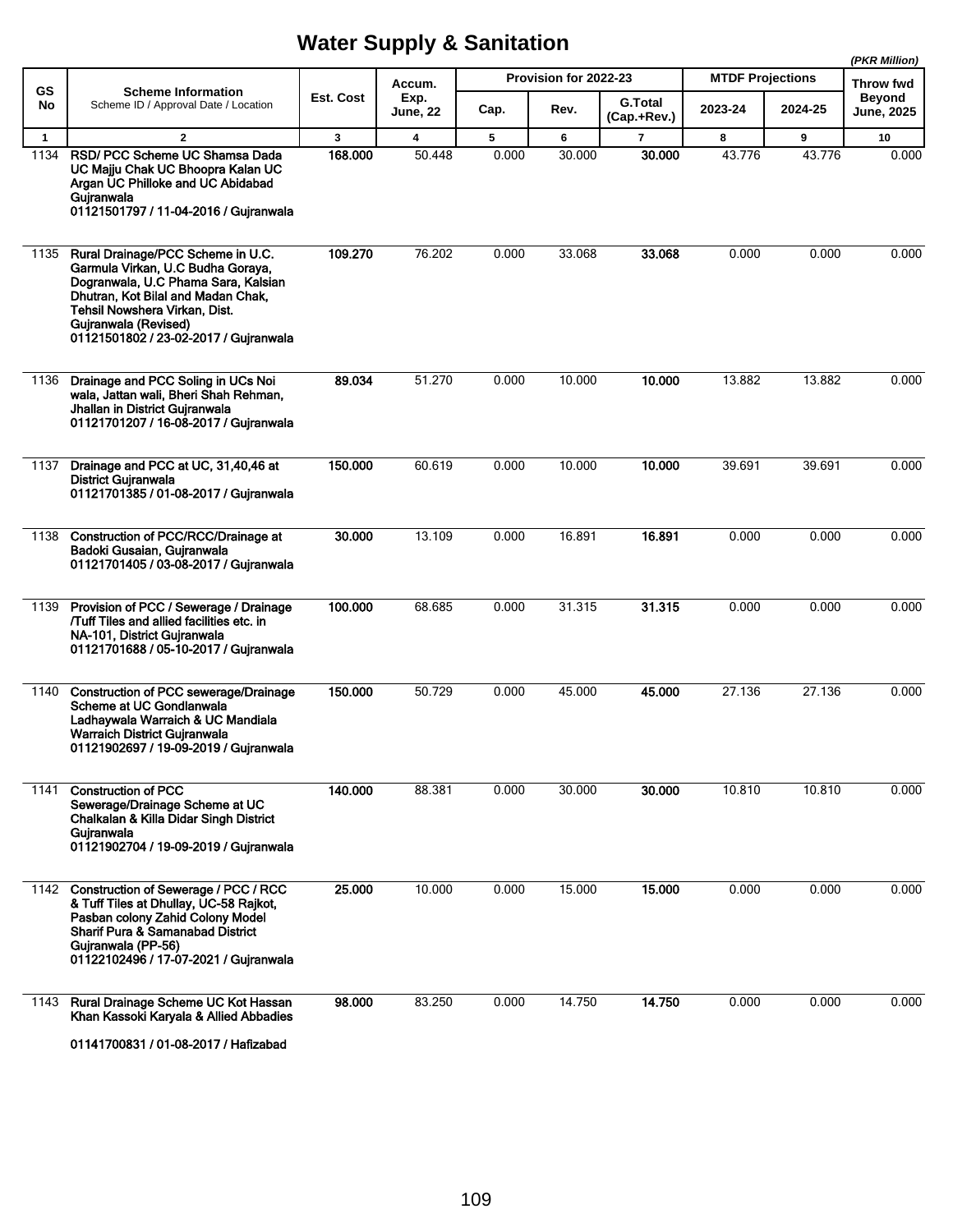|              |                                                                                                                                                                                                                                                                                                                           |              |                         |       |                              |                               |         |                         | (PKR Million)                      |
|--------------|---------------------------------------------------------------------------------------------------------------------------------------------------------------------------------------------------------------------------------------------------------------------------------------------------------------------------|--------------|-------------------------|-------|------------------------------|-------------------------------|---------|-------------------------|------------------------------------|
| GS           | <b>Scheme Information</b>                                                                                                                                                                                                                                                                                                 |              | Accum.                  |       | <b>Provision for 2022-23</b> |                               |         | <b>MTDF Projections</b> |                                    |
| No           | Scheme ID / Approval Date / Location                                                                                                                                                                                                                                                                                      | Est. Cost    | Exp.<br><b>June, 22</b> | Cap.  | Rev.                         | <b>G.Total</b><br>(Cap.+Rev.) | 2023-24 | 2024-25                 | <b>Beyond</b><br><b>June, 2025</b> |
| $\mathbf{1}$ | $\overline{2}$                                                                                                                                                                                                                                                                                                            | $\mathbf{3}$ | $\overline{\mathbf{4}}$ | 5     | 6                            | $\overline{7}$                | 8       | 9                       | 10                                 |
| 1144         | Construction of PCC Street/ Drain,<br>Soling and Nullah in U.C's Mirza Tahir,<br>Nona Wali, Bumali, Kolian Shah<br>Hussain, Jora Kamana, Haji<br>Muhammad, Sikaryali, Chakori Bhailwal,<br>Warraichanwala, Nagranwala, Ali Chak,<br>Kulewa, Tapiyala, Chak Pind in Tehsil<br>Kharian<br>01131900051 / 28-08-2017 / Gujrat | 69.000       | 58.450                  | 0.000 | 10.550                       | 10.550                        | 0.000   | 0.000                   | 0.000                              |
| 1145         | Exten: Construction of PCC Street /<br>Drain, Soling, Nullah and Eten: of Water<br><b>Supply Scheme Fath Bhand Tehsil</b><br><b>Kharian District Gujrat</b><br>01131900066 / 28-08-2017 / Gujrat                                                                                                                          | 81.151       | 53.797                  | 0.000 | 10.000                       | 10.000                        | 8.677   | 8.677                   | 0.000                              |
| 1146         | Provision of Streets and Drains in UC's<br>Chak Sada, Mandhiyala, Thatha Musa,<br>Chopala, Bharaj, Thim Ke, Manju Chak,<br>Ikhlas Garh, Fateh Pur, Daulta Nagar,<br>Alam Garh, Doga, Chachian, Jaura<br><b>Jalalpur and Dhuma Malka District</b><br>Gujrat<br>01131900107 / 28-08-2017 / Gujrat                           | 150.000      | 107.549                 | 0.000 | 42.451                       | 42.451                        | 0.000   | 0.000                   | 0.000                              |
| 1147         | Sewerage Scheme Jail Chowk to<br><b>Bhimber Nullah, Gujrat City District</b><br>Gujrat<br>01131900108 / 17-03-2018 / Gujrat                                                                                                                                                                                               | 368.036      | 309.896                 | 0.000 | 58.140                       | 58.140                        | 0.000   | 0.000                   | 0.000                              |
| 1148         | Provision of Sewerage / Drainage and<br>streets / Tuff Tiles etc in various UCs,<br><b>District Gujrat</b><br>01131701555 / 29-12-2017 / Gujrat                                                                                                                                                                           | 480.000      | 452.812                 | 0.000 | 27.188                       | 27.188                        | 0.000   | 0.000                   | 0.000                              |
| 1149         | <b>Extension Sewerage Scheme Gujrat for</b><br>Area of Ghari Ahmed Abad, Ghari<br>Shahdula & Kalu Pura augmentation of<br>Kalra Disposal & Sewers in Different<br>area Guirat<br>01132054907 / 29-06-2021 / Gujrat                                                                                                        | 68.280       | 7.090                   | 0.000 | 20.000                       | 20.000                        | 20.595  | 20.595                  | 0.000                              |
| 1150         | Provision of Sewerage / Drainage /<br>Pavement in Jano Chak Khurd & Kalan,<br>Basi Khurd & Kalan, Channi Mast, Aado<br>Sarwani.<br>01151603822 / 23-09-2016 / Mandi<br>Bahauddin                                                                                                                                          | 82.756       | 75.600                  | 0.000 | 7.156                        | 7.156                         | 0.000   | 0.000                   | 0.000                              |
| 1151         | Provision of Sewerage / Drainage /<br>Pavement in Narang / Saadullaha Pur /<br><b>Khoosor</b><br>01151603823 / 23-09-2016 / Mandi<br><b>Bahauddin</b>                                                                                                                                                                     | 70.692       | 64.700                  | 0.000 | 5.992                        | 5.992                         | 0.000   | 0.000                   | 0.000                              |
| 1152         | Rrural/Sewerage/Drainage Scheme<br>pindi Kalu Tehsil Phalian District Mandi<br>bahauddin<br>01151700838 / 28-07-2017 / Mandi<br>Bahauddin                                                                                                                                                                                 | 55.002       | 50.000                  | 0.000 | 5.000                        | 5.000                         | 0.000   | 0.000                   | 0.000                              |
| 1153         | Rural Sewerage / Drainage / Water<br>Supply / PCC / Tuff Tile / Soling / Nullah<br>and Brick Pavement Development<br>Scheme in Mandi Bahuddin<br>01152103267 / 19-05-2021 / Mandi<br><b>Bahauddin</b>                                                                                                                     | 300.000      | 125.000                 | 0.000 | 30.000                       | 30.000                        | 72.500  | 72.500                  | 0.000                              |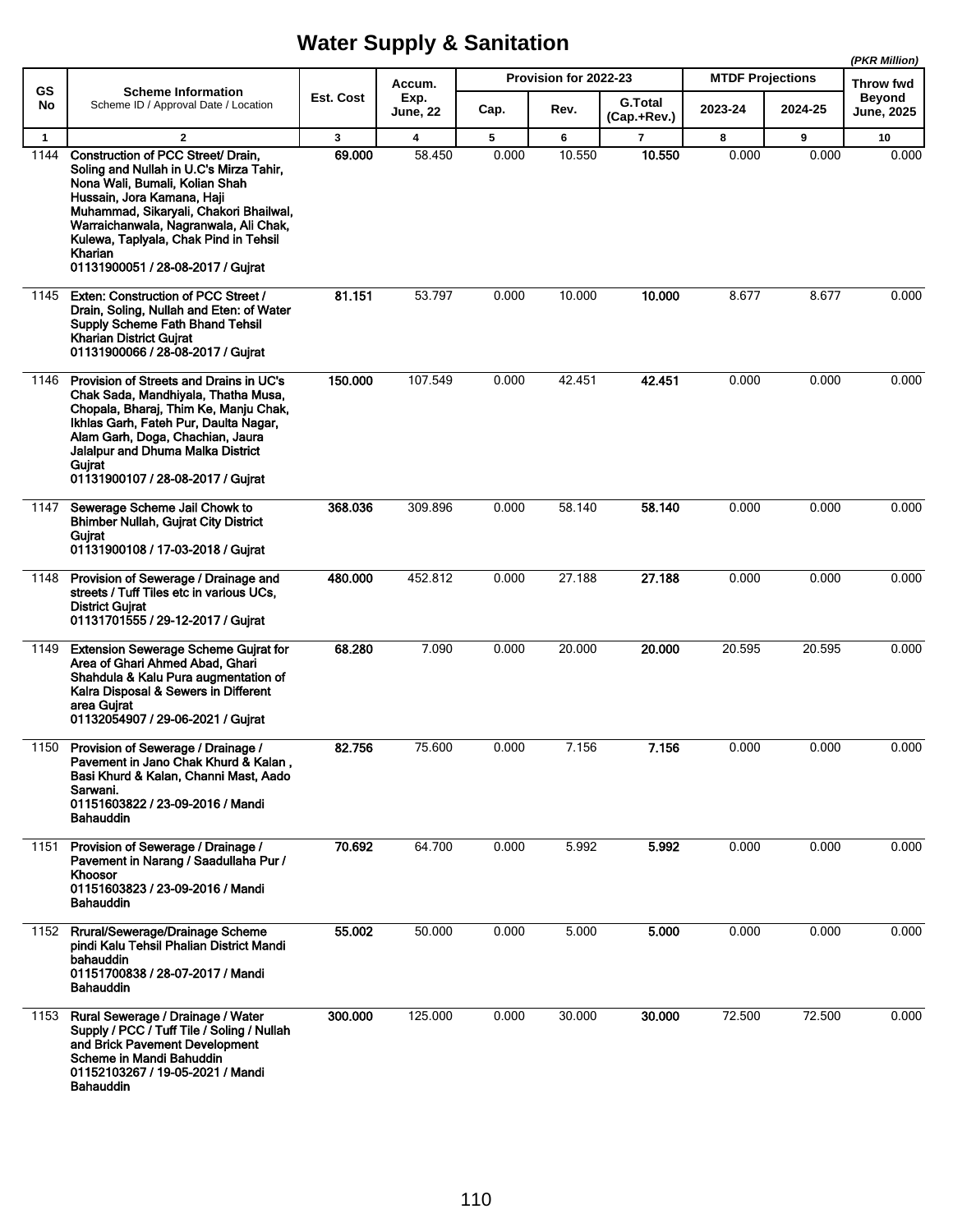|              |                                                                                                                                                                                                                                                                                                                                                                                                               |           |                                   |       | Provision for 2022-23 |                               | <b>MTDF Projections</b> |         | (PKR Million)                            |
|--------------|---------------------------------------------------------------------------------------------------------------------------------------------------------------------------------------------------------------------------------------------------------------------------------------------------------------------------------------------------------------------------------------------------------------|-----------|-----------------------------------|-------|-----------------------|-------------------------------|-------------------------|---------|------------------------------------------|
| GS<br>No     | <b>Scheme Information</b><br>Scheme ID / Approval Date / Location                                                                                                                                                                                                                                                                                                                                             | Est. Cost | Accum.<br>Exp.<br><b>June, 22</b> | Cap.  | Rev.                  | <b>G.Total</b><br>(Cap.+Rev.) | 2023-24                 | 2024-25 | Throw fwd<br><b>Beyond</b><br>June, 2025 |
| $\mathbf{1}$ | $\overline{2}$                                                                                                                                                                                                                                                                                                                                                                                                | 3         | 4                                 | 5     | 6                     | $\overline{7}$                | 8                       | 9       | 10                                       |
| 1154         | Provision of PCC / Soling / Nullah /<br>Street Scheme at Kulowal Bashamula.<br>Aurtala Sharif, Chak Mughal, Tika,<br>Tambray, Gaghar. Baseer, Jay, Ditowali,<br>Chanigondal, etc., Tehsil Sambrial,<br><b>District Sialkot</b><br>01171501717 / 01-12-2016 / Sialkot                                                                                                                                          | 100.000   | 84.009                            | 0.000 | 15.991                | 15.991                        | 0.000                   | 0.000   | 0.000                                    |
| 1155         | Provision of PCC / Soling / Nullah /<br><b>Street Scheme at Gohad Pur</b><br>Bashamula, Handlapur, Korpur, Nawan<br>Pind, Nangal, Ghiti Shekan, Kansarour,<br>Tibbi, Arrian, Saleempur, Malkay, Kalan,<br>Malkay Khurd, Olkh Awana etc., Tehsil &<br><b>District Sialkot</b><br>01171700769 / 31-05-2018 / Sialkot                                                                                            | 399.852   | 149.057                           | 0.000 | 40.000                | 40.000                        | 105.398                 | 105.398 | 0.000                                    |
| 1156         | Const. of Nullah from Sublime Chowk to<br>Uggoki More to Sahowala Bridge to<br>Syphonof Nullah Aik, Sialkot<br>01171501755 / 28-01-2016 / Sialkot                                                                                                                                                                                                                                                             | 394.111   | 297.531                           | 0.000 | 38.460                | 38.460                        | 29.060                  | 29.060  | 0.000                                    |
| 1157         | Construction of Streets / Drain / Nullah /<br>Soling / Tuff Tiles / PCC at UC Ghuinke,<br><b>District Sialkot</b><br>01171800063 / 29-07-2017 / Sialkot                                                                                                                                                                                                                                                       | 149.892   | 141.358                           | 0.000 | 8.534                 | 8.534                         | 0.000                   | 0.000   | 0.000                                    |
| 1158         | Construction of nullah and providing and<br>laying of RCC sewer from village<br>kharotan syedian to nullah palkhoo pulli<br>to khana, tehsil & destrict sialkot<br>01172102238 / 29-07-2021 / Sialkot                                                                                                                                                                                                         | 200.000   | 20.000                            | 0.000 | 25.000                | 25.000                        | 77.500                  | 77.500  | 0.000                                    |
| 1159         | <b>Construction of PCC, Tuff Tile, Brick</b><br>Pavement / Drain & Nullah in villages<br>Baghat Pur, Changi, Changa, Raokey,<br>Kotli Baba heera, Kolti Shamas, Kotli Gil<br>Muhammad, Guro Chak, Uggo Chak,<br>Kotli momen, Nand Pur, Mirk Pur, Nanak<br>Virk, Shatab Garrh, Loharanwali, Fateh<br>Pur, Ghanokey bhadal, Kot Mokhal<br>Tehsil Daska, District Sialkot.<br>01172107974 / 16-07-2021 / Sialkot | 25.000    | 10.000                            | 0.000 | 15.000                | 15.000                        | 0.000                   | 0.000   | 0.000                                    |
| 1160         | Construction of PCC, Tuff Tile, Brick<br>Pavement / Drain & Nullah in villages<br>Jharanwala, Kotli Narget, Kotli Noshera,<br>Kotli Kavel Ram, Golian, Dharam Kot,<br>Kot Ghumman, Seokhwan, Binna,<br>Baryar. Tehsil Daska, District Sialkot.<br>01172107980 / 16-07-2021 / Sialkot                                                                                                                          | 25.000    | 10.000                            | 0.000 | 15.000                | 15.000                        | 0.000                   | 0.000   | 0.000                                    |
| 1161         | <b>Construction of PCC, Tuff Tile, Brick</b><br>Pavement / Drain & Nullah in villages<br>Sian, Mallowali, Hachar, Tarsika, Dheer<br>Key, Veerwala, Dera Bairy Wala Tehsil<br>Daska, District Sialkot.<br>01172107985 / 16-07-2021 / Sialkot                                                                                                                                                                   | 25.000    | 10.000                            | 0.000 | 15.000                | 15.000                        | 0.000                   | 0.000   | 0.000                                    |
| 1162         | <b>Construction of PCC, Tuff Tile, Brick</b><br>Pavement / Drain & Nullah in villages<br>Siranwali, Mianwala banghla, Thatha<br>Umra Tehsil Daska, District Sialkot.<br>01172107991 / 16-07-2021 / Sialkot                                                                                                                                                                                                    | 30,000    | 10.000                            | 0.000 | 20.000                | 20.000                        | 0.000                   | 0.000   | 0.000                                    |
| 1163         | Construction of PCC / Drains in Villages<br>Ghutalian, Nawanpind, Bhourakey, Kotli<br>Tarrar, Shamer pur, Harvanspur,<br>Mehmood pur, Kalo Ghazi,<br>Jalowali, Chobara, Ghurkay, Meero<br>Phadiar, Bazurg, Muzafar, U/C<br><b>Ghutalian Tehsil Pasrur District Sialkot</b><br>01172108009 / 16-07-2021 / Sialkot                                                                                              | 20.000    | 10.000                            | 0.000 | 10.000                | 10.000                        | 0.000                   | 0.000   | 0.000                                    |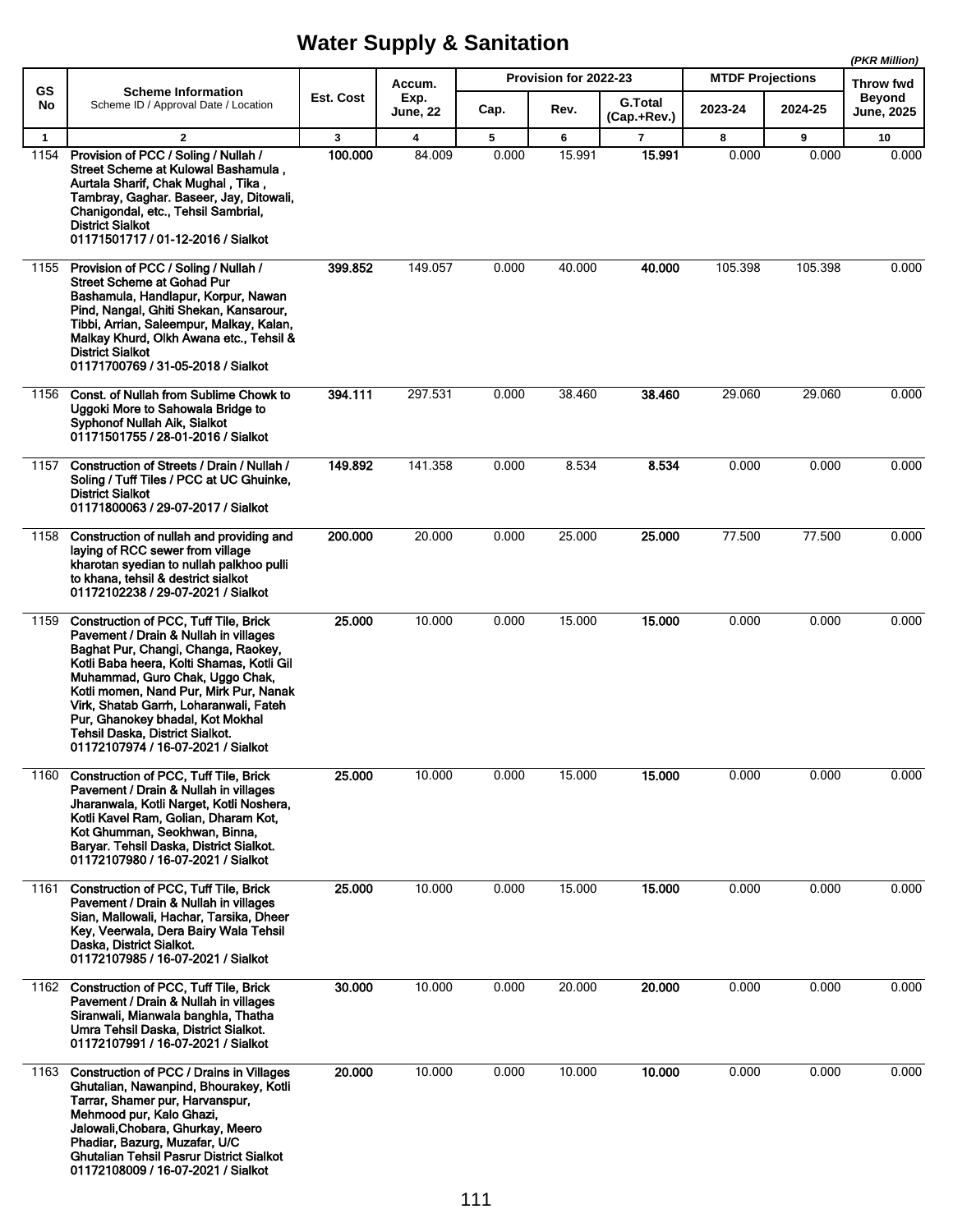|              |                                                                                                                                                                                                                                         |           |                         |       |                       |                               |                         |         | (PKR Million)               |
|--------------|-----------------------------------------------------------------------------------------------------------------------------------------------------------------------------------------------------------------------------------------|-----------|-------------------------|-------|-----------------------|-------------------------------|-------------------------|---------|-----------------------------|
| <b>GS</b>    | <b>Scheme Information</b>                                                                                                                                                                                                               |           | Accum.                  |       | Provision for 2022-23 |                               | <b>MTDF Projections</b> |         | Throw fwd                   |
| No           | Scheme ID / Approval Date / Location                                                                                                                                                                                                    | Est. Cost | Exp.<br><b>June, 22</b> | Cap.  | Rev.                  | <b>G.Total</b><br>(Cap.+Rev.) | 2023-24                 | 2024-25 | <b>Beyond</b><br>June, 2025 |
| $\mathbf{1}$ | $\overline{2}$                                                                                                                                                                                                                          | 3         | $\overline{\mathbf{4}}$ | 5     | 6                     | $\overline{7}$                | 8                       | 9       | 10                          |
| 1164         | Urban / Sewerage / PCC & Tuff Tile<br><b>Scheme Narowal City</b><br>01161603891 / 23-09-2016 / Narowal                                                                                                                                  | 175.000   | 138.357                 | 0.000 | 20.000                | 20.000                        | 8.322                   | 8.322   | 0.000                       |
| 1165         | Provision of PCC/Streets/Nalian at Bado<br>Malihi, Chandarkay, Ransiwal, Manak,<br>Qayampur, Agrian, Pungarian, Salukay,<br>Dawod, Chundowal, Klass Gorya,<br>Muhammad Rana Wala District Narowal<br>01161900124 / 19-10-2017 / Narowal | 130,000   | 90.185                  | 0.000 | 20.000                | 20.000                        | 9.908                   | 9.908   | 0.000                       |
| 1166         | Disposal of Waste Water of Manga<br>Mandi upto River Ravi<br>01191501736 / 03-03-2016 / Lahore                                                                                                                                          | 152.739   | 14.694                  | 0.000 | 25.000                | 25.000                        | 56.523                  | 56.523  | 0.000                       |
| 1167         | PCC and Drainage Scheme in UC 182 at<br>Jallo More & Batapur Lahore<br>01191603787 / 07-09-2016 / Lahore                                                                                                                                | 56.817    | 40.893                  | 0.000 | 15.924                | 15.924                        | 0.000                   | 0.000   | 0.000                       |
| 1168         | <b>Construction of PCC and Drainage at</b><br>Chung<br>01191501761 / 06-11-2015 / Lahore                                                                                                                                                | 146.361   | 133.212                 | 0.000 | 13.149                | 13.149                        | 0.000                   | 0.000   | 0.000                       |
| 1169         | <b>Construction of PCC and Drainage at</b><br><b>Khurd Pur</b><br>01191501762 / 17-08-2015 / Lahore                                                                                                                                     | 84.874    | 74.249                  | 0.000 | 10.625                | 10.625                        | 0.000                   | 0.000   | 0.000                       |
| 1170         | <b>Construction of PCC and Drainage at</b><br>Manga Mandi<br>01191501763 / 09-12-2019 / Lahore                                                                                                                                          | 199.606   | 121.401                 | 0.000 | 45.000                | 45.000                        | 16.603                  | 16.603  | 0.000                       |
| 1171         | Provision of clean drinking water,<br>sewerage system, PCC and allied<br>facilities in Manga Mandi, Raiwind<br>Village and adjoining Abadies.<br>01191701501 / 28-09-2017 / Lahore                                                      | 300.000   | 241.940                 | 0.000 | 58.060                | 58.060                        | 0.000                   | 0.000   | 0.000                       |
| 1172         | Sewearage / Drainage Scheme Adjacent<br>Abadies of ADA Mohlanwal, Lahore<br>01191986728 / 30-04-2020 / Lahore                                                                                                                           | 150.000   | 66.288                  | 0.000 | 20.000                | 20,000                        | 31.856                  | 31.856  | 0.000                       |
|              | 1173 Construction of drainage System in<br>UC-272 Raiwind, Lahore<br>01192102460 / 19-07-2021 / Lahore                                                                                                                                  | 20.000    | 10.000                  | 0.000 | 10.000                | 10.000                        | 0.000                   | 0.000   | 0.000                       |
| 1174         | <b>Construction of PCC and Drainage at</b><br><b>Bath Village to Dara Guiran District</b><br>Lahore.<br>01192102473 / 19-07-2021 / Lahore                                                                                               | 25.000    | 10.000                  | 0.000 | 15.000                | 15.000                        | 0.000                   | 0.000   | 0.000                       |
| 1175         | Provision of PCC / Sewerage in UC-85<br>(Rehmanpura), Lahore<br>01192102485 / 19-07-2021 / Lahore                                                                                                                                       | 50.000    | 25.000                  | 0.000 | 25.000                | 25.000                        | 0.000                   | 0.000   | 0.000                       |
| 1176         | <b>Construction of PCC Road in Hanjarwal</b><br>to Niaz Baig Road, Lahore<br>01192103170 / 06-05-2021 / Lahore                                                                                                                          | 50.000    | 30.000                  | 0.000 | 20.000                | 20.000                        | 0.000                   | 0.000   | 0.000                       |
| 1177         | Construction of PCC Road along with<br>Kharak Seepage Drain, Lahore<br>01192103186 / 06-05-2021 / Lahore                                                                                                                                | 50.000    | 30.000                  | 0.000 | 20.000                | 20.000                        | 0.000                   | 0.000   | 0.000                       |
| 1178         | Disposal of Waste Water for Kamahan<br>and adjoining Abadies, Lahore<br>01192103205 / 09-08-2021 / Lahore                                                                                                                               | 195.196   | 50.000                  | 0.000 | 74.146                | 74.146                        | 35.525                  | 35.525  | 0.000                       |
| 1179         | Water Supply Sewerage and Drainage<br><b>System and PCC Streets Sangat Pura</b><br>01192107901 / 19-07-2021 / Lahore                                                                                                                    | 13.400    | 10.000                  | 0.000 | 3.400                 | 3.400                         | 0.000                   | 0.000   | 0.000                       |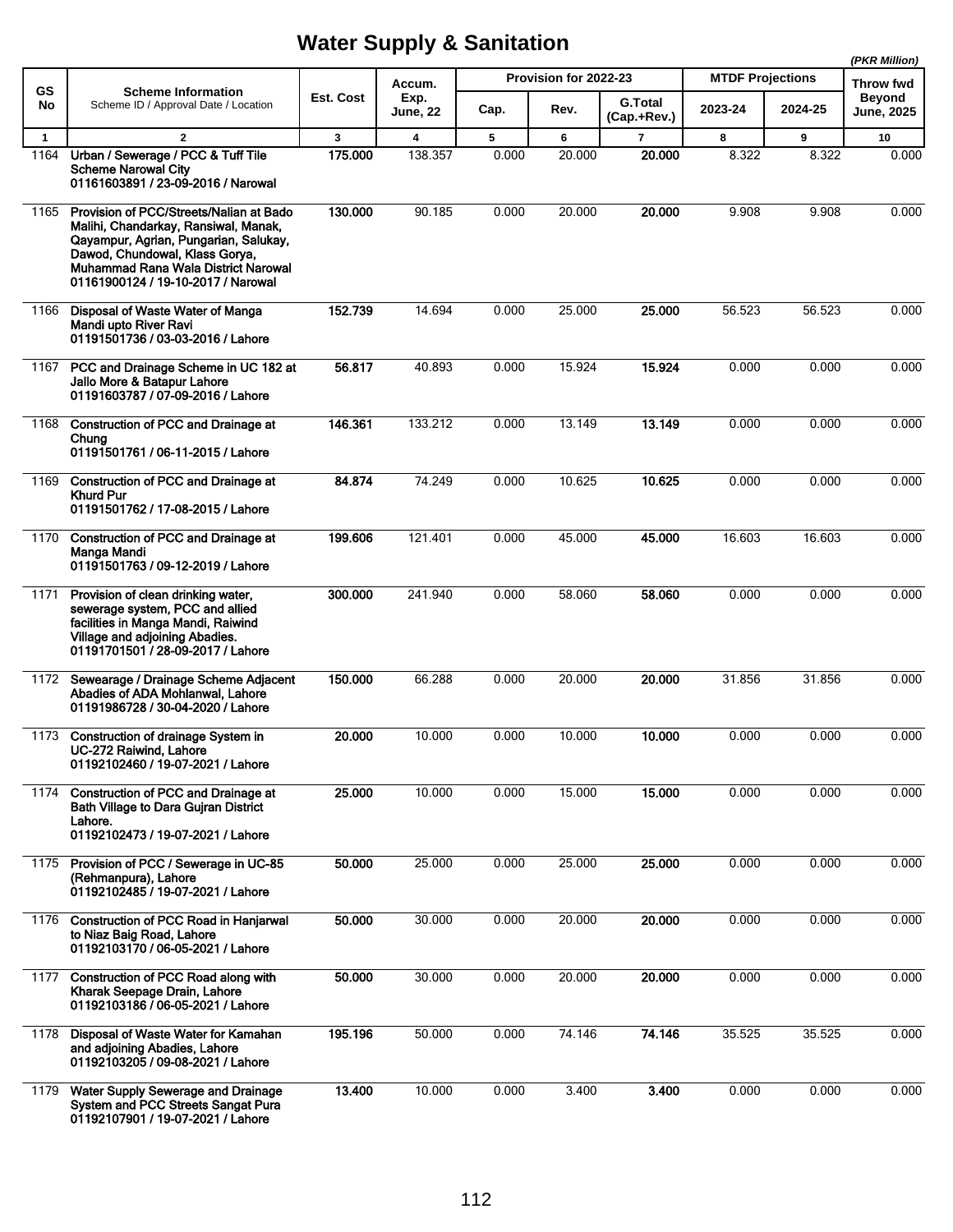|              |                                                                                                                                                                                                                            |           |                         |       |                       |                |                         |         | (PKR Million)              |
|--------------|----------------------------------------------------------------------------------------------------------------------------------------------------------------------------------------------------------------------------|-----------|-------------------------|-------|-----------------------|----------------|-------------------------|---------|----------------------------|
| GS<br>No     | <b>Scheme Information</b><br>Scheme ID / Approval Date / Location                                                                                                                                                          | Est. Cost | Accum.<br>Exp.          |       | Provision for 2022-23 | <b>G.Total</b> | <b>MTDF Projections</b> |         | Throw fwd<br><b>Beyond</b> |
|              |                                                                                                                                                                                                                            |           | <b>June, 22</b>         | Cap.  | Rev.                  | (Cap.+Rev.)    | 2023-24                 | 2024-25 | <b>June, 2025</b>          |
| $\mathbf{1}$ | $\overline{2}$                                                                                                                                                                                                             | 3         | $\overline{\mathbf{4}}$ | 5     | 6                     | $\overline{7}$ | 8                       | 9       | 10                         |
| 1180         | Rural drainage & Const of streets<br>scheme UC Mandialy Sheikhupura<br>(Revised)<br>01211700900 / 21-07-2016 /<br>Sheikhupura                                                                                              | 196.571   | 152.450                 | 0.000 | 10.000                | 10.000         | 17.061                  | 17.061  | 0.000                      |
| 1181         | Construction of soling, PCC, Drain &<br>Nallah UC Mojoki Mallian, District<br>Sheikhupura<br>01211701004 / 21-07-2017 /<br>Sheikhupura                                                                                     | 30.000    | 14.910                  | 0.000 | 15.090                | 15.090         | 0.000                   | 0.000   | 0.000                      |
| 1182         | Construction of soling, PCC, Drain &<br>Nallah UC Kalokay, District Sheikhupura<br>01211701006 / 21-07-2017 /<br>Sheikhupura                                                                                               | 30.000    | 15.780                  | 0.000 | 14.220                | 14.220         | 0.000                   | 0.000   | 0.000                      |
| 1183         | Construction of soling, PCC, Drain &<br>Nallah UC Ghang District Sheikhupura<br>01211701008 / 21-07-2017 /<br>Sheikhupura                                                                                                  | 30.000    | 15.780                  | 0.000 | 14.220                | 14.220         | 0.000                   | 0.000   | 0.000                      |
| 1184         | Rural drainage & PCC Scheme UC<br>Ghazi Minara, District Sheikhupura,<br>01211701011 / 21-07-2017 /<br>Sheikhupura                                                                                                         | 60.000    | 35.850                  | 0.000 | 10.000                | 10.000         | 7.075                   | 7.075   | 0.000                      |
| 1185         | <b>Rural Drainage and Construction of</b><br><b>Streets Scheme at UC Barth District</b><br>Sheikhupura.<br>01211701214 / 21-07-2017 /<br>Sheikhupura                                                                       | 60.000    | 53.016                  | 0.000 | 6.984                 | 6.984          | 0.000                   | 0.000   | 0.000                      |
| 1186         | Sewerage scheme Nabi pura Sargodha<br>Road Sheikhupura<br>01211902604 / 03-10-2019 /<br>Sheikhupura                                                                                                                        | 374.500   | 327.000                 | 0.000 | 47.500                | 47.500         | 0.000                   | 0.000   | 0.000                      |
| 1187         | Construction of PCC Soling, Sewerage /<br>Drainage of UCs No. 1, 2, 9, 10, 11, 12,<br>13, 14, 20, 21, 22, 23 Tehsil Muridke,<br><b>District Sheikhupura</b><br>01211902629 / 30-09-2019 /<br>Sheikhupura                   | 160.000   | 135.000                 | 0.000 | 10.000                | 10.000         | 7.500                   | 7.500   | 0.000                      |
| 1188         | Construction of pcc Drain and metal<br>road uc81 Sacha soda and MC Faroog<br>Abad, District Sheikhupura.<br>01212107895 / 16-07-2021 /<br>Sheikhupura                                                                      | 60.000    | 25.000                  | 0.000 | 10.000                | 10.000         | 12.500                  | 12.500  | 0.000                      |
| 1189         | Construction of rural sewerage,<br>sanitation, PCC & tuff tiles scheme Chak<br>5,7 (Mukhtar Gujjranwala), Kurlkay,<br>Bularkay, copy, Kotli, Tehsil & District<br>Sheikhupura<br>01212108158 / 15-07-2021 /<br>Sheikhupura | 50.000    | 30.000                  | 0.000 | 20.000                | 20.000         | 0.000                   | 0.000   | 0.000                      |
| 1190         | Construction of PCC, Soling Sewerage,<br>Drainage at UC Mandyan wala Tehsil<br>Sharaqpur Sharif, District Sheikhupura<br>01212154085 / 30-12-2021 /<br>Sheikhupura                                                         | 39.800    | 18.000                  | 0.000 | 21.800                | 21.800         | 0.000                   | 0.000   | 0.000                      |
| 1191         | Construction of PCC, Soling Sewerage,<br>Drainage at UC Dhamkay Tehsil<br>Sharaqpur Sharif, District Sheikhupura<br>01212154086 / 30-12-2021 /<br>Sheikhupura                                                              | 80.000    | 66.000                  | 0.000 | 14.000                | 14.000         | 0.000                   | 0.000   | 0.000                      |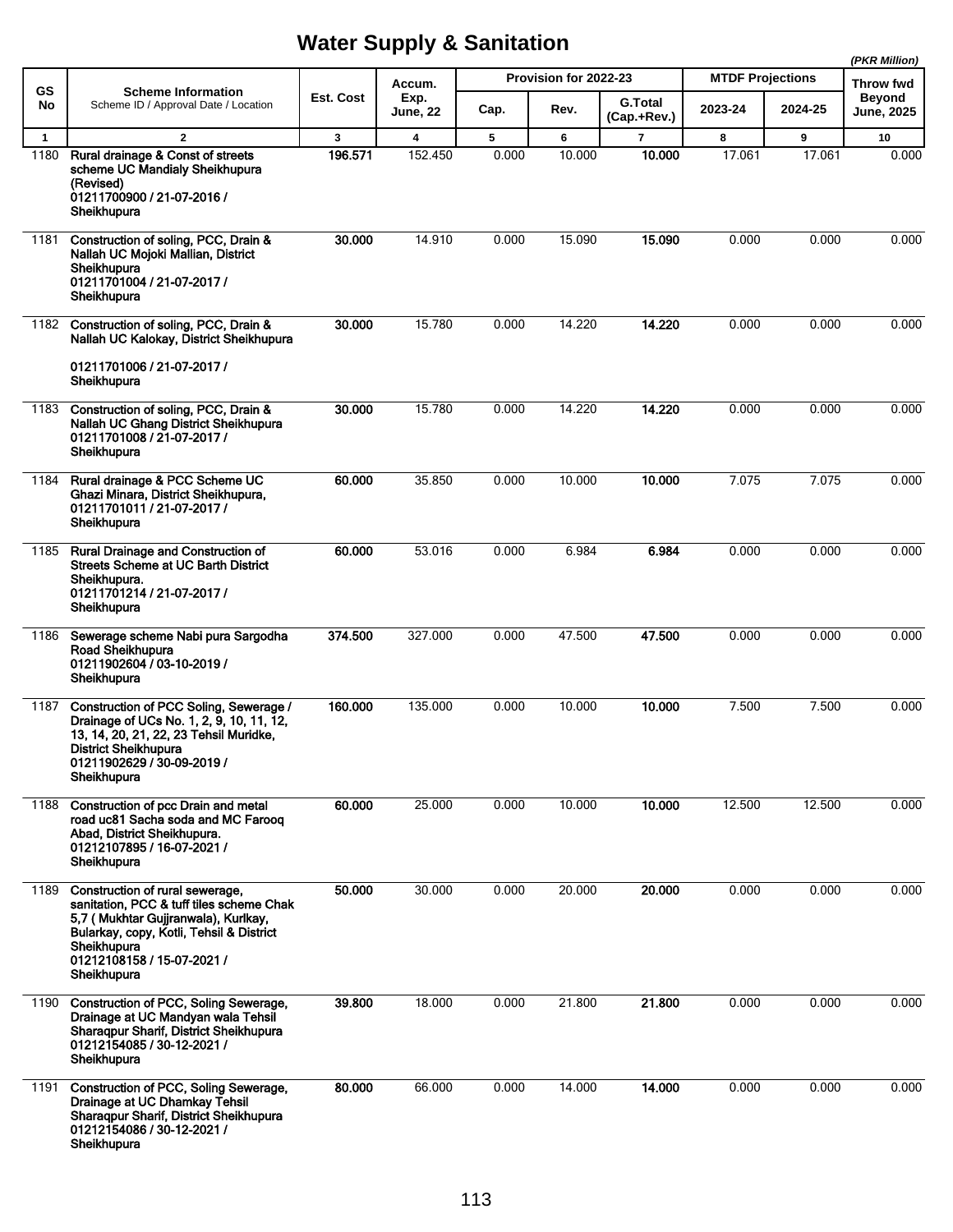|              |                                                                                                                                                                                                                                                             |              |                         |       |                       |                |                         |         | (PKR Million)              |
|--------------|-------------------------------------------------------------------------------------------------------------------------------------------------------------------------------------------------------------------------------------------------------------|--------------|-------------------------|-------|-----------------------|----------------|-------------------------|---------|----------------------------|
| <b>GS</b>    | <b>Scheme Information</b>                                                                                                                                                                                                                                   | Est. Cost    | Accum.<br>Exp.          |       | Provision for 2022-23 | <b>G.Total</b> | <b>MTDF Projections</b> |         | Throw fwd<br><b>Beyond</b> |
| No           | Scheme ID / Approval Date / Location                                                                                                                                                                                                                        |              | June, 22                | Cap.  | Rev.                  | (Cap.+Rev.)    | 2023-24                 | 2024-25 | <b>June, 2025</b>          |
| $\mathbf{1}$ | $\overline{2}$                                                                                                                                                                                                                                              | $\mathbf{3}$ | $\overline{\mathbf{4}}$ | 5     | 6                     | $\overline{7}$ | 8                       | 9       | 10                         |
| 1192         | Construction of PCC, Soling Sewerage,<br>Drainage at UC Muhallah Bomban wala.<br>Jewan wala ,Dera Fakhr ud Din, Damo<br>and different areas Tehsil &, District<br>Sheikhupura<br>01212154087 / 30-12-2021 /<br>Sheikhupura                                  | 44.500       | 17.000                  | 0.000 | 10.000                | 10.000         | 8.750                   | 8.750   | 0.000                      |
| 1193         | Construction of PCC, Soling Sewerage,<br>Drainage at Housing Colony, Kahn<br>Colony, Madni Park, Alaf Town, Green<br>Town and Different Area Tehsil & District<br>Sheikhupura<br>01212154088 / 30-12-2021 /<br>Sheikhupura                                  | 40.000       | 17.000                  | 0.000 | 23.000                | 23.000         | 0.000                   | 0.000   | 0.000                      |
| 1194         | Construction of PCC, Soling Sewerage,<br>Drainage at UC Sehjowal, Tehsil<br>Sharaqpur Sharif, District Sheikhupura<br>01212154093 / 30-12-2021 /<br>Sheikhupura                                                                                             | 80.000       | 65.000                  | 0.000 | 15.000                | 15.000         | 0.000                   | 0.000   | 0.000                      |
| 1195         | Construction of drain, PCC, Soling,<br>Nallah at Chak no. 180/R.B Nathowala.<br><b>District Nankana Sahib</b><br>01202108140 / 09-08-2021 / Nankana<br>Sahib                                                                                                | 150.000      | 70.000                  | 0.000 | 20.000                | 20,000         | 30.000                  | 30.000  | 0.000                      |
| 1196         | Construction of Drain, PCC / Tuff Tile,<br>Nullahs & Boundary Wall of Grave Yard<br>at UC Machrala, UC Meeran Pur, Jislani<br>/ Mustafabad & Fateh Thatha i/c<br>adjoining abadies District Nankana<br>Sahib<br>01202154083 / 30-11-2021 / Nankana<br>Sahib | 70.200       | 29.126                  | 0.000 | 10.000                | 10.000         | 15.537                  | 15.537  | 0.000                      |
| 1197         | Construction of Drain, PCC / Tuff Tile &<br>Nullahs at UC Pind Warburton &<br>Shareen Jhangar i/c adjoining area<br><b>District Nankana Sahib</b><br>01202154084 / 30-11-2021 / Nankana<br>Sahib                                                            | 69.500       | 39.035                  | 0.000 | 30.465                | 30.465         | 0.000                   | 0.000   | 0.000                      |
| 1198         | Construction of Drain, PCC / Tuff Tile &<br>Nullahs at UC Meerpur, Nakodar &<br>Different Wards of City Shahkot i/c<br>adioining area District Nankana Sahib<br>01202154085 / 30-11-2021 / Nankana<br>Sahib                                                 | 72.000       | 63.360                  | 0.000 | 8.640                 | 8.640          | 0.000                   | 0.000   | 0.000                      |
| 1199         | Construction of Drain, PCC / Tuff Tile &<br>Nullahs at Gandran, Dhrangan & Chak<br>No.184/RB i/c adjoining area District<br>Nankana Sahib<br>01202154086 / 30-11-2021 / Nankana<br>Sahib                                                                    | 69.700       | 49.061                  | 0.000 | 20.639                | 20.639         | 0.000                   | 0.000   | 0.000                      |
| 1200         | Construction of Drain, PCC / Tuff Tile,<br>Nullahs & Boundary Wall of Grave Yard<br>at UC Dallah Chanda Singh, Dallah<br>Jarmenian & Dallah Nangal i/c adjoining<br>area District Nankana Sahib<br>01202154087 / 30-11-2021 / Nankana<br>Sahib              | 69.500       | 29.035                  | 0.000 | 40.465                | 40.465         | 0.000                   | 0.000   | 0.000                      |
| 1201         | PCC and drainage scheme Thieng More<br>/Illah abad, Tehsil Chunian, District<br>Kasur<br>01181501715 / 02-02-2016 / Kasur                                                                                                                                   | 256.672      | 245.317                 | 0.000 | 11.355                | 11.355         | 0.000                   | 0.000   | 0.000                      |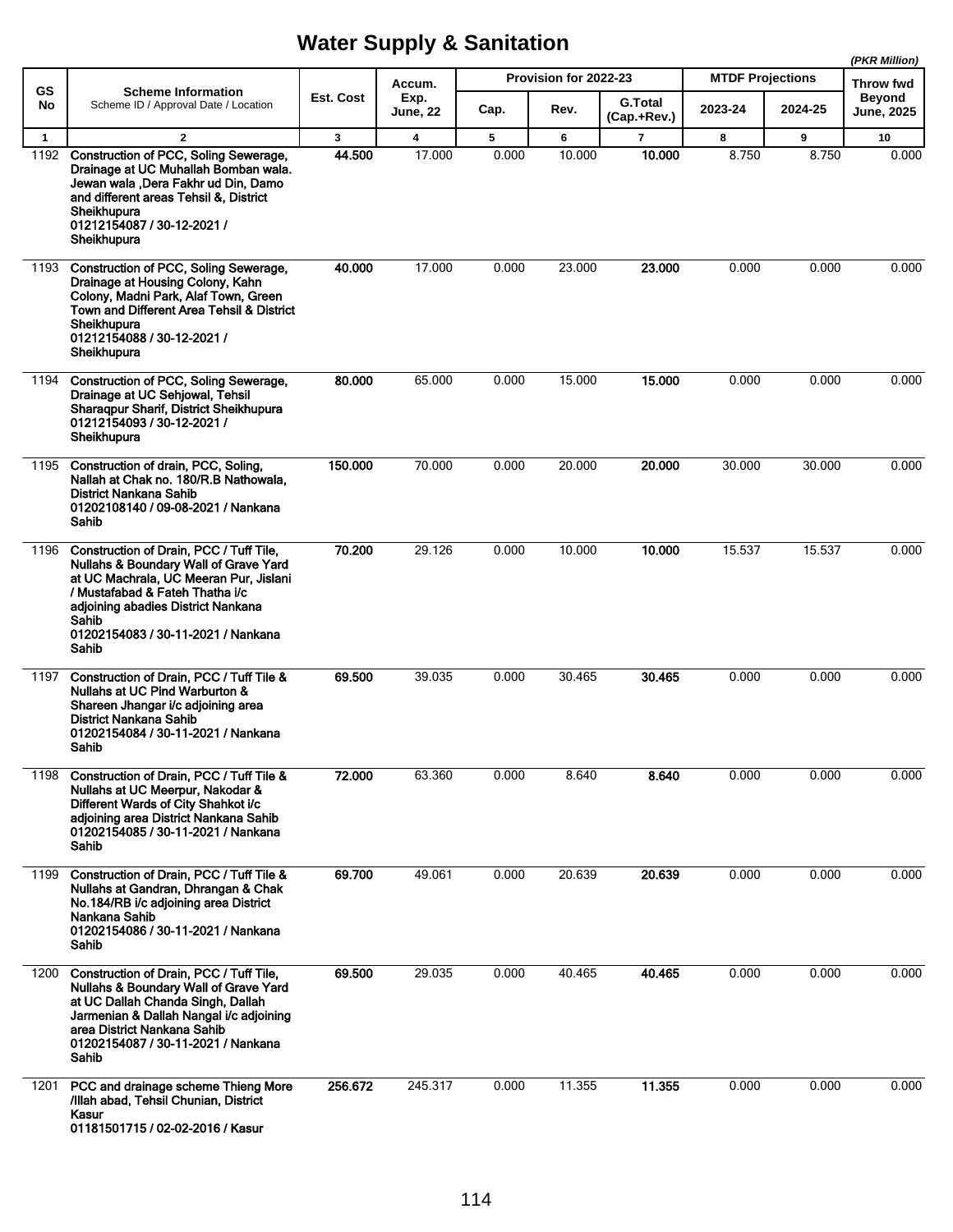|              |                                                                                                                                                                                                                                                                                                                                                                    |              |                         |       |                       |                |                         |         | (PKR Million)              |
|--------------|--------------------------------------------------------------------------------------------------------------------------------------------------------------------------------------------------------------------------------------------------------------------------------------------------------------------------------------------------------------------|--------------|-------------------------|-------|-----------------------|----------------|-------------------------|---------|----------------------------|
| <b>GS</b>    | <b>Scheme Information</b>                                                                                                                                                                                                                                                                                                                                          | Est. Cost    | Accum.<br>Exp.          |       | Provision for 2022-23 | <b>G.Total</b> | <b>MTDF Projections</b> |         | Throw fwd<br><b>Beyond</b> |
| No           | Scheme ID / Approval Date / Location                                                                                                                                                                                                                                                                                                                               |              | <b>June, 22</b>         | Cap.  | Rev.                  | (Cap.+Rev.)    | 2023-24                 | 2024-25 | <b>June, 2025</b>          |
| $\mathbf{1}$ | $\overline{2}$                                                                                                                                                                                                                                                                                                                                                     | $\mathbf{3}$ | $\overline{\mathbf{4}}$ | 5     | 6                     | $\overline{7}$ | 8                       | 9       | 10                         |
| 1202         | <b>Construction of PCC and Tuff Tile</b><br>Phoolnagar Phase-II, Tehsil Pattoki,<br>District Kasur<br>01181603842 / 10-04-2017 / Kasur                                                                                                                                                                                                                             | 188.416      | 120.848                 | 0.000 | 10.000                | 10.000         | 28.784                  | 28.784  | 0.000                      |
| 1203         | Rural Drainage Scheme Baggiana,<br>kamogil Jahuggian, dhinasing & Baroon<br><b>Abadies</b><br>01181700845 / 15-08-2017 / Kasur                                                                                                                                                                                                                                     | 90.000       | 71.576                  | 0.000 | 18.424                | 18.424         | 0.000                   | 0.000   | 0.000                      |
| 1204         | Rural Drainage & PCC Scheme Bhamba<br>Kalan & Khurd and Adjoining Abadies<br><b>District Kasur.</b><br>01181400779 / 13-03-2015 / Kasur                                                                                                                                                                                                                            | 95.000       | 14.290                  | 0.000 | 20.000                | 20.000         | 30.355                  | 30.355  | 0.000                      |
| 1205         | <b>Construction of Drain, Brick Pavement,</b><br>Sullage Carrier, Tuff Tile, PCC in District<br>Okara Chak no. 38-GD<br>01341701182 / 11-08-2017 / Okara                                                                                                                                                                                                           | 65.884       | 40.685                  | 0.000 | 25.199                | 25.199         | 0.000                   | 0.000   | 0.000                      |
| 1206         | <b>Cosnt: of Drain, Brick Pavement Sullage</b><br>Carrier and Tuff Tile at Chak No. 24/1-<br><b>AL District Okara</b><br>01341902293 / 23-09-2019 / Okara                                                                                                                                                                                                          | 41.415       | 30.335                  | 0.000 | 11.080                | 11.080         | 0.000                   | 0.000   | 0.000                      |
| 1207         | Sewerage Scheme Sahiwal City, City<br>Bund Road, LBDC, High Street & Girls<br><b>College Road</b><br>01361700786 / 10-01-2017 / Sahiwal                                                                                                                                                                                                                            | 167.605      | 111.142                 | 0.000 | 10.000                | 10.000         | 23.232                  | 23.232  | 0.000                      |
| 1208         | Water Supply / Sewerage / Filtration<br>Plants in 13 UCs of PP-221, Sahiwal<br>01361701087 / 06-12-2017 / Sahiwal                                                                                                                                                                                                                                                  | 150.000      | 79.910                  | 0.000 | 25.000                | 25,000         | 22.545                  | 22.545  | 0.000                      |
| 1209         | Rehabilitation / Improvement /<br><b>Argumentation of Sewerage Scheme</b><br>Chak No.91/6-R, Sahiwal<br>01362102499 / 15-07-2021 / Sahiwal                                                                                                                                                                                                                         | 22.037       | 18.000                  | 0.000 | 4.037                 | 4.037          | 0.000                   | 0.000   | 0.000                      |
| 1210         | Sewerage Schemes in NA-148, District<br>Sahiwal<br>01362102972 / 24-05-2021 / Sahiwal                                                                                                                                                                                                                                                                              | 350.000      | 67.000                  | 0.000 | 25.000                | 25.000         | 129.000                 | 129.000 | 0.000                      |
| 1211         | Rural Sewerage Scheme Adda band<br>Bosan, Roye Hatti & Mattay Hatti District<br>Multan<br>01241701043 / 03-08-2017 / Multan                                                                                                                                                                                                                                        | 40.600       | 12.831                  | 0.000 | 10.000                | 10.000         | 8.885                   | 8.885   | 0.000                      |
| 1212         | Rural Sewerage Scheme Ghousabad,<br>District Multan<br>01241701044 / 03-08-2017 / Multan                                                                                                                                                                                                                                                                           | 37.000       | 9.266                   | 0.000 | 10.000                | 10.000         | 8.867                   | 8.867   | 0.000                      |
| 1213         | Rural Sewerage Scheme Mouza Ajwani<br>/ Sharif District Multan<br>01241701048 / 06-09-2017 / Multan                                                                                                                                                                                                                                                                | 96.500       | 67.709                  | 0.000 | 14.396                | 14.396         | 7.198                   | 7.198   | 0.000                      |
| 1214         | <b>Constructino of Soling, Drains, Sullage</b><br>Carrier, RCC Culverts in Union Councils<br>Salar Wahan, Thull Najeeb, Man Kot,<br>Chak Norang Shah, Boota Singh, Mari<br>Sahu Ibrahim Pur, Mubarak Pur, 5-<br>Kassi, Mula Pur, Nabi Pur, Chak Haider<br>Abad & Monga Wala Tehsil Kabirwala in<br>PP-213 District Khanewal<br>01221701425 / 19-08-2017 / Khanewal | 199.990      | 151.819                 | 0.000 | 24.086                | 24.086         | 12.043                  | 12.043  | 0.000                      |
| 1215         | Sewerage Schemes Chak No.5/WB,<br>24/WB, 88/ WB and 90/WB. District<br>Vehari<br>01251701266 / 31-07-2017 / Vehari                                                                                                                                                                                                                                                 | 40.429       | 28.109                  | 0.000 | 12.320                | 12.320         | 0.000                   | 0.000   | 0.000                      |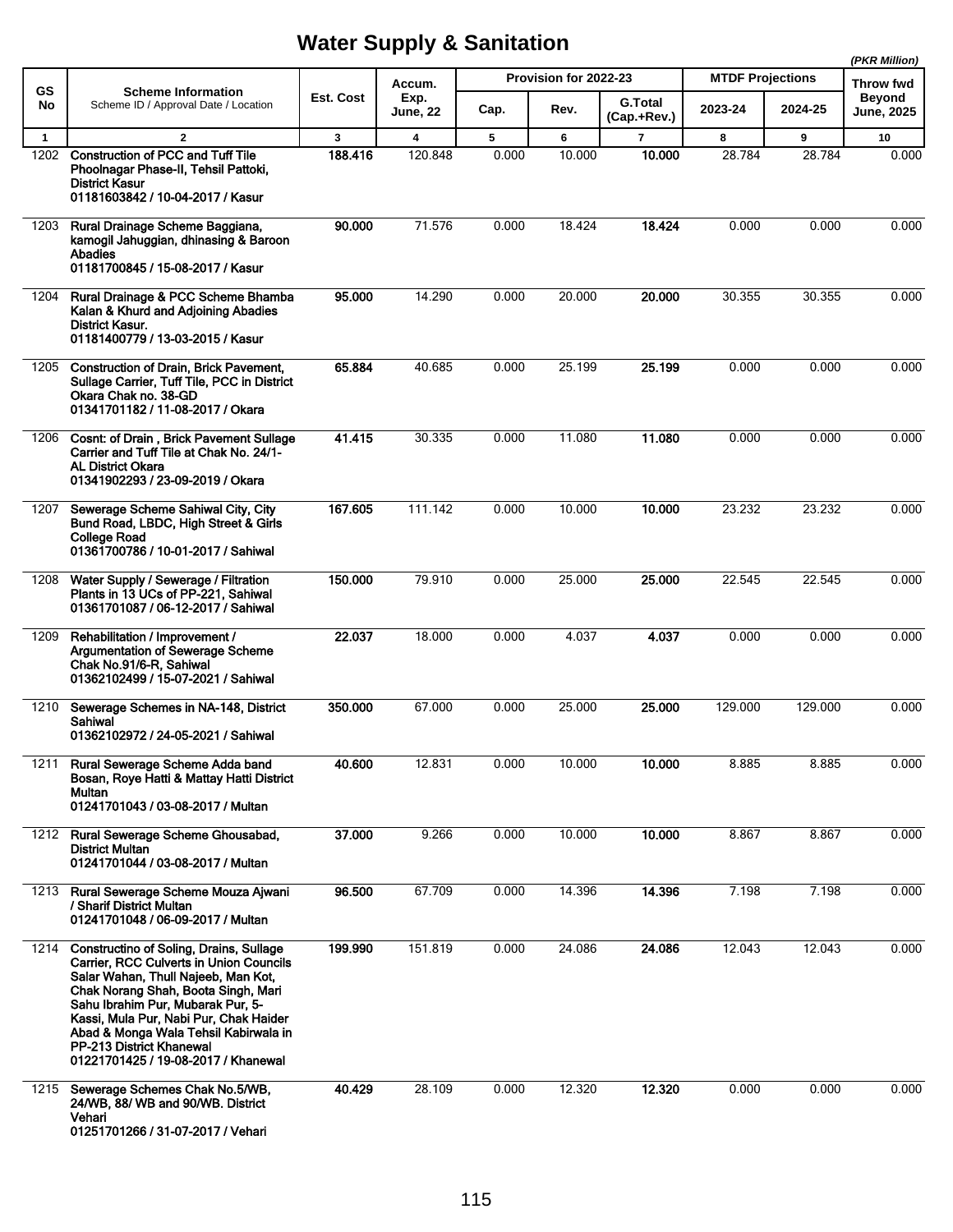|              |                                                                                                                                                                                                                                           |           |                |       |                       |                |                         |         | (PKR Million)              |
|--------------|-------------------------------------------------------------------------------------------------------------------------------------------------------------------------------------------------------------------------------------------|-----------|----------------|-------|-----------------------|----------------|-------------------------|---------|----------------------------|
| GS<br>No     | <b>Scheme Information</b><br>Scheme ID / Approval Date / Location                                                                                                                                                                         | Est. Cost | Accum.<br>Exp. |       | Provision for 2022-23 | <b>G.Total</b> | <b>MTDF Projections</b> |         | Throw fwd<br><b>Beyond</b> |
|              |                                                                                                                                                                                                                                           |           | June, 22       | Cap.  | Rev.                  | (Cap.+Rev.)    | 2023-24                 | 2024-25 | <b>June, 2025</b>          |
| $\mathbf{1}$ | $\overline{2}$                                                                                                                                                                                                                            | 3         | 4              | 5     | 6                     | 7              | 8                       | 9       | 10                         |
| 1216         | Provision of Water Supply Scheme at<br>Sakhi Sarwar D.G.Khan<br>01042103266 / 08-05-2021 / Dera Ghazi<br>Khan                                                                                                                             | 39.709    | 20.735         | 0.000 | 18.974                | 18.974         | 0.000                   | 0.000   | 0.000                      |
| 1217         | Comprehensive Sewerage / Drainage<br>scheme Fazilpur, Tehsil & District<br>Rajanpur<br>01071902581 / 15-10-2019 / Rajanpur                                                                                                                | 400.000   | 109.886        | 0.000 | 52.000                | 52.000         | 119.057                 | 119.057 | 0.000                      |
| 1218         | Provision of 10 NO. Solarized Reverse<br>Osmosis (RO) Plants in Pachad Area<br>and Rehabilitation Extension of Water<br>Supp;y Scheme in Tibbi Lundan in<br><b>Tehsil Jampur Distrcit Rajanpur</b><br>01071902711 / 12-10-2019 / Rajanpur | 60.000    | 37.948         | 0.000 | 22.052                | 22.052         | 0.000                   | 0.000   | 0.000                      |
| 1219         | Sewerage / Drainage Scheme for<br>Rangpur Muzaffargarh<br>01061603906 / 27-11-2016 /<br><b>Muzaffargarh</b>                                                                                                                               | 241.100   | 141.070        | 0.000 | 30.000                | 30.000         | 35.015                  | 35.015  | 0.000                      |
| 1220         | Construction of PCC/ Drainage and Tuff<br><b>Tiles District Muzaffargarh</b><br>01061701154 / 28-09-2017 /<br><b>Muzaffargarh</b>                                                                                                         | 90.000    | 50.271         | 0.000 | 19.865                | 19.865         | 9.932                   | 9.932   | 0.000                      |
| 1221         | Urban Water Supply Scheme Kot Addu<br>01062054923 / 07-01-2021 /<br><b>Muzaffargarh</b>                                                                                                                                                   | 216.154   | 18.854         | 0.000 | 13.000                | 13.000         | 92.150                  | 92.150  | 0.000                      |
| 1222         | Rural Sewerage/Drainage Scheme Dhori<br>Adda & Adoining Abadies Chak No.<br>426AB & 438/TDA (Revised)<br>01051400750 / 25-10-2014 / Layyah                                                                                                | 199.933   | 141.963        | 0.000 | 57.970                | 57.970         | 0.000                   | 0.000   | 0.000                      |
| 1223         | Rural / Sewerage / Drainage / solling<br>Scheme basti Wara Wala Sehran, tehsil<br>Karor, District layyah<br>01051902706 / 26-09-2019 / Layyah                                                                                             | 30.000    | 22.804         | 0.000 | 7.196                 | 7.196          | 0.000                   | 0.000   | 0.000                      |
| 1224         | Rural Sewerage/ Drainage /PCC Slab in<br>Chak No.84/TDA, Chak No.218-A/TDA,<br>and Faazal Colony near Fateh-Pur,<br>Tehsil Karor Lal Easan District Layyah.<br>01052107896 / 14-07-2021 / Lavvah                                          | 50.000    | 16.000         | 0.000 | 34.000                | 34.000         | 0.000                   | 0.000   | 0.000                      |
| 1225         | Leftover works of Sewerage & Drainage<br>Scheme at Deen Pur. Chak No.<br>224/TDA, Chak No. 92/ML, Chak No.<br>93/ML & Chak No. 94/ ML all Tehsil<br>Karor Distt. Layyah.<br>01052108069 / 30-07-2021 / Layyah                             | 225.000   | 70.000         | 0.000 | 30.382                | 30.382         | 62.309                  | 62.309  | 0.000                      |
| 1226         | <b>Construction of Solling/Drainage/Water</b><br>Supply of Remaining Areas of Teshil<br><b>Sadar District Bahawalpur</b><br>01021902738 / 10-01-2019 /<br>Bahawalpur                                                                      | 50.000    | 34.994         | 0.000 | 15.006                | 15.006         | 0.000                   | 0.000   | 0.000                      |
| 1227         | Provision of Sewerage System In<br><b>Ahmadpur Sharkiya</b><br>01021902804 / 19-11-2019 /<br>Bahawalpur                                                                                                                                   | 200.000   | 143.490        | 0.000 | 15.000                | 15.000         | 20.755                  | 20.755  | 0.000                      |
| 1228         | Provision of tuff tiles in remaining parts<br>of Ahmadpur East (MC). District<br>Bahawalpur<br>01022103955 / 27-07-2021 /<br><b>Bahawalpur</b>                                                                                            | 100.000   | 15.000         | 0.000 | 10.000                | 10.000         | 37.500                  | 37.500  | 0.000                      |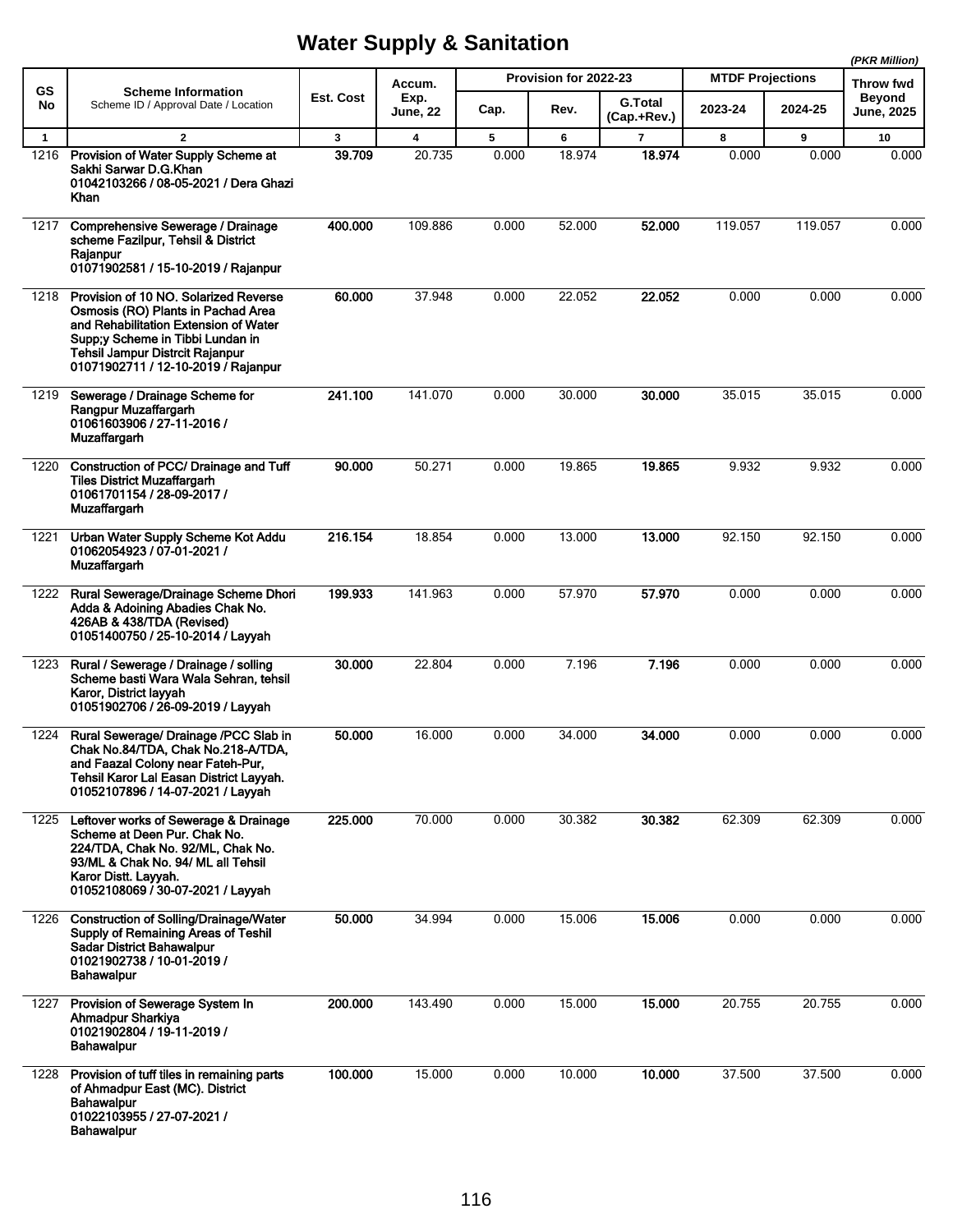|                      |                                                                                                                                                                                                                                                                                                                                                                                                                                       |              |                 |            |                       |                               |                         |            | (PKR Million)              |
|----------------------|---------------------------------------------------------------------------------------------------------------------------------------------------------------------------------------------------------------------------------------------------------------------------------------------------------------------------------------------------------------------------------------------------------------------------------------|--------------|-----------------|------------|-----------------------|-------------------------------|-------------------------|------------|----------------------------|
| <b>GS</b>            | <b>Scheme Information</b>                                                                                                                                                                                                                                                                                                                                                                                                             | Est. Cost    | Accum.<br>Exp.  |            | Provision for 2022-23 |                               | <b>MTDF Projections</b> |            | Throw fwd<br><b>Beyond</b> |
| No                   | Scheme ID / Approval Date / Location                                                                                                                                                                                                                                                                                                                                                                                                  |              | <b>June, 22</b> | Cap.       | Rev.                  | <b>G.Total</b><br>(Cap.+Rev.) | 2023-24                 | 2024-25    | <b>June, 2025</b>          |
| $\mathbf{1}$<br>1229 | $\overline{2}$<br><b>Rural Drainage/Solling/Street Pavement</b><br>in Qadirpur, Kotlapathan, Rukanpur in<br>Tehsil Rehim Yar Khan/Khanpur District<br>Rahim Yar Khan<br>01031902788 / 07-10-2019 / Rahim Yar<br>Khan                                                                                                                                                                                                                  | 3<br>100.000 | 4<br>90.464     | 5<br>0.000 | 6<br>9.536            | $\overline{7}$<br>9.536       | 8<br>0.000              | 9<br>0.000 | 10<br>0.000                |
| 1230                 | Rehabilitation/ Augmentation/<br><b>Costruction Of Sewerage System In</b><br>Fateh Pur Kamal, Khai Khair Shah,<br>Sardar Garh, Garhi Ikhtiar Khan, Fateh<br>Pur Punjabian, Taj Garh, Pallo Shah,<br>Badli Shahrif, Abad Pur, Ahsan Pur,<br>Iqbal Abad, Mianwali Qureshian,<br>Chachran Shahrif, Kanday Wali, Chak<br>No.75/Np (Gharbi) And Basti Jam<br>Shahroo Kewad District Rahim Yar Khan<br>01032102137 / 30-07-2021 / Rahim Yar | 400.000      | 155.000         | 0.000      | 30.000                | 30.000                        | 107.500                 | 107.500    | 0.000                      |
| 1231                 | Khan<br>Construction of PCC / Soling / Drainage<br>/ Street and Tuff Tiles in Mohallah<br>Jamiya Mosque Bangla Road Nawab<br>Chowk Imtiaz Lali Chowk, Old Eid gah<br>Changran - Qadirabad Wark No 3,<br>Ghulam Mustafabad Ward no 4, Dera<br>Mehar Imtiaz Lali to Haidery Chowk<br>Police<br>01081701125 / 02-08-2017 / Chiniot                                                                                                       | 26.900       | 19.771          | 0.000      | 7.129                 | 7.129                         | 0.000                   | 0.000      | 0.000                      |
| 1232                 | Construction of PCC / Soling / Drainage<br>/ Street and Tuff Tiles in Mohallah Allah<br>Chowk to Sargodha Road, Station<br>Noorpur Ward no. 2, Ward no. 5 Laliyan,<br>Tariqabad Ward no. 6 Lalian<br>01081701126 / 02-08-2017 / Chiniot                                                                                                                                                                                               | 25.500       | 12.101          | 0.000      | 13.399                | 13.399                        | 0.000                   | 0.000      | 0.000                      |
| 1233                 | Construction of PCC / Soling / Drainage<br>/ Street and Tuff Tiles Pullian Mouza<br>Ahmad Nagar, Carpet City Ladhiyan<br>Phase-I, Carpet City Ladhiyan Phase-II,<br>and alongwith Road Mouza<br>Changarwala.<br>01081701130 / 02-08-2017 / Chiniot                                                                                                                                                                                    | 32.000       | 30.665          | 0.000      | 1.335                 | 1.335                         | 0.000                   | 0.000      | 0.000                      |
| 1234                 | Provision<br>Drainage/Sewerage/Nallah/PCC/Tuff<br>Tile /Brick Pavement including all allied<br>works of UC 11, District Chiniot<br>01081701446 / 02-08-2017 / Chiniot                                                                                                                                                                                                                                                                 | 49.988       | 20.298          | 0.000      | 10.000                | 10.000                        | 9.845                   | 9.845      | 0.000                      |
| 1235                 | Provision<br>Drainage/Sewerage/Nallah/PCC/Tuff<br>Tile /Brick Pavement including all allied<br>works of UC 14, District Chiniot<br>01081701449 / 02-08-2017 / Chiniot                                                                                                                                                                                                                                                                 | 49.982       | 28.190          | 0.000      | 21.792                | 21.792                        | 0.000                   | 0.000      | 0.000                      |
| <b>Schemes</b>       | <b>Total: Rural Sewerage Drainage</b>                                                                                                                                                                                                                                                                                                                                                                                                 | 18,486.976   | 11,315.991      | 0.000      | 2,768.112             | 2,768.112                     | 2,201.445               | 2,201.445  | 0.000                      |
|                      | <b>Rural Water Supply Schemes</b>                                                                                                                                                                                                                                                                                                                                                                                                     |              |                 |            |                       |                               |                         |            |                            |
| 1236                 | Rural Water Supply scheme Dewal UC<br>Dewal Tehsil Murree, District<br>Rawalpindi.<br>01291902586 / 11-09-2019 / Rawalpindi                                                                                                                                                                                                                                                                                                           | 40.000       | 36.998          | 0.000      | 3.002                 | 3.002                         | 0.000                   | 0.000      | 0.000                      |
| 1237                 | Water Supply Scheme Dhoke Dhandi<br>(GHEL) to Dhoke Dand Gali Nullah U/C<br>Chajjana Tehsil Kotli Sattian District<br>Rawalpindi.<br>01292101418 / 16-07-2021 / Rawalpindi                                                                                                                                                                                                                                                            | 12.261       | 9.920           | 0.000      | 2.341                 | 2.341                         | 0.000                   | 0.000      | 0.000                      |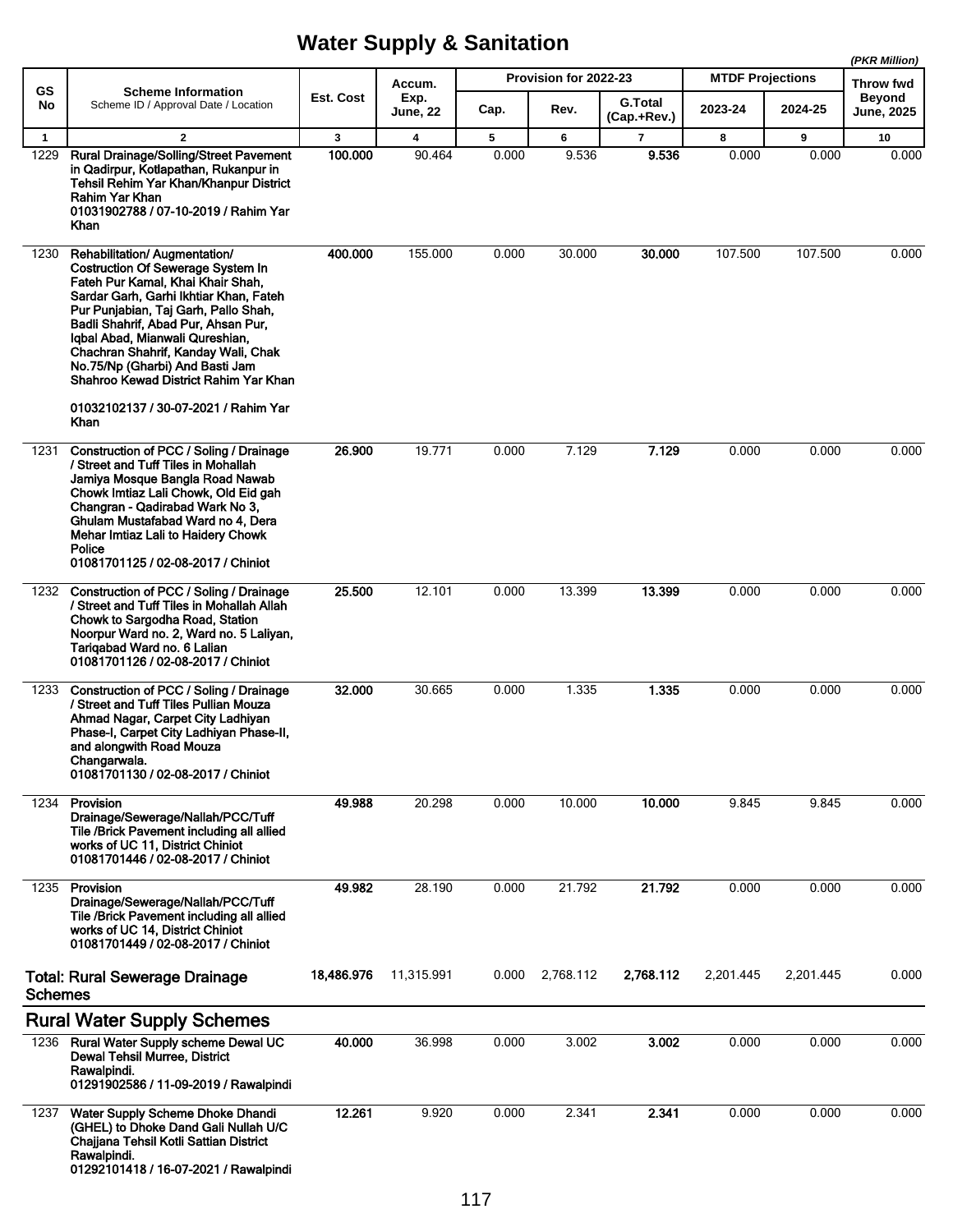|                      |                                                                                                                                                                                                                                   |                        |                                   |            | (PKR Million)         |                               |                         |             |                            |
|----------------------|-----------------------------------------------------------------------------------------------------------------------------------------------------------------------------------------------------------------------------------|------------------------|-----------------------------------|------------|-----------------------|-------------------------------|-------------------------|-------------|----------------------------|
| GS                   | <b>Scheme Information</b>                                                                                                                                                                                                         | Est. Cost              | Accum.<br>Exp.                    |            | Provision for 2022-23 |                               | <b>MTDF Projections</b> |             | Throw fwd<br><b>Beyond</b> |
| No                   | Scheme ID / Approval Date / Location                                                                                                                                                                                              |                        | June, 22                          | Cap.       | Rev.                  | <b>G.Total</b><br>(Cap.+Rev.) | 2023-24                 | 2024-25     | <b>June, 2025</b>          |
| $\mathbf{1}$<br>1238 | $\overline{2}$<br>Augmentation / Rehabilitation of Water<br>Supply Scheme Khour Tehsil Pindi Gheb<br><b>District Attock</b><br>01261603918 / 10-09-2016 / Attock                                                                  | $\mathbf{3}$<br>69.989 | $\overline{\mathbf{4}}$<br>35.657 | 5<br>0.000 | 6<br>10.000           | $\overline{7}$<br>10.000      | 8<br>12.166             | 9<br>12.166 | 10<br>0.000                |
| 1239                 | <b>Extension of water Supply scheme</b><br>Khewra, Tehsil Pind Dadan Khan,<br><b>District Jhelum</b><br>01281501742 / 11-04-2016 / Jhelum                                                                                         | 159.782                | 67.370                            | 0.000      | 25.000                | 25.000                        | 33.706                  | 33.706      | 0.000                      |
| 1240                 | Authority to maintain & Regulate<br>Naroomi Dhan water Supply Scheme<br>Tehsil P.D.Khan<br>01281603834 / 29-09-2016 / Jhelum                                                                                                      | 361.446                | 141.005                           | 0.000      | 30.000                | 30.000                        | 95.221                  | 95.221      | 0.000                      |
| 1241                 | Rural water supply scheme chak no<br>116/NB District Sargodha<br>01132101716 / 15-07-2021 / Sargodha                                                                                                                              | 20,000                 | 10.700                            | 0.000      | 9.300                 | 9.300                         | 0.000                   | 0.000       | 0.000                      |
| 1242                 | Sewerage Road, PCC street water<br>filtration plants UC / Village Naseer Pur<br>kalan Tehsil Kot Momin District<br>Sargodha.(W.P NO.30384 Court)<br>01332105114 / 15-07-2021 / Sargodha                                           | 25.016                 | 10.000                            | 0.000      | 15.016                | 15.016                        | 0.000                   | 0.000       | 0.000                      |
| 1243                 | Provision of Rural Water Supply Scheme<br>at Jhuggian, District Khushab<br>01311902617 / 22-08-2019 / Khushab                                                                                                                     | 20.000                 | 4.084                             | 0.000      | 15.916                | 15.916                        | 0.000                   | 0.000       | 0.000                      |
| 1244                 | Execution of water supply for villages<br>located in khattak belt in mainwali.<br>01322002808 / 20-10-2021 / Mianwali                                                                                                             | 2,266.741              | 540.000                           | 0.000      | 300.000               | 300,000                       | 713.371                 | 713.371     | 0.000                      |
| 1245                 | water Supply & Sewerage Scheme<br>Rajana District Toba Tek Singh<br>01111400758 / 06-12-2014 / Toba Tek<br>Singh                                                                                                                  | 179.779                | 177.279                           | 0.000      | 2.500                 | 2.500                         | 0.000                   | 0.000       | 0.000                      |
| 1246                 | Water Supply / PCC / Drainage Facility<br>in Sodhrar Town, Tehsil Wazirabad,<br><b>District Gujranwala</b><br>01121701481 / 02-01-2018 / Gujranwala                                                                               | 134.586                | 80.859                            | 0.000      | 53.727                | 53.727                        | 0.000                   | 0.000       | 0.000                      |
| 1247                 | Provision of Water Supply and Drainage<br>Scheme in Village Sher Garh UC<br>Machiwal Tehsil & District Gujrat<br>01131703809 / 28-02-2018 / Gujrat                                                                                | 49.971                 | 47.294                            | 0.000      | 2.677                 | 2.677                         | 0.000                   | 0.000       | 0.000                      |
| 1248                 | Construction of street / PCC / Soling /<br>Nallian in various Ucs of District M.B.Din<br>01151700997 / 25-08-2017 / Mandi<br><b>Bahauddin</b>                                                                                     | 164.702                | 152.000                           | 0.000      | 12.700                | 12.700                        | 0.000                   | 0.000       | 0.000                      |
| 1249                 | PCC and Drainage Scheme in UC-247<br>at Kahna Kohna Lahore<br>01192102189 / 23-11-2021 / Lahore                                                                                                                                   | 200.000                | 183.841                           | 0.000      | 16.159                | 16.159                        | 0.000                   | 0.000       | 0.000                      |
| 1250                 | Provision of Filtration Plant (UF), tuff<br>tiles, sewerage / drainage, brick<br>pavement, PCC and sullage carrier in<br>rohaila maitla & adjoining abadies<br><b>Depalpur District Okara</b><br>01342102246 / 16-07-2021 / Okara | 52.061                 | 49.800                            | 0.000      | 2.261                 | 2.261                         | 0.000                   | 0.000       | 0.000                      |
| 1251                 | <b>Rural Water Supply Scheme Chak</b><br>No.57/12-L<br>01362101373 / 15-07-2021 / Sahiwal                                                                                                                                         | 36.118                 | 28.238                            | 0.000      | 7.880                 | 7.880                         | 0.000                   | 0.000       | 0.000                      |
| 1252                 | <b>Rural Water Supply Scheme Chak</b><br>No.87/12-L (Masuranwali)<br>01362101381 / 15-07-2021 / Sahiwal                                                                                                                           | 30.730                 | 16.730                            | 0.000      | 14.000                | 14.000                        | 0.000                   | 0.000       | 0.000                      |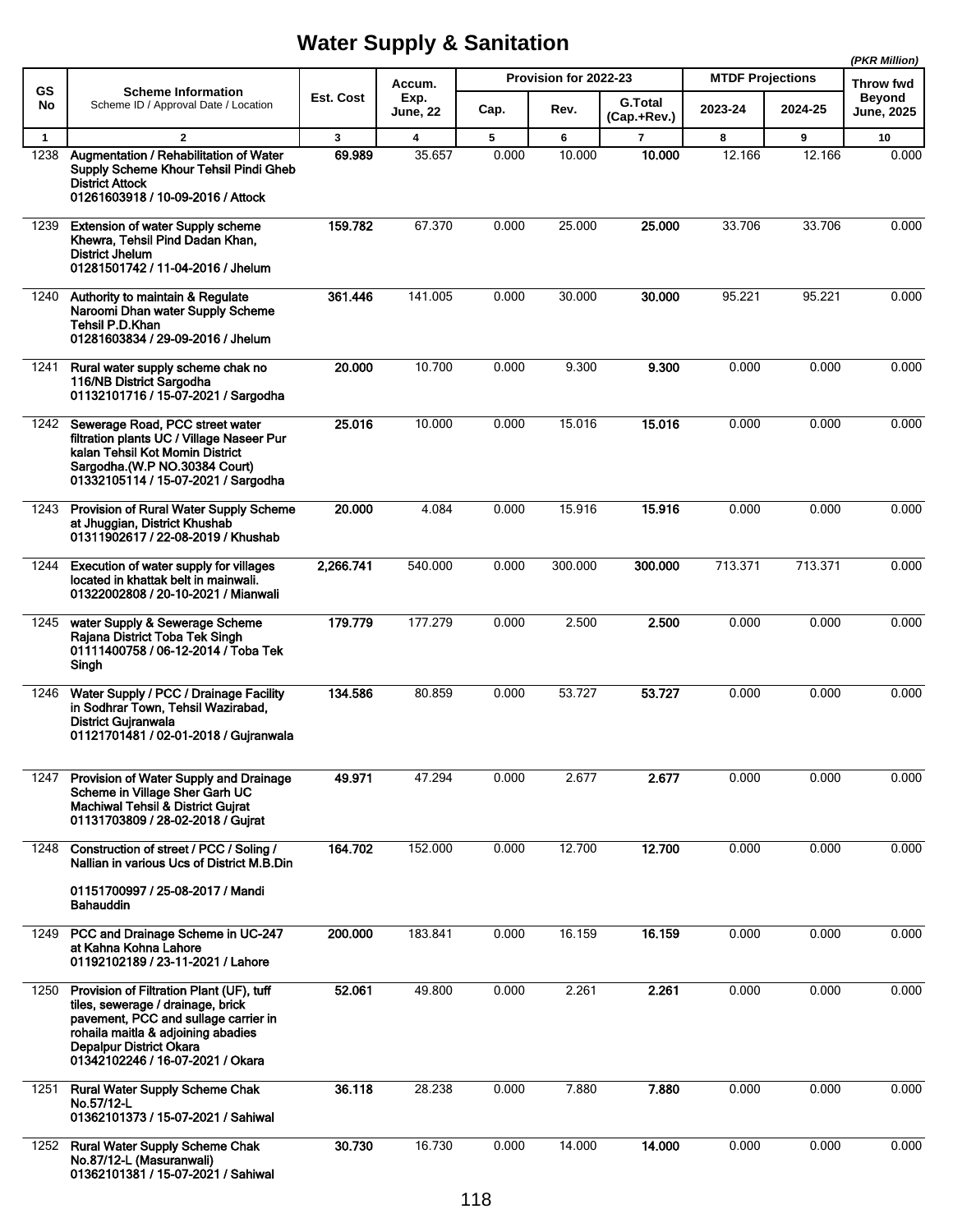|                |                                                                                                                                                                                                                                      |           |                         |       |                       |                               |                         |         | (PKR Million)               |
|----------------|--------------------------------------------------------------------------------------------------------------------------------------------------------------------------------------------------------------------------------------|-----------|-------------------------|-------|-----------------------|-------------------------------|-------------------------|---------|-----------------------------|
| <b>GS</b>      | <b>Scheme Information</b>                                                                                                                                                                                                            |           | Accum.                  |       | Provision for 2022-23 |                               | <b>MTDF Projections</b> |         | Throw fwd                   |
| No             | Scheme ID / Approval Date / Location                                                                                                                                                                                                 | Est. Cost | Exp.<br><b>June, 22</b> | Cap.  | Rev.                  | <b>G.Total</b><br>(Cap.+Rev.) | 2023-24                 | 2024-25 | Beyond<br><b>June, 2025</b> |
| $\mathbf{1}$   | $\overline{2}$                                                                                                                                                                                                                       | 3         | $\overline{\mathbf{4}}$ | 5     | 6                     | $\overline{7}$                | 8                       | 9       | 10                          |
| 1253           | Rehabilitation / improvement of Roads<br>Sewer Drainage and water supply with<br>R.O Plant at Sheikh Fazal Tehsil<br>Burewala District Vehari<br>01252108075 / 31-08-2021 / Vehari                                                   | 40.000    | 15.000                  | 0.000 | 25.000                | 25.000                        | 0.000                   | 0.000   | 0.000                       |
| 1254           | Provision of Rural water Supply Scheme<br>Nutkani, District D.G. Khan<br>01041603816 / 16-09-2017 / Dera Ghazi<br>Khan                                                                                                               | 82.680    | 76.357                  | 0.000 | 6.323                 | 6.323                         | 0.000                   | 0.000   | 0.000                       |
| 1255           | Improvement/Extension of Water Supply<br>Scheme Vehova and Mithey Wali, Thesil<br>Taunsa, Distric D.G.Khan<br>01042054301 / 08-02-2021 / Dera Ghazi<br>Khan                                                                          | 78.000    | 13.961                  | 0.000 | 10.000                | 10.000                        | 27.020                  | 27.020  | 0.000                       |
| 1256           | Water Supply Schemes in Mouza Fateh<br>Pur and Ali Pur District Muzaffargarh<br>01062054922 / 29-06-2021 /<br>Muzaffargarh                                                                                                           | 70.000    | 41.704                  | 0.000 | 14.148                | 14.148                        | 7.074                   | 7.074   | 0.000                       |
| 1257           | <b>Consturction of Water Filtration Plants</b><br>UC Azizabad, UC Sadiqabad, UC<br>Wandar, UC Zulfigarbad, UC Khanpur<br>Bagga Sher, UC 632/TDA, UC Jarh,<br>T&D, Muzaffargarh.<br>01062202433 / 09-12-2021 /<br><b>Muzaffargarh</b> | 20.000    | 0.000                   | 0.000 | 4.000                 | 4.000                         | 8.000                   | 8.000   | 0.000                       |
| 1258           | Mega Water Supply Scheme for City<br>Ahmedpur East District Bahawalpur (PC-<br>II).<br>01022154081 / 29-07-2021 /<br><b>Bahawalpur</b>                                                                                               | 12.383    | 9.155                   | 0.000 | 3.228                 | 3.228                         | 0.000                   | 0.000   | 0.000                       |
| 1259           | Rehabilitation of Rural water Supply<br>Schemes Muga Chandna Mirdin Hakim<br>Mirdin Mohib Ali Khazan Singh<br>01011603744 / 19-08-2016 /<br>Bahawalnagar                                                                             | 99.971    | 76.806                  | 0.000 | 23.165                | 23.165                        | 0.000                   | 0.000   | 0.000                       |
| 1260           | <b>Rural water Supply Schemes Mouza</b><br>Janu Khan Basti Kapooran and kot<br>Ganga Singh District Bahawalnagar<br>01011603897 / 19-08-2016 /<br>Bahawalnagar                                                                       | 97.808    | 75.219                  | 0.000 | 22.589                | 22.589                        | 0.000                   | 0.000   | 0.000                       |
| 1261           | water Supply Scheme Noor Sar (New &<br>Old) Bahawalnagar<br>01011501794 / 06-10-2015 /<br>Bahawalnagar                                                                                                                               | 72.820    | 64.909                  | 0.000 | 7.911                 | 7.911                         | 0.000                   | 0.000   | 0.000                       |
|                | <b>Total: Rural Water Supply Schemes</b>                                                                                                                                                                                             | 4,396.844 | 1,964.886               | 0.000 | 638.843               | 638.843                       | 896.558                 | 896.558 | 0.000                       |
| <b>Schemes</b> | Urban Sewerage Drainage                                                                                                                                                                                                              |           |                         |       |                       |                               |                         |         |                             |
|                | 1262 Urban Sewerage / drainage scheme for<br>Hassan Abdal City, Hassan Abdal,<br><b>District attock</b><br>01261400762 / 28-08-2014 / Attock                                                                                         | 223.596   | 208.636                 | 0.000 | 14.960                | 14.960                        | 0.000                   | 0.000   | 0.000                       |
| 1263           | Urban Sewerage Scheme Jhelum with<br><b>Treatment Plant District Jhelum</b><br>01281501784 / 29-03-2016 / Jhelum                                                                                                                     | 539.592   | 488.153                 | 0.000 | 10.000                | 10.000                        | 20.720                  | 20.720  | 0.000                       |
| 1264           | Rehabilitation of Sewerage Scheme Kot<br><b>Momin District Sargodha</b><br>01331603746 / 27-08-2016 / Sargodha                                                                                                                       | 152.394   | 66.868                  | 0.000 | 10.000                | 10.000                        | 37.763                  | 37.763  | 0.000                       |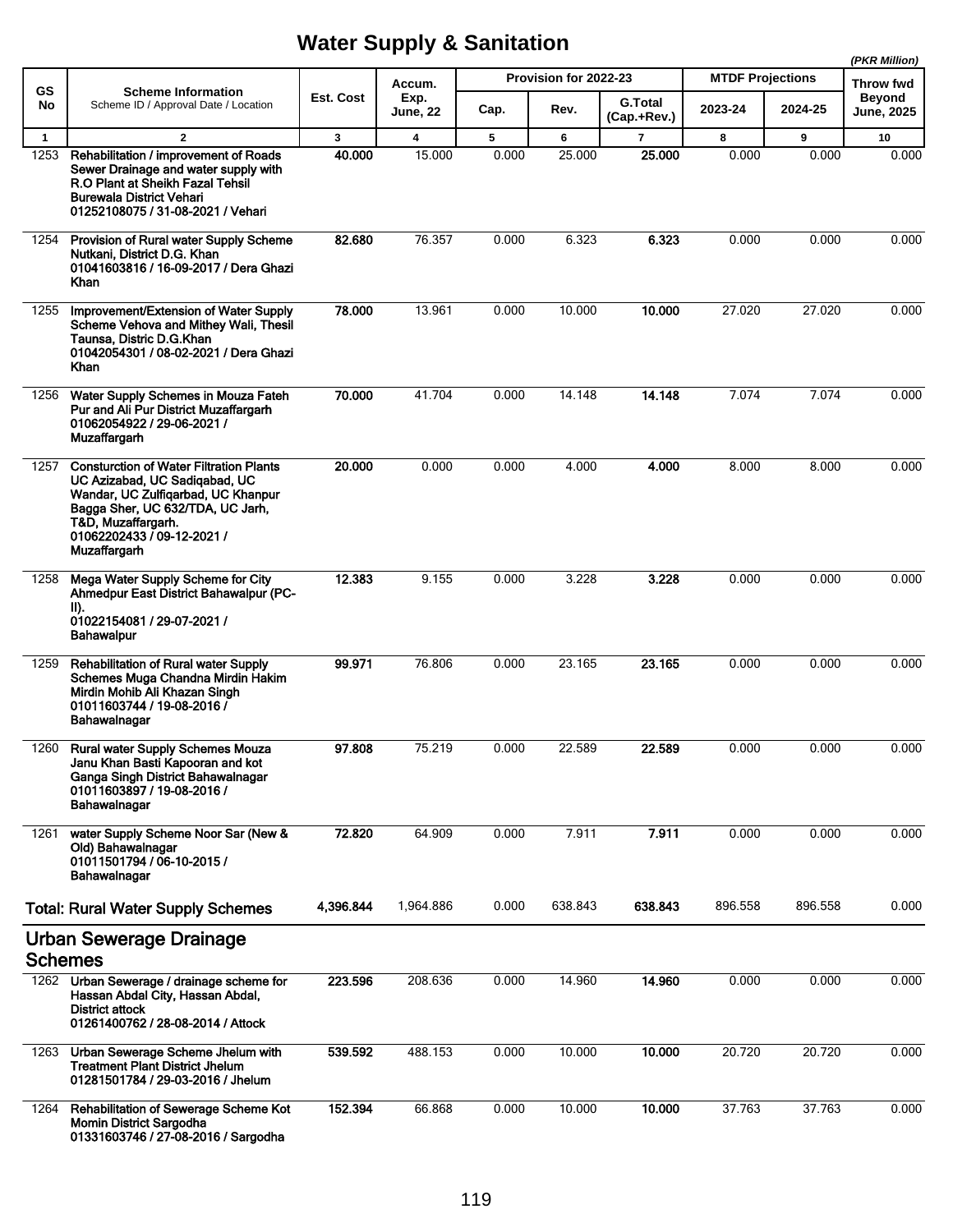|                      |                                                                                                                                                                                                                                                                                                                                  |                         |                 |            |                       |                          |                         |             | (PKR Million)              |  |
|----------------------|----------------------------------------------------------------------------------------------------------------------------------------------------------------------------------------------------------------------------------------------------------------------------------------------------------------------------------|-------------------------|-----------------|------------|-----------------------|--------------------------|-------------------------|-------------|----------------------------|--|
| GS                   | <b>Scheme Information</b>                                                                                                                                                                                                                                                                                                        | Est. Cost               | Accum.<br>Exp.  |            | Provision for 2022-23 | <b>G.Total</b>           | <b>MTDF Projections</b> |             | Throw fwd<br><b>Beyond</b> |  |
| No                   | Scheme ID / Approval Date / Location                                                                                                                                                                                                                                                                                             |                         | <b>June, 22</b> | Cap.       | Rev.                  | (Cap.+Rev.)              | 2023-24                 | 2024-25     | <b>June, 2025</b>          |  |
| $\mathbf{1}$<br>1265 | $\overline{2}$<br>Urban Sewerage Scheme for (Islam<br>Pura, Zafar Colony, Qartaba Town,<br>Jauhar Colony, Sultan Town, Shirazi<br>park, Mujhid Colony, Ali Town, Gilwala<br>Including Adjacent Colonies) & Abadies<br>of (Yousaf park, Aziz Colony, Bashir<br><b>Colony, Nawab Colony</b><br>01331400765 / 09-06-2015 / Sargodha | $\mathbf{3}$<br>389.887 | 4<br>234.992    | 5<br>0.000 | 6<br>50.000           | $\overline{7}$<br>50,000 | 8<br>52.448             | 9<br>52.448 | 10<br>0.000                |  |
| 1266                 | Disposal Works, Replacement/ Laying of<br>sewer in different areas of Sargodha<br>city, District Sargodha.<br>01332108077 / 15-07-2021 / Sargodha                                                                                                                                                                                | 50.000                  | 40.000          | 0.000      | 10.000                | 10.000                   | 0.000                   | 0.000       | 0.000                      |  |
| 1267                 | Urban Sanitation / Sewerage Scheme at<br>Kamar Mushani, District Mianwali<br>01322154264 / 07-12-2021 / Mianwali                                                                                                                                                                                                                 | 300.000                 | 100.000         | 0.000      | 10.000                | 10.000                   | 95.000                  | 95.000      | 0.000                      |  |
| 1268                 | Urban Sanitatio /Drainage & Water<br>Supply Scheme at Kala Bagh, District<br>Mianwali<br>01322102192 / 10-12-2021 / Mianwali                                                                                                                                                                                                     | 300.000                 | 88.100          | 0.000      | 10.000                | 10.000                   | 100.950                 | 100.950     | 0.000                      |  |
| 1269                 | Urban Sewerage/Drainage scheme,<br>PCC Slab & Brick Pavement in Bhakkar<br>City<br>01301700890 / 15-08-2017 / Bhakkar                                                                                                                                                                                                            | 833.933                 | 392.255         | 0.000      | 70.000                | 70.000                   | 185.839                 | 185.839     | 0.000                      |  |
| 1270                 | Provision of Sewerage in Tandlianwala<br><b>City District Faisalabad Phase 1</b><br>01091603716 / 16-03-2017 / Faisalabad                                                                                                                                                                                                        | 100.000                 | 91.638          | 0.000      | 8.362                 | 8.362                    | 0.000                   | 0.000       | 0.000                      |  |
| 1271                 | Rehabilitation / Improvement of<br>Sewerage System, District Jhang<br>(Phase-I)<br>01101902633 / 11-12-2019 / Jhang                                                                                                                                                                                                              | 1,261.750               | 340.982         | 0.000      | 300.000               | 300,000                  | 310.384                 | 310.384     | 0.000                      |  |
| 1272                 | <b>Extension Rehabilitation of Urban</b><br>Sewerage Scheme Kamalia City Phase<br>Ш<br>01111501743 / 12-11-2015 / Toba Tek<br>Singh                                                                                                                                                                                              | 488.756                 | 373.178         | 0.000      | 50.000                | 50.000                   | 32.789                  | 32.789      | 0.000                      |  |
| 1273                 | Urban Sewerage scheme in Toba Tek<br><b>Singh City</b><br>01111902639 / 06-01-2020 / Toba Tek<br>Singh                                                                                                                                                                                                                           | 655.000                 | 204.999         | 0.000      | 40.000                | 40.000                   | 205.001                 | 205.001     | 0.000                      |  |
| 1274                 | <b>Construction of Sewerage Drainage Tuff</b><br>tiles in Noshera Virkan<br>01121900008 / 29-09-2016 / Gujranwala                                                                                                                                                                                                                | 208.986                 | 79.750          | 0.000      | 25.000                | 25.000                   | 52.118                  | 52.118      | 0.000                      |  |
| 1275                 | Sewerage / Drainage & PCC / RCC<br>Scheme at Rahwali including Adjoining<br>Abadies etc, Gujranwala.<br>01121703754 / 30-11-2017 / Gujranwala                                                                                                                                                                                    | 392.400                 | 295.666         | 0.000      | 45.000                | 45.000                   | 25.867                  | 25.867      | 0.000                      |  |
| 1276                 | Provision of Drainage / PCC Scheme at<br>Tehsil Noshera Virkan & UC Sharan<br>Kalan, District Gujrnawala<br>01121703765 / 02-01-2018 / Gujranwala                                                                                                                                                                                | 77.000                  | 51.291          | 0.000      | 10.000                | 10.000                   | 7.855                   | 7.855       | 0.000                      |  |
| 1277                 | <b>Construction of Two Pumps Station at</b><br>Old G.T.Road Drain Gujrat.<br>01131300188 / 03-05-2017 / Gujrat                                                                                                                                                                                                                   | 108.444                 | 77.154          | 0.000      | 15.000                | 15.000                   | 8.145                   | 8.145       | 0.000                      |  |
| 1278                 | PCC, Pavement, Drainage in UC 1 to 12<br>in Gujrat City<br>01131902638 / 19-09-2019 / Gujrat                                                                                                                                                                                                                                     | 70.000                  | 55.679          | 0.000      | 14.321                | 14.321                   | 0.000                   | 0.000       | 0.000                      |  |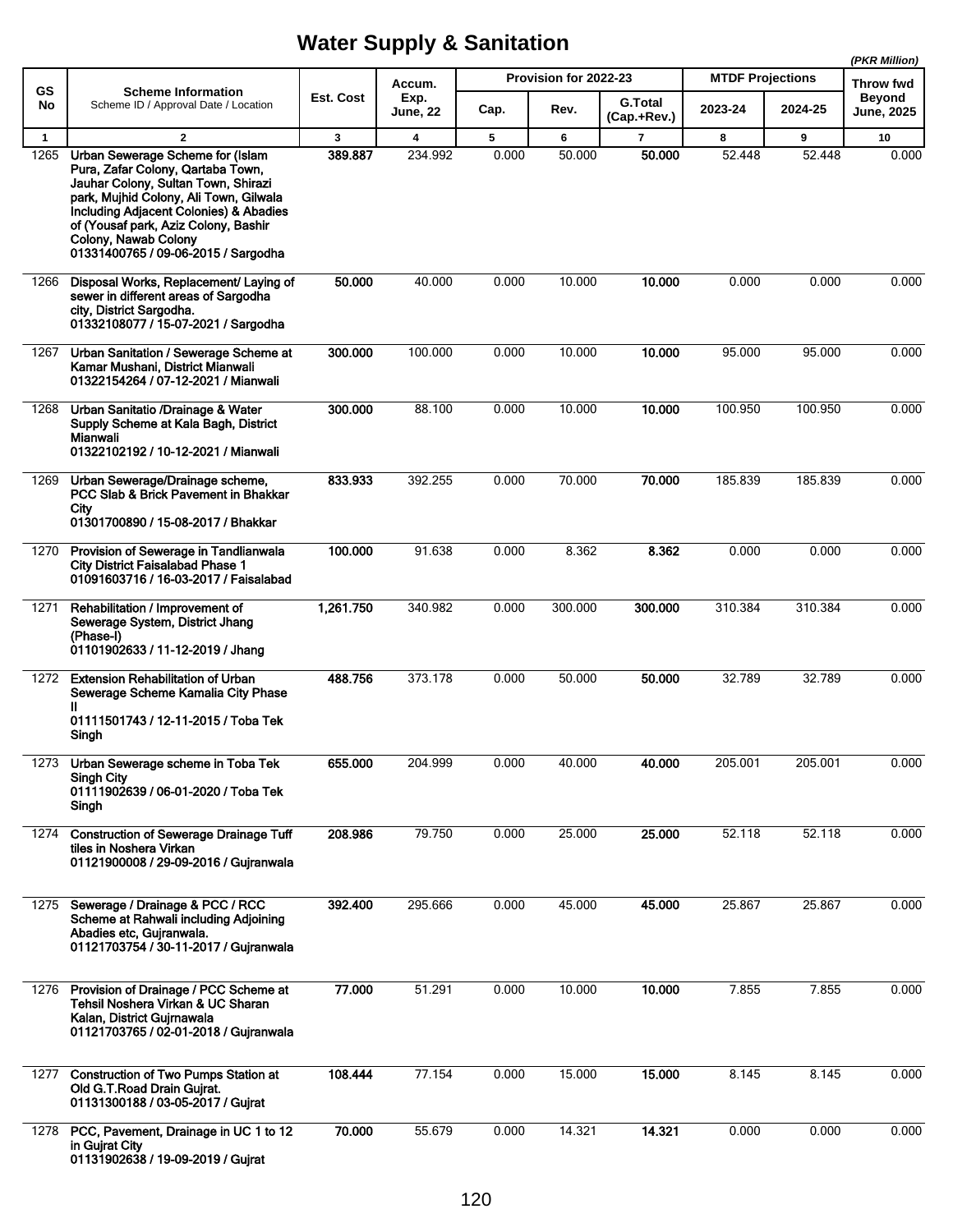|              |                                                                                                                                                                                                            |           |                         |       |                       |                               |                         |         | (PKR Million)               |  |
|--------------|------------------------------------------------------------------------------------------------------------------------------------------------------------------------------------------------------------|-----------|-------------------------|-------|-----------------------|-------------------------------|-------------------------|---------|-----------------------------|--|
| <b>GS</b>    | <b>Scheme Information</b>                                                                                                                                                                                  |           | Accum.                  |       | Provision for 2022-23 |                               | <b>MTDF Projections</b> |         | Throw fwd                   |  |
| No           | Scheme ID / Approval Date / Location                                                                                                                                                                       | Est. Cost | Exp.<br><b>June, 22</b> | Cap.  | Rev.                  | <b>G.Total</b><br>(Cap.+Rev.) | 2023-24                 | 2024-25 | <b>Beyond</b><br>June, 2025 |  |
| $\mathbf{1}$ | $\overline{2}$                                                                                                                                                                                             | 3         | $\overline{\mathbf{4}}$ | 5     | 6                     | $\overline{7}$                | 8                       | 9       | 10                          |  |
| 1279         | Sewerage / Drainage Scheme Malikwal<br>City, Distt.M.B.Din<br>01151501788 / 24-04-2018 / Mandi<br>Bahauddin                                                                                                | 270.653   | 152.109                 | 0.000 | 35.000                | 35.000                        | 41.772                  | 41.772  | 0.000                       |  |
| 1280         | Urban Sewerage/ Drainage PCC and<br><b>Tuff Tiles in City Phalia Tehsil Phalia</b><br>District M.B.Din<br>01151701169 / 06-09-2017 / Mandi<br><b>Bahauddin</b>                                             | 270.500   | 99.734                  | 0.000 | 10.000                | 10.000                        | 80.383                  | 80.383  | 0.000                       |  |
| 1281         | Provision of Sewerage Drainage and<br>and Tuff Tile at Daska City<br>01171603715 / 27-12-2016 / Sialkot                                                                                                    | 100.000   | 92.400                  | 0.000 | 7.600                 | 7.600                         | 0.000                   | 0.000   | 0.000                       |  |
|              | 1282 Construction of Urban Drainage Scheme<br>Pasrur City, Tehsil Pasrur, District<br>Sialkot.<br>01171501735 / 29-04-2016 / Sialkot                                                                       | 99.827    | 91.400                  | 0.000 | 8.427                 | 8.427                         | 0.000                   | 0.000   | 0.000                       |  |
| 1283         | <b>Construction of Nallah Around Road</b><br>from Uggoki to Rai Pur Abba Baigowala<br>Ganda Nallah Railway Station etc. Tehsil<br><b>Sambrial , District Sialkot</b><br>01171603837 / 30-03-2018 / Sialkot | 199.826   | 157.766                 | 0.000 | 42.060                | 42.060                        | 0.000                   | 0.000   | 0.000                       |  |
| 1284         | Provision of clean drinking water,<br>Sewerage system, PCC and allied<br>facilities in Jallo More, Batapur<br>01191603738 / 25-01-2017 / Lahore                                                            | 500.000   | 490.829                 | 0.000 | 9.171                 | 9.171                         | 0.000                   | 0.000   | 0.000                       |  |
| 1285         | Provision of Open water Supply Scheme<br>Ferozwala.<br>01211603741 / 21-07-2017 /<br>Sheikhupura                                                                                                           | 199.210   | 140.801                 | 0.000 | 10.000                | 10.000                        | 24.205                  | 24.205  | 0.000                       |  |
| 1286         | Provision Of Sewerage and PCC<br>Scheme Pir Bahar Shah, Qazi Park<br>Ramgarah & Purana Shehar City<br>Sheikhupura<br>01211603825 / 21-07-2017 /<br>Sheikhupura                                             | 175.000   | 109.536                 | 0.000 | 50.000                | 50.000                        | 7.732                   | 7.732   | 0.000                       |  |
| 1287         | Urban Drainage and Sewerage Scheme<br>Narang Mandi, District Sheikhupura<br>01211701323 / 21-07-2017 /<br>Sheikhupura                                                                                      | 220.000   | 164.649                 | 0.000 | 10.000                | 10.000                        | 22.676                  | 22.676  | 0.000                       |  |
| 1288         | Urban Sewerage, Drainage & PCC<br>Scheme MC Kot Adbul Malik, Tehsil<br>Ferozewala, District Sheikhupura<br>01211701463 / 21-07-2017 /<br>Sheikhupura                                                       | 140.000   | 100.050                 | 0.000 | 10.000                | 10.000                        | 14.975                  | 14.975  | 0.000                       |  |
| 1289         | Providing and laying of sewerage at<br>Ghaloria Colony Farooq Nagar Shah<br><b>Colony District Sheikhupura</b><br>01211703782 / 21-07-2017 /<br>Sheikhupura                                                | 130.000   | 97.683                  | 0.000 | 15.000                | 15.000                        | 8.659                   | 8.659   | 0.000                       |  |
| 1290         | Urban Water Supply Narang Mandi,<br>Tehsil Muridke, District Sheikhupura<br>01211902625 / 30-09-2019 /<br>Sheikhupura                                                                                      | 195.000   | 162.000                 | 0.000 | 33.000                | 33.000                        | 0.000                   | 0.000   | 0.000                       |  |
| 1291         | Augmentation / Rehabilitation of Urban<br>Sewerage Scheme, Nankana Sahib<br>01201603833 / 22-11-2016 / Nankana<br>Sahib                                                                                    | 264.253   | 227.348                 | 0.000 | 10.000                | 10.000                        | 13.453                  | 13.453  | 0.000                       |  |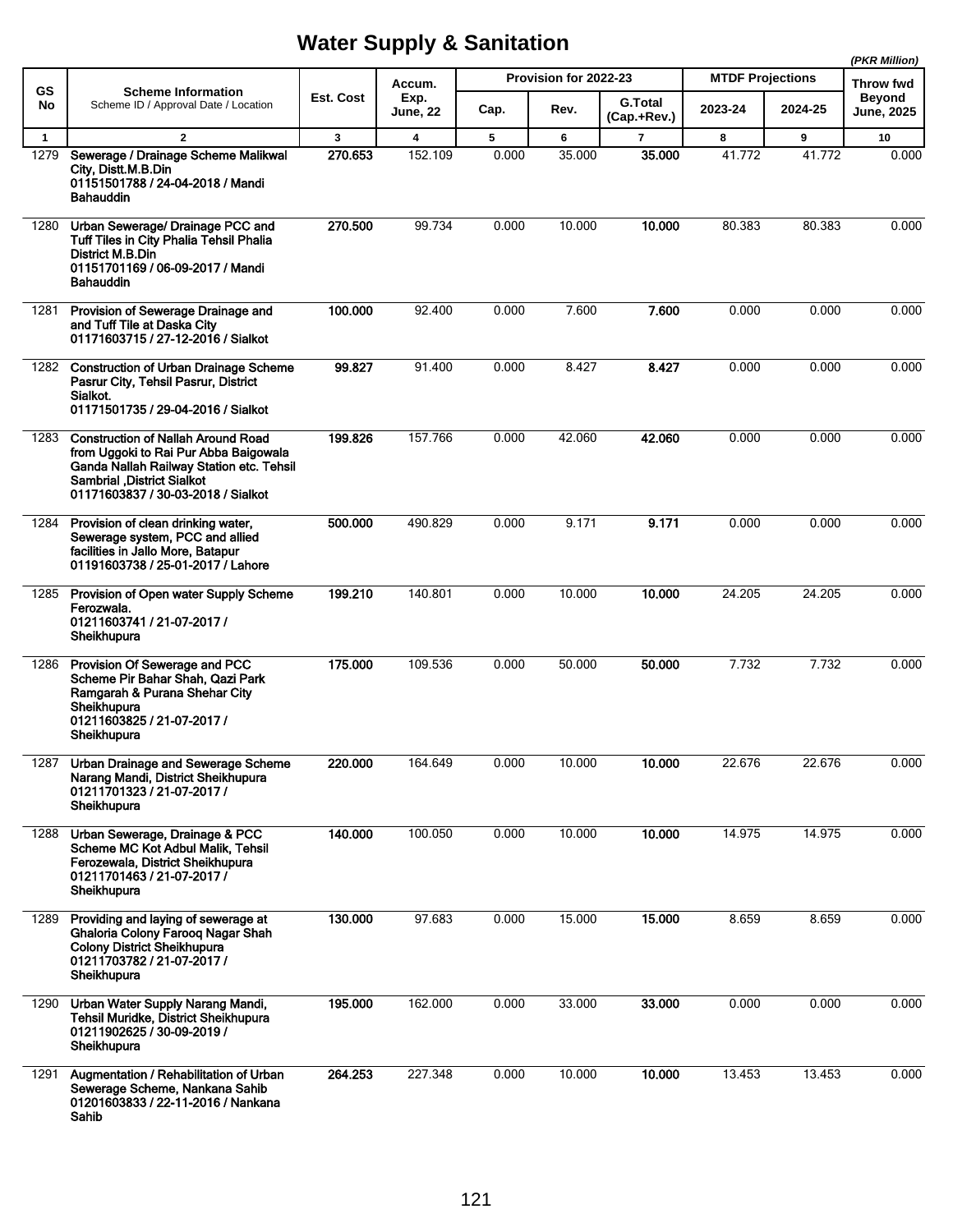|                      |                                                                                                                                                                                                                                                                                                                                                        |              |                                    |            |                       |                               |                         |            | (PKR Million)              |
|----------------------|--------------------------------------------------------------------------------------------------------------------------------------------------------------------------------------------------------------------------------------------------------------------------------------------------------------------------------------------------------|--------------|------------------------------------|------------|-----------------------|-------------------------------|-------------------------|------------|----------------------------|
| GS                   | <b>Scheme Information</b>                                                                                                                                                                                                                                                                                                                              | Est. Cost    | Accum.<br>Exp.                     |            | Provision for 2022-23 |                               | <b>MTDF Projections</b> |            | Throw fwd<br><b>Beyond</b> |
| No                   | Scheme ID / Approval Date / Location                                                                                                                                                                                                                                                                                                                   |              | <b>June, 22</b>                    | Cap.       | Rev.                  | <b>G.Total</b><br>(Cap.+Rev.) | 2023-24                 | 2024-25    | <b>June, 2025</b>          |
| $\mathbf{1}$<br>1292 | $\overline{2}$<br><b>Construction of Sullage Carrier for</b>                                                                                                                                                                                                                                                                                           | 3<br>337.971 | $\overline{\mathbf{4}}$<br>256.087 | 5<br>0.000 | 6<br>81.884           | $\overline{7}$<br>81.884      | 8<br>0.000              | 9<br>0.000 | 10<br>0.000                |
|                      | Ultimate Disposal of Phoolnagar City,<br><b>Tehsil Pattoki, District Kasur</b><br>01181603767 / 10-04-2017 / Kasur                                                                                                                                                                                                                                     |              |                                    |            |                       |                               |                         |            |                            |
| 1293                 | Sewerage Scheme Depal Pur City<br><b>District Okara</b><br>01341000008 / 09-04-2010 / Okara                                                                                                                                                                                                                                                            | 364.437      | 326.831                            | 0.000      | 10.000                | 10.000                        | 13.803                  | 13.803     | 0.000                      |
| 1294                 | <b>Extension, Improvement Complete</b><br>Repair, Renovation of Sewerage and<br>and Water Supply System alongwith<br>Provision of Strom Water Channels,<br><b>Street Lights and Tuff Tiles in Hujrah</b><br>Shah Muqeem, District Okara<br>01341800141 / 30-11-2017 / Okara                                                                            | 398.910      | 199.315                            | 0.000      | 10.000                | 10.000                        | 94.798                  | 94.798     | 0.000                      |
| 1295                 | Provision of PCC / Sewerage / Drainage<br>/ Tuff tiles etc. in PP-227, District<br>Pakpattan<br>01351701701 / 24-08-2017 / Pakpattan                                                                                                                                                                                                                   | 150,000      | 113.382                            | 0.000      | 10.000                | 10.000                        | 13.309                  | 13.309     | 0.000                      |
| 1296                 | Provision of PCC / Sewerage / Drainage<br>/ Tuff tiles etc. in NA-165, District<br>Pakpattan<br>01351701702 / 24-08-2017 / Pakpattan                                                                                                                                                                                                                   | 149.107      | 121.468                            | 0.000      | 27.639                | 27.639                        | 0.000                   | 0.000      | 0.000                      |
| 1297                 | Provision of PCC / Sewerage / Drainage<br>/ Tuff Tiles etc. in PP-231<br>01351701703 / 24-08-2017 / Pakpattan                                                                                                                                                                                                                                          | 148.624      | 75.197                             | 0.000      | 10.000                | 10.000                        | 31.714                  | 31.714     | 0.000                      |
| 1298                 | Funds for drain/sewerage and soling for<br>UC 95 & 96 City Shujabad. District<br>Multan<br>01241701516 / 21-08-2017 / Multan                                                                                                                                                                                                                           | 80.000       | 71.197                             | 0.000      | 8.803                 | 8.803                         | 0.000                   | 0.000      | 0.000                      |
| 1299                 | Revamping of Jahanian Sewerage<br>System, Jahanian<br>01221603950 / 27-08-2016 / Khanewal                                                                                                                                                                                                                                                              | 199.359      | 190.164                            | 0.000      | 9.195                 | 9.195                         | 0.000                   | 0.000      | 0.000                      |
| 1300                 | Provision of drainage / Sewerage, soling<br>& water Supply in Municipal Area of<br><b>Burewala City.</b><br>01251400725 / 29-12-2014 / Vehari                                                                                                                                                                                                          | 376.713      | 366.000                            | 0.000      | 10.713                | 10.713                        | 0.000                   | 0.000      | 0.000                      |
| 1301                 | Comprehensive Sewerage / Drainage<br><b>Scheme Taunsa Sharif including Tuff</b><br><b>Tilling of Streets</b><br>01041400707 / 24-04-2015 / Dera Ghazi<br>Khan                                                                                                                                                                                          | 485.406      | 453.019                            | 0.000      | 32.387                | 32.387                        | 0.000                   | 0.000      | 0.000                      |
| 1302                 | <b>Construction of PCC Drainage / Tuff Tile</b><br>in NA-171 DG Khan<br>01041701153 / 16-09-2017 / Dera Ghazi<br>Khan                                                                                                                                                                                                                                  | 155.000      | 66.384                             | 0.000      | 20.000                | 20.000                        | 34.308                  | 34.308     | 0.000                      |
| 1303                 | <b>Construction Of Nali Soling, Tough Tiles</b><br>Drainage, Culverts And Qulabas U/C<br>Tibbi Kharak, Construction Of Nali<br>Soling, Tough Tiles Drainage, Culverts<br>And Qulabas U/C Chabri Zareen,<br><b>Construction Of Nali Soling, Tough Tiles</b><br>Drainage, Culverts And Qulabas U/C Kot,<br>01041703756 / 04-10-2017 / Dera Ghazi<br>Khan | 130.000      | 99.724                             | 0.000      | 15.138                | 15.138                        | 7.569                   | 7.569      | 0.000                      |
| 1304                 | Urban drinage/Sewerage/tuff tile<br>scheme in Jampur City (replacement of<br>outlived sewer and new sewer system in<br>Faisal Colony, Shah Jamal Colony and<br><b>Tattar Wala)</b><br>01071400760 / 23-12-2014 / Rajanpur                                                                                                                              | 400.729      | 387.419                            | 0.000      | 13.310                | 13.310                        | 0.000                   | 0.000      | 0.000                      |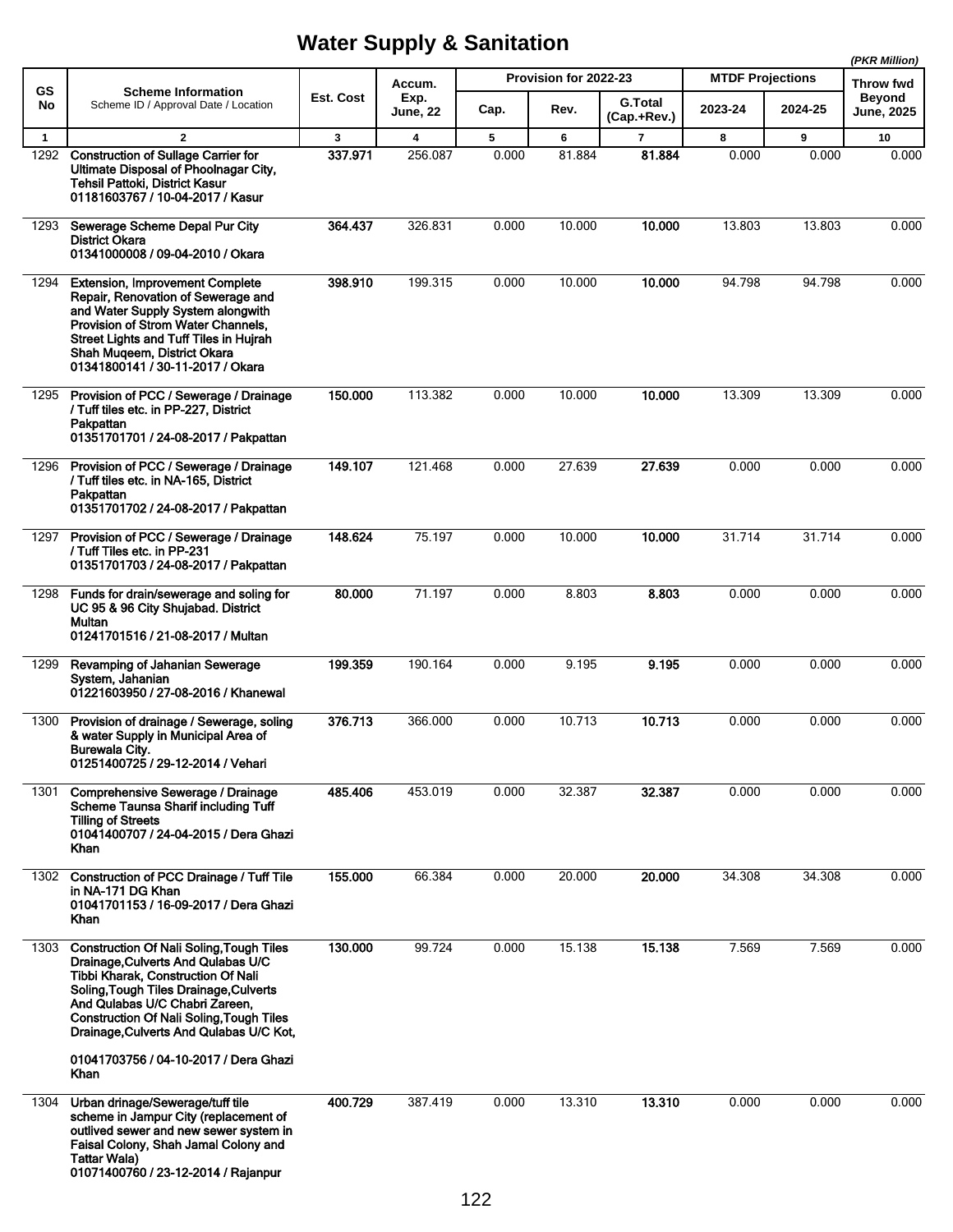| GS             | <b>Scheme Information</b>                                                                                                                                                                                                         |            | Accum.                  |       | Provision for 2022-23 |                               | <b>MTDF Projections</b> |           | Throw fwd                   |  |
|----------------|-----------------------------------------------------------------------------------------------------------------------------------------------------------------------------------------------------------------------------------|------------|-------------------------|-------|-----------------------|-------------------------------|-------------------------|-----------|-----------------------------|--|
| No             | Scheme ID / Approval Date / Location                                                                                                                                                                                              | Est. Cost  | Exp.<br><b>June, 22</b> | Cap.  | Rev.                  | <b>G.Total</b><br>(Cap.+Rev.) | 2023-24                 | 2024-25   | <b>Beyond</b><br>June, 2025 |  |
| $\mathbf{1}$   | $\overline{2}$                                                                                                                                                                                                                    | 3          | $\overline{\mathbf{4}}$ | 5     | 6                     | $\overline{7}$                | 8                       | 9         | 10                          |  |
| 1305           | Sewerage System for Recep Tayyip<br>Erdogan Hospital Muzaffargarh<br><b>Expansion Project</b><br>01061700893 / 10-08-2017 /<br><b>Muzaffargarh</b>                                                                                | 232.605    | 158.550                 | 0.000 | 20.000                | 20.000                        | 27.028                  | 27.028    | 0.000                       |  |
| 1306           | Urban Sewerage Scheme for Kot Sultan<br>01050800032 / 24-02-2009 / Layyah                                                                                                                                                         | 191.440    | 148.600                 | 0.000 | 21.420                | 21.420                        | 10.710                  | 10.710    | 0.000                       |  |
| 1307           | Swerage Drainge / Tuff Tiles in left over<br>area in Layyah city, tehsil & Distt.<br>Layyah<br>01051902590 / 09-10-2019 / Layyah                                                                                                  | 121.812    | 7.615                   | 0.000 | 74.228                | 74.228                        | 19.984                  | 19.984    | 0.001                       |  |
| 1308           | Sewerage Scheme / Tuff Tile City<br>Yazman, District Bahawalpur<br>01021902615 / 03-09-2019 /<br><b>Bahawalpur</b>                                                                                                                | 60.000     | 41.518                  | 0.000 | 18.482                | 18.482                        | 0.000                   | 0.000     | 0.000                       |  |
| 1309           | Laying of Tuff Tile and Soling / Drain in<br>remaining areas of city Uch Sharif and<br>Adjoining abadies Tehsil Ahmedpur East<br><b>District Bahawalpur (District Council)</b><br>01021902623 / 18-09-2019 /<br><b>Bahawalpur</b> | 30.000     | 10.765                  | 0.000 | 19.235                | 19.235                        | 0.000                   | 0.000     | 0.000                       |  |
| 1310           | Provision of Sewerage Scheme Zone A<br>with Tuff Paver at Bahawalnagar<br>01011603717 / 29-09-2016 /<br>Bahawalnagar                                                                                                              | 421.200    | 396.200                 | 0.000 | 25.000                | 25.000                        | 0.000                   | 0.000     | 0.000                       |  |
| 1311           | Sewerage Scheme Chishtian City Uplift<br>Package Chishtian<br>01011400770 / 25-05-2014 /<br>Bahawalnagar                                                                                                                          | 1,027.547  | 997.800                 | 0.000 | 29.747                | 29.747                        | 0.000                   | 0.000     | 0.000                       |  |
| 1312           | Mega Sewerage Scheme Liaqatpur City<br>01031603691 / 19-01-2017 / Rahim Yar<br>Khan                                                                                                                                               | 518.724    | 241.750                 | 0.000 | 60.000                | 60.000                        | 108.487                 | 108.487   | 0.000                       |  |
| 1313           | Request for provision of Sewerage<br>Scheme of Feroza Town, Tehsil Liagat<br>Pur<br>01031400723 / 23-09-2014 / Rahim Yar<br>Khan                                                                                                  | 199.970    | 190.818                 | 0.000 | 9.152                 | 9.152                         | 0.000                   | 0.000     | 0.000                       |  |
| 1314           | Sewerage System and Rehabilitation of<br>Roads, Municipal Committee Zahir Pir,<br>Tehsil & District Rahim Yar Khan<br>01031954658 / 10-07-2019 / Rahim Yar<br>Khan                                                                | 359.382    | 225.393                 | 0.000 | 32.500                | 32.500                        | 50.745                  | 50.745    | 0.000                       |  |
| 1315           | <b>Comprehensive Sewerage scheme</b><br><b>Chenab Nagar Chiniot</b><br>01081603665 / 02-05-2016 / Chiniot                                                                                                                         | 719.952    | 340.334                 | 0.000 | 50.000                | 50.000                        | 164.809                 | 164.809   | 0.000                       |  |
| 1316           | New urban Sewerage scheme for<br>Mohallah Fateh Abad Rashida<br>Osmanaabad paris road Moazam Shah<br>Shahbaal, District Chiniot<br>01081400736 / 01-01-2015 / Chiniot                                                             | 228.031    | 205.235                 | 0.000 | 22.796                | 22.796                        | 0.000                   | 0.000     | 0.000                       |  |
| <b>Schemes</b> | <b>Total: Urban Sewerage Drainage</b>                                                                                                                                                                                             | 16,402.926 | 10,966.411              | 0.000 | 1,584.530             | 1,584.530                     | 1,925.998               | 1,925.998 | 0.001                       |  |
|                | <b>Urban Water Supply Schemes</b>                                                                                                                                                                                                 |            |                         |       |                       |                               |                         |           |                             |  |
| 1317           | <b>Bulk water Supply Project from River</b><br>Jhelum to Murree<br>01290500006 / 01-07-2005 / Rawalpindi                                                                                                                          | 4,254.770  | 5.194                   | 0.000 | 5.000                 | 5.000                         | 2,122.288               | 2,122.288 | 0.000                       |  |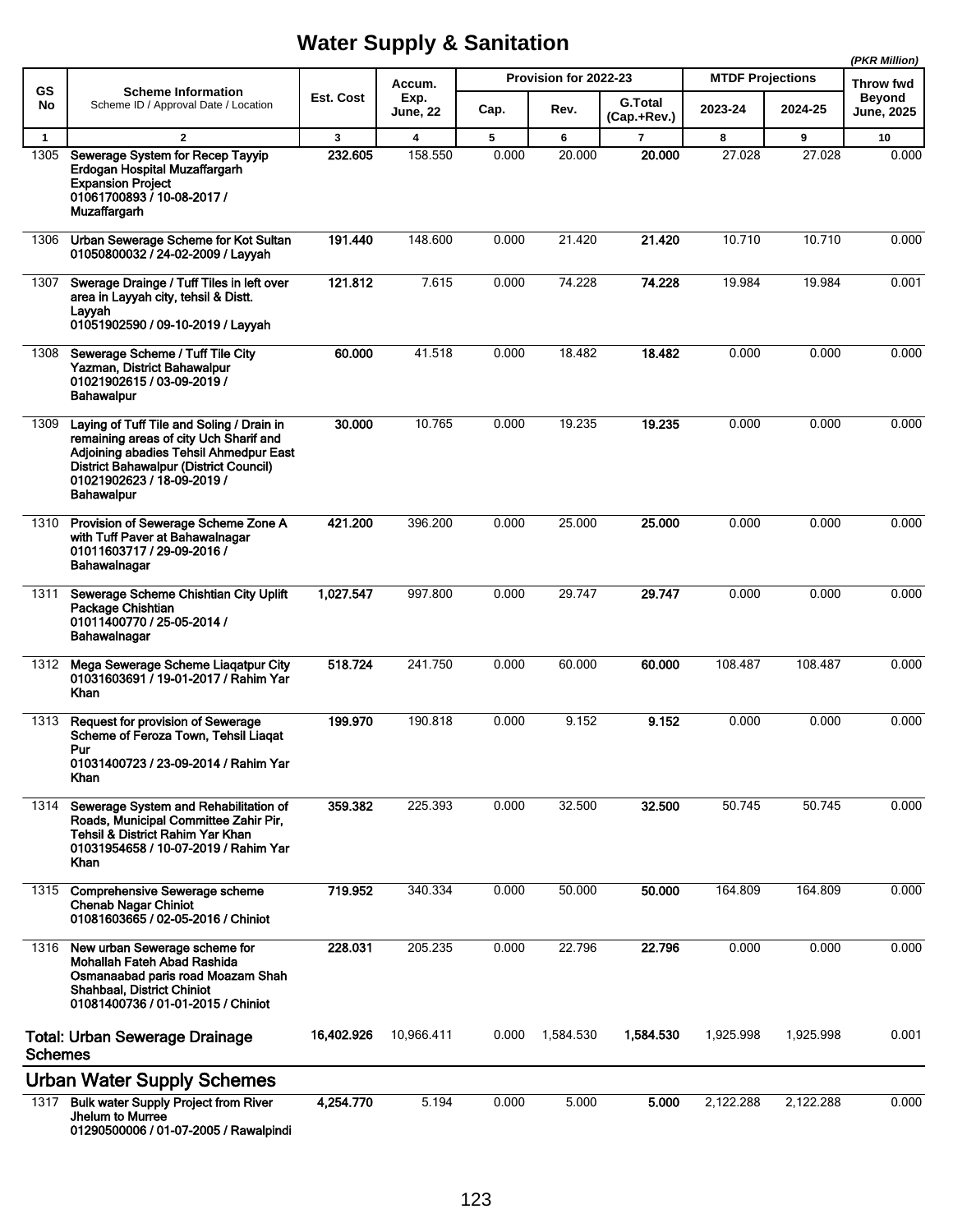|              |                                                                                                                                                             |           |                         |       |                       |                               |                         |           | (PKR Million)              |
|--------------|-------------------------------------------------------------------------------------------------------------------------------------------------------------|-----------|-------------------------|-------|-----------------------|-------------------------------|-------------------------|-----------|----------------------------|
| <b>GS</b>    | <b>Scheme Information</b>                                                                                                                                   | Est. Cost | Accum.                  |       | Provision for 2022-23 |                               | <b>MTDF Projections</b> |           | Throw fwd<br><b>Beyond</b> |
| No           | Scheme ID / Approval Date / Location                                                                                                                        |           | Exp.<br><b>June, 22</b> | Cap.  | Rev.                  | <b>G.Total</b><br>(Cap.+Rev.) | 2023-24                 | 2024-25   | <b>June, 2025</b>          |
| $\mathbf{1}$ | $\overline{2}$                                                                                                                                              | 3         | $\overline{\mathbf{4}}$ | 5     | 6                     | $\overline{7}$                | 8                       | 9         | 10                         |
| 1318         | Installation of water Supply scheme for<br>residents of Fateh Jang attock<br>01261400713 / 21-10-2014 / Attock                                              | 469.913   | 421.553                 | 0.000 | 10.000                | 10.000                        | 19.180                  | 19.180    | 0.000                      |
| 1319         | <b>Augmentation of water Supply Scheme</b><br>Sargodha based on Canal water Supply<br>Sargodha Phase I<br>01331300192 / 28-02-2014 / Sargodha               | 268.210   | 258.010                 | 0.000 | 10.200                | 10.200                        | 0.000                   | 0.000     | 0.000                      |
| 1320         | <b>Comprehensiver Urban water Supply</b><br>and Sewereage Scheme Jauharabad<br>01311603669 / 20-04-2017 / Khushab                                           | 586.988   | 547.410                 | 0.000 | 16.000                | 16.000                        | 11.789                  | 11.789    | 0.000                      |
| 1321         | <b>Replacement of Old water Supply</b><br>Pipeline in Jauharabad.<br>01311603731 / 27-08-2016 / Khushab                                                     | 90.000    | 80.178                  | 0.000 | 9.822                 | 9.822                         | 0.000                   | 0.000     | 0.000                      |
| 1322         | <b>Replacement of Old water Supply</b><br>Pipeline in Khushab City.<br>01311603732 / 27-08-2016 / Khushab                                                   | 130.000   | 90.667                  | 0.000 | 10.000                | 10.000                        | 14.667                  | 14.667    | 0.000                      |
| 1323         | Provision of Safe Drinking Water in<br>District Faisalabad by utilizing 66<br>existing boreholes of PSPC (North<br>Zone) under Punjab Aab-e-Pak Authority   | 3,603.290 | 50.000                  | 0.000 | 200.000               | 200.000                       | 1,676.645               | 1,676.645 | 0.000                      |
|              | 01092102823 / 07-10-2021 / Faisalabad                                                                                                                       |           |                         |       |                       |                               |                         |           |                            |
| 1324         | Urban water Supply Scheme Gojra<br>Phase II<br>01111501785 / 01-01-2016 / Toba Tek<br>Singh                                                                 | 532.942   | 329.804                 | 0.000 | 40.000                | 40.000                        | 81.569                  | 81.569    | 0.000                      |
| 1325         | Provision of water Supply and Drainage<br>Scheme for Dinga City Distt Gujrat.<br>01131400720 / 05-09-2014 / Gujrat                                          | 197.000   | 150.357                 | 0.000 | 10.000                | 10.000                        | 18.322                  | 18.322    | 0.000                      |
| 1326         | Extension of Urban water Supply and<br>drainage scheme Azafi Abadies in<br>Kharian City<br>01131400734 / 23-09-2014 / Gujrat                                | 121.000   | 118.800                 | 0.000 | 2.200                 | 2.200                         | 0.000                   | 0.000     | 0.000                      |
| 1327         | water Supply scheme Lalamusa and<br><b>Rural Areas</b><br>01131501792 / 23-02-2017 / Gujrat                                                                 | 197.321   | 109.458                 | 0.000 | 35.000                | 35.000                        | 26.432                  | 26.432    | 0.000                      |
| 1328         | Improvement / Extension of Urban water<br>Supply Sewerage & Drainage Scheme<br>M.B.Din City<br>01151501712 / 25-03-2016 / Mandi<br><b>Bahauddin</b>         | 345.995   | 282.035                 | 0.000 | 25.000                | 25.000                        | 19.480                  | 19.480    | 0.000                      |
| 1329         | Improvement / Extension of Urban water<br>Supply Sewerage & Drainage Scheme<br><b>Malikwal City</b><br>01151700767 / 24-04-2018 / Mandi<br><b>Bahauddin</b> | 252.969   | 199.431                 | 0.000 | 10.000                | 10.000                        | 21.769                  | 21.769    | 0.000                      |
| 1330         | Rehabilitation / Augmentation of Urban<br>water Supply Scheme Narowal City<br>01161400722 / 30-09-2014 / Narowal                                            | 185.411   | 130.230                 | 0.000 | 10.000                | 10.000                        | 22.591                  | 22.591    | 0.000                      |
| 1331         | Urban water Supply Scheme Kahna<br>Phase I and II<br>01191300200 / 05-05-2016 / Lahore                                                                      | 199.405   | 149.130                 | 0.000 | 20.000                | 20.000                        | 15.138                  | 15.138    | 0.000                      |
| 1332         | Extension / Improvement of water<br>Supply Scheme Southern City, Okara.<br>01341300190 / 24-04-2014 / Okara                                                 | 925.180   | 857.766                 | 0.000 | 10.000                | 10.000                        | 28.707                  | 28.707    | 0.000                      |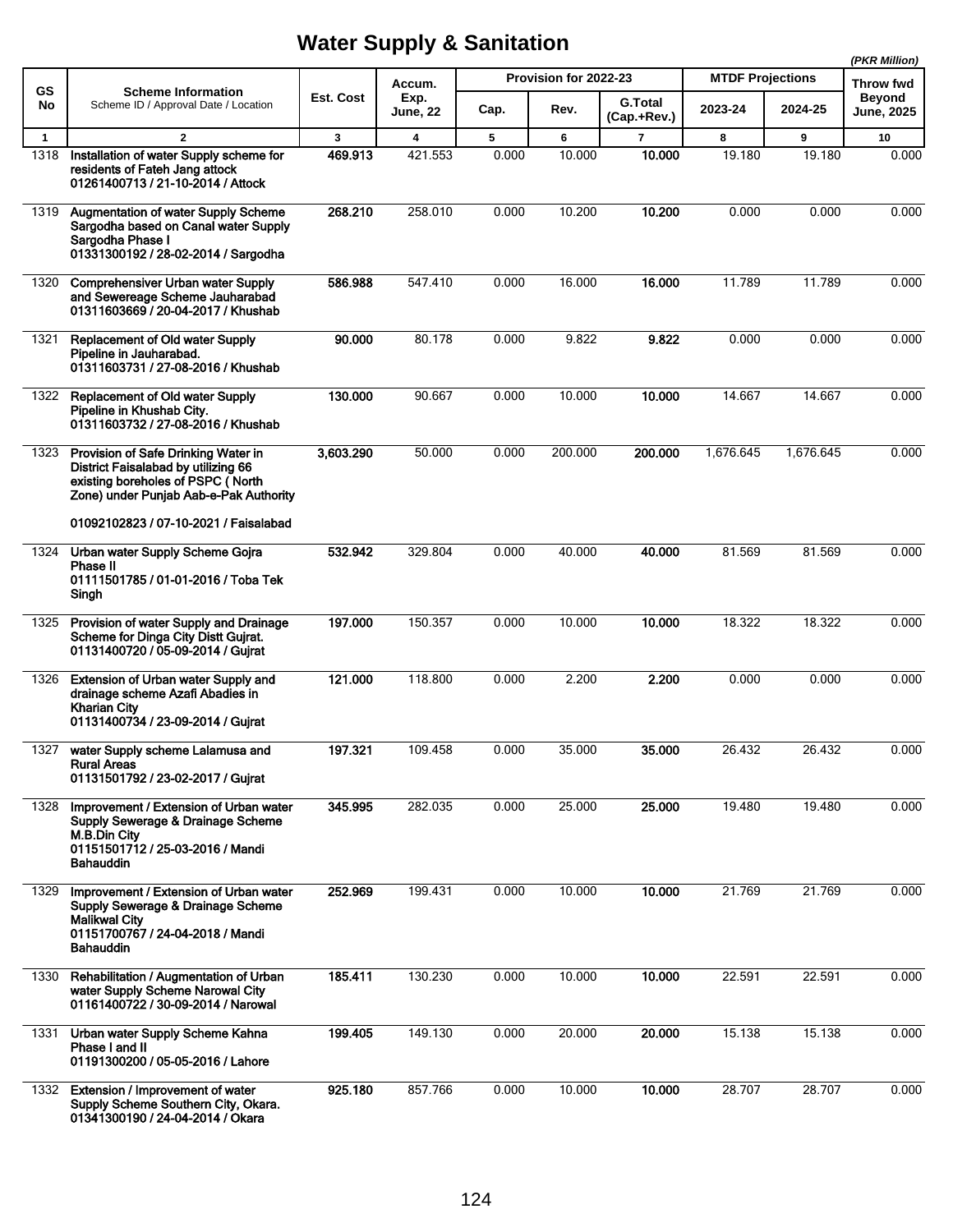|                |                                                                                                                                                                                                               |             |                  |       |                       |                               |                         |            | (PKR Million)                      |
|----------------|---------------------------------------------------------------------------------------------------------------------------------------------------------------------------------------------------------------|-------------|------------------|-------|-----------------------|-------------------------------|-------------------------|------------|------------------------------------|
| GS             | <b>Scheme Information</b>                                                                                                                                                                                     |             | Accum.           |       | Provision for 2022-23 |                               | <b>MTDF Projections</b> |            | Throw fwd                          |
| No             | Scheme ID / Approval Date / Location                                                                                                                                                                          | Est. Cost   | Exp.<br>June, 22 | Cap.  | Rev.                  | <b>G.Total</b><br>(Cap.+Rev.) | 2023-24                 | 2024-25    | <b>Beyond</b><br><b>June, 2025</b> |
| $\mathbf{1}$   | $\overline{2}$                                                                                                                                                                                                | 3           | 4                | 5     | 6                     | $\overline{7}$                | 8                       | 9          | 10                                 |
| 1333           | <b>Beautification of Taunsa Sharif Including</b><br>Provision Of Street Lights, Tuff Tiles,<br>Sewerage and Water Supply, Tehsil<br>Taunsa, District DG Khan<br>01041805074 / 08-11-2019 / Dera Ghazi<br>Khan | 648.180     | 616.771          | 0.000 | 31.409                | 31.409                        | 0.000                   | 0.000      | 0.000                              |
| 1334           | Rehabilitation and replacement of<br>existing water supply pipelines in order<br>to correct water pressure and stop<br>contamination from sewage in Rojhan<br>City<br>01071902637 / 12-10-2019 / Rajanpur     | 80.000      | 16.000           | 0.000 | 10.000                | 10.000                        | 27.000                  | 27.000     | 0.000                              |
| 1335           | <b>Urban water Supply</b><br>Scheme, Muzaffargarh (Ammended)<br>(PSDP)<br>01060800034 / 10-11-2008 /<br><b>Muzaffargarh</b>                                                                                   | 428.224     | 379.614          | 0.000 | 48.610                | 48.610                        | 0.000                   | 0.000      | 0.000                              |
| 1336           | Urban Sewerage / Drainage Scheme<br>Mohallah Gamon Shah & Adjoining<br>Abadies Kot Addu District Muzaffargarh<br>(Phase-I)<br>01061986738 / 23-04-2020 /<br><b>Muzaffargarh</b>                               | 50.000      | 34.695           | 0.000 | 15.305                | 15.305                        | 0.000                   | 0.000      | 0.000                              |
| 1337           | Mega Water Supply Scheme for City<br><b>Ahmedpur East</b><br>01021902451 / Un-Approved /<br><b>Bahawalpur</b>                                                                                                 | 1,050.000   | 0.000            | 0.000 | 100.000               | 100.000                       | 475.000                 | 475.000    | 0.000                              |
| 1338           | <b>Replacement of Rising Main Urban</b><br>Water Supply Scheme Liagatpur District<br>Rahim Yaar Khan<br>01031902691 / 07-10-2019 / Rahim Yar<br>Khan                                                          | 201.037     | 172.682          | 0.000 | 28.355                | 28.355                        | 0.000                   | 0.000      | 0.000                              |
|                | <b>Total: Urban Water Supply Schemes</b>                                                                                                                                                                      | 14,817.835  | 4,999.785        | 0.000 | 656.901               | 656.901                       | 4,580.577               | 4,580.577  | 0.000                              |
|                | <b>Total: ON-GOING SCHEMES</b>                                                                                                                                                                                | 122,233.906 | 50,240.743       |       | 0.000 10,820.334      | 10,820.334                    | 30,600.439              | 30,572.448 | 0.001                              |
|                | <b>NEW SCHEMES</b>                                                                                                                                                                                            |             |                  |       |                       |                               |                         |            |                                    |
| Punjab         |                                                                                                                                                                                                               |             |                  |       |                       |                               |                         |            |                                    |
| 1339           | <b>Strategic Planning &amp; Implementation</b><br>Unit of HUD&PHED<br>01372201494 / Un-Approved / Punjab                                                                                                      | 580.000     | 0.000            | 0.000 | 100.000               | 100.000                       | 240.000                 | 240.000    | 0.000                              |
| 1340           | <b>Funding Facility for Unfunded Schemes</b><br>01372201501 / Un-Approved / Punjab                                                                                                                            | 300.000     | 0.000            | 0.000 | 300.000               | 300.000                       | 0.000                   | 0.000      | 0.000                              |
|                | <b>Total: Punjab</b>                                                                                                                                                                                          | 880.000     | 0.000            | 0.000 | 400.000               | 400.000                       | 240.000                 | 240.000    | 0.000                              |
|                | <b>Rural Sewerage Drainage</b>                                                                                                                                                                                |             |                  |       |                       |                               |                         |            |                                    |
| <b>Schemes</b> |                                                                                                                                                                                                               |             |                  |       |                       |                               |                         |            |                                    |
|                | 1341 PPC Tough Pavers/Streets & Sewerage<br>Network (PHED Rawalpindi). UC<br>Kontrila Tehsil Gujar Khan District<br>Rawalpindi.<br>01292202935 / Un-Approved /<br>Rawalpindi                                  | 60.000      | 0.000            | 0.000 | 10.000                | 10.000                        | 25.000                  | 25.000     | 0.000                              |
| 1342           | Rural sewerage and drainage scheme in<br>villages Guffanwala, Gahi and Run Sail,<br>Tehsil Kalar kahar, District Chakwal<br>01272201470 / Un-Approved / Chakwal                                               | 300,000     | 0.000            | 0.000 | 20.000                | 20.000                        | 140.000                 | 140.000    | 0.000                              |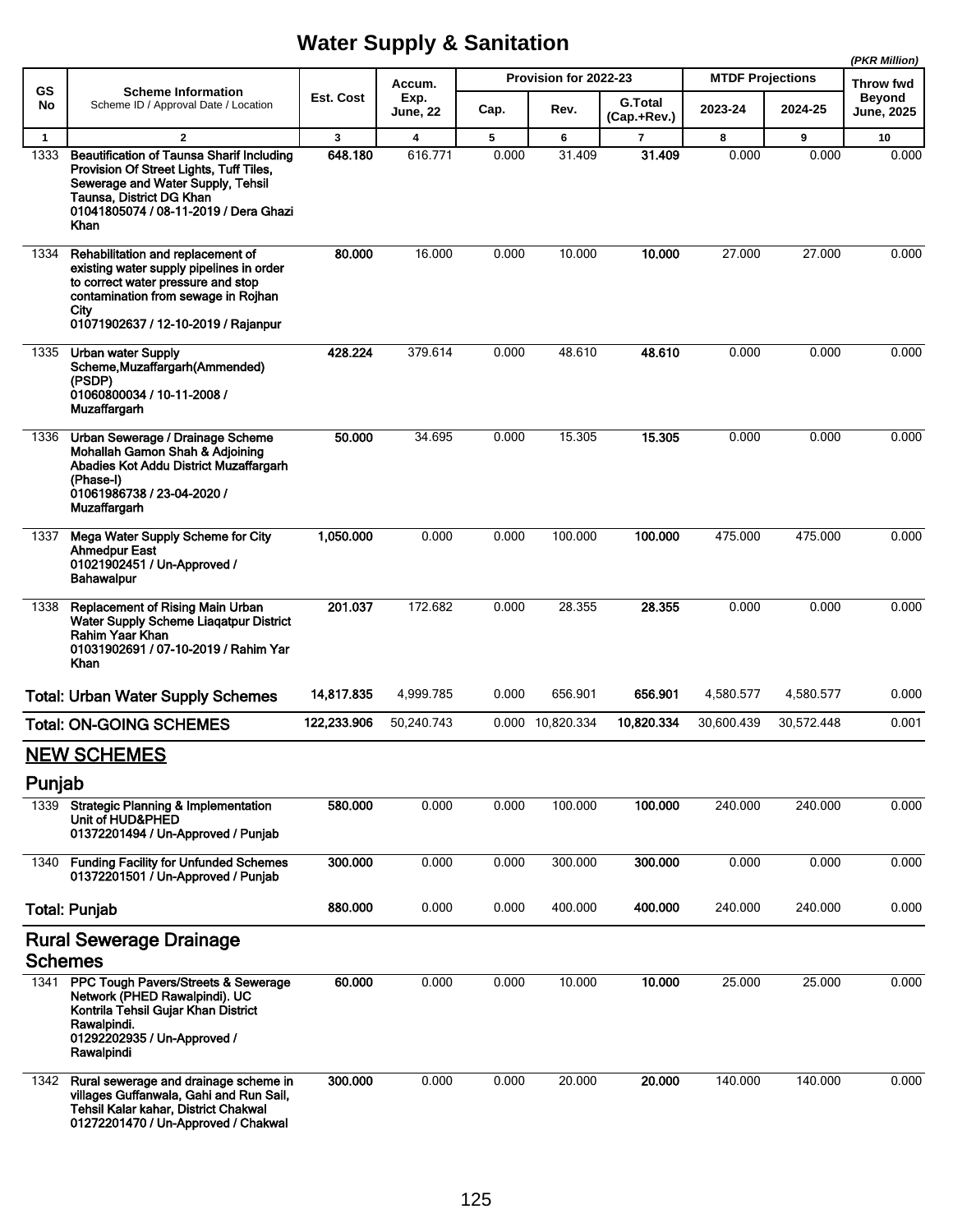|                      |                                                                                                                                                                                                                              |              |                                   | Provision for 2022-23 |             |                                   | (PKR Million)                      |             |                                          |
|----------------------|------------------------------------------------------------------------------------------------------------------------------------------------------------------------------------------------------------------------------|--------------|-----------------------------------|-----------------------|-------------|-----------------------------------|------------------------------------|-------------|------------------------------------------|
| <b>GS</b><br>No      | <b>Scheme Information</b><br>Scheme ID / Approval Date / Location                                                                                                                                                            | Est. Cost    | Accum.<br>Exp.<br><b>June, 22</b> | Cap.                  | Rev.        | <b>G.Total</b>                    | <b>MTDF Projections</b><br>2023-24 | 2024-25     | Throw fwd<br>Beyond<br><b>June, 2025</b> |
|                      | $\overline{2}$                                                                                                                                                                                                               |              |                                   |                       |             | (Cap.+Rev.)                       |                                    |             |                                          |
| $\mathbf{1}$<br>1343 | Rural water supply, sewerage /<br>drainage, PCC Tuff Tile scheme<br>darapur, Tehsil & District Jhelum<br>01282201485 / Un-Approved / Jhelum                                                                                  | 3<br>150.000 | 4<br>0.000                        | 5<br>0.000            | 6<br>20.000 | $\overline{\mathbf{r}}$<br>20,000 | 8<br>65.000                        | 9<br>65.000 | 10<br>0.000                              |
| 1344                 | <b>Construction of RCC Sewer Line and</b><br>PCC Street Blind Wali & Makki Masjid<br>Qazi Colony Jauharabad District<br>Khushab<br>01312202826 / Un-Approved / Khushab                                                       | 4.360        | 0.000                             | 0.000                 | 4.360       | 4.360                             | 0.000                              | 0.000       | 0.000                                    |
| 1345                 | Laying of tuff tiles, submersible pump for<br>drinking water in Chaboran Wala UC<br>Musa khel Mianwali.<br>01322202442 / Un-Approved / Mianwali                                                                              | 10.000       | 0.000                             | 0.000                 | 10.000      | 10.000                            | 0.000                              | 0.000       | 0.000                                    |
| 1346                 | Providing laying sewer system along<br>with PCC and tuff tile at Chak No. 215<br>RB, Kakuana, Tehsil & District<br>Faisalabad<br>01092201463 / Un-Approved /<br>Faisalabad                                                   | 302.108      | 0.000                             | 0.000                 | 50.000      | 50.000                            | 126.054                            | 126.054     | 0.000                                    |
| 1347                 | Construction of drainage PCC/RCC &<br>sewerage at Union councils, Tehsil<br>Noshera Virkan, District Gujranwala.<br>01122202938 / Un-Approved /<br>Gujranwala                                                                | 335.370      | 0.000                             | 0.000                 | 50.306      | 50.306                            | 142.532                            | 142.532     | 0.000                                    |
| 1348                 | Construction of small portion of<br>sewerage Nallah/drain in village Nutt<br>Kallar, Tehsil Kamoke, District<br>Gujranwala.<br>01122202940 / Un-Approved /<br>Gujranwala                                                     | 30.000       | 0.000                             | 0.000                 | 5.000       | 5.000                             | 12.500                             | 12.500      | 0.000                                    |
| 1349                 | <b>Construction of Drainage PCC/RCC &amp;</b><br>Sewerage at Tatlay Aali, Tehsil Noshera<br>Virkan, District Gujranwala.<br>01122202942 / Un-Approved /<br>Gujranwala                                                        | 169,600      | 0.000                             | 0.000                 | 25.000      | 25,000                            | 72.300                             | 72.300      | 0.000                                    |
| 1350                 | Sewerage & Drainage Scheme<br>Chillianwala, Tehsil & District M.B.Din<br>01152202346 / Un-Approved / Mandi<br><b>Bahauddin</b>                                                                                               | 155.000      | 0.000                             | 0.000                 | 20.000      | 20.000                            | 67.500                             | 67.500      | 0.000                                    |
| 1351                 | <b>Construction of RCC Wall to Wall and</b><br>drainage from bridge Maliya to Majoki<br>mills, Ladhiki Maliya, Dera Ratiwala,<br>Deodhiwala Motorway, District<br>Sheikhupura.<br>01212202937 / Un-Approved /<br>Sheikhupura | 259.140      | 0.000                             | 0.000                 | 40.000      | 40.000                            | 109.570                            | 109.570     | 0.000                                    |
| 1352                 | <b>Construction of PCC RCC &amp; Drainage</b><br>Scheme Abadi Maher Ali Shah,<br><b>Qadirabad Road and Adjoining Abadies</b><br>Kasur City.<br>01182202793 / Un-Approved / Kasur                                             | 30.000       | 0.000                             | 0.000                 | 30.000      | 30.000                            | 0.000                              | 0.000       | 0.000                                    |
| 1353                 | <b>Construction of PCC RCC Street</b><br>Pavement, Soling, Drainage Scheme 16-<br><b>GB Tehsil and District Okara</b><br>01342202795 / Un-Approved / Okara                                                                   | 60.000       | 0.000                             | 0.000                 | 10.000      | 10.000                            | 25.000                             | 25.000      | 0.000                                    |
| 1354                 | Treatment & Transmission of safe<br>drinking water to unserved people from<br>small dams in Photohar region Punjab.<br>01372202124 / Un-Approved / Punjab                                                                    | 3,000.000    | 0.000                             | 0.000                 | 200.000     | 200.000                           | 1,400.000                          | 1,400.000   | 0.000                                    |
| <b>Schemes</b>       | <b>Total: Rural Sewerage Drainage</b>                                                                                                                                                                                        | 4,865.578    | 0.000                             | 0.000                 | 494.666     | 494.666                           | 2,185.456                          | 2,185.456   | 0.000                                    |